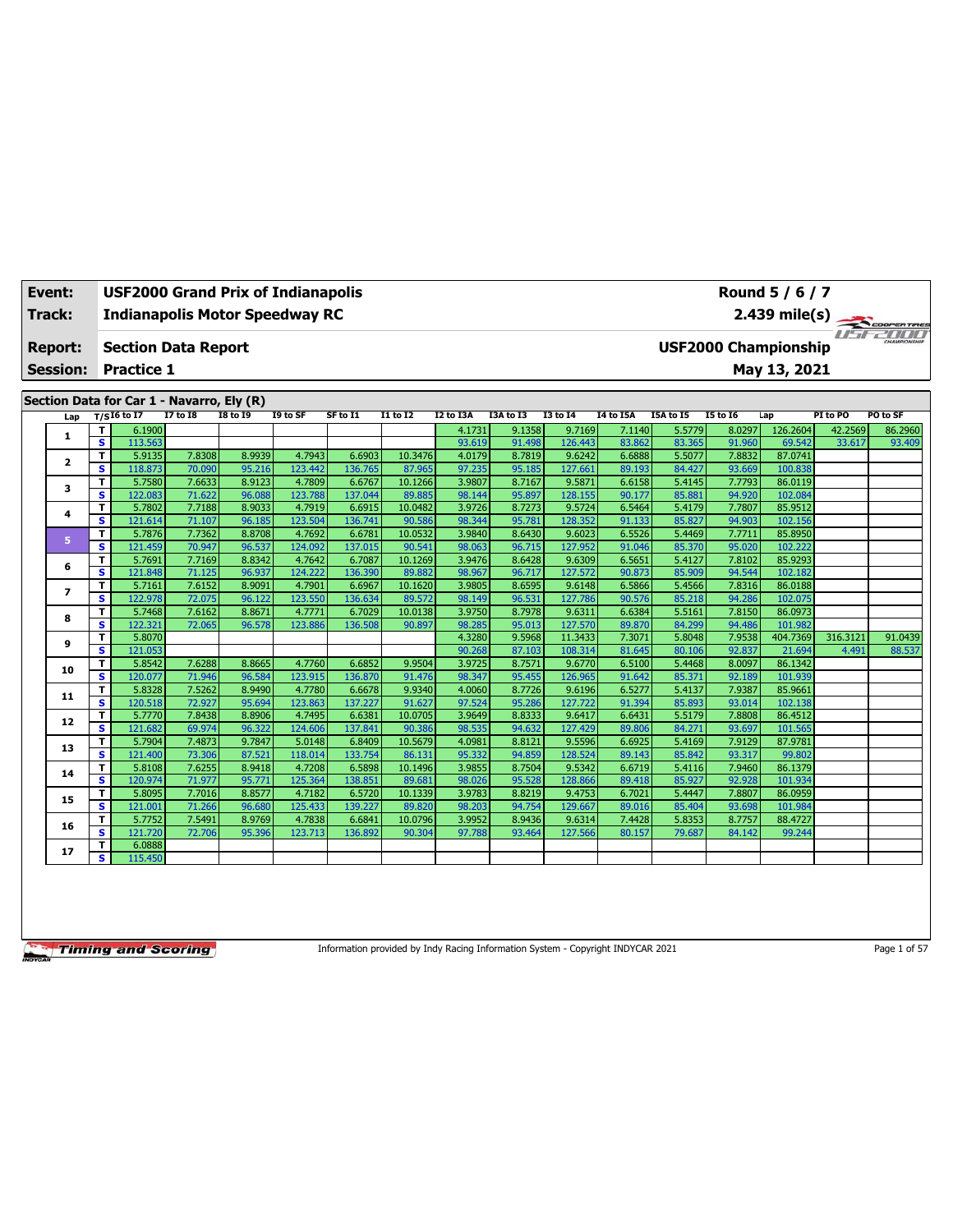| Event:                            | <b>USF2000 Grand Prix of Indianapolis</b>       | Round 5 / 6 / 7                                                                 |               |
|-----------------------------------|-------------------------------------------------|---------------------------------------------------------------------------------|---------------|
| <b>Track:</b>                     | <b>Indianapolis Motor Speedway RC</b>           |                                                                                 |               |
| <b>Report:</b><br><b>Session:</b> | <b>Section Data Report</b><br><b>Practice 1</b> | <b>USF2000 Championship</b><br>May 13, 2021                                     | 2.439 mile(s) |
|                                   |                                                 |                                                                                 |               |
|                                   | Section Data for Car 1 - Navarro, Ely (R)       |                                                                                 |               |
| Lap                               | $T/S$ SF to PI<br>T                             |                                                                                 |               |
| $\mathbf{1}$                      | $\overline{\mathbf{s}}$                         |                                                                                 |               |
| $\mathbf{2}$                      | $\overline{\mathbf{r}}$<br>S                    |                                                                                 |               |
| 3                                 | T                                               |                                                                                 |               |
|                                   | $\overline{\mathbf{s}}$<br>T                    |                                                                                 |               |
| 4                                 | S                                               |                                                                                 |               |
| 5 <sub>1</sub>                    | т<br>$\overline{\mathbf{s}}$                    |                                                                                 |               |
| 6                                 | $\overline{\mathbf{r}}$<br>S                    |                                                                                 |               |
| 7                                 | T                                               |                                                                                 |               |
|                                   | $\overline{\mathbf{s}}$<br>T<br>83.5965         |                                                                                 |               |
| 8                                 | $\overline{\mathbf{s}}$<br>95.736               |                                                                                 |               |
| 9                                 | T<br>$\overline{\mathbf{s}}$                    |                                                                                 |               |
| 10                                | т<br>$\overline{\mathbf{s}}$                    |                                                                                 |               |
| 11                                | T                                               |                                                                                 |               |
| 12                                | $\overline{\mathbf{s}}$<br>T                    |                                                                                 |               |
|                                   | S<br>T                                          |                                                                                 |               |
| 13                                | $\overline{\mathbf{s}}$                         |                                                                                 |               |
| 14                                | T<br>S                                          |                                                                                 |               |
| 15                                | T<br>$\overline{\mathbf{s}}$                    |                                                                                 |               |
| 16                                | 89.7088<br>T                                    |                                                                                 |               |
|                                   | S<br>89.213<br>$\mathbf{T}$                     |                                                                                 |               |
| ${\bf 17}$                        | $\overline{\mathbf{s}}$                         |                                                                                 |               |
|                                   |                                                 |                                                                                 |               |
|                                   |                                                 |                                                                                 |               |
|                                   |                                                 |                                                                                 |               |
|                                   | <b>Timing and Scoring</b>                       | Information provided by Indy Racing Information System - Copyright INDYCAR 2021 | Page 2 of 57  |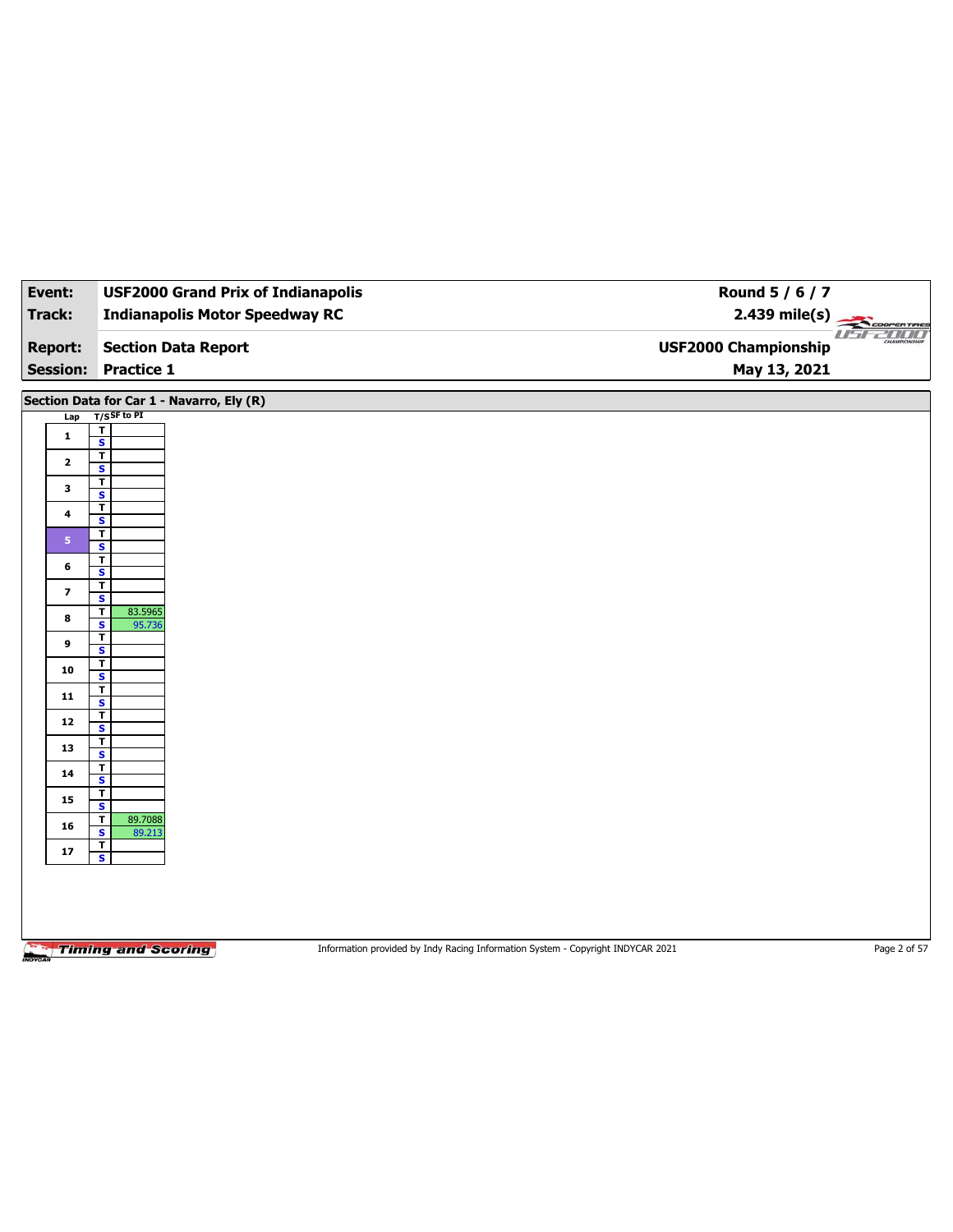| Track:          | $2.439 \text{ mile(s)}$<br><b>Indianapolis Motor Speedway RC</b> |                                         |                  |                  |                   |                   |                  |                  |                  |                   |                  |                  |                             |                    |          |                         |
|-----------------|------------------------------------------------------------------|-----------------------------------------|------------------|------------------|-------------------|-------------------|------------------|------------------|------------------|-------------------|------------------|------------------|-----------------------------|--------------------|----------|-------------------------|
| <b>Report:</b>  |                                                                  | <b>Section Data Report</b>              |                  |                  |                   |                   |                  |                  |                  |                   |                  |                  | <b>USF2000 Championship</b> |                    |          | <b>Fiftee South Ave</b> |
| <b>Session:</b> |                                                                  | <b>Practice 1</b>                       |                  |                  |                   |                   |                  |                  |                  |                   |                  |                  |                             | May 13, 2021       |          |                         |
|                 |                                                                  | Section Data for Car 10 - Siegel, Nolan |                  |                  |                   |                   |                  |                  |                  |                   |                  |                  |                             |                    |          |                         |
| Lap             |                                                                  | $T/S$ I6 to I7                          | <b>I7 to 18</b>  | <b>18 to 19</b>  | I9 to SF          | SF to I1          | <b>I1 to I2</b>  | I2 to I3A        | I3A to I3        | <b>I3 to 14</b>   | I4 to I5A        | I5A to I5        | <b>I5 to 16</b>             | Lap                | PI to PO | PO to SF                |
|                 | т                                                                | 6.0206                                  |                  |                  |                   |                   |                  | 4.0838           | 8.8309           | 9.7187            | 6.9109           | 5.4381           | 7.8452                      | 129.0480           | 42.9951  | 84.6137                 |
| 1               | S                                                                | 116.758                                 |                  |                  |                   |                   |                  | 95.666           | 94.657           | 126.420           | 86.326           | 85.508           | 94.122                      | 68.040             | 33.040   | 95.266                  |
|                 | т                                                                | 5.8298                                  | 7.6753           | 8.8857           | 4.7639            | 6.6791            | 10.2486          | 3.9998           | 8.6265           | 9.6459            | 6.7707           | 5.4919           | 7.7867                      | 86.4039            |          |                         |
| 2               | s                                                                | 120.580                                 | 71.510           | 96.375           | 124.230           | 136.995           | 88.815           | 97.675           | 96.900           | 127.374           | 88.114           | 84.670           | 94.830                      | 101.620            |          |                         |
| 3               | T                                                                | 5.7754                                  | 7.5194           | 8.8188           | 4.7573            | 6.6736            | 10.0932          | 3.9766           | 8.5945           | 9.5904            | 6.6852           | 5.2804           | 7.7434                      | 85.5082            |          |                         |
|                 | s                                                                | 121.715                                 | 72.993           | 97.107           | 124.402           | 137.107           | 90.182           | 98.245           | 97.261           | 128.111           | 89.241           | 88.062           | 95.360                      | 102.685            |          |                         |
| 4               | T                                                                | 5.7403                                  | 7.5796           | 8.8961           | 4.7679            | 6.6849            | 10.0873          | 3.9779           | 8.5619           | 9.5580            | 6.5706           | 5.2985           | 7.7556                      | 85.4786            |          |                         |
|                 | s                                                                | 122,460                                 | 72.413           | 96.263           | 124.126           | 136.876           | 90.235           | 98.213           | 97.631           | 128.545           | 90.797           | 87.761           | 95.210                      | 102.720            |          |                         |
| 5               | T                                                                | 5.7614                                  | 7.5949           | 8.8157           | 4.7547            | 6.6631            | 10.0431          | 3.9577           | 8.5911           | 9.6522            | 6.6904           | 5.3314           | 7.7172                      | 85.5729            |          |                         |
|                 | s                                                                | 122.011                                 | 72.267           | 97.141           | 124.470           | 137.323           | 90.632           | 98.714           | 97.299           | 127.291           | 89.171           | 87.219           | 95.684                      | 102.607            |          |                         |
| 6               | т                                                                | 5.6996                                  |                  |                  |                   |                   |                  | 3.9867           | 8.7640           | 9.7011            | 6.8432           | 5.3551           | 7.8022                      | 449.3473           | 367.1651 | 84.1709                 |
|                 | s                                                                | 123.334                                 |                  |                  |                   |                   |                  | 97.996           | 95.380           | 126.649           | 87.180           | 86.833           | 94.641                      | 19.540             | 3.869    | 95.767                  |
| 7               | т                                                                | 5.7710                                  | 7.5834           | 8.8022           | 4.7945            | 6.7414            | 9.9976           | 3.9496           | 8.5899           | 9.6284            | 6.6580           | 5.3343           | 7.7495                      | 85.5998            |          |                         |
|                 | s                                                                | 121.808                                 | 72.377           | 97.290           | 123.437           | 135.728           | 91.045           | 98.917           | 97.313           | 127.605           | 89.605           | 87.172           | 95.285                      | 102.575            |          |                         |
| 8               | т                                                                | 5.7546                                  | 7.4634           | 8.8597           | 4.7820            | 6.7026            | 9.9655           | 3.9480           | 8.6405           | 9.6261            | 6.5977           | 5.2712           | 7.7483                      | 85.3596            |          |                         |
|                 | s                                                                | 122.155                                 | 73.541           | 96.658           | 123.760           | 136.514           | 91.338           | 98.957           | 96.743           | 127.636           | 90.424           | 88.215           | 95.299                      | 102.864            |          |                         |
| 9               | T                                                                | 5.7282                                  | 7.5162           | 8.8196           | 4.7614            | 6.6834            | 9.9027           | 3.9506           | 8.5746           | 9.6249            | 6.6007           | 5.3014           | 7.7349                      | 85.1986            |          |                         |
|                 | s                                                                | 122.718                                 | 73.024           | 97.098           | 124.295           | 136.906           | 91.917           | 98.892           | 97.487           | 127.652           | 90.383           | 87.713           | 95.465                      | 103.058            |          |                         |
| 10              | T                                                                | 5.7433                                  | 7.4926           | 8.8275           | 4.7525            | 6.6666            | 9.9567           | 3.9608           | 8.6287           | 9.6315            | 6.5948           | 5.3015           | 7.7615                      | 85.3180            |          |                         |
|                 | s                                                                | 122.396                                 | 73.254           | 97.011           | 124.528           | 137.251           | 91.419           | 98.637           | 96.875           | 127.564           | 90.464           | 87.711           | 95.137                      | 102.914            |          |                         |
| 11              | т                                                                | 5.7109                                  | 7.4901           | 8.8266           | 4.7451            | 6.6514            | 9.8523           | 3.9676           | 8.6713           | 9.6585            | 6.5511           | 5.3125           | 7.7928                      | 85.2302            |          |                         |
|                 | s                                                                | 123.090                                 | 73.279           | 97.021           | 124.722           | 137.565           | 92.387           | 98.468           | 96.400           | 127,208           | 91.067           | 87.529           | 94.755                      | 103.020            |          |                         |
| 12              | T<br>s                                                           | 5.7518<br>122.215                       | 7.4867<br>73.312 | 8.8401<br>96.873 | 4.7270<br>125.200 | 6.6232<br>138.151 | 9.8609<br>92.307 | 3.9635<br>98.570 | 8.6745<br>96.364 | 9.6079<br>127.878 | 6.5834<br>90.620 | 5.3744<br>86.521 | 7.7304<br>95.520            | 85.2238<br>103.028 |          |                         |
|                 |                                                                  | 5.7436                                  | 7.5187           | 8.8473           | 4.7216            | 6.6005            | 9.9368           | 3.9601           | 8.7142           | 9.6138            | 6.6683           | 5.3099           | 7.7702                      | 85.4050            |          |                         |
| 13              | т<br>s                                                           | 122.389                                 | 73.000           | 96.794           | 125.343           | 138.626           | 91.602           | 98.655           | 95.925           | 127.799           | 89.467           | 87.572           | 95.031                      | 102.809            |          |                         |
|                 | T                                                                | 5.7310                                  | 7.5461           | 8.8646           | 4.7406            | 6.6298            | 9.9092           | 3.9683           | 8.6869           | 9.6064            | 6.5648           | 5.3960           | 7.7447                      | 85.3884            |          |                         |
| 14              | s                                                                | 122.658                                 | 72.735           | 96.605           | 124.840           | 138.013           | 91.857           | 98.451           | 96.226           | 127.898           | 90.877           | 86.175           | 95.344                      | 102.829            |          |                         |
|                 | т                                                                | 5.7115                                  | 7.6491           | 8.8791           | 4.7218            | 6.5745            | 9.9754           | 3.9585           | 8.8079           | 9.5599            | 6.5795           | 5.3588           | 7.9017                      | 85.6777            |          |                         |
| 15              | s                                                                | 123.077                                 | 71.755           | 96.447           | 125.337           | 139.174           | 91.247           | 98.694           | 94.904           | 128,520           | 90.674           | 86.773           | 93.449                      | 102.482            |          |                         |
|                 | т                                                                | 5.7646                                  | 7.6996           | 8.8754           | 4.7072            | 6.5039            | 10.5233          | 4.0201           | 8.9765           | 9.5565            | 6.7720           | 5.5365           | 7.9279                      | 86.8635            |          |                         |
| 16              | s                                                                | 121.943                                 | 71.285           | 96.487           | 125.726           | 140.685           | 86.496           | 97.182           | 93.122           | 128.566           | 88.097           | 83.988           | 93.141                      | 101.083            |          |                         |
|                 | т                                                                | 5.8463                                  |                  |                  |                   |                   |                  |                  |                  |                   |                  |                  |                             |                    |          |                         |
| 17              | s                                                                | 120.239                                 |                  |                  |                   |                   |                  |                  |                  |                   |                  |                  |                             |                    |          |                         |
|                 |                                                                  |                                         |                  |                  |                   |                   |                  |                  |                  |                   |                  |                  |                             |                    |          |                         |

**Event: USF2000 Grand Prix of Indianapolis**

Information provided by Indy Racing Information System - Copyright INDYCAR 2021 Page 3 of 57

**Round 5 / 6 / 7**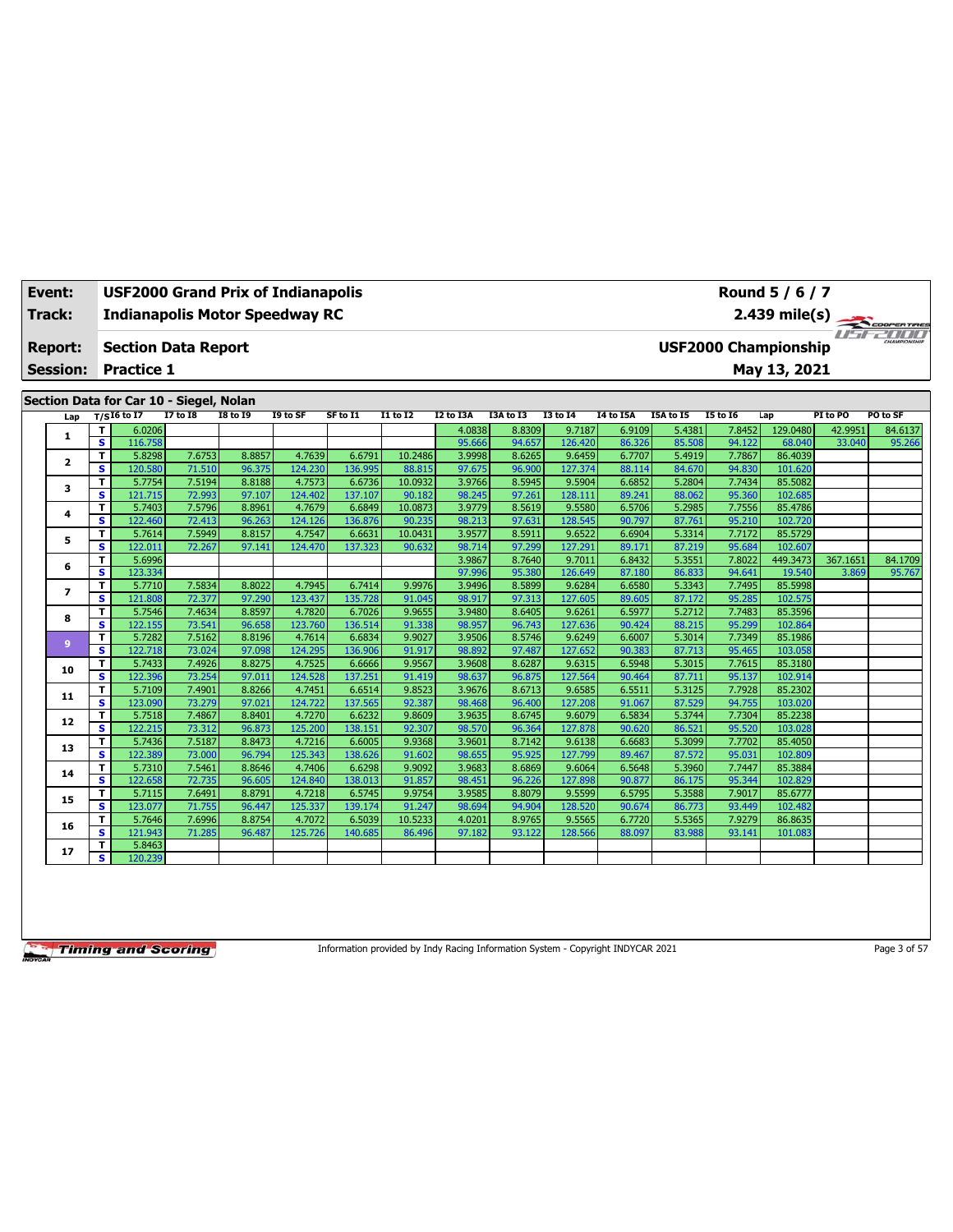| Event:                            | <b>USF2000 Grand Prix of Indianapolis</b>         |                                                                                 | Round 5 / 6 / 7                                                  |
|-----------------------------------|---------------------------------------------------|---------------------------------------------------------------------------------|------------------------------------------------------------------|
| <b>Track:</b>                     | <b>Indianapolis Motor Speedway RC</b>             |                                                                                 | $2.439$ mile(s)                                                  |
| <b>Report:</b><br><b>Session:</b> | <b>Section Data Report</b><br><b>Practice 1</b>   |                                                                                 | <b>COOPERTRES</b><br><b>USF2000 Championship</b><br>May 13, 2021 |
|                                   |                                                   |                                                                                 |                                                                  |
|                                   | Section Data for Car 10 - Siegel, Nolan           |                                                                                 |                                                                  |
| Lap                               | $T/S$ SF to PI<br>T                               |                                                                                 |                                                                  |
| $\mathbf{1}$                      | $\overline{\mathbf{s}}$                           |                                                                                 |                                                                  |
| $\mathbf{2}$                      | T<br>S                                            |                                                                                 |                                                                  |
| 3                                 | T                                                 |                                                                                 |                                                                  |
|                                   | $\overline{\mathbf{s}}$<br>т                      |                                                                                 |                                                                  |
| 4                                 | S                                                 |                                                                                 |                                                                  |
| 5                                 | 83.6086<br>T<br>$\overline{\mathbf{s}}$<br>95.722 |                                                                                 |                                                                  |
| 6                                 | T<br>S                                            |                                                                                 |                                                                  |
| $\overline{\mathbf{z}}$           | T                                                 |                                                                                 |                                                                  |
|                                   | $\overline{\mathbf{s}}$<br>T                      |                                                                                 |                                                                  |
| 8                                 | S                                                 |                                                                                 |                                                                  |
| 9 <sup>°</sup>                    | T<br>$\overline{\mathbf{s}}$                      |                                                                                 |                                                                  |
| 10                                | T                                                 |                                                                                 |                                                                  |
|                                   | $\overline{\mathbf{s}}$<br>T                      |                                                                                 |                                                                  |
| 11                                | $\overline{\mathbf{s}}$<br>T                      |                                                                                 |                                                                  |
| $12$                              | S                                                 |                                                                                 |                                                                  |
| 13                                | T<br>$\overline{\mathbf{s}}$                      |                                                                                 |                                                                  |
| 14                                | T                                                 |                                                                                 |                                                                  |
|                                   | s<br>T                                            |                                                                                 |                                                                  |
| 15                                | $\overline{\mathbf{s}}$                           |                                                                                 |                                                                  |
| 16                                | 89.6967<br>т<br>S<br>89.225                       |                                                                                 |                                                                  |
| ${\bf 17}$                        | $\mathbf{T}$<br>$\overline{\mathbf{s}}$           |                                                                                 |                                                                  |
|                                   |                                                   |                                                                                 |                                                                  |
|                                   |                                                   |                                                                                 |                                                                  |
|                                   |                                                   |                                                                                 |                                                                  |
|                                   |                                                   |                                                                                 |                                                                  |
|                                   | <b>Timing and Scoring</b>                         | Information provided by Indy Racing Information System - Copyright INDYCAR 2021 | Page 4 of 57                                                     |
|                                   |                                                   |                                                                                 |                                                                  |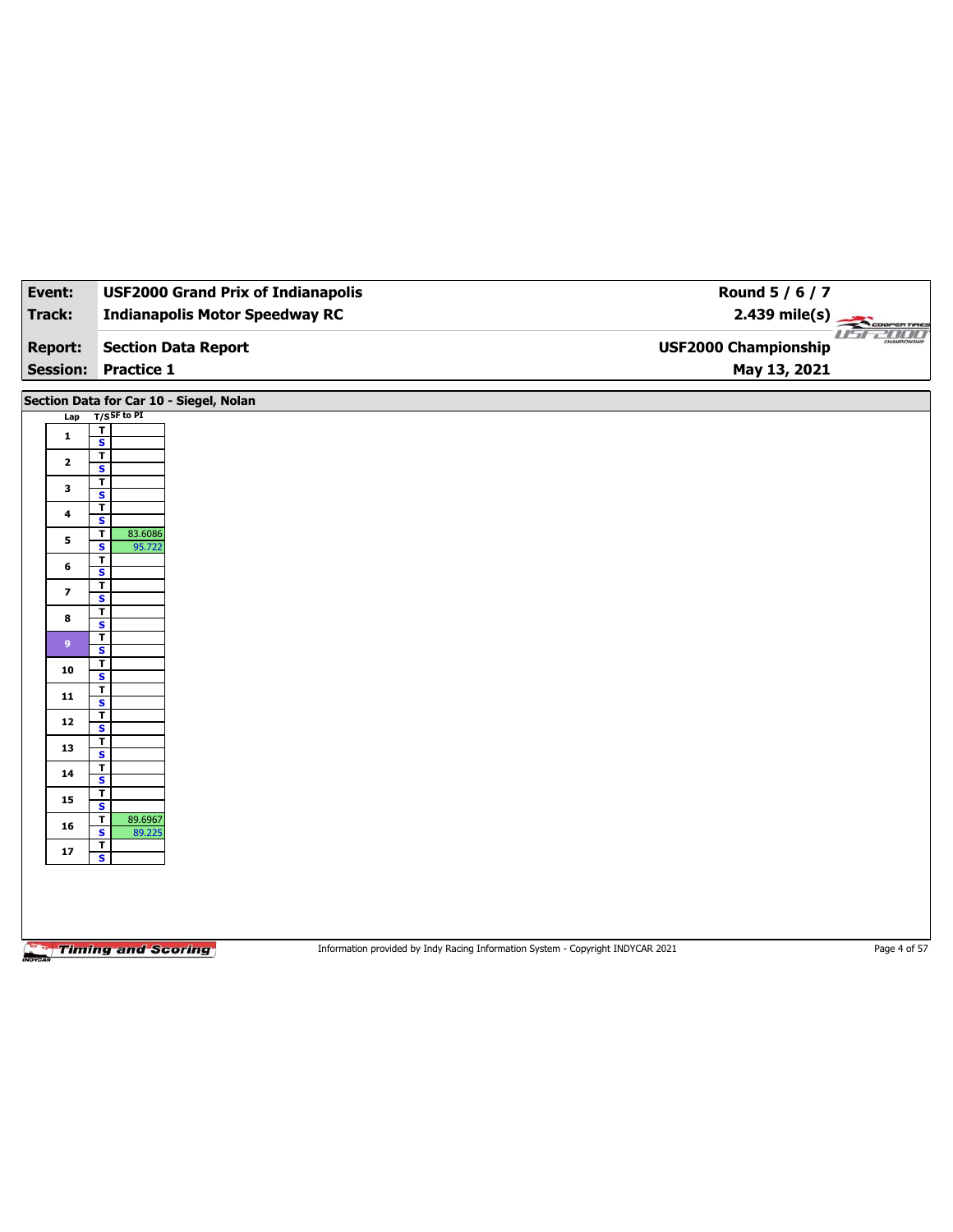| Event:<br>Track: |                         | <b>USF2000 Grand Prix of Indianapolis</b><br>Round 5 / 6 / 7<br><b>Indianapolis Motor Speedway RC</b><br>2.439 mile(s) |                 |                 |          |          |                 |           |           |                 |                  |           |                             |              |          |          |
|------------------|-------------------------|------------------------------------------------------------------------------------------------------------------------|-----------------|-----------------|----------|----------|-----------------|-----------|-----------|-----------------|------------------|-----------|-----------------------------|--------------|----------|----------|
| <b>Report:</b>   |                         | <b>Section Data Report</b>                                                                                             |                 |                 |          |          |                 |           |           |                 |                  |           | <b>USF2000 Championship</b> |              |          |          |
|                  |                         |                                                                                                                        |                 |                 |          |          |                 |           |           |                 |                  |           |                             |              |          |          |
| <b>Session:</b>  |                         | <b>Practice 1</b>                                                                                                      |                 |                 |          |          |                 |           |           |                 |                  |           |                             | May 13, 2021 |          |          |
|                  |                         |                                                                                                                        |                 |                 |          |          |                 |           |           |                 |                  |           |                             |              |          |          |
|                  |                         | Section Data for Car 11 - Campbell, Prescott                                                                           |                 |                 |          |          |                 |           |           |                 |                  |           |                             |              |          |          |
| Lap              |                         | $T/SI6$ to I7                                                                                                          | <b>I7 to I8</b> | <b>I8 to 19</b> | I9 to SF | SF to I1 | <b>I1 to I2</b> | I2 to I3A | I3A to I3 | <b>I3 to 14</b> | <b>I4 to I5A</b> | I5A to I5 | <b>15 to 16</b>             | Lap          | PI to PO | PO to SF |
|                  | т                       | 6.0976                                                                                                                 |                 |                 |          |          |                 | 4.0385    | 8.9484    | 9.6746          | 6.8715           | 5.4797    | 8.0107                      | 122.8532     | 41.3692  | 84.7966  |
| 1                | $\overline{\mathbf{s}}$ | 115.284                                                                                                                |                 |                 |          |          |                 | 96.739    | 93.414    | 126.996         | 86.821           | 84.859    | 92.178                      | 71.471       | 34.339   | 95.060   |
|                  | т                       | 5.8414                                                                                                                 | 7.8078          | 8.8650          | 4.7258   | 6.6189   | 10.1583         | 4.0940    | 8.7422    | 9.6229          | 6.6485           | 5.4201    | 7.8513                      | 86.3962      |          |          |
| $\mathbf{z}$     | s.                      | 120.340                                                                                                                | 70.297          | 96.601          | 125.231  | 138.240  | 89.604          | 95.428    | 95.618    | 127.678         | 89.733           | 85.792    | 94.049                      | 101.629      |          |          |
|                  | T                       | 5.7610                                                                                                                 | 7.6205          | 8.8739          | 4.7349   | 6.6254   | 10.1898         | 4.0630    | 8.6950    | 9.5728          | 6.6673           | 5.4208    | 7.8107                      | 86.0351      |          |          |
| 3                | s                       | 122.020                                                                                                                | 72.025          | 96.504          | 124.991  | 138.105  | 89.327          | 96.156    | 96.137    | 128.347         | 89.480           | 85.781    | 94.538                      | 102.056      |          |          |
| 4                | т                       | 5.7319                                                                                                                 | 7.6241          | 8.8935          | 4.7374   | 6.6327   | 10.0713         | 4.0177    | 8.6787    | 9.5227          | 6.6976           | 5.3782    | 7.8105                      | 85.7963      |          |          |
|                  | s                       | 122.639                                                                                                                | 71.991          | 96.291          | 124.925  | 137.953  | 90.378          | 97.240    | 96.317    | 129.022         | 89.075           | 86.460    | 94.541                      | 102.340      |          |          |
| 5                | T                       | 5.7633                                                                                                                 | 7.6917          | 8.8189          | 4.7276   | 6.6152   | 10.0264         | 4.0157    | 8.7238    | 9.5758          | 6.7064           | 5.3601    | 7.8613                      | 85.8862      |          |          |
|                  | s.                      | 121.971                                                                                                                | 71.358          | 97.105          | 125.184  | 138.318  | 90.783          | 97.289    | 95.819    | 128,306         | 88.958           | 86.752    | 93.930                      | 102.233      |          |          |
| 6                | T                       | 5.7243                                                                                                                 | 7.5904          | 8.9136          | 4.7314   | 6.6515   | 10.1068         | 4.0245    | 8.6819    | 9.5802          | 6.6654           | 5.3387    | 7.8212                      | 85.8299      |          |          |
|                  | s                       | 122.802                                                                                                                | 72.310          | 96.074          | 125.083  | 137.563  | 90.061          | 97.076    | 96.282    | 128.247         | 89.506           | 87.100    | 94.411                      | 102.300      |          |          |
| 7                | T                       | 5.6859                                                                                                                 | 7.8653          | 8.9439          | 4.7545   | 6.6518   | 10.0605         | 4.0378    | 8.6266    | 9.5838          | 6.7393           | 5.3131    | 7.8148                      | 86.0773      |          |          |
|                  | s                       | 123.631                                                                                                                | 69.783          | 95.748          | 124.475  | 137.557  | 90.475          | 96.756    | 96.899    | 128.199         | 88.524           | 87.520    | 94.489                      | 102.006      |          |          |
| 8                | T                       | 5.6911                                                                                                                 | 7.5896          | 8.9244          | 4.7531   | 6.6495   | 10.0939         | 4.0036    | 8.6565    | 9.5595          | 6.7309           | 5.3025    | 7.8491                      | 85.8037      |          |          |
|                  | s.                      | 123.518                                                                                                                | 72.318          | 95.958          | 124.512  | 137.604  | 90.176          | 97.583    | 96.564    | 128.525         | 88.635           | 87.694    | 94.076                      | 102.331      |          |          |
| 9                | T                       | 5.7396                                                                                                                 |                 |                 |          |          |                 | 4.1190    | 9.0874    | 9.7682          | 6.8090           | 5.4822    | 7.9145                      | 508.0325     | 417.9139 | 92.4117  |
|                  | s                       | 122.474                                                                                                                |                 |                 |          |          |                 | 94.849    | 91.986    | 125,779         | 87.618           | 84.820    | 93.298                      | 17.283       | 3.399    | 87.227   |
| 10               | T                       | 5.8144                                                                                                                 | 7.7153          | 8.8785          | 4.7506   | 6.6524   | 10.1392         | 4.1025    | 8.7276    | 9.6802          | 6.6666           | 5.4267    | 7.8572                      | 86.4112      |          |          |
|                  | s                       | 120.899                                                                                                                | 71.140          | 96.454          | 124.578  | 137.544  | 89.773          | 95.230    | 95.778    | 126.923         | 89.490           | 85.687    | 93.979                      | 101.612      |          |          |
| 11               | T                       | 5.7688                                                                                                                 | 7.6271          | 8.8948          | 4.7366   | 6.6393   | 10.0891         | 4.0506    | 8.6759    | 9.6119          | 6.6834           | 5.4673    | 7.8563                      | 86.1011      |          |          |
|                  | s                       | 121.855                                                                                                                | 71.962          | 96.277          | 124.946  | 137.816  | 90.219          | 96.450    | 96.348    | 127.825         | 89.265           | 85.051    | 93.989                      | 101.978      |          |          |
| 12               | Τ                       | 5.7827                                                                                                                 | 7.6765          | 8.8543          | 4.6958   | 6.5697   | 10.0037         | 4.0480    | 8.8045    | 9.5621          | 6.7501           | 5.3582    | 7.8706                      | 85.9762      |          |          |
|                  | s                       | 121.562                                                                                                                | 71.499          | 96.717          | 126.031  | 139.276  | 90.989          | 96.512    | 94.941    | 128.490         | 88.383           | 86.783    | 93.819                      | 102.126      |          |          |
| 13               | т                       | 5.7882                                                                                                                 | 7.6662          | 9.0087          | 4.7006   | 6.5672   | 9.9396          | 4.0347    | 8.7405    | 9.5714          | 6.6869           | 5.3509    | 7.8376                      | 85.8925      |          |          |
|                  | s                       | 121.446                                                                                                                | 71.595          | 95.060          | 125.903  | 139.329  | 91.576          | 96.830    | 95.636    | 128.365         | 89.218           | 86.901    | 94.214                      | 102.225      |          |          |
| 14               | T                       | 5.7364                                                                                                                 | 7.6144          | 8.9341          | 4.7332   | 6.6153   | 10.0037         | 4.0390    | 8.7913    | 9.5652          | 6.6428           | 5.3338    | 7.9492                      | 85.9584      |          |          |
|                  | s                       | 122.543                                                                                                                | 72.082          | 95.853          | 125.036  | 138.316  | 90.989          | 96.727    | 95.084    | 128,449         | 89.810           | 87.180    | 92.891                      | 102.147      |          |          |
| 15               | т                       | 5.7655                                                                                                                 | 7.6346          | 8.9787          | 4.7006   | 6.5462   | 10.0453         | 4.0291    | 8.7929    | 9.4800          | 7.0957           | 5.7862    | 8.2835                      | 87.1383      |          |          |
|                  | s.                      | 121.924                                                                                                                | 71.892          | 95.377          | 125.903  | 139.776  | 90.612          | 96.965    | 95.066    | 129.603         | 84.078           | 80.364    | 89.142                      | 100.764      |          |          |

**16 T** 5.908

**S** 118.984

Information provided by Indy Racing Information System - Copyright INDYCAR 2021 Page 5 of 57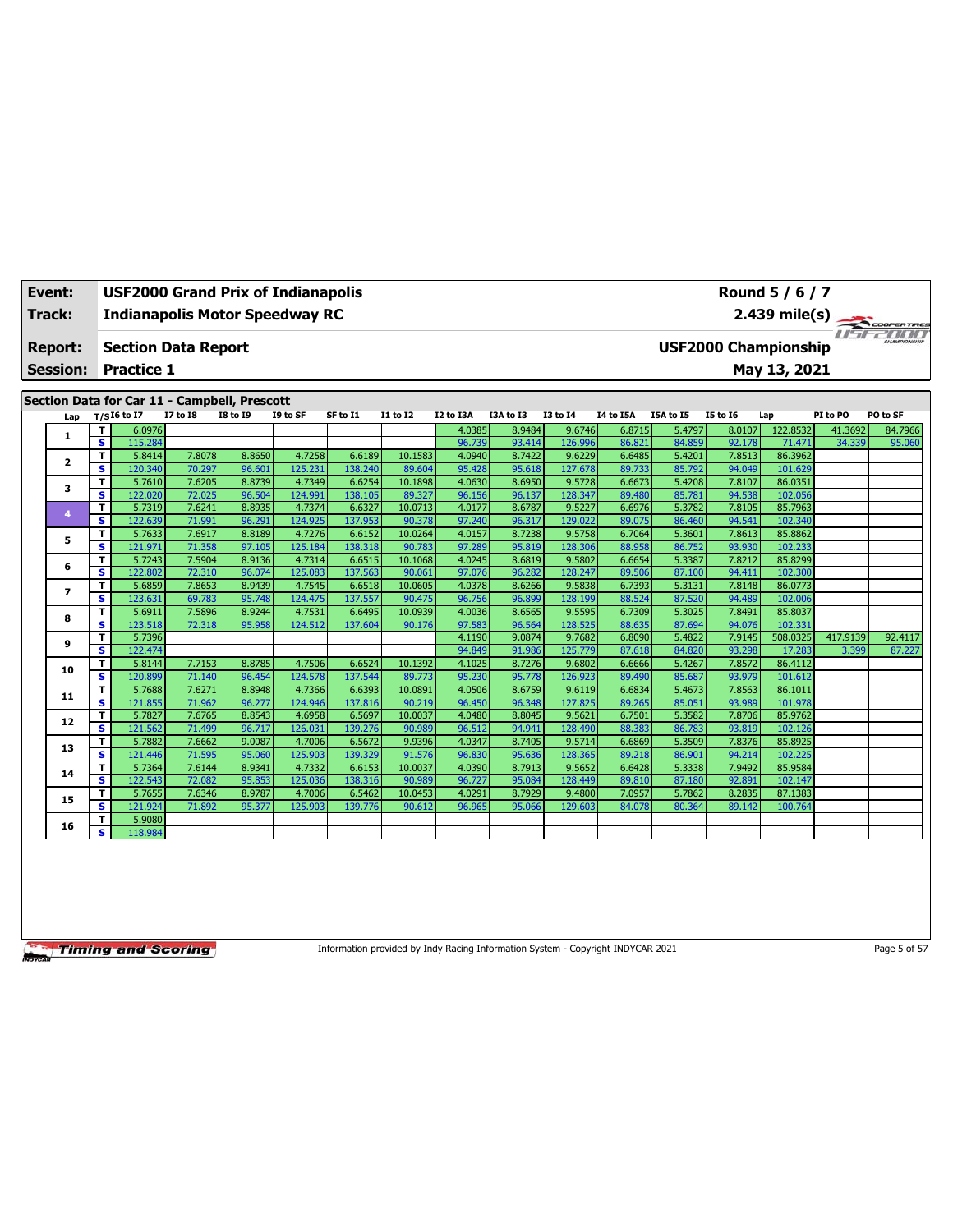| Event:                            | <b>USF2000 Grand Prix of Indianapolis</b>                   | Round 5 / 6 / 7                                                                 |                         |
|-----------------------------------|-------------------------------------------------------------|---------------------------------------------------------------------------------|-------------------------|
| Track:                            | <b>Indianapolis Motor Speedway RC</b>                       |                                                                                 | $2.439 \text{ mile(s)}$ |
| <b>Report:</b><br><b>Session:</b> | <b>Section Data Report</b><br><b>Practice 1</b>             | <b>USF2000 Championship</b><br>May 13, 2021                                     | usr-2000                |
|                                   |                                                             |                                                                                 |                         |
|                                   | Section Data for Car 11 - Campbell, Prescott                |                                                                                 |                         |
| Lap                               | $T/S$ SF to PI<br>$\overline{\mathbf{r}}$                   |                                                                                 |                         |
| $\mathbf{1}$                      | $\overline{\mathbf{s}}$                                     |                                                                                 |                         |
| $\mathbf{2}$                      | $\overline{1}$<br>$\mathbf{s}$                              |                                                                                 |                         |
| 3                                 | $\overline{\mathbf{r}}$<br>$\overline{\mathbf{s}}$          |                                                                                 |                         |
| $\overline{4}$                    | $\overline{\mathsf{r}}$                                     |                                                                                 |                         |
|                                   | S<br>$\overline{\mathsf{r}}$                                |                                                                                 |                         |
| 5                                 | $\overline{\mathbf{s}}$                                     |                                                                                 |                         |
| 6                                 | $\overline{\mathsf{r}}$<br>S                                |                                                                                 |                         |
| $\overline{\mathbf{z}}$           | $\overline{1}$<br>$\overline{\mathbf{s}}$                   |                                                                                 |                         |
| 8                                 | T<br>83.7112                                                |                                                                                 |                         |
|                                   | 95.605<br>S<br>$\overline{\mathbf{r}}$                      |                                                                                 |                         |
| 9                                 | $\overline{\mathbf{s}}$                                     |                                                                                 |                         |
| 10                                | T<br>S                                                      |                                                                                 |                         |
| 11                                | $\overline{1}$<br>$\overline{\mathbf{s}}$                   |                                                                                 |                         |
| 12                                | T<br>$\mathbf{s}$                                           |                                                                                 |                         |
| 13                                | $\overline{\mathbf{r}}$                                     |                                                                                 |                         |
|                                   | $\overline{\mathbf{s}}$<br>$\mathbf T$                      |                                                                                 |                         |
| 14                                | S                                                           |                                                                                 |                         |
| 15                                | 87.9000<br>$\mathbf T$<br>$\overline{\mathbf{s}}$<br>91.049 |                                                                                 |                         |
| 16                                | $\overline{\mathbf{r}}$<br>$\overline{\mathbf{s}}$          |                                                                                 |                         |
|                                   |                                                             |                                                                                 |                         |
|                                   |                                                             |                                                                                 |                         |
|                                   |                                                             |                                                                                 |                         |
|                                   |                                                             |                                                                                 |                         |
|                                   |                                                             |                                                                                 |                         |
|                                   | <b>Timing and Scoring</b>                                   | Information provided by Indy Racing Information System - Copyright INDYCAR 2021 | Page 6 of 57            |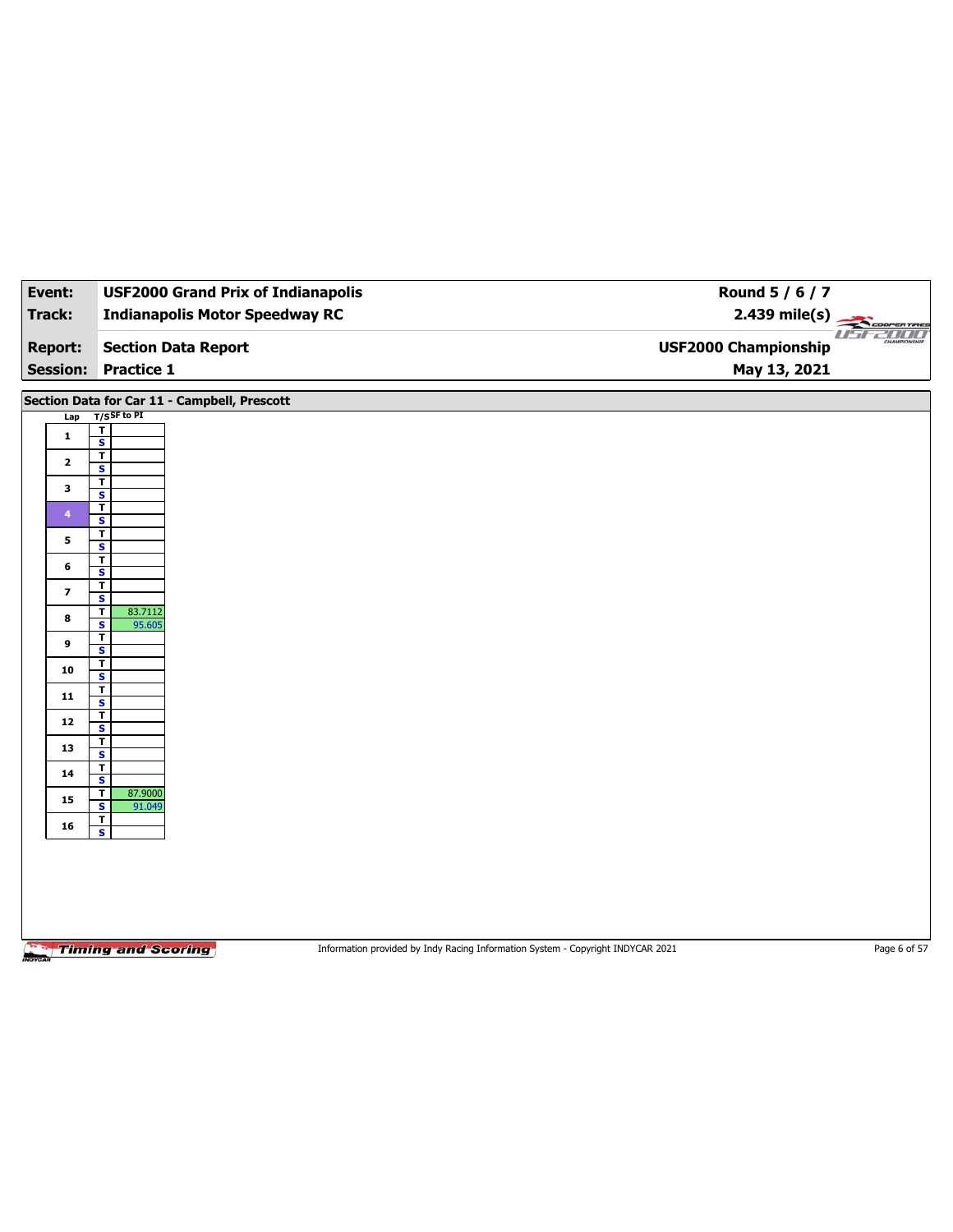| Track:                  |                         | <b>Indianapolis Motor Speedway RC</b>                                                          |                  |                  |                   |                   |                  |                  |                  |                   |                  |                  |                  | $2.439$ mile(s)    |          | COOPERTIRES |
|-------------------------|-------------------------|------------------------------------------------------------------------------------------------|------------------|------------------|-------------------|-------------------|------------------|------------------|------------------|-------------------|------------------|------------------|------------------|--------------------|----------|-------------|
| Report:                 |                         | <b>USF2000 Championship</b><br><b>Section Data Report</b><br>May 13, 2021<br><b>Practice 1</b> |                  |                  |                   |                   |                  |                  |                  |                   |                  |                  |                  |                    |          |             |
| <b>Session:</b>         |                         |                                                                                                |                  |                  |                   |                   |                  |                  |                  |                   |                  |                  |                  |                    |          |             |
|                         |                         |                                                                                                |                  |                  |                   |                   |                  |                  |                  |                   |                  |                  |                  |                    |          |             |
|                         |                         | Section Data for Car 12 - Porto, Kiko                                                          |                  |                  |                   |                   |                  |                  |                  |                   |                  |                  |                  |                    |          |             |
| Lap                     |                         | $T/SI6$ to I7                                                                                  | $I7$ to $I8$     | <b>I8 to 19</b>  | I9 to SF          | SF to I1          | <b>I1 to I2</b>  | I2 to I3A        | I3A to I3        | <b>I3 to 14</b>   | <b>I4 to I5A</b> | I5A to I5        | <b>I5 to 16</b>  | Lap                | PI to PO | PO to SF    |
|                         | T                       | 5.8818                                                                                         |                  |                  |                   |                   |                  | 4.0336           | 8.8673           | 9.7606            | 6.8770           | 5.3130           | 7.9734           | 122.9024           | 41.3336  | 84.2830     |
| 1                       | s.                      | 119.514                                                                                        |                  |                  |                   |                   |                  | 96.857           | 94.269           | 125.877           | 86.752           | 87.521           | 92.609           | 71.442             | 34.368   | 95.640      |
| $\overline{\mathbf{2}}$ | T                       | 5.8126                                                                                         | 7.6470           | 8.8290           | 4.7586            | 6.6595            | 9.9432           | 4.0282           | 8.6123           | 9.6307            | 6.6269           | 5.3006           | 7.8448           | 85.6934            |          |             |
|                         | s                       | 120.936                                                                                        | 71.775           | 96.994           | 124.368           | 137.398           | 91.543           | 96.987           | 97.060           | 127.575           | 90.026           | 87.726           | 94.127           | 102.463            |          |             |
| 3                       | т                       | 5.7351                                                                                         | 7.6127           | 8.8654           | 4.7705            | 6.6826            | 10.0102          | 4.0011           | 8.6462           | 9.6131            | 6.6162           | 5.2991           | 7.7934           | 85.6456            |          |             |
|                         | s.                      | 122.571                                                                                        | 72.098           | 96.596           | 124.058           | 136.923           | 90.930           | 97.644           | 96.679           | 127.809           | 90.171           | 87.751           | 94.748           | 102.520            |          |             |
| 4                       | T                       | 5.7211                                                                                         | 7.5640           | 8.8914           | 4.7751            | 6.6915            | 10.0226          | 4.0112           | 8.6965           | 9.5573            | 6.5525           | 5.2793           | 7.8036           | 85.5661            |          |             |
|                         | s                       | 122.871                                                                                        | 72.563           | 96.314           | 123.938           | 136.741           | 90.817           | 97.398           | 96.120           | 128.555           | 91.048           | 88.080           | 94.624           | 102.615            |          |             |
| 5                       | T                       | 5.7376                                                                                         | 7.5945           | 8.8705           | 4.7653            | 6.6647            | 9.9983           | 4.0052           | 8.6617           | 9.5931            | 6.6124           | 5.3487           | 7.8985           | 85.7505            |          |             |
|                         | s                       | 122.517                                                                                        | 72.271           | 96.541           | 124.193           | 137.291           | 91.038           | 97.544           | 96.506           | 128.075           | 90.223           | 86.937           | 93.487           | 102.395            |          |             |
| 6                       | T                       | 5.7395                                                                                         | 7.5790           | 8.8352           | 4.7594            | 6.7052            | 10.0243          | 4.0004           | 8.6818           | 9.5753            | 6.6385           | 5.3324           | 7.7907           | 85.6617            |          |             |
|                         | s.                      | 122.477                                                                                        | 72.419           | 96.926           | 124.347           | 136.461           | 90.802           | 97.661           | 96.283           | 128.313           | 89.868           | 87.203           | 94.781           | 102.501            |          |             |
| 7                       | T                       | 5.6950                                                                                         |                  |                  |                   |                   |                  | 4.1215           | 8.9254           | 9.6947            | 6.7082           | 5.2809           | 7.8466           | 521.2971           | 440.5824 | 84.2433     |
|                         | s                       | 123.434                                                                                        |                  |                  |                   |                   |                  | 94.791           | 93.655           | 126.733           | 88.935           | 88.053           | 94.106           | 16.843             | 3.224    | 95.685      |
| 8                       | т<br>s                  | 5.7900<br>121.408                                                                              | 7.6381<br>71.859 | 8.8457<br>96.811 | 4.7877<br>123,612 | 6.7133<br>136.297 | 9.9953<br>91.066 | 4.0097<br>97.434 | 8.6749<br>96.360 | 9.6327<br>127.548 | 6.5432<br>91.177 | 5.3252<br>87.321 | 7.8101<br>94.545 | 85.7659<br>102.376 |          |             |
|                         | T                       | 5.7416                                                                                         | 7.6137           | 8.8520           | 4.7588            | 6.6712            | 10.0163          | 3.9994           | 8.6524           | 9.6254            | 6.5389           | 5.3220           | 7.8326           | 85.6243            |          |             |
| 9                       | $\overline{\mathbf{s}}$ | 122.432                                                                                        | 72.089           | 96.742           | 124.363           | 137.157           | 90.875           | 97.685           | 96.610           | 127.645           | 91.237           | 87.373           | 94.274           | 102.546            |          |             |
|                         | T                       | 5.7435                                                                                         | 7.5773           | 8.8233           | 4.7536            | 6.6559            | 9.9575           | 3.9780           | 8.6948           | 9.6110            | 6.5520           | 5.3079           | 7.8611           | 85.5159            |          |             |
| 10                      | s                       | 122.391                                                                                        | 72.435           | 97.057           | 124.499           | 137.472           | 91.411           | 98.211           | 96.139           | 127.836           | 91.055           | 87.605           | 93.932           | 102.676            |          |             |
|                         | т                       | 5.7567                                                                                         | 7.6145           | 8.7932           | 4.7378            | 6.6372            | 10.3682          | 4.1208           | 8.7472           | 9.6150            | 6.5925           | 5.2659           | 7.8752           | 86.1242            |          |             |
| 11                      | s                       | 122.111                                                                                        | 72.081           | 97.389           | 124.914           | 137.859           | 87.790           | 94.807           | 95.563           | 127,783           | 90.495           | 88.304           | 93.764           | 101.950            |          |             |
|                         | T                       | 5.7279                                                                                         | 7.5702           | 8.8448           | 4.7316            | 6.6222            | 10.0015          | 3.9808           | 8.7284           | 9.6014            | 6.5808           | 5.2832           | 7.8290           | 85.5018            |          |             |
| 12                      | s.                      | 122.725                                                                                        | 72.503           | 96.821           | 125.078           | 138.172           | 91.009           | 98.142           | 95.769           | 127.964           | 90.656           | 88.015           | 94.317           | 102.693            |          |             |
|                         | т                       | 5.7584                                                                                         | 7.5960           | 8.8649           | 4.7478            | 6.6315            | 9.9854           | 3.9807           | 8.6949           | 9.5785            | 6.6763           | 5.3581           | 7.8594           | 85.7319            |          |             |
| 13                      | s                       | 122.075                                                                                        | 72.257           | 96.602           | 124.651           | 137.978           | 91.156           | 98.144           | 96.138           | 128.270           | 89.360           | 86.784           | 93.952           | 102.417            |          |             |
| 14                      | т                       | 5.7365                                                                                         | 7.5378           | 8.8543           | 4.7493            | 6.6305            | 10.0273          | 3.9949           | 8.7101           | 9.5803            | 6.5992           | 5.3064           | 7.8617           | 85.5883            |          |             |
|                         | s                       | 122.541                                                                                        | 72.815           | 96.717           | 124.612           | 137.999           | 90.775           | 97.795           | 95.970           | 128,246           | 90.404           | 87.630           | 93.925           | 102.589            |          |             |
| 15                      | T                       | 5.7617                                                                                         | 7.5910           | 8.9900           | 4.7605            | 6.6359            | 10.0463          | 4.0424           | 8.7293           | 9.5468            | 6.5613           | 5.3418           | 7.8812           | 85.8882            |          |             |
|                         | s                       | 122.005                                                                                        | 72.305           | 95.257           | 124.318           | 137.886           | 90.603           | 96.646           | 95.759           | 128.696           | 90.926           | 87.049           | 93.692           | 102.231            |          |             |
| 16                      | T                       | 5.7703                                                                                         |                  |                  |                   |                   |                  |                  |                  |                   |                  |                  |                  |                    |          |             |
|                         | s.                      | 121.823                                                                                        |                  |                  |                   |                   |                  |                  |                  |                   |                  |                  |                  |                    |          |             |

**Event: USF2000 Grand Prix of Indianapolis**

Information provided by Indy Racing Information System - Copyright INDYCAR 2021 Page 7 of 57

**Round 5 / 6 / 7**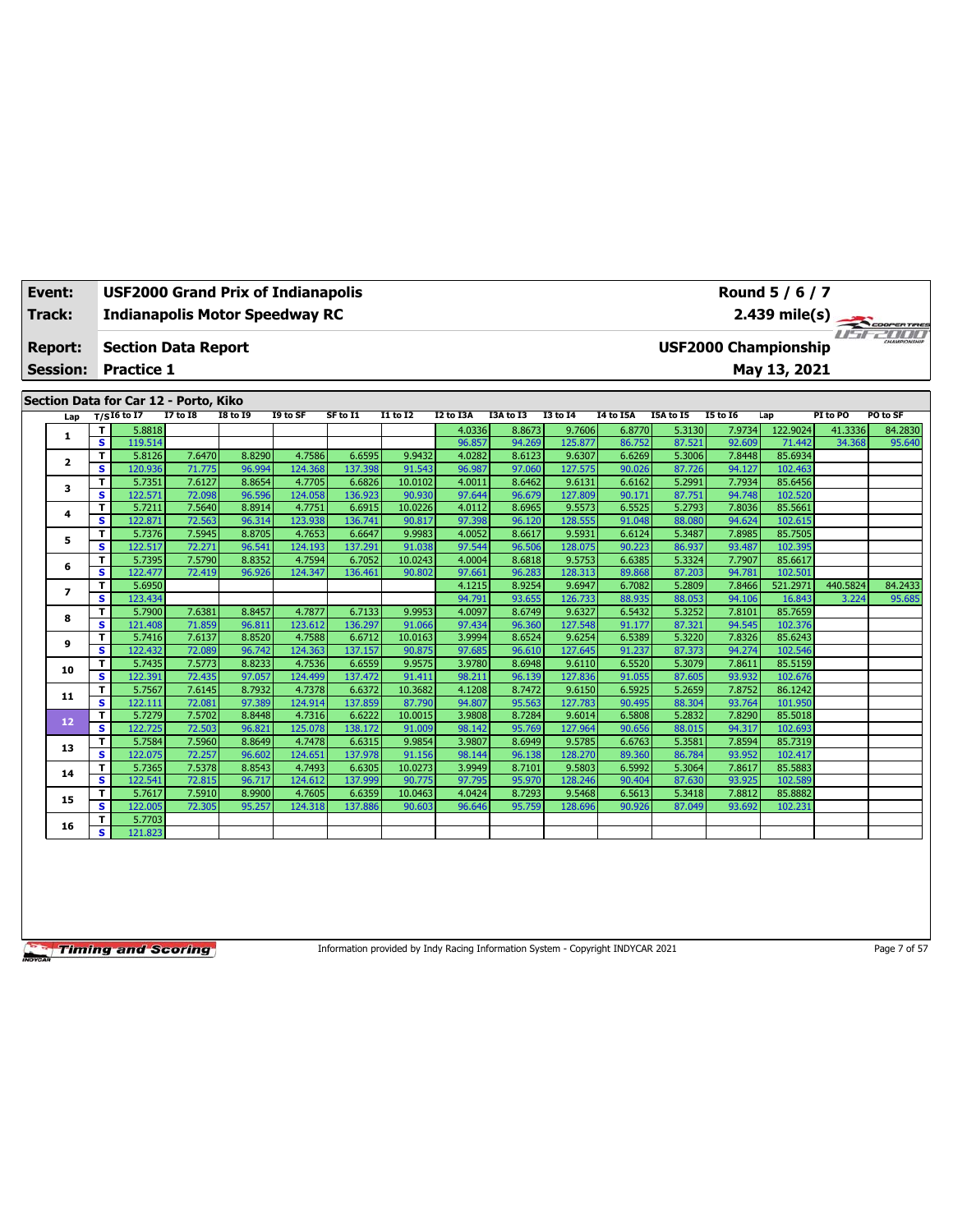| Event:                            | <b>USF2000 Grand Prix of Indianapolis</b>          | Round 5 / 6 / 7                                                                 |              |
|-----------------------------------|----------------------------------------------------|---------------------------------------------------------------------------------|--------------|
| <b>Track:</b>                     | <b>Indianapolis Motor Speedway RC</b>              | $2.439$ mile(s)                                                                 | COOPERTIRES  |
| <b>Report:</b><br><b>Session:</b> | <b>Section Data Report</b><br><b>Practice 1</b>    | <b>USF2000 Championship</b><br>May 13, 2021                                     | useano       |
|                                   | Section Data for Car 12 - Porto, Kiko              |                                                                                 |              |
| Lap                               | T/SSF to PI                                        |                                                                                 |              |
| $\mathbf{1}$                      | T<br>$\overline{\mathbf{s}}$                       |                                                                                 |              |
| $\mathbf{2}$                      | т<br>S                                             |                                                                                 |              |
| 3                                 | T                                                  |                                                                                 |              |
| 4                                 | $\overline{\mathbf{s}}$<br>T                       |                                                                                 |              |
|                                   | S<br>$\mathbf T$                                   |                                                                                 |              |
| 5                                 | $\overline{\mathbf{s}}$<br>82.2815<br>$\mathbf T$  |                                                                                 |              |
| 6                                 | S<br>97.266                                        |                                                                                 |              |
| $\overline{\mathbf{z}}$           | T<br>$\overline{\mathbf{s}}$                       |                                                                                 |              |
| 8                                 | $\overline{\mathbf{r}}$<br>$\overline{\mathbf{s}}$ |                                                                                 |              |
| 9                                 | T<br>$\overline{\mathbf{s}}$                       |                                                                                 |              |
| 10                                | T                                                  |                                                                                 |              |
| 11                                | S<br>T                                             |                                                                                 |              |
|                                   | $\overline{\mathbf{s}}$<br>T                       |                                                                                 |              |
| 12                                | S                                                  |                                                                                 |              |
| 13                                | $\mathbf{T}$<br>$\overline{\mathbf{s}}$            |                                                                                 |              |
| 14                                | т<br>$\overline{\mathsf{s}}$                       |                                                                                 |              |
| 15                                | T<br>86.9891<br>$\overline{\mathbf{s}}$<br>92.002  |                                                                                 |              |
| 16                                | Τ<br>$\overline{\mathbf{s}}$                       |                                                                                 |              |
|                                   |                                                    |                                                                                 |              |
|                                   |                                                    |                                                                                 |              |
|                                   |                                                    |                                                                                 |              |
|                                   |                                                    |                                                                                 |              |
|                                   |                                                    |                                                                                 |              |
|                                   | <b>Timing and Scoring</b>                          | Information provided by Indy Racing Information System - Copyright INDYCAR 2021 | Page 8 of 57 |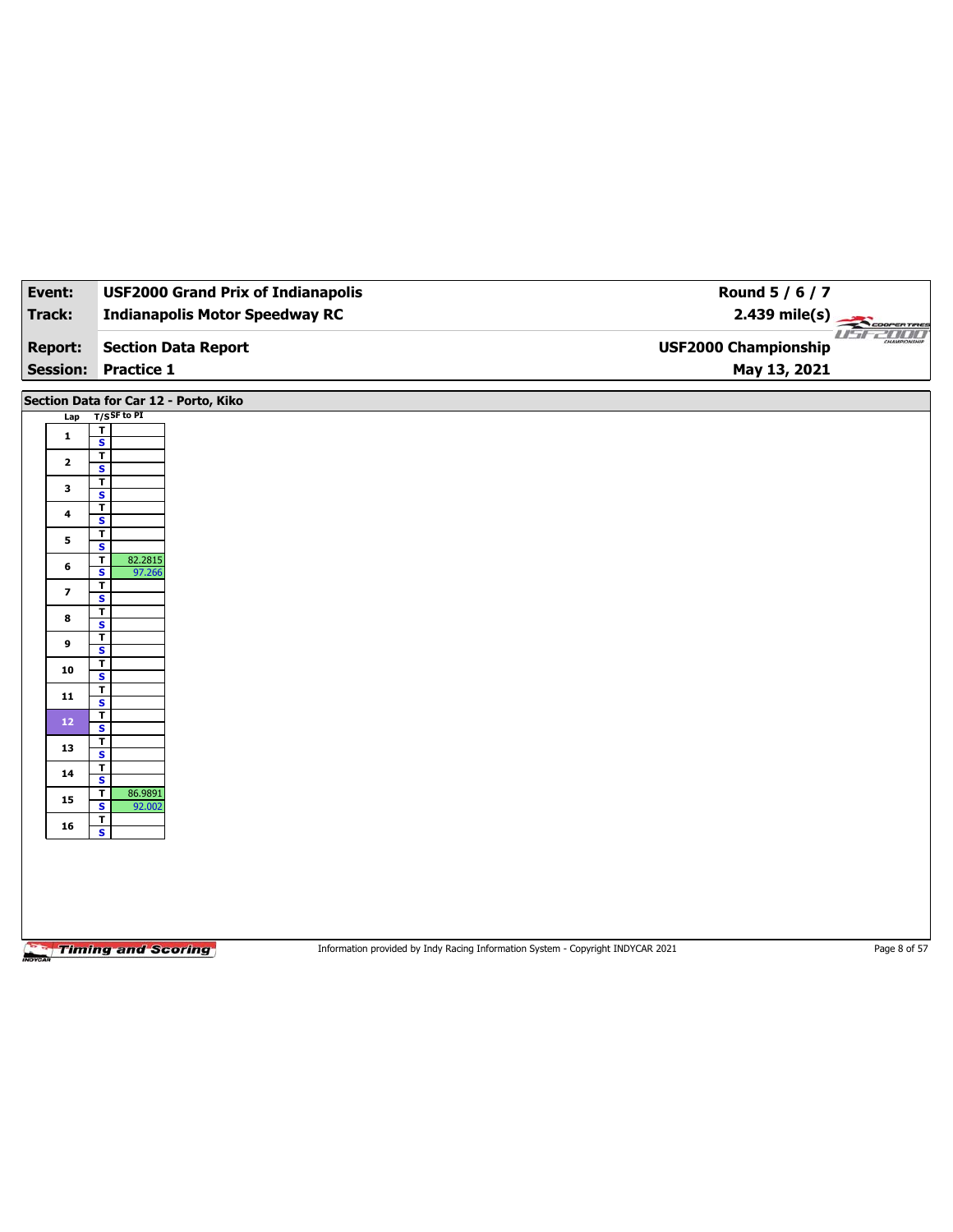| Event:<br>Track:                  | Round 5 / 6 / 7<br><b>USF2000 Grand Prix of Indianapolis</b><br><b>Indianapolis Motor Speedway RC</b><br>$2.439$ mile(s) |                                                 |                  |                  |                   |                   |                   |                  |                  |                   |                  |                  |                  |                                             |          |                    |
|-----------------------------------|--------------------------------------------------------------------------------------------------------------------------|-------------------------------------------------|------------------|------------------|-------------------|-------------------|-------------------|------------------|------------------|-------------------|------------------|------------------|------------------|---------------------------------------------|----------|--------------------|
| <b>Report:</b><br><b>Session:</b> |                                                                                                                          | <b>Section Data Report</b><br><b>Practice 1</b> |                  |                  |                   |                   |                   |                  |                  |                   |                  |                  |                  | <b>USF2000 Championship</b><br>May 13, 2021 |          | <b>TESCOPERTRE</b> |
|                                   |                                                                                                                          | Section Data for Car 16 - Vaccaro, Kent (R)     |                  |                  |                   |                   |                   |                  |                  |                   |                  |                  |                  |                                             |          |                    |
| Lap                               |                                                                                                                          | $T/SI6$ to I7                                   | <b>I7 to I8</b>  | <b>I8 to 19</b>  | I9 to SF          | SF to I1          | $I1$ to $I2$      | I2 to I3A        | I3A to I3        | <b>I3 to 14</b>   | I4 to I5A        | I5A to I5        | <b>I5 to 16</b>  | Lap                                         | PI to PO | PO to SF           |
| 1                                 | T                                                                                                                        | 6.0841                                          | 8.0080           | 8.9044           | 4.7604            | 6.6258            | 10.1417           | 4.1669           | 8.8042           | 9.6051            | 6.7117           | 5.3284           | 7.9083           | 87.0490                                     | 296.6497 | 89.3556            |
|                                   | $\overline{\mathbf{s}}$                                                                                                  | 115.540                                         | 68.539           | 96.173           | 124.321           | 138.097           | 89.751            | 93.758           | 94.944           | 127.915           | 88.888           | 87.268           | 93.371           | 100.867                                     | 4.789    | 90.210             |
| $\mathbf{2}$                      | T.                                                                                                                       | 5.8032                                          | 7.9666           | 8.8735           | 4.7368            | 6.5961            | 9.9285            | 4.1290           | 8.8872           | 9.6094            | 6.7413           | 5.3933           | 8.0618           | 86.7267                                     |          |                    |
|                                   | S                                                                                                                        | 121.132                                         | 68.896           | 96.508           | 124.941           | 138.718           | 91.678            | 94.619           | 94.058           | 127.858           | 88.498           | 86.218           | 91.594           | 101.242                                     |          |                    |
| 3                                 | T                                                                                                                        | 5.8042                                          | 7.7116           | 8.8534           | 4.7293            | 6.5993            | 10.1282           | 4.2003           | 8.8989           | 9.7239            | 6.7211           | 5.2974           | 8.1352           | 86.8028                                     |          |                    |
|                                   | s                                                                                                                        | 121.111                                         | 71.174           | 96.727           | 125.139           | 138.651           | 89.871            | 93.013           | 93.934           | 126.352           | 88.764           | 87.779           | 90.767           | 101.153                                     |          |                    |
| 4                                 | т                                                                                                                        | 5.7775                                          | 7.7375           | 8.9134           | 4.7730            | 6.6640            | 9.9590            | 4.1548           | 8.7714           | 9.6402            | 6.5111           | 5.3799           | 7.9857           | 86.2675                                     |          |                    |
|                                   | s                                                                                                                        | 121.671                                         | 70.936           | 96.076           | 123.993           | 137.305           | 91.397            | 94.031           | 95.299           | 127.449           | 91.627           | 86.433           | 92.466           | 101.781                                     |          |                    |
| 5                                 | T                                                                                                                        | 5.7687                                          | 7.8548           | 8.9658           | 4.7762            | 6.6677            | 9.9680            | 4.1751           | 8.6972           | 9.6625            | 6.6490           | 5.3625           | 7.8717           | 86.4192                                     |          |                    |
|                                   | s                                                                                                                        | 121.857                                         | 69.876           | 95.514           | 123.910           | 137.229           | 91.315            | 93.574           | 96.112           | 127.155           | 89.726           | 86.713           | 93.806           | 101.602                                     |          |                    |
| 6                                 | T.                                                                                                                       | 5.7495                                          | 7.6462           | 8.8798           | 4.7810            | 6.6914            | 9.9372            | 4.1823           | 8.8192           | 9.6987            | 6.6281           | 5.3408           | 7.8713           | 86.2255                                     |          |                    |
|                                   | S                                                                                                                        | 122.264                                         | 71.783           | 96.440           | 123.785           | 136.743           | 91.598            | 93.413           | 94.783           | 126.681           | 90.009           | 87.066           | 93.810           | 101.831                                     |          |                    |
| $\overline{ }$                    | T                                                                                                                        | 5.7809                                          | 7.6020           | 8.8650           | 4.7689            | 6.6662            | 9.9108            | 4.1911           | 8.8226           | 9.6956            | 6.6890           | 5.3081           | 8.0991           | 86.3993                                     |          |                    |
|                                   | $\mathbf{s}$                                                                                                             | 121.599                                         | 72.200           | 96.601           | 124.100           | 137.260           | 91.842            | 93.217           | 94.746           | 126.721           | 89.190           | 87.602           | 91.172           | 101.626                                     |          |                    |
| 8                                 | T                                                                                                                        | 5.7992                                          | 7.7137           | 8.9716           | 4.7805            | 6.6828            | 10.0485           | 4.1660           | 8.7402           | 9.6539            | 6.6649           | 5.3695           | 7.8934           | 86.4842                                     |          |                    |
|                                   | s                                                                                                                        | 121.216                                         | 71.154           | 95.453           | 123.798           | 136.919           | 90.583            | 93.779           | 95.640           | 127.268           | 89.512           | 86.600           | 93.548           | 101.526                                     |          |                    |
| 9                                 | T                                                                                                                        | 5.7729                                          | 7.7454           | 8.8766           | 4.7371            | 6.6242            | 9.8730            | 4.1154           | 8.8462           | 9.6242            | 6.6769           | 5.3698           | 7.9520           | 86.2137                                     |          |                    |
|                                   | s                                                                                                                        | 121.768                                         | 70.863           | 96.474           | 124.933           | 138.130           | 92.194            | 94.932           | 94.494           | 127.661           | 89.351           | 86.595           | 92.858           | 101.845                                     |          |                    |
| 10                                | T                                                                                                                        | 5.7755                                          | 7.6659           | 8.9166<br>96.041 | 4.7744            | 6.6510            | 9.9204            | 4.0534<br>96.384 | 8.8726<br>94.212 | 9.5793            | 6.6181           | 5.3532           | 8.0324           | 86.2128                                     |          |                    |
|                                   | s                                                                                                                        | 121.713                                         | 71.598<br>7.6779 | 8.8926           | 123.957           | 137.573           | 91.753            |                  |                  | 128.260<br>9.7330 | 90.145           | 86.864<br>5.3186 | 91.929           | 101.846                                     |          |                    |
| 11                                | т<br>s                                                                                                                   | 5.7838<br>121.539                               | 71.486           | 96.301           | 4.7470<br>124.672 | 6.6386<br>137.830 | 10.1306<br>89.849 | 4.1019<br>95.244 | 8.8282<br>94.686 | 126.234           | 6.5647<br>90.879 | 87.429           | 8.0906<br>91.268 | 86.5075<br>101.499                          |          |                    |
|                                   | T                                                                                                                        | 5.7883                                          |                  |                  |                   |                   |                   | 4.0138           | 8.8176           | 9.7230            | 6.6714           | 5.2043           | 7.9542           | 486.2844                                    | 395.3840 | 84.5665            |
| 12                                | $\overline{\mathbf{s}}$                                                                                                  | 121.444                                         |                  |                  |                   |                   |                   | 97.335           | 94.800           | 126.364           | 89.425           | 89.349           | 92.833           | 18.056                                      | 3.593    | 95.319             |
|                                   | T                                                                                                                        | 5.8255                                          | 7.6140           | 8.8688           | 4.7746            | 6.7044            | 9.8495            | 4.0114           | 8.9293           | 9.7310            | 6.5716           | 5.3018           | 7.9489           | 86.1308                                     |          |                    |
| 13                                | S                                                                                                                        | 120.669                                         | 72.086           | 96.559           | 123.951           | 136.478           | 92.414            | 97.393           | 93.614           | 126.260           | 90.783           | 87.706           | 92.894           | 101.943                                     |          |                    |
|                                   | т                                                                                                                        | 5.7650                                          | 7.7201           | 8.8845           | 4.7883            | 6.7464            | 9.9797            | 4.0754           | 8.9007           | 9.7524            | 6.6531           | 5.3266           | 7.8870           | 86.4792                                     |          |                    |
| 14                                | s                                                                                                                        | 121.935                                         | 71.095           | 96.389           | 123.597           | 135.628           | 91.208            | 95.863           | 93.915           | 125.983           | 89.671           | 87.298           | 93.624           | 101.532                                     |          |                    |
|                                   | т                                                                                                                        | 5.7802                                          | 7.7209           | 9.0125           | 4.7958            | 6.7410            | 9.8520            | 4.0899           | 8.7301           | 9.7342            | 6.6139           | 5.4000           | 8.0467           | 86.5172                                     |          |                    |
| 15                                | s                                                                                                                        | 121.614                                         | 71.088           | 95.020           | 123.403           | 135.737           | 92.390            | 95.524           | 95.750           | 126.219           | 90.203           | 86.111           | 91.765           | 101.487                                     |          |                    |
|                                   | T                                                                                                                        | 5.7884                                          | 7.5384           | 8.9936           | 4.8078            | 6.7578            | 10.1592           | 4.1293           | 8.8428           | 9.7004            | 6.9529           | 5.3502           | 8.2219           | 87.2427                                     |          |                    |
| 16                                | s                                                                                                                        | 121.442                                         | 72.809           | 95.219           | 123.095           | 135.399           | 89.596            | 94.612           | 94.530           | 126.658           | 85.805           | 86.913           | 89.810           | 100.643                                     |          |                    |
|                                   | T.                                                                                                                       | 5.9552                                          |                  |                  |                   |                   |                   |                  |                  |                   |                  |                  |                  |                                             |          |                    |
| 17                                | s                                                                                                                        | 118.040                                         |                  |                  |                   |                   |                   |                  |                  |                   |                  |                  |                  |                                             |          |                    |
|                                   |                                                                                                                          |                                                 |                  |                  |                   |                   |                   |                  |                  |                   |                  |                  |                  |                                             |          |                    |

Information provided by Indy Racing Information System - Copyright INDYCAR 2021 Page 9 of 57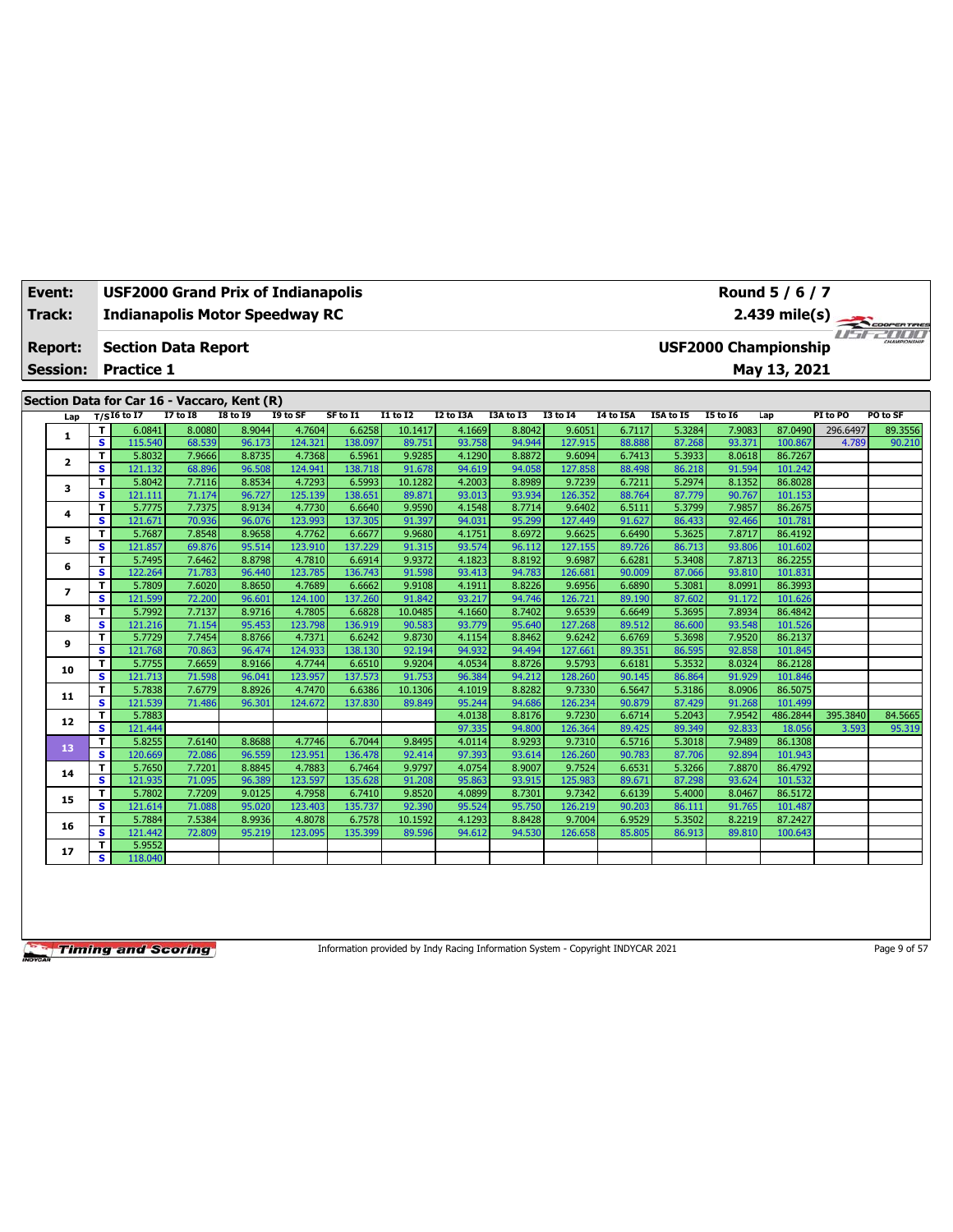| Event:                  | <b>USF2000 Grand Prix of Indianapolis</b>          |                                                                                 | Round 5 / 6 / 7             |                               |
|-------------------------|----------------------------------------------------|---------------------------------------------------------------------------------|-----------------------------|-------------------------------|
| Track:                  | <b>Indianapolis Motor Speedway RC</b>              |                                                                                 | $2.439$ mile(s)             | COOPERTIRES                   |
| <b>Report:</b>          | <b>Section Data Report</b>                         |                                                                                 | <b>USF2000 Championship</b> | <b>USF2000</b><br>CHAMPSONSHI |
| <b>Session:</b>         | <b>Practice 1</b>                                  |                                                                                 | May 13, 2021                |                               |
|                         | Section Data for Car 16 - Vaccaro, Kent (R)        |                                                                                 |                             |                               |
| Lap                     | $T/S$ SF to PI                                     |                                                                                 |                             |                               |
| $\mathbf{1}$            | T<br>$\overline{\mathbf{s}}$                       |                                                                                 |                             |                               |
| $\mathbf{2}$            | $\overline{\mathbf{r}}$<br>$\mathsf{s}$            |                                                                                 |                             |                               |
| 3                       | T                                                  |                                                                                 |                             |                               |
| 4                       | $\overline{\mathbf{s}}$<br>$\overline{\mathbf{r}}$ |                                                                                 |                             |                               |
|                         | $\mathsf{s}$<br>т                                  |                                                                                 |                             |                               |
| 5                       | $\overline{\mathbf{s}}$<br>T                       |                                                                                 |                             |                               |
| 6                       | $\mathsf{s}$                                       |                                                                                 |                             |                               |
| $\overline{\mathbf{z}}$ | T<br>$\overline{\mathbf{s}}$                       |                                                                                 |                             |                               |
| 8                       | T<br>S                                             |                                                                                 |                             |                               |
| 9                       | T                                                  |                                                                                 |                             |                               |
| 10                      | $\overline{\mathbf{s}}$<br>T                       |                                                                                 |                             |                               |
|                         | S<br>92.8230<br>T                                  |                                                                                 |                             |                               |
| 11                      | $\overline{\mathbf{s}}$<br>86.220<br>т             |                                                                                 |                             |                               |
| 12                      | $\mathsf{s}$                                       |                                                                                 |                             |                               |
| 13                      | $\mathbf T$<br>$\overline{\mathbf{s}}$             |                                                                                 |                             |                               |
| 14                      | T<br>S                                             |                                                                                 |                             |                               |
| 15                      | T<br>$\overline{\mathbf{s}}$                       |                                                                                 |                             |                               |
| 16                      | 91.9709<br>т                                       |                                                                                 |                             |                               |
|                         | S<br>87.019<br>$\mathbf T$                         |                                                                                 |                             |                               |
| 17                      | $\overline{\mathbf{s}}$                            |                                                                                 |                             |                               |
|                         |                                                    |                                                                                 |                             |                               |
|                         |                                                    |                                                                                 |                             |                               |
|                         |                                                    |                                                                                 |                             |                               |
|                         | <b>Timing and Scoring</b>                          | Information provided by Indy Racing Information System - Copyright INDYCAR 2021 |                             | Page 10 of 57                 |
|                         |                                                    |                                                                                 |                             |                               |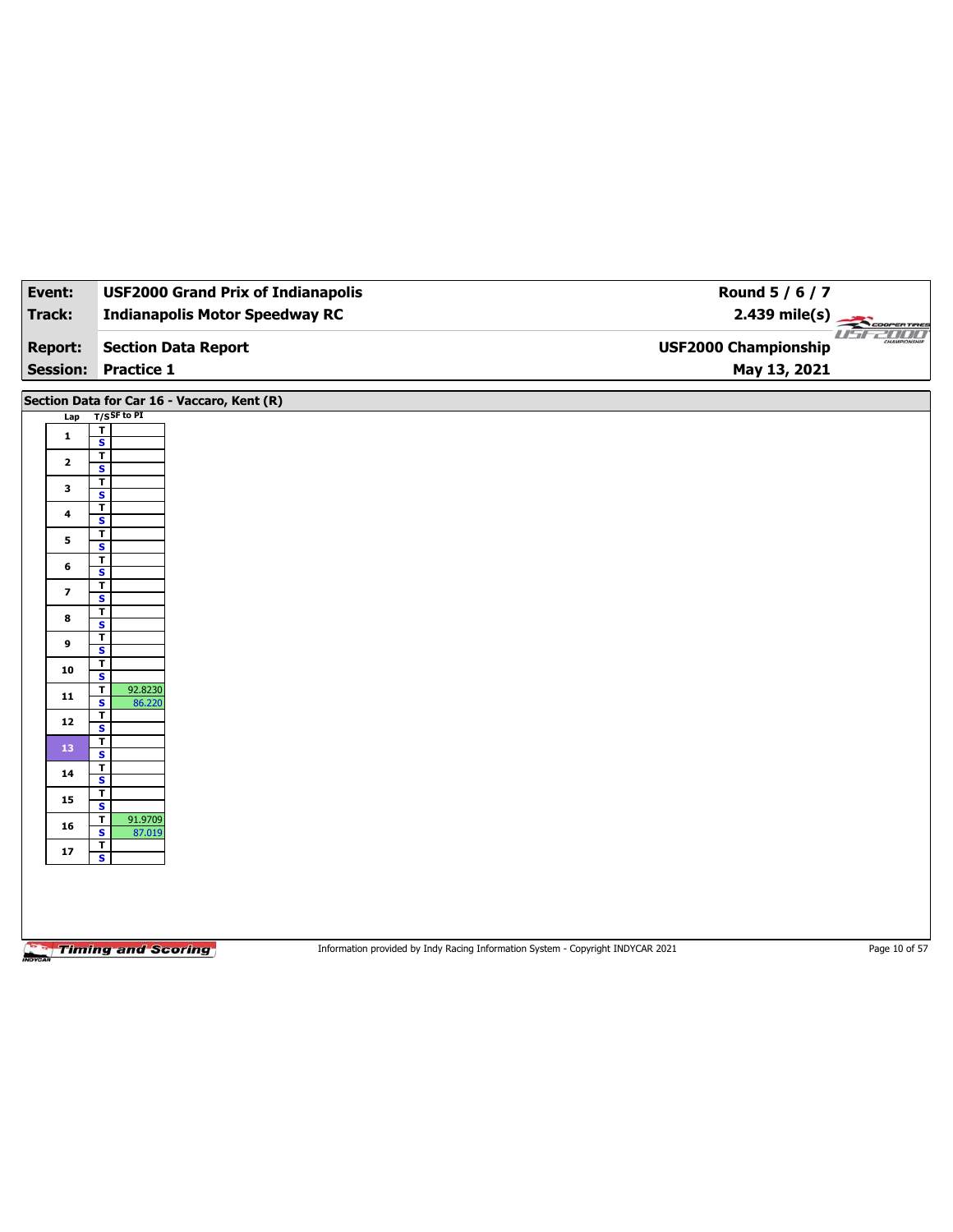| Event:          | <b>USF2000 Grand Prix of Indianapolis</b><br>Round 5 / 6 / 7<br><b>Indianapolis Motor Speedway RC</b><br>$2.439$ mile(s) |                                        |                  |                  |                   |                   |                   |                  |                  |                   |                  |                  |                             |                    |          |             |
|-----------------|--------------------------------------------------------------------------------------------------------------------------|----------------------------------------|------------------|------------------|-------------------|-------------------|-------------------|------------------|------------------|-------------------|------------------|------------------|-----------------------------|--------------------|----------|-------------|
| Track:          |                                                                                                                          |                                        |                  |                  |                   |                   |                   |                  |                  |                   |                  |                  |                             |                    |          | COOPERTIRES |
| <b>Report:</b>  |                                                                                                                          | <b>Section Data Report</b>             |                  |                  |                   |                   |                   |                  |                  |                   |                  |                  | <b>USF2000 Championship</b> |                    |          |             |
| <b>Session:</b> |                                                                                                                          | <b>Practice 1</b>                      |                  |                  |                   |                   |                   |                  |                  |                   |                  |                  |                             | May 13, 2021       |          |             |
|                 |                                                                                                                          |                                        |                  |                  |                   |                   |                   |                  |                  |                   |                  |                  |                             |                    |          |             |
|                 |                                                                                                                          | Section Data for Car 19 - Sikes, Simon |                  |                  |                   |                   |                   |                  |                  |                   |                  |                  |                             |                    |          |             |
| Lap             |                                                                                                                          | $T/SI6$ to I7                          | <b>I7 to 18</b>  | <b>18 to 19</b>  | I9 to SF          | SF to I1          | <b>I1 to I2</b>   | I2 to I3A        | <b>I3A to I3</b> | <b>I3 to 14</b>   | I4 to I5A        | I5A to I5        | <b>I5 to 16</b>             | Lap                | PI to PO | PO to SF    |
| 1               | т                                                                                                                        | 5.9293                                 | 8.1434           | 8.8822           | 4.7824            | 6.7040            | 10.3815           | 4.0784           | 8.9447           | 9.6868            | 6.8670           | 5.4798           | 8.0508                      | 87.9303            | 355.0566 | 90.8061     |
|                 | s                                                                                                                        | 118.556                                | 67.400           | 96.413           | 123.749           | 136.486           | 87.678            | 95.793           | 93.453           | 126.836           | 86.878           | 84.857           | 91.719                      | 99.856             | 4.001    | 88.769      |
| $\mathbf{2}$    | T<br>s                                                                                                                   | 5.8640<br>119.876                      | 7.8920<br>69.547 | 8.8030<br>97.281 | 4.7509<br>124.570 | 6.6557<br>137.476 | 10.1580<br>89.607 | 4.0463<br>96.553 | 8.8187<br>94.788 | 9.6137<br>127.801 | 6.6954<br>89.105 | 5.3811<br>86.414 | 7.8959<br>93.518            | 86.5747<br>101.420 |          |             |
|                 | T                                                                                                                        | 5.7756                                 | 7.6886           | 8.7600           | 4.7580            | 6.6707            | 10.1113           | 3.9726           | 8.8804           | 9.5842            | 6.6294           | 5.3429           | 7.8379                      | 86.0116            |          |             |
| 3               | s                                                                                                                        | 121.711                                | 71.387           | 97.758           | 124.384           | 137.167           | 90.021            | 98.344           | 94.130           | 128.194           | 89.992           | 87.031           | 94.210                      | 102.084            |          |             |
|                 | T                                                                                                                        | 5.7170                                 | 7.6757           | 8.7697           | 4.7659            | 6.6858            | 10.0534           | 3.9589           | 8.7143           | 9.5461            | 6.5795           | 5.2848           | 7.9133                      | 85.6644            |          |             |
| 4               | s                                                                                                                        | 122.959                                | 71.507           | 97.650           | 124.178           | 136.857           | 90.539            | 98.684           | 95.924           | 128,706           | 90.674           | 87.988           | 93.312                      | 102.498            |          |             |
|                 | T                                                                                                                        | 5.7470                                 | 7.6252           | 8.7916           | 4.7550            | 6.6613            | 10.0171           | 3.9759           | 8.6700           | 9.5834            | 6.5646           | 5.3245           | 7.9097                      | 85.6253            |          |             |
| 5               | s.                                                                                                                       | 122.317                                | 71.980           | 97.407           | 124.462           | 137.361           | 90.867            | 98.262           | 96.414           | 128.205           | 90.880           | 87.332           | 93.355                      | 102.544            |          |             |
| 6               | T                                                                                                                        | 5.7297                                 | 7.7997           | 8.8389           | 4.7464            | 6.6886            | 10.0545           | 3.9791           | 8.7658           | 9.5983            | 6.6092           | 5.2771           | 7.8517                      | 85.9390            |          |             |
|                 | s                                                                                                                        | 122.686                                | 70.370           | 96.886           | 124.688           | 136.800           | 90.529            | 98.183           | 95.360           | 128.006           | 90.267           | 88.117           | 94.044                      | 102.170            |          |             |
| $\overline{ }$  | т                                                                                                                        | 5.6888                                 | 7.6573           | 8.7980           | 4.7672            | 6.6881            | 10.2811           | 4.0814           | 8.7772           | 9.6193            | 6.6619           | 5.3582           | 7.9153                      | 86.2938            |          |             |
|                 | s                                                                                                                        | 123.568                                | 71.678           | 97.336           | 124.144           | 136.810           | 88.534            | 95.723           | 95.236           | 127.726           | 89.553           | 86.783           | 93.289                      | 101.750            |          |             |
| 8               | T                                                                                                                        | 5.7160                                 | 7.6236           | 8.7559           | 4.7676            | 6.7008            | 10.1236           | 3.9646           | 8.7210           | 9.5953            | 6.6381           | 5.2515           | 7.7994                      | 85.6574            |          |             |
|                 | s                                                                                                                        | 122.980                                | 71.995           | 97.804           | 124.133           | 136.551           | 89.911            | 98.543           | 95.850           | 128.046           | 89.874           | 88.546           | 94.675                      | 102.506            |          |             |
| 9               | T<br>$\overline{\mathbf{s}}$                                                                                             | 5.7813                                 |                  |                  |                   |                   |                   | 3.9898           | 8.9076           | 9.7074            | 6.8542           | 5.4097           | 7.8787                      | 530.2041           | 446.8225 | 84.9132     |
|                 | T                                                                                                                        | 121.591<br>5.7871                      | 7.6873           | 8.8019           | 4.7775            | 6.7206            | 10.0038           | 97.920<br>3.9780 | 93.842<br>8.7720 | 126.567<br>9.6775 | 87.040<br>6.6132 | 85.957<br>5.2310 | 93.722<br>7.9588            | 16.560<br>86.0087  | 3.179    | 94.930      |
| 10              | s                                                                                                                        | 121.469                                | 71.399           | 97.293           | 123.876           | 136.149           | 90.988            | 98.211           | 95.293           | 126.958           | 90.212           | 88.893           | 92.779                      | 102.087            |          |             |
|                 | T                                                                                                                        | 5.7739                                 | 7.5555           | 8.7481           | 4.7513            | 6.6653            | 9.9313            | 3.9622           | 8.7413           | 9.607             | 6.5886           | 5.2824           | 8.0010                      | 85.6080            |          |             |
| 11              | s                                                                                                                        | 121.747                                | 72.644           | 97.891           | 124.559           | 137.278           | 91.652            | 98.602           | 95.628           | 127.888           | 90.549           | 88.028           | 92.290                      | 102.565            |          |             |
|                 | T                                                                                                                        | 5.7740                                 | 7.6168           | 8.8118           | 4.7362            | 6.6424            | 9.9048            | 4.0195           | 8.7817           | 9.6229            | 6.6838           | 5.2834           | 7.8657                      | 85.7430            |          |             |
| 12              | s.                                                                                                                       | 121.745                                | 72.060           | 97.184           | 124.956           | 137.751           | 91.898            | 97.197           | 95.188           | 127.678           | 89.259           | 88.012           | 93.877                      | 102.404            |          |             |
|                 | T                                                                                                                        | 5.7653                                 | 7.6236           | 8.7729           | 4.7448            | 6.6462            | 9.9697            | 3.9478           | 8.8301           | 9.6152            | 6.7111           | 5.2814           | 7.8558                      | 85.7639            |          |             |
| 13              | s                                                                                                                        | 121.929                                | 71.995           | 97.615           | 124.730           | 137,673           | 91.299            | 98.962           | 94.666           | 127.781           | 88.896           | 88.045           | 93.995                      | 102.379            |          |             |
| 14              | т                                                                                                                        | 5.7366                                 | 7.5251           | 8.8974           | 4.7567            | 6.6465            | 9.9621            | 3.9648           | 8.7915           | 9.6009            | 6.5832           | 5.3047           | 7.8955                      | 85.6650            |          |             |
|                 | s.                                                                                                                       | 122.539                                | 72.938           | 96.249           | 124.418           | 137.666           | 91.369            | 98.538           | 95.082           | 127.97            | 90.623           | 87.658           | 93.523                      | 102.497            |          |             |
| 15              | T                                                                                                                        | 5.7540                                 | 7.6433           | 8.9214           | 4.7713            | 6.6615            | 9.9087            | 3.9515           | 8.8652           | 9.5952            | 6.6476           | 5.2937           | 7.8532                      | 85.8666            |          |             |
|                 | s                                                                                                                        | 122.168                                | 71.810           | 95.990           | 124.037           | 137.356           | 91.861            | 98.869           | 94.291           | 128.047           | 89.745           | 87.840           | 94.027                      | 102.256            |          |             |
| 16              | т                                                                                                                        | 5.7910                                 |                  |                  |                   |                   |                   |                  |                  |                   |                  |                  |                             |                    |          |             |
|                 | s.                                                                                                                       | 121.387                                |                  |                  |                   |                   |                   |                  |                  |                   |                  |                  |                             |                    |          |             |

Information provided by Indy Racing Information System - Copyright INDYCAR 2021 Page 11 of 57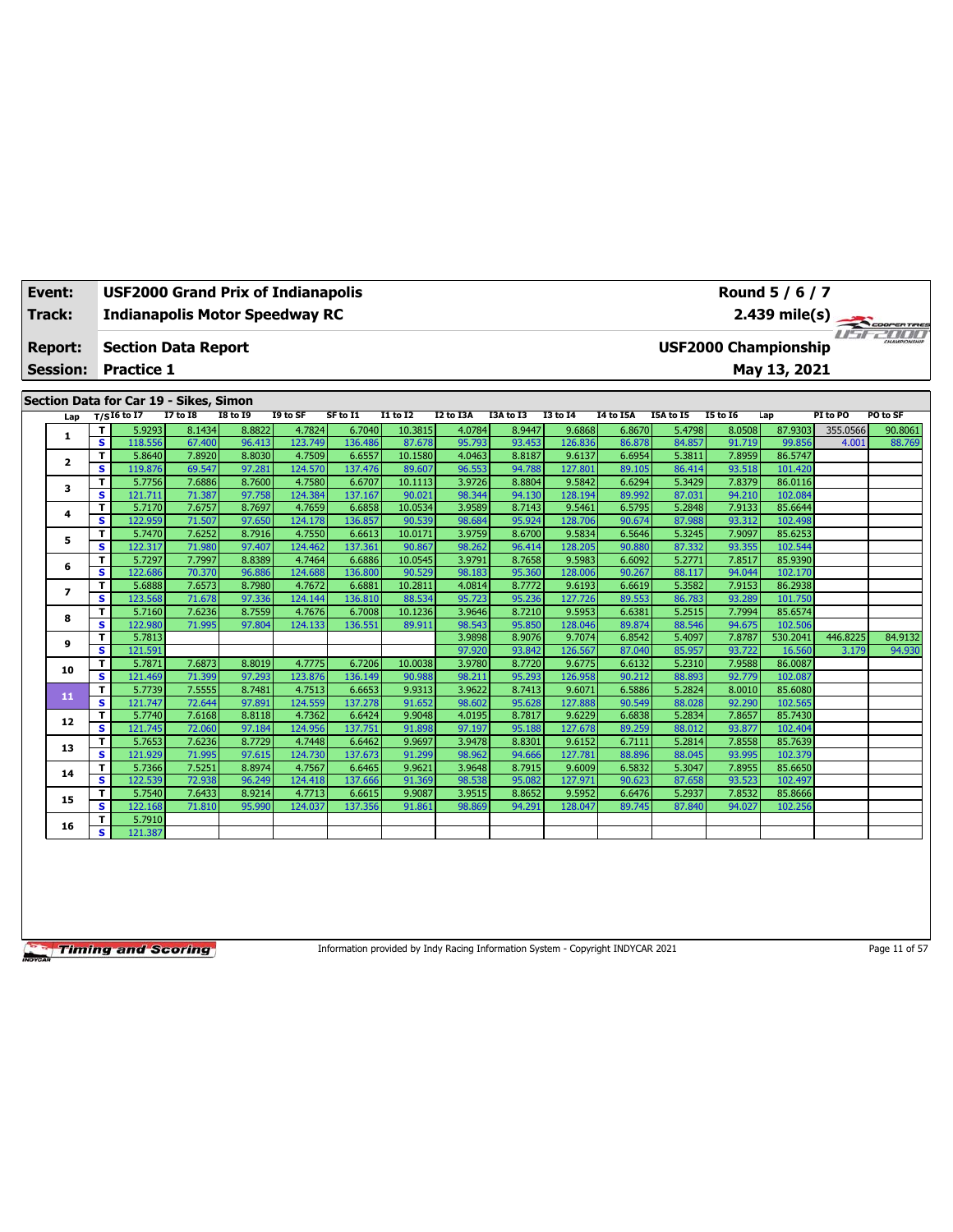| Event:                  | <b>USF2000 Grand Prix of Indianapolis</b>                | Round 5 / 6 / 7                                                                 |                |
|-------------------------|----------------------------------------------------------|---------------------------------------------------------------------------------|----------------|
| <b>Track:</b>           | <b>Indianapolis Motor Speedway RC</b>                    | $2.439$ mile(s)                                                                 | COOPERTIRES    |
| <b>Report:</b>          | <b>Section Data Report</b>                               | <b>USF2000 Championship</b>                                                     | <b>USEZION</b> |
| <b>Session:</b>         | <b>Practice 1</b>                                        | May 13, 2021                                                                    |                |
|                         |                                                          |                                                                                 |                |
|                         | Section Data for Car 19 - Sikes, Simon<br>$T/S$ SF to PI |                                                                                 |                |
| Lap<br>$\mathbf{1}$     | $\mathbf T$                                              |                                                                                 |                |
|                         | $\overline{\mathbf{s}}$<br>T                             |                                                                                 |                |
| $\mathbf{2}$            | $\mathbf{s}$                                             |                                                                                 |                |
| 3                       | $\overline{\mathbf{r}}$<br>$\overline{\mathbf{s}}$       |                                                                                 |                |
| 4                       | T                                                        |                                                                                 |                |
|                         | S<br>$\overline{\mathbf{r}}$                             |                                                                                 |                |
| 5                       | $\overline{\mathbf{s}}$                                  |                                                                                 |                |
| 6                       | T<br>$\mathbf{s}$                                        |                                                                                 |                |
| $\overline{\mathbf{z}}$ | $\mathbf T$<br>$\overline{\mathbf{s}}$                   |                                                                                 |                |
| 8                       | 84.3165<br>T                                             |                                                                                 |                |
|                         | $\mathbf{s}$<br>94.918<br>$\mathbf T$                    |                                                                                 |                |
| 9                       | $\overline{\mathbf{s}}$                                  |                                                                                 |                |
| 10                      | T<br>S                                                   |                                                                                 |                |
| ${\bf 11}$              | $\mathbf{T}$<br>$\overline{\mathbf{s}}$                  |                                                                                 |                |
| 12                      | T                                                        |                                                                                 |                |
| 13                      | S<br>T                                                   |                                                                                 |                |
|                         | $\overline{\mathbf{s}}$<br>T                             |                                                                                 |                |
| 14                      | $\mathbf{s}$                                             |                                                                                 |                |
| 15                      | 83.0541<br>т<br>$\overline{\mathbf{s}}$<br>96.361        |                                                                                 |                |
| 16                      | $\mathbf{T}$<br>$\mathbf{s}$                             |                                                                                 |                |
|                         |                                                          |                                                                                 |                |
|                         |                                                          |                                                                                 |                |
|                         |                                                          |                                                                                 |                |
|                         |                                                          |                                                                                 |                |
|                         |                                                          |                                                                                 |                |
|                         | <b>Timing and Scoring</b>                                | Information provided by Indy Racing Information System - Copyright INDYCAR 2021 | Page 12 of 57  |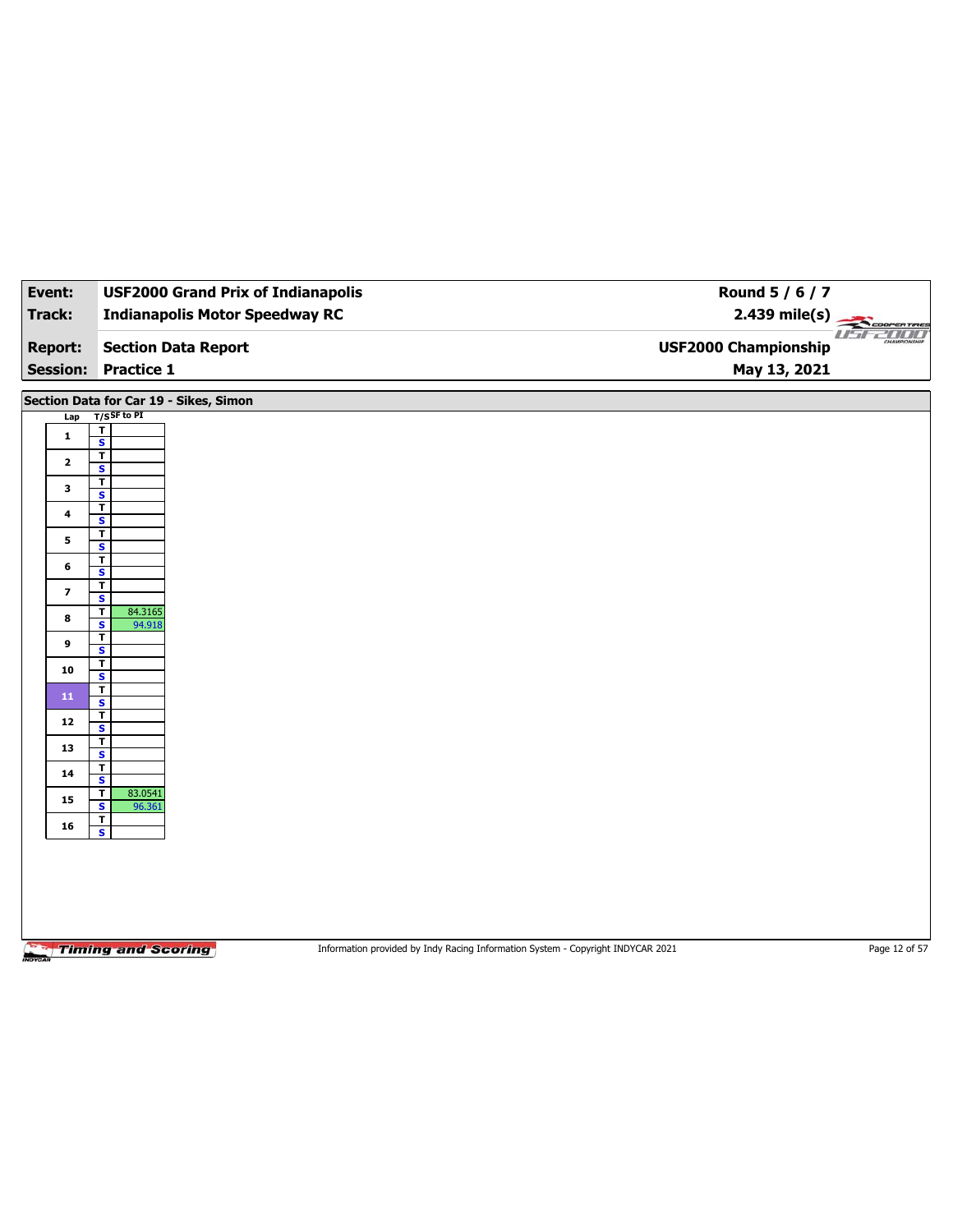| <b>Event:</b>                                                                                                                                             |                         | Round 5 / 6 / 7<br><b>USF2000 Grand Prix of Indianapolis</b><br><b>Indianapolis Motor Speedway RC</b><br>$2.439$ mile(s) |                  |                                             |                   |                   |                   |                  |                  |                   |                  |                  |                  |                             |          |             |
|-----------------------------------------------------------------------------------------------------------------------------------------------------------|-------------------------|--------------------------------------------------------------------------------------------------------------------------|------------------|---------------------------------------------|-------------------|-------------------|-------------------|------------------|------------------|-------------------|------------------|------------------|------------------|-----------------------------|----------|-------------|
| Track:                                                                                                                                                    |                         |                                                                                                                          |                  |                                             |                   |                   |                   |                  |                  |                   |                  |                  |                  |                             |          | COOPERTIRES |
| <b>Report:</b>                                                                                                                                            |                         | <b>Section Data Report</b>                                                                                               |                  |                                             |                   |                   |                   |                  |                  |                   |                  |                  |                  | <b>USF2000 Championship</b> | $H = t$  | <b>2000</b> |
| <b>Session:</b>                                                                                                                                           |                         | <b>Practice 1</b>                                                                                                        |                  |                                             |                   |                   |                   |                  |                  |                   |                  |                  |                  | May 13, 2021                |          |             |
|                                                                                                                                                           |                         |                                                                                                                          |                  |                                             |                   |                   |                   |                  |                  |                   |                  |                  |                  |                             |          |             |
|                                                                                                                                                           |                         |                                                                                                                          |                  | Section Data for Car 2 - Nepveu, Thomas (R) |                   |                   |                   |                  |                  |                   |                  |                  |                  |                             |          |             |
| $T/SI6$ to I7<br><b>I7 to I8</b><br><b>I8 to I9</b><br>I9 to SF<br>SF to I1<br><b>I1 to I2</b><br><b>I2 to I3A</b><br>I3A to I3<br><b>I3 to 14</b><br>Lap |                         |                                                                                                                          |                  |                                             |                   |                   |                   |                  |                  |                   | <b>I4 to I5A</b> | I5A to I5        | <b>I5 to 16</b>  | Lap                         | PI to PO | PO to SF    |
| 1                                                                                                                                                         | T                       | 5.8641                                                                                                                   | 8.5112           | 8.8993                                      | 4.6335            | 6.4627            | 10.7678           | 4.0966           | 8.8547           | 9.4896            | 6.6942           | 5.4174           | 8.0808           | 87.7719                     | 305.6494 | 87.0740     |
|                                                                                                                                                           | s                       | 119.874                                                                                                                  | 64.487           | 96.228                                      | 127.726           | 141.582           | 84.532            | 95.367           | 94.403           | 129.472           | 89.121           | 85.835           | 91.378           | 100.037                     | 4.648    | 92.574      |
| 2                                                                                                                                                         | T<br>s                  | 5.8600<br>119.958                                                                                                        | 8.1612<br>67.253 | 8.8652<br>96.598                            | 4.6519<br>127.221 | 6.4392<br>142.098 | 10.2874<br>88.480 | 4.0252<br>97.059 | 8.8153<br>94.825 | 9.4787<br>129.621 | 6.7083<br>88.933 | 5.3961<br>86.173 | 8.0623<br>91.588 | 86.7508<br>101.214          |          |             |
|                                                                                                                                                           | T                       | 5.8648                                                                                                                   | 7.7050           | 8.8005                                      | 4.7086            | 6.5434            | 10.0437           | 3.9985           | 8.9353           | 9.5351            | 6.8164           | 5.3194           | 7.8831           | 86.1538                     |          |             |
| з                                                                                                                                                         | s                       | 119.860                                                                                                                  | 71.235           | 97.309                                      | 125.689           | 139.836           | 90.627            | 97.707           | 93.551           | 128.854           | 87.523           | 87.416           | 93.670           | 101.915                     |          |             |
|                                                                                                                                                           | T                       | 5.7566                                                                                                                   | 7.7640           | 8.7963                                      | 4.7126            | 6.5174            | 10.2037           | 4.0050           | 8.7896           | 9.4833            | 6.7971           | 5.3614           | 7.8852           | 86.0722                     |          |             |
| 4                                                                                                                                                         | s                       | 122.113                                                                                                                  | 70.693           | 97.355                                      | 125.582           | 140.393           | 89.206            | 97.549           | 95.102           | 129.558           | 87.771           | 86.731           | 93.645           | 102.012                     |          |             |
| 5                                                                                                                                                         | T                       | 5.8137                                                                                                                   | 7.7060           | 8.9202                                      | 4.7554            | 6.5717            | 10.0434           | 4.0021           | 8.8604           | 9.5017            | 6.7309           | 5.3180           | 7.9376           | 86.1611                     |          |             |
|                                                                                                                                                           | s                       | 120.913                                                                                                                  | 71.225           | 96.003                                      | 124.452           | 139.233           | 90.629            | 97.619           | 94.342           | 129.307           | 88.635           | 87.439           | 93.027           | 101.907                     |          |             |
| 6                                                                                                                                                         | т                       | 5.7695                                                                                                                   | 7.6952           | 8.8057                                      | 4.6979            | 6.5114            | 10.1060           | 4.0256           | 8.8253           | 9.5418            | 6.8201           | 5.3705           | 7.9801           | 86.1491                     |          |             |
|                                                                                                                                                           | s                       | 121.840                                                                                                                  | 71.325           | 97.251                                      | 125.975           | 140.523           | 90.068            | 97.049           | 94.717           | 128.764           | 87.475           | 86.584           | 92.531           | 101.921                     |          |             |
| $\overline{ }$                                                                                                                                            | т                       | 5.7594                                                                                                                   | 7.6545           | 8.8629                                      | 4.6892            | 6.5199            | 10.0778           | 4.0028           | 8.8827           | 9.5213            | 6.7728           | 5.3819           | 7.9250           | 86.0502                     |          |             |
|                                                                                                                                                           | $\overline{\mathbf{s}}$ | 122.053                                                                                                                  | 71.705           | 96.623                                      | 126.209           | 140.340           | 90.320            | 97.602           | 94.105           | 129.041           | 88.086           | 86.401           | 93.175           | 102.038                     |          |             |
| 8                                                                                                                                                         | т                       | 5.7857                                                                                                                   | 7.7306           | 8.8559                                      | 4.7390            | 6.5703            | 10.1647           | 4.0035           | 8.8160           | 9.5375            | 6.7699           | 5.3765           | 8.0987           | 86.4483                     |          |             |
|                                                                                                                                                           | s<br>T                  | 121.499<br>5.8679                                                                                                        | 70.999<br>7.7254 | 96.700<br>8.8433                            | 124.883<br>4.7159 | 139.263<br>6.5792 | 89.548<br>10.2092 | 97.585<br>3.9915 | 94.817<br>8.8819 | 128.822<br>9.5247 | 88.124<br>6.7262 | 86.487<br>5.2998 | 91.176<br>7.9854 | 101.568<br>86.3504          |          |             |
| 9                                                                                                                                                         | s                       | 119.797                                                                                                                  | 71.047           | 96.838                                      | 125.494           | 139.075           | 89.158            | 97.878           | 94.114           | 128.995           | 88.697           | 87.739           | 92.470           | 101.683                     |          |             |
|                                                                                                                                                           | T                       | 5.8039                                                                                                                   | 7.8058           | 8.7907                                      | 4.7544            | 6.6217            | 10.2936           | 3.9289           | 8.8384           | 9.5577            | 6.7884           | 5.2727           | 7.9610           | 86.4172                     |          |             |
| 10                                                                                                                                                        | s                       | 121.118                                                                                                                  | 70.315           | 97.417                                      | 124.478           | 138.182           | 88.427            | 99.438           | 94.577           | 128.549           | 87.884           | 88.190           | 92.753           | 101.605                     |          |             |
|                                                                                                                                                           | T                       | 5.8195                                                                                                                   | 7.7215           | 8.8428                                      | 4.7413            | 6.6183            | 10.0634           | 3.9793           | 8.8745           | 9.5471            | 6.7437           | 5.4007           | 7.9708           | 86.3229                     |          |             |
| 11                                                                                                                                                        | s                       | 120.793                                                                                                                  | 71.083           | 96.843                                      | 124.822           | 138.253           | 90.449            | 98.179           | 94.192           | 128.692           | 88.466           | 86.100           | 92.639           | 101.716                     |          |             |
|                                                                                                                                                           | т                       | 5.8244                                                                                                                   |                  |                                             |                   |                   |                   | 4.0000           | 8.7823           | 9.5672            | 6.9173           | 5.3311           | 7.9148           | 259.9709                    | 175.8020 | 84.8431     |
| 12                                                                                                                                                        | s                       | 120.691                                                                                                                  |                  |                                             |                   |                   |                   | 97.670           | 95.181           | 128.422           | 86.246           | 87.224           | 93.295           | 33.775                      | 8.081    | 95.008      |
| 13                                                                                                                                                        | T                       | 5.8419                                                                                                                   | 7.7464           | 8.7839                                      | 4.7242            | 6.6056            | 10.1136           | 3.9640           | 8.7473           | 9.5695            | 6.8384           | 5.2901           | 7.9412           | 86.1661                     |          |             |
|                                                                                                                                                           | s                       | 120.330                                                                                                                  | 70.854           | 97.492                                      | 125.274           | 138.519           | 90.000            | 98.557           | 95.562           | 128.391           | 87.241           | 87,900           | 92.985           | 101.901                     |          |             |
| 14                                                                                                                                                        | т                       | 5.8192                                                                                                                   | 7.6872           | 8.7964                                      | 4.7030            | 6.5763            | 10.0419           | 3.9593           | 8.8088           | 9.5567            | 6.6657           | 5.3946           | 7.9442           | 85.9533                     |          |             |
|                                                                                                                                                           | $\overline{\mathbf{s}}$ | 120.799                                                                                                                  | 71.400           | 97.354                                      | 125.838           | 139.136           | 90.643            | 98.674           | 94.895           | 128.563           | 89.502           | 86.197           | 92.949           | 102.153                     |          |             |
| 15                                                                                                                                                        | т                       | 5.7604                                                                                                                   | 7.6398           | 8.7930                                      | 4.7051            | 6.5811            | 10.0216           | 3.9607           | 8.8107           | 9.5623            | 6.7284           | 5.2204           | 7.9162           | 85.6997                     |          |             |
|                                                                                                                                                           | s                       | 122.032                                                                                                                  | 71.843<br>7.6329 | 97.392<br>8.7850                            | 125.782<br>4.7120 | 139.035           | 90.827<br>9.9614  | 98.640<br>3.9905 | 94.874<br>8.7510 | 128.488           | 88.668           | 89.074<br>5.3140 | 93.278<br>8.0092 | 102.455<br>85.8136          |          |             |
| 16                                                                                                                                                        | т<br>s                  | 5.7901<br>121.406                                                                                                        | 71.908           | 97.480                                      | 125.598           | 6.5832<br>138.990 | 91.375            | 97.903           | 95.522           | 9.5388<br>128.804 | 6.7455<br>88.443 | 87.505           | 92.195           | 102.319                     |          |             |
|                                                                                                                                                           | т                       | 5.8025                                                                                                                   | 7.6467           | 8.8365                                      | 4.7150            | 6.5927            | 9.9643            | 3.9653           | 8.8063           | 9.5507            | 6.6550           | 5.3291           | 7.9284           | 85.7925                     |          |             |
| 17                                                                                                                                                        | s                       | 121.147                                                                                                                  | 71,778           | 96.912                                      | 125.518           | 138.790           | 91.349            | 98.525           | 94.922           | 128.644           | 89.646           | 87.257           | 93.135           | 102.345                     |          |             |
|                                                                                                                                                           | т                       | 5.7398                                                                                                                   | 7.6003           | 8.8426                                      | 4.7200            | 6.5711            | 9.9674            | 3.9827           | 8.9262           | 9.5800            | 6.6888           | 5.3270           | 8.0554           | 86.0013                     |          |             |
| 18                                                                                                                                                        | s                       | 122.470                                                                                                                  | 72.216           | 96.845                                      | 125.385           | 139.246           | 91.320            | 98.095           | 93.647           | 128,250           | 89.193           | 87.291           | 91.666           | 102.096                     |          |             |
| 19                                                                                                                                                        | T                       | 5.8161                                                                                                                   |                  |                                             |                   |                   |                   |                  |                  |                   |                  |                  |                  |                             | 47.2585  |             |
|                                                                                                                                                           | s                       | 120.864                                                                                                                  |                  |                                             |                   |                   |                   |                  |                  |                   |                  |                  |                  |                             | 30.060   |             |

Information provided by Indy Racing Information System - Copyright INDYCAR 2021 Page 13 of 57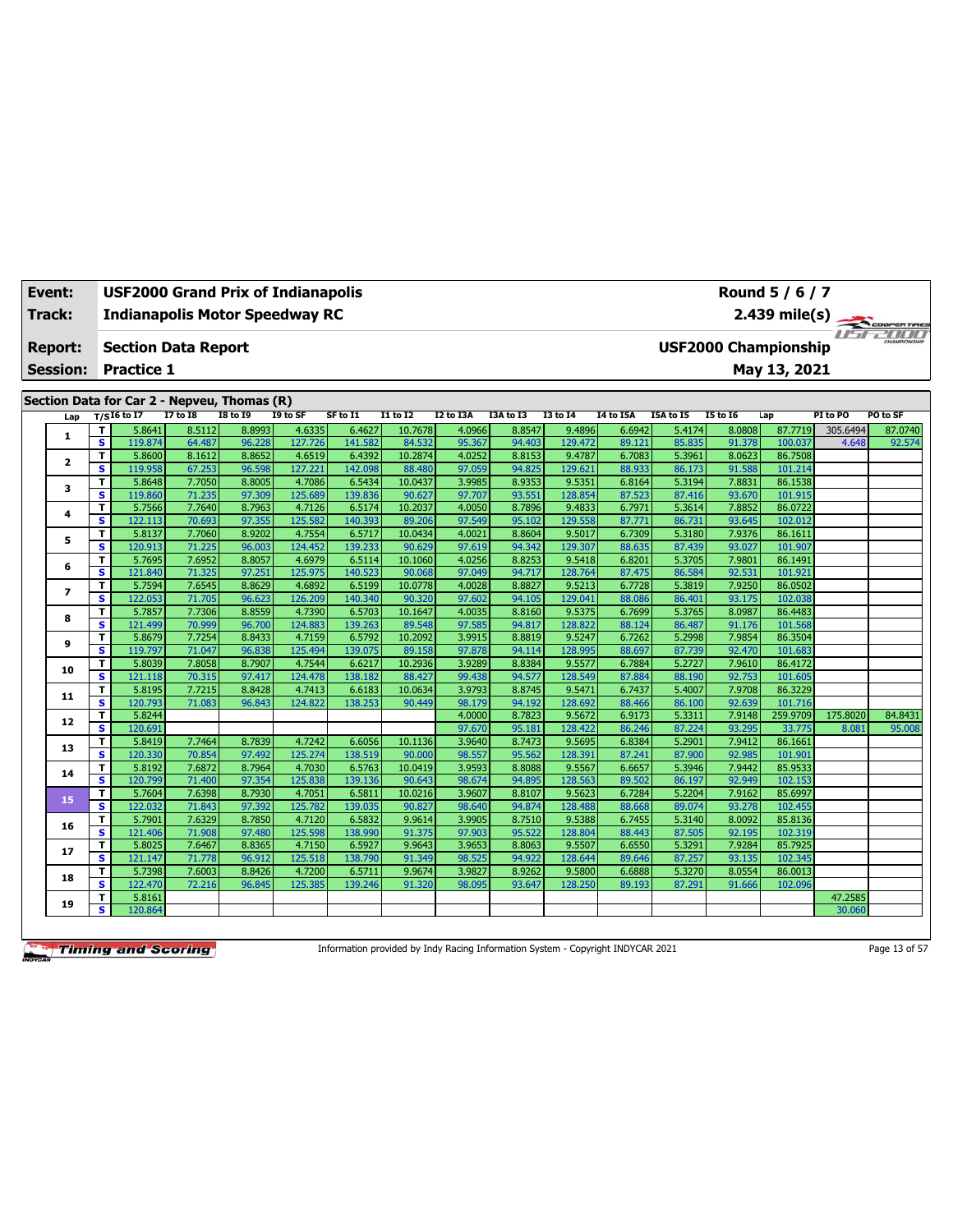| Event:         | <b>USF2000 Grand Prix of Indianapolis</b>          | Round 5 / 6 / 7                       |
|----------------|----------------------------------------------------|---------------------------------------|
| <b>Track:</b>  | <b>Indianapolis Motor Speedway RC</b>              | $2.439$ mile(s)<br>COOPERTIRES        |
| <b>Report:</b> | <b>Section Data Report</b>                         | useano<br><b>USF2000 Championship</b> |
|                | <b>Session: Practice 1</b>                         | May 13, 2021                          |
|                | Section Data for Car 2 - Nepveu, Thomas (R)        |                                       |
| Lap            | $T/S$ SF to PI                                     |                                       |
| 1              | $rac{1}{s}$                                        |                                       |
| $\mathbf{2}$   | T<br>$\overline{\mathbf{s}}$                       |                                       |
| 3              | T                                                  |                                       |
| 4              | $\overline{\mathbf{s}}$<br>T                       |                                       |
| 5              | S<br>$\overline{1}$                                |                                       |
| 6              | $\overline{\mathbf{s}}$<br>T                       |                                       |
| 7              | S<br>T                                             |                                       |
|                | $\overline{\mathbf{s}}$<br>т                       |                                       |
| 8              | $\overline{\mathsf{s}}$<br>T                       |                                       |
| 9              | $\overline{\mathbf{s}}$<br>$\mathbf{I}$            |                                       |
| 10             | S<br>85.6200                                       |                                       |
| 11             | $\mathbf T$<br>$\overline{\mathbf{s}}$<br>93.473   |                                       |
| $12$           | $\mathbf{I}$<br>$\overline{\mathbf{s}}$            |                                       |
| 13             | $rac{1}{s}$                                        |                                       |
| 14             | T<br>$\overline{\mathbf{s}}$                       |                                       |
| 15             | $\overline{\mathbf{r}}$<br>$\overline{\mathbf{s}}$ |                                       |
| 16             | $\overline{\mathbf{r}}$<br>$\overline{\mathbf{s}}$ |                                       |
| 17             | $\overline{I}$<br>$\overline{\mathbf{s}}$          |                                       |
| 18             | 85.0513<br>T<br>S<br>94.098                        |                                       |
| 19             | T                                                  |                                       |
|                | $\overline{\mathbf{s}}$                            |                                       |
|                |                                                    |                                       |

Information provided by Indy Racing Information System - Copyright INDYCAR 2021 Page 14 of 57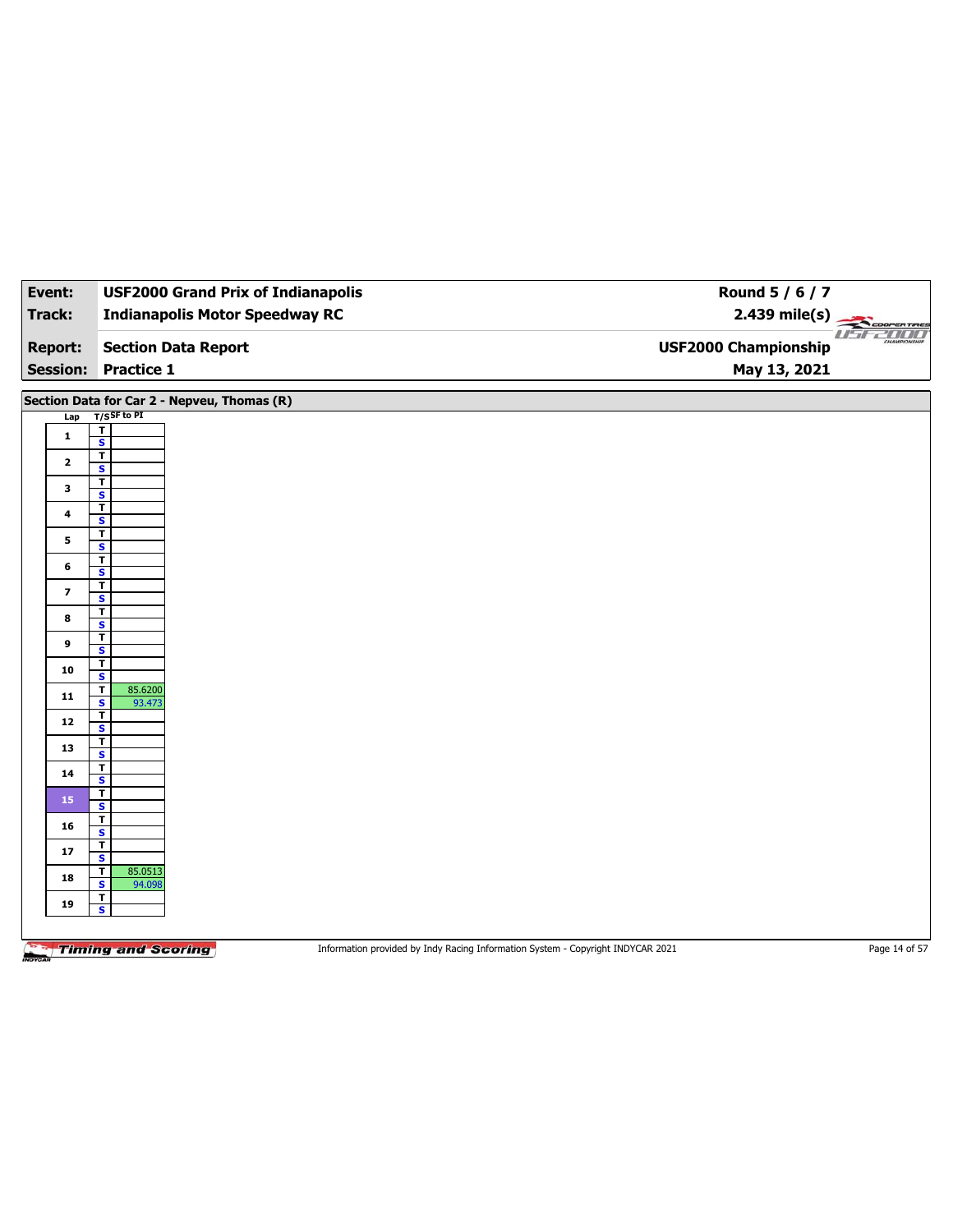| Event: |                 | Round 5 / 6 / 7<br><b>USF2000 Grand Prix of Indianapolis</b> |                   |                                                 |                  |                                       |                   |                  |                  |                  |                   |                  |                  |                  |                             |          |              |
|--------|-----------------|--------------------------------------------------------------|-------------------|-------------------------------------------------|------------------|---------------------------------------|-------------------|------------------|------------------|------------------|-------------------|------------------|------------------|------------------|-----------------------------|----------|--------------|
| Track: |                 |                                                              |                   |                                                 |                  | <b>Indianapolis Motor Speedway RC</b> |                   |                  |                  |                  |                   |                  |                  |                  | 2.439 mile(s)               |          | COOPER TIRES |
|        | <b>Report:</b>  |                                                              |                   | <b>Section Data Report</b>                      |                  |                                       |                   |                  |                  |                  |                   |                  |                  |                  | <b>USF2000 Championship</b> |          | ust-2000     |
|        | <b>Session:</b> |                                                              | <b>Practice 1</b> |                                                 |                  |                                       |                   |                  |                  |                  |                   |                  |                  |                  | May 13, 2021                |          |              |
|        |                 |                                                              |                   |                                                 |                  |                                       |                   |                  |                  |                  |                   |                  |                  |                  |                             |          |              |
|        |                 |                                                              |                   | Section Data for Car 22 - Sundaramoorthy, Yuven |                  |                                       |                   |                  |                  |                  |                   |                  |                  |                  |                             |          |              |
|        | Lap             |                                                              | $T/S$ I6 to I7    | <b>I7 to I8</b>                                 | <b>I8 to I9</b>  | I9 to SF                              | SF to I1          | <b>I1 to I2</b>  | <b>I2 to I3A</b> | I3A to I3        | <b>I3 to 14</b>   | <b>I4 to I5A</b> | I5A to I5        | <b>I5 to 16</b>  | Lap                         | PI to PO | PO to SF     |
|        | 1               | т<br>$\overline{\mathbf{s}}$                                 | 5.9255            | 7.6864                                          | 9.0323           | 5.5771                                | 8.0655            | 10.6736          | 4.0815           | 8.8070<br>94.914 | 9.4721            | 6.7072           | 5.4210           | 7.8635           | 89.3127                     | 291.0359 | 88.9452      |
|        |                 | T                                                            | 118.632<br>5.7120 | 71.407<br>7.8331                                | 94.811<br>8.8050 | 106.116<br>4.6935                     | 113.446<br>6.5611 | 85.278<br>9.9234 | 95.720<br>3.9857 | 8.7826           | 129.711<br>9.5733 | 88.948<br>6.5662 | 85.778<br>5.3589 | 93.903<br>7.8702 | 98.311<br>85.6650           | 4.881    | 90.627       |
|        | 2               | $\overline{\mathbf{s}}$                                      | 123.066           | 70.070                                          | 97.259           | 126.093                               | 139.458           | 91.725           | 98.021           | 95.178           | 128.340           | 90.858           | 86.772           | 93.823           | 102.497                     |          |              |
|        |                 | т                                                            | 5.7860            | 7.7139                                          | 8.7893           | 4.6803                                | 6.5116            | 9.9682           | 4.0188           | 8.7586           | 9.4563            | 6.9567           | 5.3266           | 7.7433           | 85.7096                     |          |              |
|        | з               | $\overline{\mathbf{s}}$                                      | 121.492           | 71.153                                          | 97.433           | 126.449                               | 140.518           | 91.313           | 97.214           | 95.439           | 129.928           | 85.758           | 87.298           | 95.361           | 102.444                     |          |              |
|        |                 | T                                                            | 5.7243            | 7.6224                                          | 8.7441           | 4.7360                                | 6.6111            | 9.8157           | 4.0129           | 8.6934           | 9.5055            | 6.6047           | 5.3530           | 7.7921           | 85.2152                     |          |              |
|        | 4               | $\overline{\mathbf{s}}$                                      | 122.802           | 72.007                                          | 97.936           | 124.962                               | 138.404           | 92.732           | 97.356           | 96.154           | 129.255           | 90.328           | 86.867           | 94.764           | 103.038                     |          |              |
|        |                 | т                                                            | 5.7635            | 7.5704                                          | 8.8214           | 4.7381                                | 6.6216            | 9.9756           | 4.0772           | 8.6162           | 9.5209            | 6.6349           | 5.4008           | 7.7638           | 85.5044                     |          |              |
|        | 5               | $\overline{\mathbf{s}}$                                      | 121.967           | 72.501                                          | 97.078           | 124.906                               | 138.184           | 91.245           | 95.821           | 97.016           | 129.046           | 89.917           | 86.098           | 95.109           | 102.689                     |          |              |
|        | 6               | T                                                            | 5.7324            | 7.5202                                          | 8.7760           | 4.7426                                | 6.6412            | 9.9461           | 4.0132           | 8.7178           | 9.5882            | 6.7295           | 5.3900           | 7.7408           | 85.5380                     |          |              |
|        |                 | s                                                            | 122.628           | 72.985                                          | 97.580           | 124.788                               | 137.776           | 91.516           | 97.349           | 95.885           | 128.140           | 88.653           | 86.271           | 95.392           | 102.649                     |          |              |
|        | $\overline{ }$  | т                                                            | 5.6926            | 7.9220                                          | 8.7499           | 4.7349                                | 6.6503            | 9.9928           | 3.9848           | 8.7000           | 9.5634            | 6.5629           | 5.4143           | 7.8096           | 85.7775                     |          |              |
|        |                 | s                                                            | 123.486           | 69.283                                          | 97.871           | 124.991                               | 137.588           | 91.088           | 98.043           | 96.082           | 128,473           | 90.904           | 85.884           | 94.551           | 102.363                     |          |              |
|        | 8               | т                                                            | 5.7558            | 7.5399                                          | 10.3388          | 7.0132                                | 9.4337            | 12.1594          | 4.0549           | 8.7953           | 9.4893            | 6.5785           | 5.3762           | 7.8229           | 94.3579                     |          |              |
|        |                 | s                                                            | 122.130           | 72.795                                          | 82.830           | 84.386                                | 96.993            | 74.858           | 96.348           | 95.040           | 129.476           | 90.688           | 86.492           | 94.391           | 93.054                      |          |              |
|        | 9               | т                                                            | 5.7130            | 8.0107                                          | 8.8023           | 4.7067                                | 6.5734            | 9.9021           | 4.0105           | 8.8626           | 9.4907            | 6.6652           | 5.2845           | 7.9099           | 85.9316                     |          |              |
|        |                 | s                                                            | 123.045           | 68.516                                          | 97.289           | 125.740                               | 139.197           | 91.923           | 97.415           | 94.319           | 129.457           | 89.508           | 87.993           | 93.353           | 102.179                     |          |              |
|        | 10              | т                                                            | 5.7776            | 7.6923                                          | 8.7756           | 4.6651                                | 6.4803            | 10.0171          | 4.0198           | 8.7788           | 9.5456            | 6.6441           | 5.3927           | 7.8924           | 85.6814                     |          |              |
|        |                 | s                                                            | 121.669           | 71.352                                          | 97.585           | 126.861                               | 141.197           | 90.867           | 97.189           | 95.219           | 128.712           | 89.793           | 86.228           | 93.560           | 102.477                     |          |              |
|        | 11              | т                                                            | 5.7470            | 7.5095                                          | 8.8604           | 4.7078                                | 6.5855            | 9.9330           | 4.0094           | 8.7707           | 9.4948            | 6.6068           | 5.3810           | 7.8999           | 85.5058                     |          |              |
|        |                 | s                                                            | 122.317           | 73.089                                          | 96.651           | 125.710                               | 138.942           | 91.637           | 97.441           | 95.307           | 129.401           | 90.300           | 86.415           | 93.471           | 102.688                     |          |              |
|        | 12              | т<br>s                                                       | 5.7572<br>122.100 | 7.8306<br>70.092                                | 8.7594<br>97.765 | 4.6940<br>126.080                     | 6.5036<br>140.691 | 9.9816<br>91.191 | 4.0067<br>97.507 | 8.7717<br>95.296 | 9.5815<br>128.230 | 6.5950<br>90.461 | 5.2930<br>87.852 | 7.8459<br>94.114 | 85.6202<br>102.551          |          |              |
|        |                 | т                                                            | 5.7772            | 7.5877                                          | 8.7617           | 4.7594                                | 6.6628            | 9.9845           | 3.9589           | 8.7027           | 9.5933            | 6.5935           | 5.3714           | 7.8445           | 85.5976                     |          |              |
|        | 13              | s                                                            | 121.677           | 72.336                                          | 97.739           | 124.347                               | 137.330           | 91.164           | 98.684           | 96.052           | 128.072           | 90.482           | 86.570           | 94.131           | 102.578                     |          |              |
|        |                 | т                                                            | 5.7597            | 7.5346                                          | 8.7527           | 4.7466                                | 6.6492            | 9.8897           | 3.9530           | 8.8455           | 10.7750           | 6.9723           | 5.6077           | 8.2742           | 87.7602                     |          |              |
|        | 14              | s                                                            | 122.047           | 72.846                                          | 97.840           | 124.683                               | 137.611           | 92.038           | 98.832           | 94.501           | 114.027           | 85.566           | 82.922           | 89.242           | 100.050                     |          |              |
|        |                 | T                                                            | 6.2392            | 8.0758                                          | 10.2536          | 6.6945                                | 9.5311            | 11.0247          | 4.1019           | 8.8477           | 9.5952            | 6.6779           | 5.3337           | 7.8654           | 94.2407                     |          |              |
|        | 15              | $\overline{\mathbf{s}}$                                      | 112.667           | 67.964                                          | 83.518           | 88.404                                | 96.002            | 82.563           | 95.244           | 94.478           | 128.047           | 89.338           | 87.182           | 93.881           | 93.170                      |          |              |
|        |                 | т                                                            | 5.8105            | 7.5960                                          | 8.7262           | 4.7260                                | 6.6324            | 9.8928           | 4.0184           | 8.6890           | 9.6013            | 6.5229           | 5.3163           | 7.8799           | 85.4117                     |          |              |
|        | 16              | $\overline{\mathbf{s}}$                                      | 120.980           | 72.257                                          | 98.137           | 125.226                               | 137.959           | 92.009           | 97.223           | 96.203           | 127.966           | 91.461           | 87.467           | 93.708           | 102.801                     |          |              |
|        |                 | T                                                            | 5.7593            | 7.6106                                          | 8.7449           | 4.7076                                | 6.6108            |                  |                  | 10.1300          | 10.2542           | 6.9311           | 5.5027           | 7.7855           | 93.3151                     |          |              |
|        | 17              | s                                                            | 122.056           | 72.118                                          | 97.927           | 125.715                               | 138.410           |                  |                  | 82.518           | 119,818           | 86.074           | 84.504           | 94.844           | 94.094                      |          |              |
|        | 18              | т                                                            | 5.7523            | 7.5379                                          | 8.8138           | 4.7151                                | 6.5929            | 9.8510           | 3.9884           | 8.7200           | 9.5310            | 6.5840           | 5.3125           | 7.8133           | 85.2122                     |          |              |
|        |                 | s                                                            | 122.204           | 72.814                                          | 97.162           | 125.516                               | 138.786           | 92.399           | 97.955           | 95.861           | 128,909           | 90.612           | 87.529           | 94.507           | 103.042                     |          |              |
|        | 19              | т                                                            | 5.7494            | 7.7783                                          | 8.7621           | 4.6778                                | 6.5116            | 10.4137          | 4.0309           | 8.9700           | 9.5310            | 7.5787           | 5.5688           | 7.8269           | 87.3992                     |          |              |
|        |                 | s                                                            | 122.266           | 70.563                                          | 97.735           | 126.516                               | 140.518           | 87.407           | 96.922           | 93.189           | 128.909           | 78.719           | 83.501           | 94.342           | 100.463                     |          |              |

Information provided by Indy Racing Information System - Copyright INDYCAR 2021 Page 15 of 57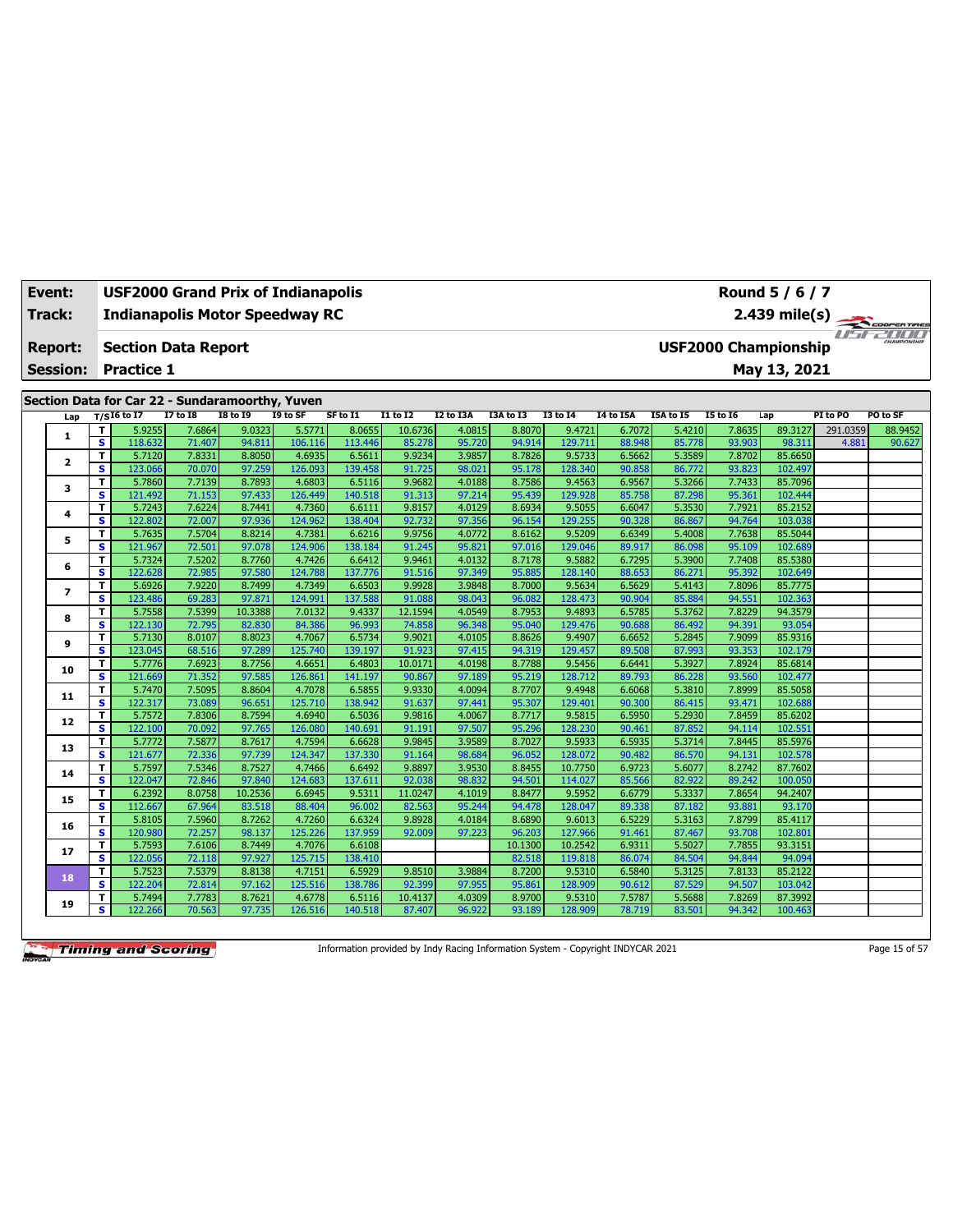| Event:          | <b>USF2000 Grand Prix of Indianapolis</b>          | Round 5 / 6 / 7                                               |
|-----------------|----------------------------------------------------|---------------------------------------------------------------|
| <b>Track:</b>   | <b>Indianapolis Motor Speedway RC</b>              | $2.439 \text{ mile(s)}$                                       |
| <b>Report:</b>  | <b>Section Data Report</b>                         | <b>USE2000</b><br>CHAMPIONSHIP<br><b>USF2000 Championship</b> |
| <b>Session:</b> | <b>Practice 1</b>                                  | May 13, 2021                                                  |
|                 |                                                    |                                                               |
|                 | Section Data for Car 22 - Sundaramoorthy, Yuven    |                                                               |
| Lap             | $T/S$ SF to PI                                     |                                                               |
| 1               | $rac{1}{s}$                                        |                                                               |
| $\mathbf{2}$    | ┳<br>$\overline{\mathbf{s}}$                       |                                                               |
| 3               | $\overline{\mathbf{r}}$                            |                                                               |
|                 | $\overline{\mathbf{s}}$<br>$\overline{\mathbf{r}}$ |                                                               |
| 4               | s                                                  |                                                               |
| 5               | $\overline{1}$<br>$\overline{\mathbf{s}}$          |                                                               |
| 6               | $\overline{1}$                                     |                                                               |
|                 | $\overline{\mathbf{s}}$<br>$\mathbf T$             |                                                               |
| 7               | $\overline{\mathbf{s}}$                            |                                                               |
| 8               | $\overline{\mathbf{r}}$<br>S                       |                                                               |
|                 | $\mathbf T$                                        |                                                               |
| 9               | $\overline{\mathbf{s}}$                            |                                                               |
| 10              | T<br>S                                             |                                                               |
| $11$            | T<br>$\overline{\mathbf{s}}$                       |                                                               |
|                 | т                                                  |                                                               |
| 12              | S                                                  |                                                               |
| 13              | T<br>$\overline{\mathbf{s}}$                       |                                                               |
| 14              | T                                                  |                                                               |
|                 | $\overline{\mathbf{s}}$<br>$\mathbf T$             |                                                               |
| 15              | $\overline{\mathbf{s}}$                            |                                                               |
| 16              | $\overline{\mathbf{r}}$<br>$\overline{\mathbf{s}}$ |                                                               |
| ${\bf 17}$      | $rac{1}{s}$                                        |                                                               |
| 18              | $\mathbf{I}$                                       |                                                               |
| 19              | $\overline{\mathbf{s}}$<br>$\overline{1}$          |                                                               |
|                 | $\overline{\mathbf{s}}$                            |                                                               |
|                 |                                                    |                                                               |

Information provided by Indy Racing Information System - Copyright INDYCAR 2021 Page 16 of 57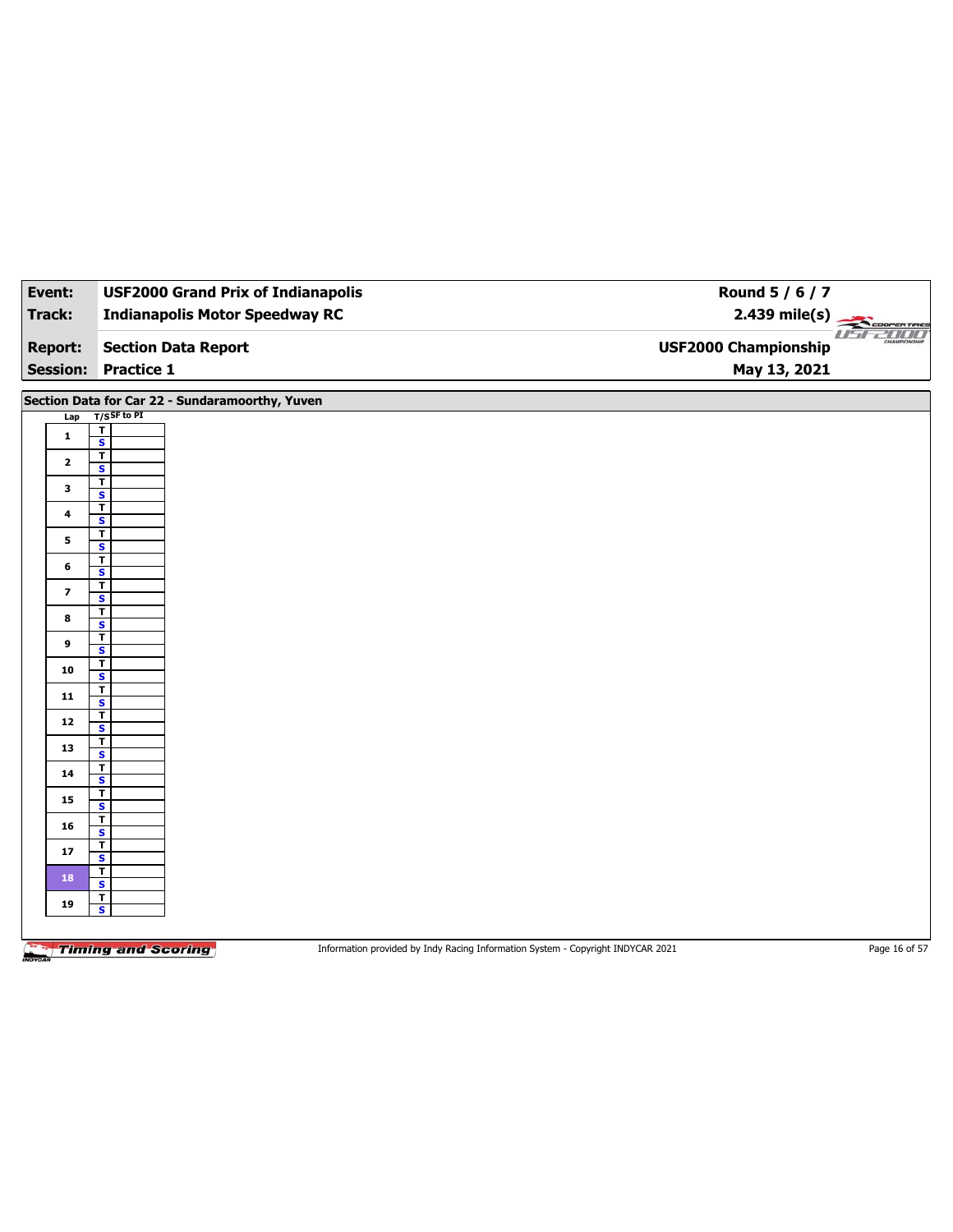| Event: | <b>USF2000 Grand Prix of Indianapolis</b> | Round 5 / 6 / 7                                            |
|--------|-------------------------------------------|------------------------------------------------------------|
| Track: | <b>Indianapolis Motor Speedway RC</b>     | $2.439$ mile(s) $\sqrt{C_{coherent}$                       |
|        | <b>Report: Section Data Report</b>        | 20000<br><b>HAMPSONSHIP</b><br><b>USF2000 Championship</b> |
|        | <b>Session: Practice 1</b>                | May 13, 2021                                               |

**Section Data for Car 22 - Sundaramoorthy, Yuven**

|    | Lap | ד / 16 to I7 | <b>I7 to I8</b> | I8 to I9 | I9 to SF | SF to I1 | <b>I1 to I2</b> | I2 to I3A | I3A to I3 | <b>I3 to I4</b> | 14 to 15A | I5A to I5 | <b>I5 to 16</b> | Lap     | PI to PO | PO to SF |
|----|-----|--------------|-----------------|----------|----------|----------|-----------------|-----------|-----------|-----------------|-----------|-----------|-----------------|---------|----------|----------|
|    | 20  | 5.69941      | 7.5141          | 8.8113   | 4.7196   | 6.5930   |                 |           | 9.7131 l' | 9.5696          | 7.0865    | 5.9279    | 8.1717          | 91.3652 |          |          |
|    |     | .338         | 3.044           |          | 25.      | 38.784   |                 |           |           | .28.390         | 84.187    | 78.443    | 90.3621         | 96.102  |          |          |
|    |     | 6.9332       |                 |          |          |          |                 |           |           |                 |           |           |                 |         | 42.0111  |          |
| 21 |     | 101.390      |                 |          |          |          |                 |           |           |                 |           |           |                 |         | 33.814   |          |

**Timing and Scoring** 

Information provided by Indy Racing Information System - Copyright INDYCAR 2021 Page 17 of 57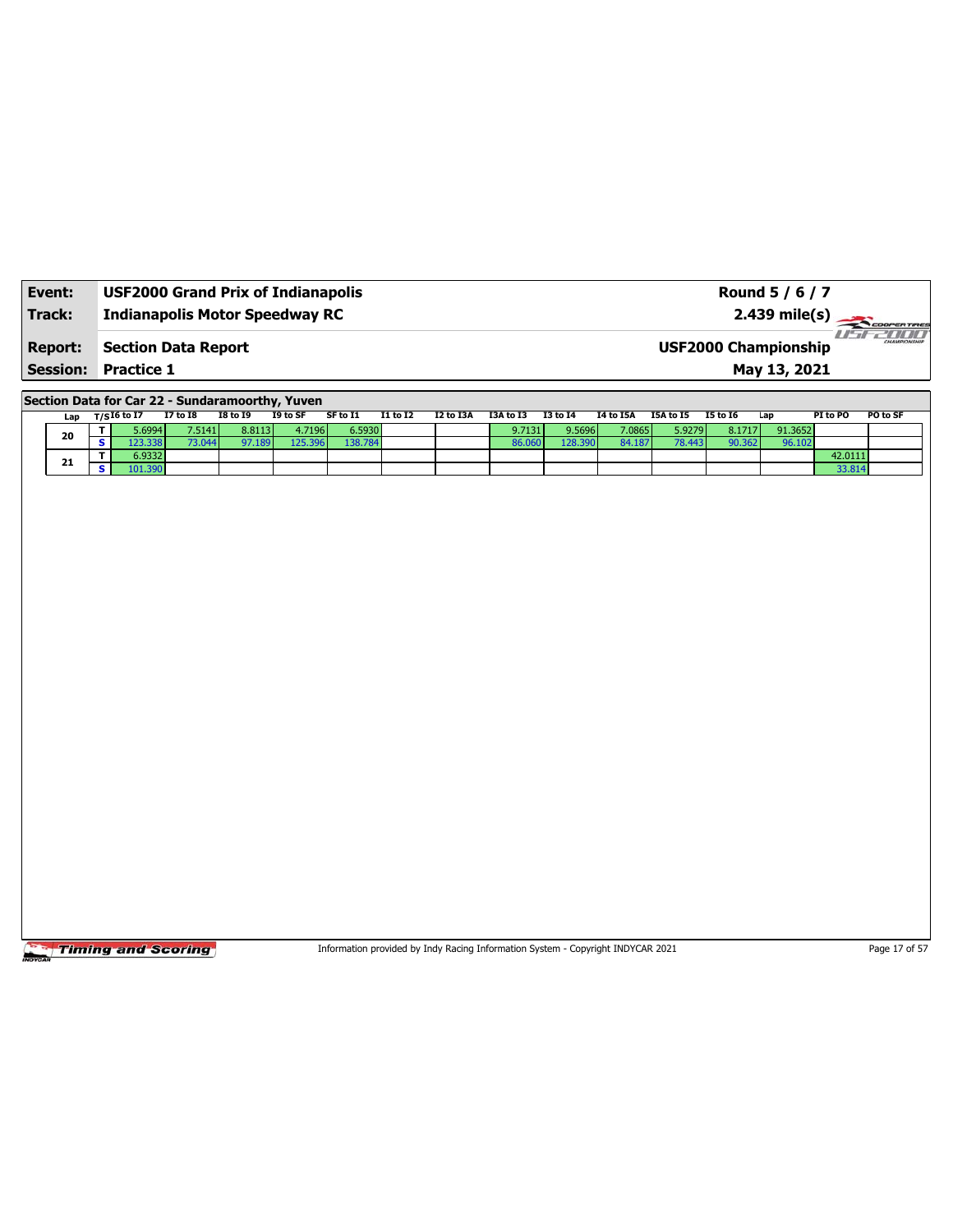| Event:          | <b>USF2000 Grand Prix of Indianapolis</b>             | Round 5 / 6 / 7                         |
|-----------------|-------------------------------------------------------|-----------------------------------------|
| <b>Track:</b>   | <b>Indianapolis Motor Speedway RC</b>                 | $2.439$ mile(s)<br>COOPERTIRES          |
| <b>Report:</b>  | <b>Section Data Report</b>                            | use zoon<br><b>USF2000 Championship</b> |
| <b>Session:</b> | <b>Practice 1</b>                                     | May 13, 2021                            |
|                 | Section Data for Car 22 - Sundaramoorthy, Yuven       |                                         |
|                 | Lap T/SSF to PI<br>$\overline{\mathbf{r}}$<br>91.7273 |                                         |
| ${\bf 20}$      | $\overline{\mathbf{s}}$<br>87.250<br>T                |                                         |
| 21              | ŋ                                                     |                                         |
|                 |                                                       |                                         |
|                 |                                                       |                                         |
|                 |                                                       |                                         |
|                 |                                                       |                                         |
|                 |                                                       |                                         |
|                 |                                                       |                                         |
|                 |                                                       |                                         |
|                 |                                                       |                                         |
|                 |                                                       |                                         |
|                 |                                                       |                                         |
|                 |                                                       |                                         |
|                 |                                                       |                                         |
|                 |                                                       |                                         |
|                 |                                                       |                                         |
|                 |                                                       |                                         |
|                 |                                                       |                                         |
|                 |                                                       |                                         |
|                 |                                                       |                                         |

Information provided by Indy Racing Information System - Copyright INDYCAR 2021 Page 18 of 57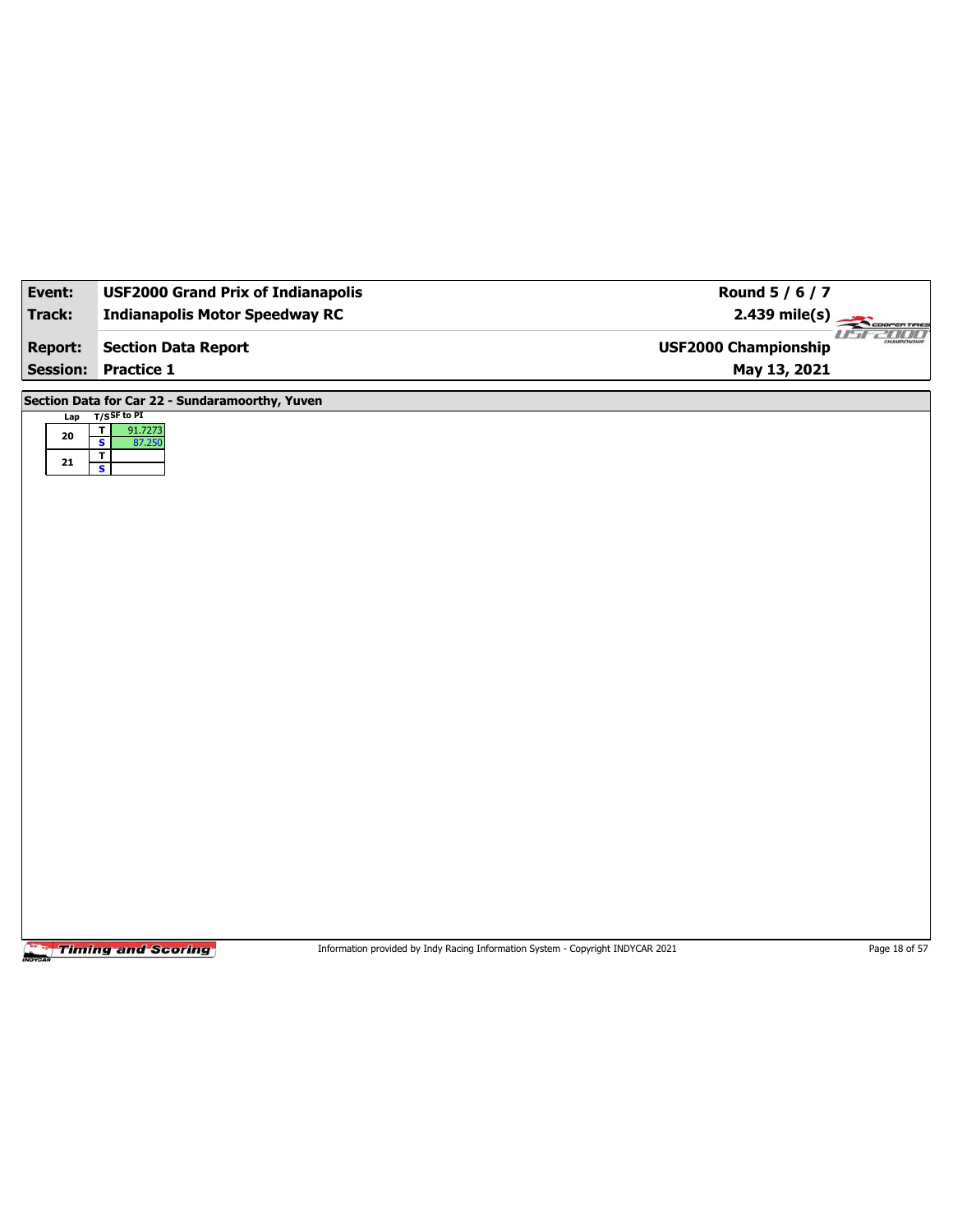| Event:          | Round 5 / 6 / 7<br><b>USF2000 Grand Prix of Indianapolis</b> |                                             |                  |                  |                   |                   |                  |                  |                  |                   |                  |                  |                             |                    |          |                |
|-----------------|--------------------------------------------------------------|---------------------------------------------|------------------|------------------|-------------------|-------------------|------------------|------------------|------------------|-------------------|------------------|------------------|-----------------------------|--------------------|----------|----------------|
| Track:          |                                                              | <b>Indianapolis Motor Speedway RC</b>       |                  |                  |                   |                   |                  |                  |                  |                   |                  |                  |                             | 2.439 mile(s)      |          | COOPER TIRES   |
| <b>Report:</b>  |                                                              | <b>Section Data Report</b>                  |                  |                  |                   |                   |                  |                  |                  |                   |                  |                  | <b>USF2000 Championship</b> |                    |          | <i>USE2000</i> |
| <b>Session:</b> |                                                              | <b>Practice 1</b>                           |                  |                  |                   |                   |                  |                  |                  |                   |                  |                  |                             | May 13, 2021       |          |                |
|                 |                                                              |                                             |                  |                  |                   |                   |                  |                  |                  |                   |                  |                  |                             |                    |          |                |
|                 |                                                              | Section Data for Car 23 - Denmark, Jace (R) |                  |                  |                   |                   |                  |                  |                  |                   |                  |                  |                             |                    |          |                |
| Lap             |                                                              | $T/SI6$ to I7                               | <b>I7 to I8</b>  | <b>I8 to 19</b>  | I9 to SF          | SF to I1          | $I1$ to $I2$     | <b>I2 to I3A</b> | I3A to I3        | <b>I3 to 14</b>   | I4 to I5A        | I5A to I5        | <b>I5 to 16</b>             | Lap                | PI to PO | PO to SF       |
| 1               | T                                                            | 5.7539                                      | 8.1892           | 8.9459           | 4.6999            | 6.5347            | 10.3476          | 4.0605           | 8.7294           | 9.4943            | 6.6136           | 5.3967           | 7.9036                      | 86.6693            | 300.9019 | 86.7221        |
|                 | $\overline{\mathbf{s}}$                                      | 122.170                                     | 67.023           | 95.727           | 125.921           | 140.022           | 87.965           | 96.215           | 95.758           | 129.408           | 90.207           | 86.164           | 93.427                      | 101.309            | 4.721    | 92.950         |
| $\mathbf{z}$    | T<br>s                                                       | 5.8803<br>119.544                           | 7.6856<br>71.415 | 8.8791<br>96.447 | 4.6898<br>126.193 | 6.5259<br>140.211 | 9.9837<br>91.171 | 3.9844<br>98.053 | 8.7879<br>95.120 | 9.5862<br>128.167 | 6.7310<br>88.633 | 5.4466<br>85.374 | 7.8260<br>94.353            | 86.0065<br>102.090 |          |                |
|                 | т                                                            | 5.7871                                      | 7.7972           | 8.9646           | 4.7373            | 6.6176            | 10.0499          | 3.9930           | 8.7489           | 9.5761            | 7.4052           | 5.5543           | 7.8558                      | 87,0870            |          |                |
| з               | s                                                            | 121.469                                     | 70.392           | 95.527           | 124.927           | 138.268           | 90.571           | 97.842           | 95.544           | 128.302           | 80.564           | 83.719           | 93.995                      | 100.823            |          |                |
|                 | T                                                            | 5.7674                                      | 7.6881           | 8.8394           | 4.7286            | 6.5701            | 10.0493          | 4.0219           | 8.7668           | 9.5084            | 6.6039           | 5.4612           | 7.8201                      | 85.8252            |          |                |
| 4               | s                                                            | 121.884                                     | 71.391           | 96.880           | 125.157           | 139.267           | 90.576           | 97.139           | 95.349           | 129,216           | 90.339           | 85.146           | 94.425                      | 102.306            |          |                |
|                 | T                                                            | 5.8013                                      | 7.6301           | 8.8465           | 4.7520            | 6.6354            | 9.9404           | 4.0287           | 8.7284           | 9.5550            | 6.7109           | 5.5801           | 7.9054                      | 86.1142            |          |                |
| 5               | s                                                            | 121.172                                     | 71.934           | 96.803           | 124.541           | 137.897           | 91.568           | 96.975           | 95.769           | 128.586           | 88.899           | 83.332           | 93.406                      | 101.962            |          |                |
|                 | т                                                            | 5.7785                                      | 7.6796           | 8.8432           | 4.7521            | 6.6652            | 9.9729           | 4.0013           | 8.7212           | 9.6249            | 6.9935           | 5.5686           | 7.8974                      | 86.4984            |          |                |
| 6               | s                                                            | 121.650                                     | 71.470           | 96.839           | 124.538           | 137.280           | 91.270           | 97.639           | 95.848           | 127.652           | 85.306           | 83.504           | 93.500                      | 101.509            |          |                |
|                 | т                                                            | 5.7705                                      | 7.6301           | 8.8365           | 4.7627            | 7.7244            | 10.7317          | 4.0601           | 8.8129           | 9.6072            | 6.7852           | 5.4398           | 7.8600                      | 88.0211            |          |                |
| 7               | $\overline{\mathbf{s}}$                                      | 121.819                                     | 71.934           | 96.912           | 124.261           | 118.456           | 84.817           | 96.225           | 94.851           | 127.887           | 87.925           | 85.481           | 93.945                      | 99.753             |          |                |
|                 | т                                                            | 5.7984                                      | 7.7368           | 8.8700           | 4.7471            | 6.6410            | 10.0941          | 3.9624           | 8.7848           | 9.5644            | 6.6999           | 5.3298           | 7.8321                      | 86.0608            |          |                |
| 8               | $\overline{\mathbf{s}}$                                      | 121.233                                     | 70.942           | 96.546           | 124.669           | 137.780           | 90.174           | 98.597           | 95.154           | 128.459           | 89.045           | 87.245           | 94.280                      | 102.026            |          |                |
|                 | T                                                            | 5.8312                                      | 8.8442           | 9.2824           | 4.7336            | 6.5940            | 10.0451          | 4.0590           | 8.8244           | 9.5482            | 6.6570           | 5.4604           | 7.8903                      | 87.7698            |          |                |
| 9               | $\overline{\mathbf{s}}$                                      | 120.551                                     | 62.059           | 92.257           | 125.025           | 138.763           | 90.614           | 96.251           | 94.727           | 128,677           | 89.619           | 85.159           | 93.584                      | 100.039            |          |                |
| 10              | т                                                            | 5.8084                                      | 7.7122           | 8.8645           | 4.7642            | 6.6817            | 10.1578          | 3.9936           | 8.7569           | 9.5694            | 6.5993           | 5.4542           | 7.8893                      | 86.2515            |          |                |
|                 | s                                                            | 121.024                                     | 71.168           | 96.606           | 124.222           | 136.941           | 89.609           | 97.827           | 95.457           | 128.392           | 90.402           | 85.255           | 93.596                      | 101.800            |          |                |
| 11              | т                                                            | 5.7806                                      | 7.6428           | 8.7989           | 4.7427            | 6.6564            | 9.9973           | 3.9993           | 8.7827           | 9.5743            | 6.5990           | 5.4828           | 7.8402                      | 85.8970            |          |                |
|                 | s                                                            | 121.606                                     | 71.814           | 97.326           | 124.785           | 137.462           | 91.047           | 97.688           | 95.177           | 128.326           | 90.406           | 84.811           | 94.182                      | 102.220            |          |                |
| 12              | т                                                            | 5.7777                                      | 7.8532           | 8.9220           | 4.7721            | 6.6888            | 10.4329          | 4.1226           | 8.8219           | 9.5470            | 6.7721           | 5.4707           | 7.7939                      | 86.9749            |          |                |
|                 | s                                                            | 121.667                                     | 69.890           | 95.983           | 124.016           | 136.796           | 87.246           | 94.766           | 94.754           | 128.693           | 88.095           | 84.998           | 94.742                      | 100.953            |          |                |
| 13              | т                                                            | 5.8009                                      | 7.6242           | 8.8696           | 4.7342            | 6.6133            | 10.0042          | 4.0061           | 10.3507          | 10.8522           | 7.4872           | 5.9683           | 8.3355                      | 90.6464            |          |                |
|                 | s                                                            | 121.180                                     | 71.990           | 96.550           | 125.009           | 138.358           | 90.985           | 97.522           | 80.759           | 113.215           | 79.681           | 77.912           | 88.586                      | 96.864             |          |                |
| 14              | т                                                            | 5.9953                                      |                  |                  |                   |                   |                  | 4.3922           | 9.6953           | 10.0783           | 7.4074           | 5.5389           | 7.8793                      | 231.5747           | 142.5773 | 91.1381        |
|                 | s                                                            | 117.251                                     |                  |                  |                   |                   |                  | 88.949           | 86.218           | 121.909           | 80.540           | 83.952           | 93.715                      | 37.916             | 9.963    | 88.446         |
| 15              | T                                                            | 5.8770                                      | 7.6906           | 8.8924           | 4.7436            | 6.6686            | 10.2660          | 3.9811           | 8.7941           | 9.6103            | 6.6695           | 5.4698           | 7.8502                      | 86.5132            |          |                |
|                 | s                                                            | 119.611                                     | 71.368           | 96.303           | 124.761           | 137.210           | 88.664           | 98.134           | 95.053           | 127.846           | 89.451           | 85.012           | 94.062                      | 101.492            |          |                |
| 16              | т<br>$\overline{\mathbf{s}}$                                 | 5.8075                                      | 7.7036           | 8.8225           | 4.7189            | 6.6185            | 10.0151          | 3.9896           | 8.8572           | 9.6142            | 6.7213           | 5.4638           | 7.9346                      | 86.2668            |          |                |
|                 |                                                              | 121.043                                     | 71.248           | 97.066           | 125.414           | 138.249           | 90.885           | 97.925           | 94.376           | 127.794           | 88.761           | 85.106           | 93.062                      | 101.782            |          |                |
| 17              | T<br>s                                                       | 5.8575<br>120.009                           | 7.6417<br>71.825 | 8.8368<br>96.909 | 4.7248<br>125.258 | 6.6407<br>137.787 | 9.9722<br>91.276 | 3.9753<br>98.277 | 8.9333<br>93.572 | 9.6507<br>127.31  | 6.6470<br>89.753 | 5.4086<br>85.974 | 8.0076<br>92.214            | 86.2962<br>101.747 |          |                |
|                 | т                                                            | 5.8237                                      | 7.5943           | 9.0069           | 4.7483            | 6.6522            | 9.9543           | 3.9863           | 8.8202           | 9.6101            | 6.6358           | 5.4987           | 7.8769                      | 86.2077            |          |                |
| 18              | s                                                            | 120.706                                     | 72.273           | 95.079           | 124.638           | 137.548           | 91.441           | 98.006           | 94.772           | 127.848           | 89.905           | 84.565           | 93.744                      | 101.852            |          |                |
|                 | т                                                            | 5.8304                                      | 7.6313           | 8.9475           | 4.7590            | 6.6801            | 10.2800          | 4.0940           | 8.8113           | 9.6205            | 6.7196           | 5.5222           | 7.9143                      | 86.8102            |          |                |
| 19              | s                                                            | 120.567                                     | 71.923           | 95.710           | 124.358           | 136.974           | 88.544           | 95.428           | 94.868           | 127.710           | 88.784           | 84.206           | 93.301                      | 101.145            |          |                |
|                 |                                                              |                                             |                  |                  |                   |                   |                  |                  |                  |                   |                  |                  |                             |                    |          |                |

Information provided by Indy Racing Information System - Copyright INDYCAR 2021 Page 19 of 57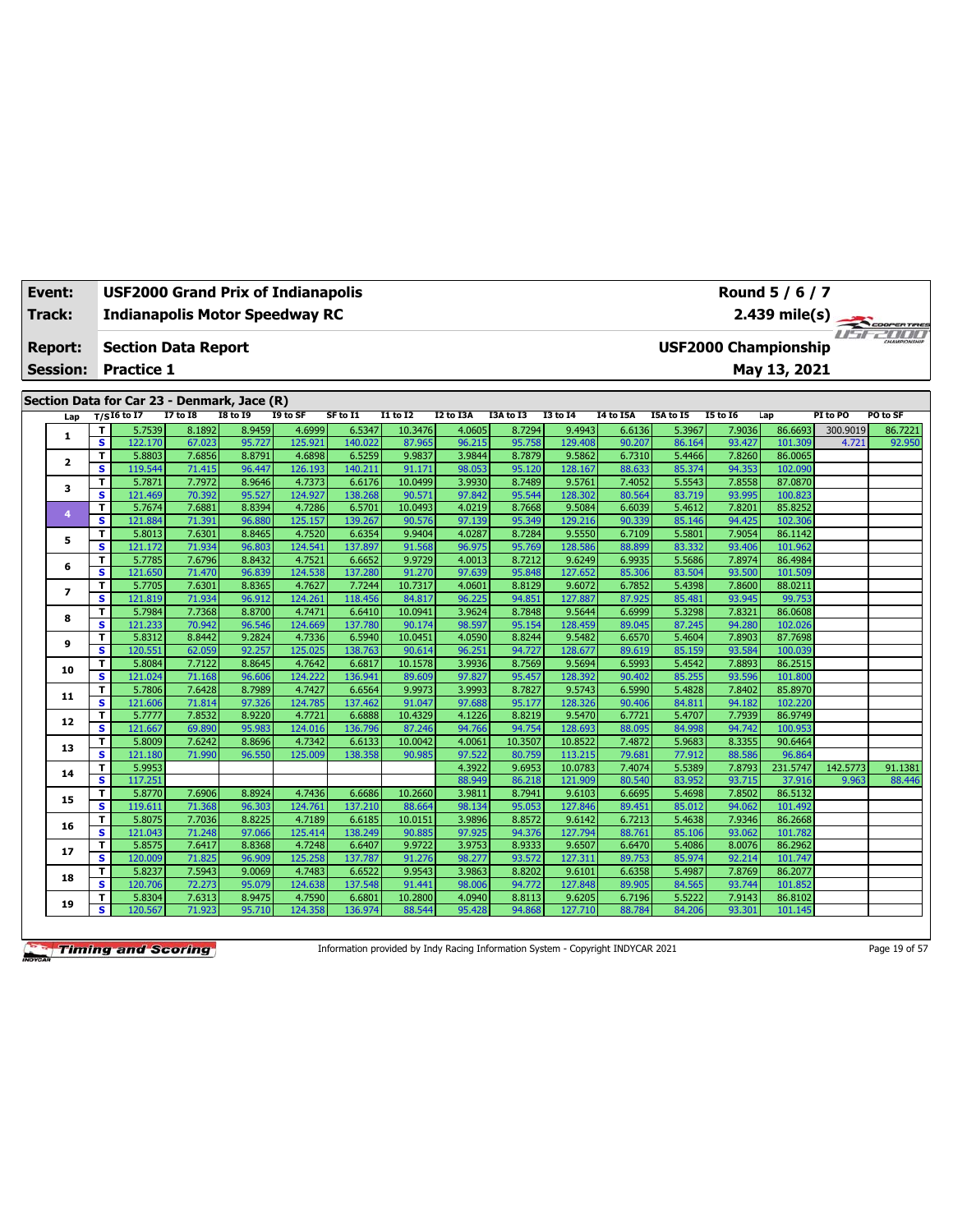| Event:                  | <b>USF2000 Grand Prix of Indianapolis</b>                                    | Round 5 / 6 / 7                                                                 |               |
|-------------------------|------------------------------------------------------------------------------|---------------------------------------------------------------------------------|---------------|
| <b>Track:</b>           | <b>Indianapolis Motor Speedway RC</b>                                        | $2.439 \text{ mile(s)}$                                                         |               |
| <b>Report:</b>          | <b>Section Data Report</b>                                                   | <b>USF2000 Championship</b>                                                     | USE2000       |
| <b>Session:</b>         | <b>Practice 1</b>                                                            | May 13, 2021                                                                    |               |
| Lap                     | Section Data for Car 23 - Denmark, Jace (R)<br>$T/S$ SF to PI<br>$\mathbf T$ |                                                                                 |               |
| $\mathbf{1}$            | $\overline{\mathbf{s}}$                                                      |                                                                                 |               |
| $\mathbf{2}$            | $\overline{\mathbf{r}}$<br>$\overline{\mathbf{s}}$                           |                                                                                 |               |
| 3                       | $\overline{I}$<br>$\overline{\mathbf{s}}$                                    |                                                                                 |               |
| $\blacktriangleleft$    | T<br>S                                                                       |                                                                                 |               |
| 5                       | $\mathbf{T}$<br>$\overline{\mathbf{s}}$                                      |                                                                                 |               |
| 6                       | $\overline{\mathbf{r}}$<br>S                                                 |                                                                                 |               |
| $\overline{\mathbf{z}}$ | $\mathbf T$<br>$\overline{\mathbf{s}}$                                       |                                                                                 |               |
| 8                       | T<br>S                                                                       |                                                                                 |               |
| 9                       | $\mathbf T$<br>$\overline{\mathbf{s}}$                                       |                                                                                 |               |
| 10                      | T<br>S                                                                       |                                                                                 |               |
| 11                      | $\mathbf{T}$                                                                 |                                                                                 |               |
| 12                      | $\overline{\mathbf{s}}$<br>т                                                 |                                                                                 |               |
| 13                      | ${\bf s}$<br>88.6804<br>T                                                    |                                                                                 |               |
| 14                      | $\overline{\mathbf{s}}$<br>90.247<br>т                                       |                                                                                 |               |
| 15                      | S<br>$\overline{\mathbf{r}}$                                                 |                                                                                 |               |
| 16                      | $\overline{\mathbf{s}}$<br>T                                                 |                                                                                 |               |
| 17                      | $\mathbf{s}$<br>T                                                            |                                                                                 |               |
| 18                      | $\overline{\mathbf{s}}$<br>T                                                 |                                                                                 |               |
|                         | S<br>$\mathbf{T}$<br>89.1101                                                 |                                                                                 |               |
| 19                      | $\overline{\mathbf{s}}$<br>89.812                                            |                                                                                 |               |
|                         | <b>Timing and Scoring</b>                                                    | Information provided by Indy Racing Information System - Copyright INDYCAR 2021 | Page 20 of 57 |

 $\overline{\phantom{a}}$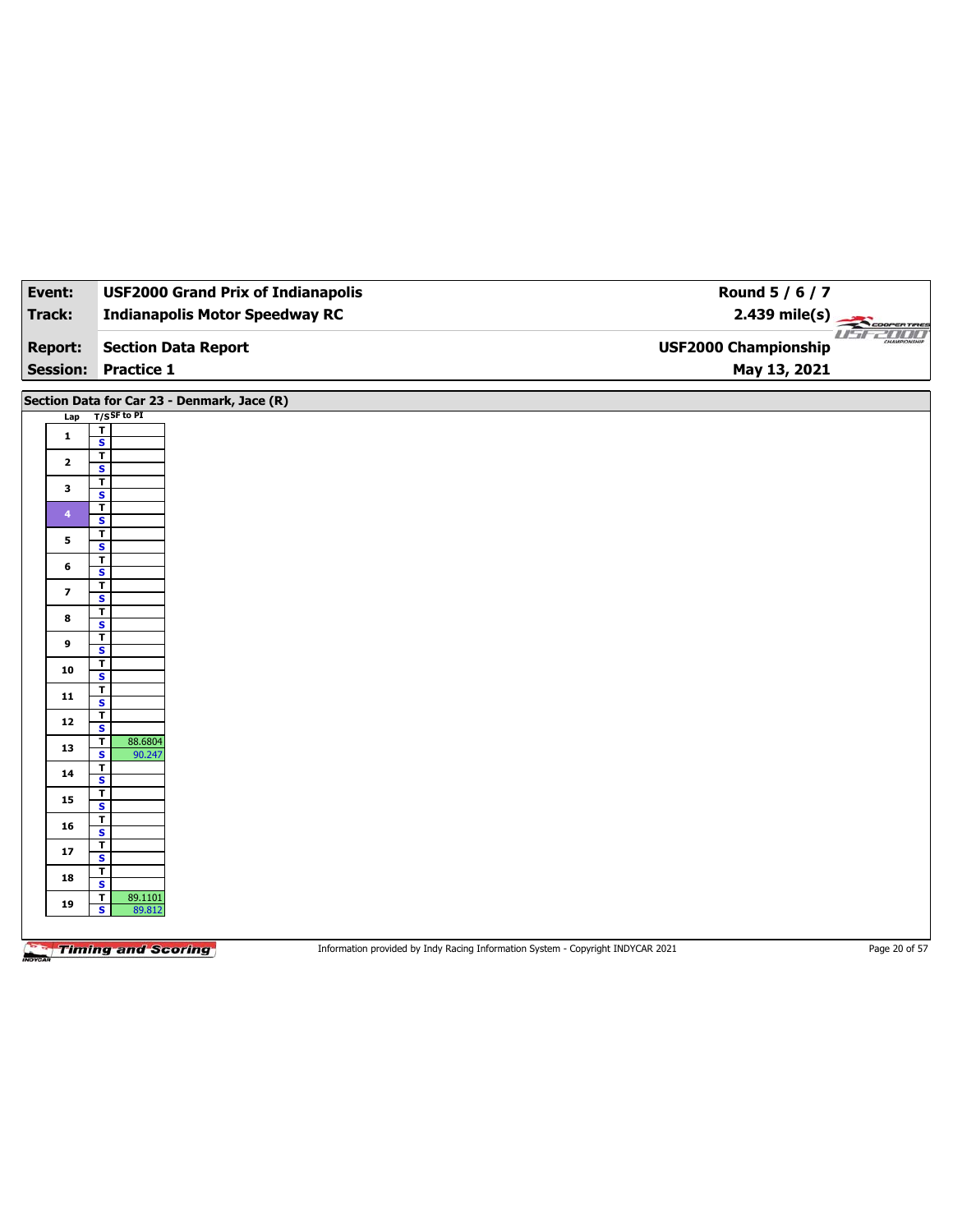| Event: | USF2000 Grand Prix of Indianapolis    |
|--------|---------------------------------------|
| Track: | <b>Indianapolis Motor Speedway RC</b> |
|        |                                       |

**Section Data Report Report: Session: Practice 1**

**Section Data for Car 24 - Pierson, Josh**

| Lap          |              | $_{\rm T/S}$ I6 to I7 | $\frac{1}{2}$ . The state of $\frac{1}{2}$ is the state of $\frac{1}{2}$<br><b>I7 to I8</b> | <b>I8 to I9</b> | I9 to SF | SF to I1 | <b>I1 to I2</b> | <b>I2 to I3A</b> | I3A to I3 | <b>I3 to 14</b> | I4 to I5A | I5A to I5 | <b>I5 to 16</b> | Lap     | PI to PO | PO to SF |
|--------------|--------------|-----------------------|---------------------------------------------------------------------------------------------|-----------------|----------|----------|-----------------|------------------|-----------|-----------------|-----------|-----------|-----------------|---------|----------|----------|
|              | T.           | 5.8963                |                                                                                             |                 |          |          |                 |                  |           |                 |           |           |                 |         |          |          |
| 20           | s.           | 119.220               |                                                                                             |                 |          |          |                 |                  |           |                 |           |           |                 |         |          |          |
| Lap          |              | $T/SI6$ to $I7$       | <b>I7 to 18</b>                                                                             | <b>I8 to I9</b> | I9 to SF | SF to I1 | I1 to I2        | I2 to I3A        | I3A to I3 | <b>I3 to 14</b> | I4 to I5A | I5A to I5 | <b>I5 to 16</b> | Lap     | PI to PO | PO to SF |
|              | T            | 5.8175                | 7.5320                                                                                      | 8.9488          | 4.7560   | 6.6777   | 10.1230         | 4.0743           | 8.6452    | 9.5969          | 6.6130    | 5.2397    | 7.9101          | 85.9342 | 305.6185 | 84.3331  |
| 1            | s            | 120.834               | 72.871                                                                                      | 95.696          | 124.436  | 137.023  | 89.917          | 95.889           | 96.691    | 128.024         | 90.215    | 88.746    | 93.350          | 102.176 | 4.648    | 95.583   |
| $\mathbf{z}$ | т            | 5.8278                | 7.5590                                                                                      | 8.9016          | 4.7401   | 6.6299   | 9.9642          | 3.9905           | 8.6458    | 9.6239          | 6.5907    | 5.2116    | 7.9422          | 85.6273 |          |          |
|              | $\mathbf{s}$ | 120.621               | 72.611                                                                                      | 96.203          | 124.854  | 138.011  | 91.350          | 97.903           | 96.684    | 127.665         | 90.520    | 89.224    | 92.973          | 102.542 |          |          |
| 3            | T            | 5.8321                | 7.6633                                                                                      | 8.8865          | 4.7384   | 6.6373   | 10.0038         | 3.9442           | 8.6745    | 9.5828          | 6.5476    | 5.2754    | 7.8396          | 85.6255 |          |          |
|              | s            | 120.532               | 71.622                                                                                      | 96.367          | 124.898  | 137.857  | 90.988          | 99.052           | 96.364    | 128.213         | 91.116    | 88.145    | 94.190          | 102.544 |          |          |
| 4            | T            | 5.7483                | 7.5559                                                                                      | 8.9133          | 4.7701   | 6.6717   | 10.0404         | 3.9424           | 8.7686    | 9.5694          | 6.6104    | 5.2135    | 8.0380          | 85.8420 |          |          |
|              | s            | 122.289               | 72.640                                                                                      | 96.077          | 124.068  | 137.146  | 90.656          | 99.097           | 95.330    | 128.392         | 90.250    | 89.192    | 91.865          | 102.286 |          |          |
| 5            | т            | 5.8316                | 7.6271                                                                                      | 8.9452          | 4.7757   | 8.8930   | 10.6819         | 4.1647           | 8.7300    | 12.8603         | 8.8871    | 5.4057    | 7.9374          | 94.7397 |          |          |
|              | $\mathbf{s}$ | 120.542               | 71.962                                                                                      | 95.734          | 123.923  | 102.890  | 85.212          | 93.808           | 95.751    | 95.537          | 67.130    | 86.020    | 93.029          | 92.679  |          |          |
| 6            | T            | 5.7851                | 7.6283                                                                                      | 8.8613          | 4.7122   | 6.5510   | 10.0056         | 4.0100           | 8.8248    | 9.5305          | 6.8600    | 5.6455    | 7.9537          | 86.3680 |          |          |
|              | s            | 121.511               | 71.951                                                                                      | 96.641          | 125.593  | 139.673  | 90.972          | 97.427           | 94.723    | 128.916         | 86.967    | 82.366    | 92.838          | 101.663 |          |          |
| 7            | T.           | 5.7626                | 7.6892                                                                                      | 8.8457          | 4.7034   | 6.5829   | 9.9030          | 3.9603           | 8.6795    | 9.6312          | 6.5899    | 5.2174    | 7.9170          | 85.4821 |          |          |
|              | s            | 121.986               | 71.381                                                                                      | 96.811          | 125.828  | 138.996  | 91.914          | 98.650           | 96.308    | 127.568         | 90.531    | 89.125    | 93.269          | 102.716 |          |          |
| 8            | т            | 5.7811                | 7.6141                                                                                      | 8.8507          | 4.7912   | 6.6947   | 9.9966          | 3.9699           | 8.7231    | 9.5732          | 6.7979    | 5.3193    | 7.8419          | 85.9537 |          |          |
|              | s            | 121.595               | 72.085                                                                                      | 96.757          | 123.522  | 136.675  | 91.054          | 98.411           | 95.827    | 128.341         | 87.761    | 87.418    | 94.162          | 102.153 |          |          |
| 9            | т            | 5.7414                | 7.6103                                                                                      | 8.9316          | 4.7736   | 6.7080   | 10.0287         | 3.9703           | 8.6536    | 9.6078          | 6.5849    | 5.2077    | 7.8208          | 85.6387 |          |          |
|              | s            | 122.436               | 72.121                                                                                      | 95.880          | 123.977  | 136.404  | 90.762          | 98.401           | 96.597    | 127.879         | 90.600    | 89.291    | 94.416          | 102.528 |          |          |
| 10           | T            | 5.7645                | 7.6083                                                                                      | 8.8966          | 4.7780   | 6.7162   | 10.0319         | 3.9488           | 8.7885    | 9.6292          | 6.6420    | 5.2050    | 7.9878          | 85.9968 |          |          |
|              | s            | 121.945               | 72.140                                                                                      | 96.257          | 123.863  | 136.238  | 90.733          | 98.937           | 95.114    | 127.595         | 89.821    | 89.337    | 92.442          | 102.101 |          |          |
| 11           | т            | 5.7781                | 7.6222                                                                                      | 8.8862          | 4.7700   | 6.7230   | 10.0102         | 3.9508           | 8.7292    | 9.6125          | 6.7490    | 5.2682    | 7.9853          | 86.0847 |          |          |
|              | s            | 121.658               | 72.009                                                                                      | 96.370          | 124.071  | 136.100  | 90.930          | 98.887           | 95.760    | 127.817         | 88.397    | 88.265    | 92.471          | 101.997 |          |          |
| 12           | T            | 5.8172                | 7.8161                                                                                      | 8.9108          | 4.7786   | 6.7174   | 10.0431         | 3.9436           | 8.8726    | 9.6569          | 6.5603    | 5.2987    | 7.8960          | 86.3113 |          |          |
|              | s            | 120.841               | 70.222                                                                                      | 96.104          | 123.848  | 136.213  | 90.632          | 99.067           | 94.212    | 127.229         | 90.940    | 87.757    | 93.517          | 101.729 |          |          |
| 13           | T            | 5.7547                | 7.6290                                                                                      | 8.9609          | 4.7816   | 6.7072   | 10.0004         | 3.9618           | 8.7189    | 9.6043          | 6.5419    | 5.3028    | 7.9408          | 85.9043 |          |          |
|              | $\mathbf{s}$ | 122.153               | 71.944                                                                                      | 95.567          | 123.770  | 136.421  | 91.019          | 98.612           | 95.873    | 127.926         | 91.195    | 87.690    | 92.989          | 102.211 |          |          |
| 14           | T            | 5.8029                | 7.5632                                                                                      | 8.9201          | 4.7535   | 6.6607   | 9.9020          | 3.9488           | 8.7731    | 9.6423          | 6.5533    | 5.2715    | 7.8807          | 85.6721 |          |          |
|              | s            | 121.138               | 72.570                                                                                      | 96.004          | 124.502  | 137.373  | 91.924          | 98.937           | 95.281    | 127.422         | 91.037    | 88.210    | 93.698          | 102.488 |          |          |
| 15           | T            | 5.7501                | 7.5857                                                                                      | 8.9767          | 4.7477   | 6.6554   | 9.8778          | 3.9545           | 8.8120    | 9.6227          | 6.6216    | 5.2981    | 7.9214          | 85.8237 |          |          |
|              | s            | 122.251               | 72.355                                                                                      | 95.398          | 124.654  | 137.482  | 92.149          | 98.794           | 94.860    | 127.681         | 90.098    | 87.767    | 93.217          | 102.307 |          |          |
| 16           | Т            | 5.8045                | 7.5868                                                                                      | 8.8733          | 4.7358   | 6.6370   | 9.8937          | 3.9658           | 8.7112    | 9.6171          | 6.6626    | 5.2778    | 7.8575          | 85.6231 |          |          |
|              | $\mathbf{s}$ | 121.105               | 72.345                                                                                      | 96.510          | 124.967  | 137.863  | 92.001          | 98.513           | 95.958    | 127.755         | 89.543    | 88.105    | 93.975          | 102.547 |          |          |
| 17           | T            | 5.7592                | 7.5746                                                                                      | 8.8774          | 4.7450   | 6.6558   | 9.9268          | 3.9494           | 8.7554    | 9.6081          | 6.5906    | 5.3451    | 7.9826          | 85.7700 |          |          |
|              | s            | 122.058               | 72.461                                                                                      | 96.466          | 124.725  | 137.474  | 91.694          | 98.922           | 95.474    | 127.875         | 90.521    | 86.996    | 92.502          | 102.371 |          |          |
| 18           | T            | 5.7946                | 7.5718                                                                                      | 8.8683          | 4.7461   | 6.6437   | 9.9714          | 3.9761           | 8.7570    | 9.6082          | 6.5993    | 5.3462    | 7.8816          | 85.7643 |          |          |
|              | s            | 121.312               | 72.488                                                                                      | 96.565          | 124.696  | 137.724  | 91.284          | 98.258           | 95.456    | 127.874         | 90.402    | 86.978    | 93.688          | 102.378 |          |          |

**Timing and Scoring** 

Information provided by Indy Racing Information System - Copyright INDYCAR 2021 Page 21 of 57

**USF2000 Championship**

**May 13, 2021**

**Round 5 / 6 / 7**



cooren mes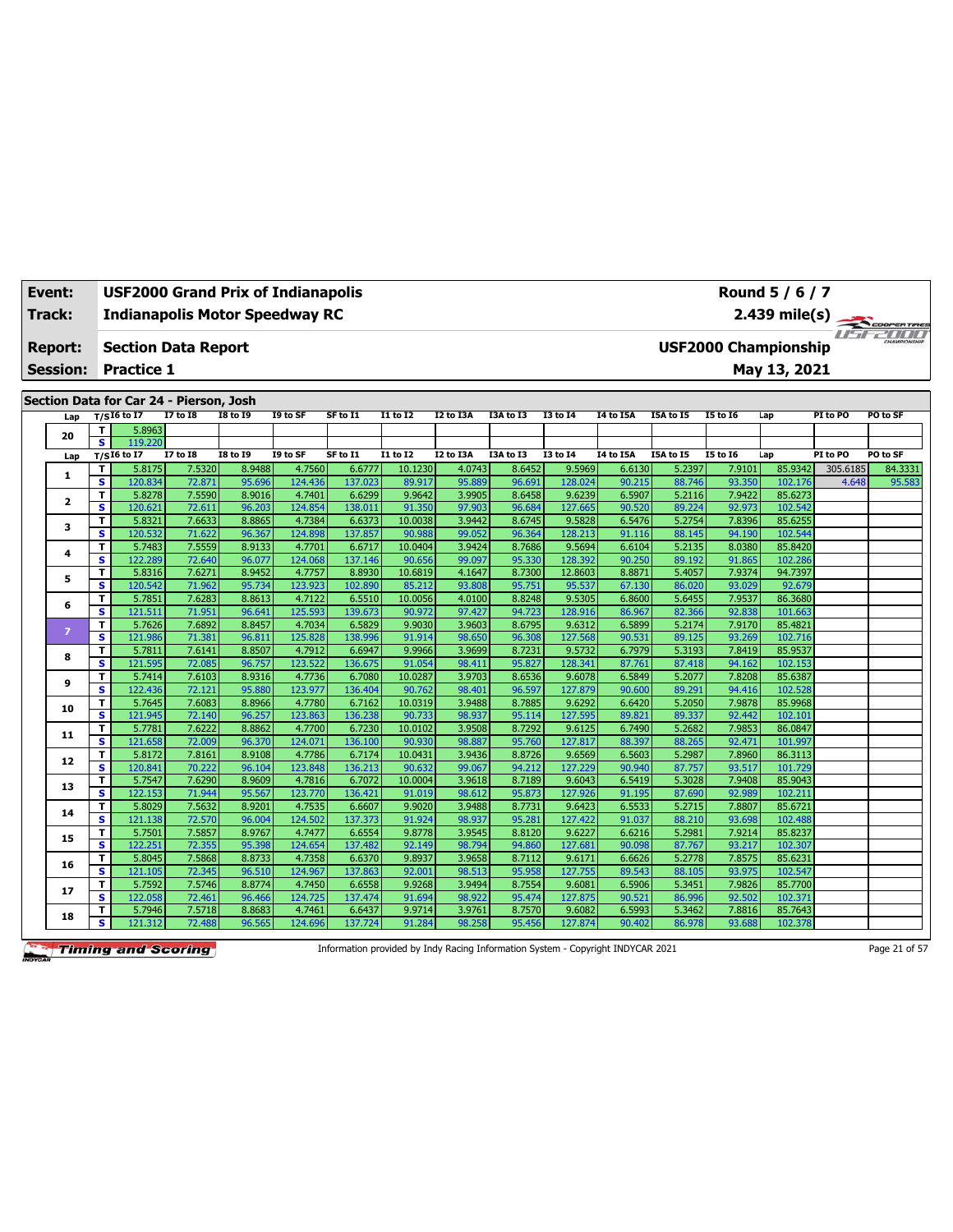| Event:                            | <b>USF2000 Grand Prix of Indianapolis</b>          | Round 5 / 6 / 7                                                                 |                         |
|-----------------------------------|----------------------------------------------------|---------------------------------------------------------------------------------|-------------------------|
| <b>Track:</b>                     | <b>Indianapolis Motor Speedway RC</b>              |                                                                                 | $2.439 \text{ mile(s)}$ |
| <b>Report:</b><br><b>Session:</b> | <b>Section Data Report</b><br><b>Practice 1</b>    | <b>USF2000 Championship</b><br>May 13, 2021                                     | <i>USE2000</i>          |
|                                   |                                                    |                                                                                 |                         |
|                                   | Section Data for Car 24 - Pierson, Josh            |                                                                                 |                         |
| Lap                               | $T/S$ SF to PI<br>$\overline{\mathbf{r}}$          |                                                                                 |                         |
| 20                                | $\overline{\mathbf{s}}$                            |                                                                                 |                         |
| Lap                               | T/SSF to PI                                        |                                                                                 |                         |
| $\mathbf{1}$                      | T<br>$\overline{\mathbf{s}}$                       |                                                                                 |                         |
|                                   | $\overline{\mathbf{r}}$                            |                                                                                 |                         |
| $\mathbf{2}$                      | $\overline{\mathbf{s}}$                            |                                                                                 |                         |
| 3                                 | T<br>$\overline{\mathbf{s}}$                       |                                                                                 |                         |
|                                   | $\overline{\mathbf{T}}$                            |                                                                                 |                         |
| $\ddot{\phantom{a}}$              | $\overline{\mathbf{s}}$                            |                                                                                 |                         |
| 5                                 | T<br>S                                             |                                                                                 |                         |
| 6                                 | $\overline{1}$                                     |                                                                                 |                         |
|                                   | $\mathbf{s}$<br>T                                  |                                                                                 |                         |
| $\overline{7}$                    | $\mathbf s$                                        |                                                                                 |                         |
| 8                                 | $\overline{\mathbf{r}}$                            |                                                                                 |                         |
|                                   | S<br>$\overline{\mathbf{r}}$                       |                                                                                 |                         |
| 9                                 | $\overline{\mathbf{s}}$                            |                                                                                 |                         |
| 10                                | $\overline{\mathbf{r}}$                            |                                                                                 |                         |
|                                   | S<br>$\overline{\mathbf{r}}$                       |                                                                                 |                         |
| 11                                | $\mathbf{s}$                                       |                                                                                 |                         |
| 12                                | $\overline{\mathbf{r}}$<br>$\mathbf{s}$            |                                                                                 |                         |
|                                   | т                                                  |                                                                                 |                         |
| 13                                | $\overline{\mathbf{s}}$                            |                                                                                 |                         |
| 14                                | $\overline{\mathbf{r}}$<br>$\overline{\mathbf{s}}$ |                                                                                 |                         |
| 15                                | T                                                  |                                                                                 |                         |
|                                   | S                                                  |                                                                                 |                         |
| 16                                | T<br>S                                             |                                                                                 |                         |
| 17                                | T                                                  |                                                                                 |                         |
|                                   | $\mathbf{s}$<br>$\overline{\mathbf{r}}$            |                                                                                 |                         |
| 18                                | S                                                  |                                                                                 |                         |
|                                   | <b>Timing and Scoring</b>                          |                                                                                 | Page 22 of 57           |
|                                   |                                                    | Information provided by Indy Racing Information System - Copyright INDYCAR 2021 |                         |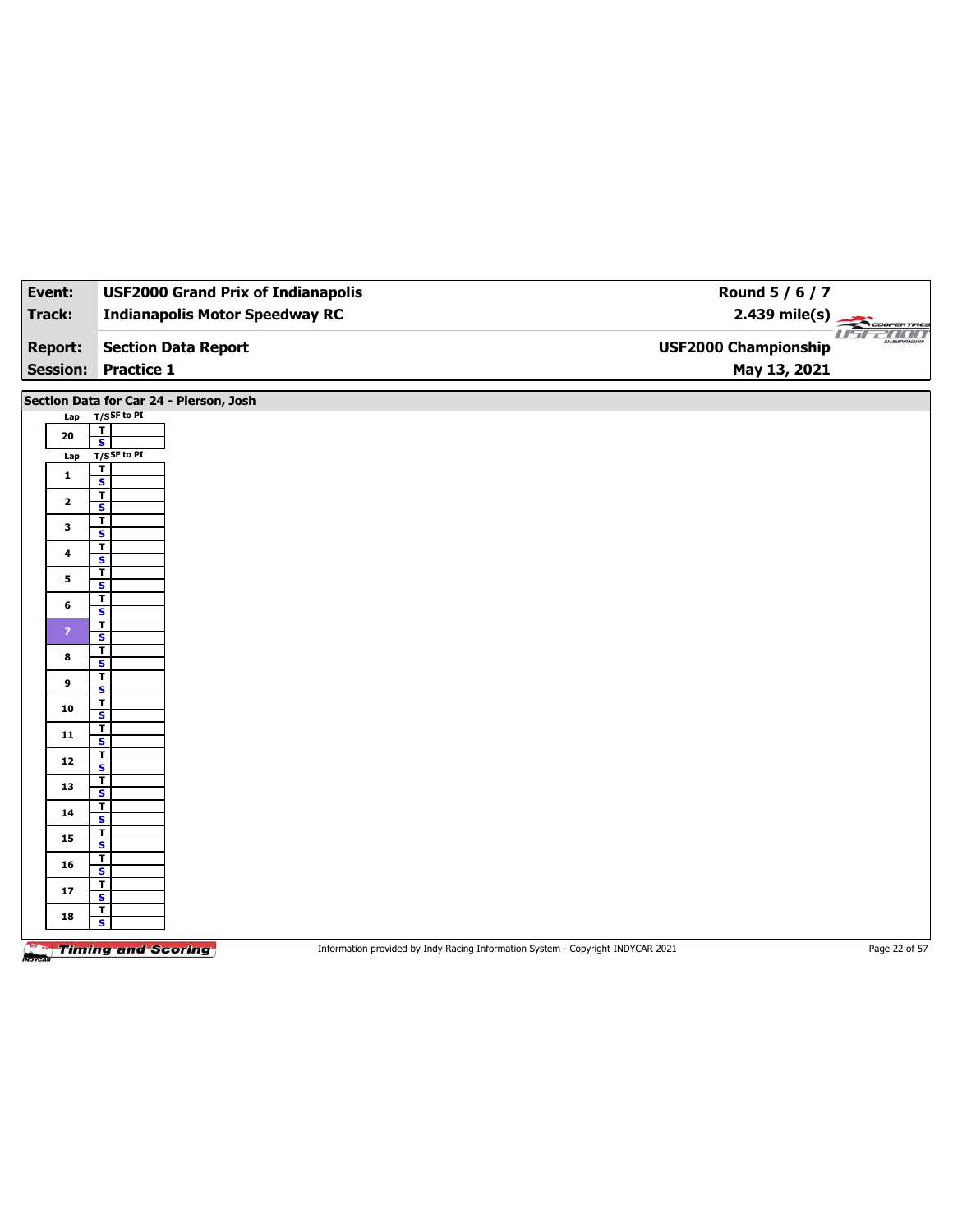| Event:          | <b>USF2000 Grand Prix of Indianapolis</b> | Round 5 / 6 / 7                                                  |
|-----------------|-------------------------------------------|------------------------------------------------------------------|
| <b>Track:</b>   | <b>Indianapolis Motor Speedway RC</b>     | $2.439 \text{ mile(s)}$                                          |
| <b>Report:</b>  | <b>Section Data Report</b>                | <b>2000</b><br><b>HAMPSONSHIP</b><br><b>USF2000 Championship</b> |
| <b>Session:</b> | <b>Practice 1</b>                         | May 13, 2021                                                     |
|                 |                                           |                                                                  |

## **Section Data for Car 24 - Pierson, Josh**

|  | Lap |            | T/SI6 to I7 | <b>I7 to I8</b> | <b>I8 to I9</b> | I9 to SF | SF to I1 | I1 to I2 | I2 to I3A | I3A to I3 | <b>I3 to 14</b> | <b>I4 to I5A</b> | I5A to I5 | <b>I5 to 16</b> | Lap     | PI to PO | PO to SF |
|--|-----|------------|-------------|-----------------|-----------------|----------|----------|----------|-----------|-----------|-----------------|------------------|-----------|-----------------|---------|----------|----------|
|  | 19  |            | 5.7688      | 7.6352          | 8.8757          | 4.7538   | 6.6836   | 9.9854   | 3.9430    | 8.8631    | 9.6594          | 6.8129           | 5.3452    | 7.8543          | 86.1804 |          |          |
|  |     | $\epsilon$ | 121.855     | 71.886          | 96.484          | 124.494  | .36.902  | 91.156   | 99.082    | 94.313    | 127.196         | 87.568           | 86.994    | 94.013          | 101.884 |          |          |
|  | 20  |            | 5.7790      | 7.5844          | 8.9301          | 4.7632   | 6.6858   | 10.0311  | 3.9630    | 8.8681    | 9.6558          | 6.5933           | 5.2915    | 7.9012          | 86.0465 |          |          |
|  |     | c.         | 121.639     | 72.367          | 95.896          | 124.248  | 36.857   | 90.741   | 98.582    | 94.260    | 127.243         | 90.484           | 87.877    | 93.455          | 102.043 |          |          |
|  |     |            | 5.7948      | 7.5956          | 8.9068          | 4.7628   | 6.6805   | 10.1215  | 3.9800    | 8.8289    | 9.6446          | 6.8088           | 5.3573    | 7.9508          | 86.4324 |          |          |
|  | 21  | $\epsilon$ | 121.308     | 72.261          | 96.147          | 124.258  | 136.966  | 89.930   | 98.161    | 94.679    | 127.391         | 87.621           | 86.797    | 92.872          | 101.587 |          |          |
|  | 22  |            | 5.9702      |                 |                 |          |          |          |           |           |                 |                  |           |                 |         |          |          |
|  |     | $\epsilon$ | 17.744      |                 |                 |          |          |          |           |           |                 |                  |           |                 |         |          |          |

**Timing and Scoring** 

Information provided by Indy Racing Information System - Copyright INDYCAR 2021 Page 23 of 57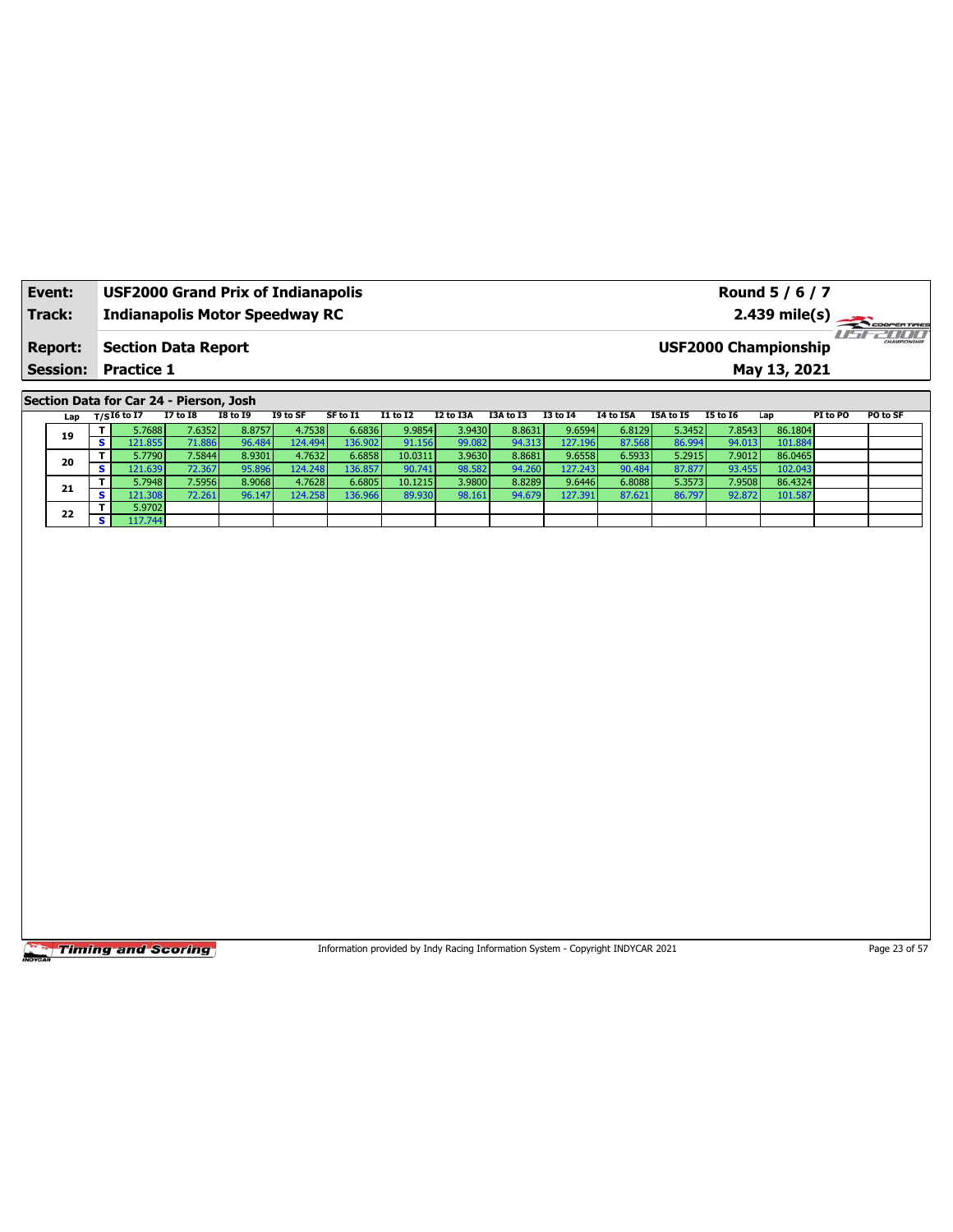| Event:          | <b>USF2000 Grand Prix of Indianapolis</b>         | Round 5 / 6 / 7                                        |
|-----------------|---------------------------------------------------|--------------------------------------------------------|
| <b>Track:</b>   | <b>Indianapolis Motor Speedway RC</b>             | $2.439$ mile(s)<br>COOPERTIRES                         |
| <b>Report:</b>  | <b>Section Data Report</b>                        | $II - I$<br><b>2000</b><br><b>USF2000 Championship</b> |
| <b>Session:</b> | <b>Practice 1</b>                                 | May 13, 2021                                           |
|                 | Section Data for Car 24 - Pierson, Josh           |                                                        |
| Lap             | $T/S$ SF to PI                                    |                                                        |
| 19              | $rac{1}{s}$<br>T                                  |                                                        |
| 20              | $\overline{\mathbf{s}}$                           |                                                        |
| 21              | 85.7570<br>T<br>$\overline{\mathbf{s}}$<br>93.324 |                                                        |
| 22              | $\mathbf{T}$<br>$\overline{\mathbf{s}}$           |                                                        |
|                 |                                                   |                                                        |
|                 |                                                   |                                                        |
|                 |                                                   |                                                        |
|                 |                                                   |                                                        |
|                 |                                                   |                                                        |
|                 |                                                   |                                                        |
|                 |                                                   |                                                        |
|                 |                                                   |                                                        |
|                 |                                                   |                                                        |
|                 |                                                   |                                                        |
|                 |                                                   |                                                        |
|                 |                                                   |                                                        |
|                 |                                                   |                                                        |
|                 |                                                   |                                                        |
|                 |                                                   |                                                        |
|                 |                                                   |                                                        |
|                 |                                                   |                                                        |
|                 |                                                   |                                                        |

Information provided by Indy Racing Information System - Copyright INDYCAR 2021 Page 24 of 57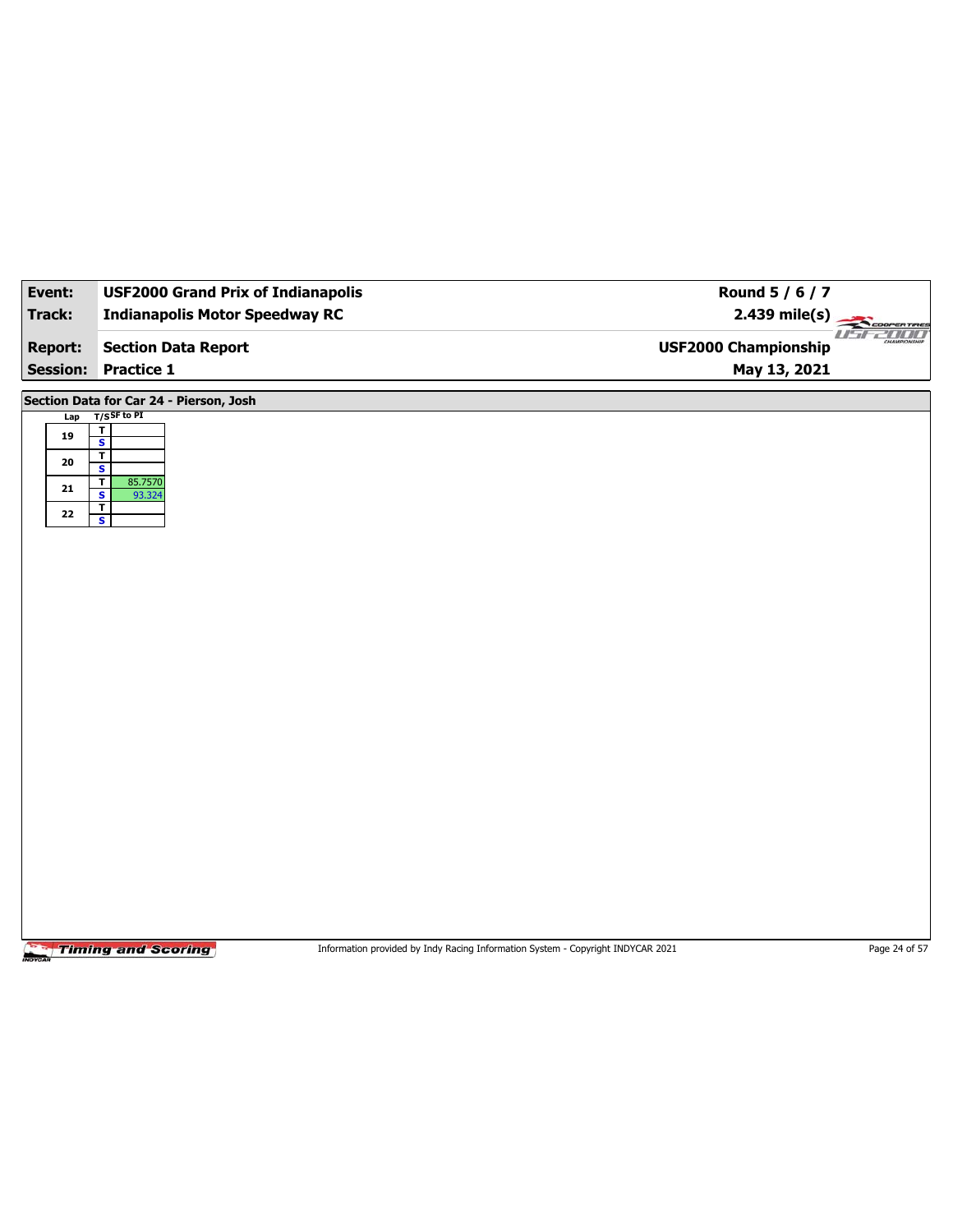| Event:                            |        | USF2000 Grand Prix of Indianapolis              |                 |                  |          |          | Round 5 / 6 / 7 |                  |                  |                   |                  |                  |                             |                    |          |             |
|-----------------------------------|--------|-------------------------------------------------|-----------------|------------------|----------|----------|-----------------|------------------|------------------|-------------------|------------------|------------------|-----------------------------|--------------------|----------|-------------|
| Track:                            |        | <b>Indianapolis Motor Speedway RC</b>           |                 |                  |          |          |                 |                  |                  |                   |                  |                  |                             | $2.439$ mile(s)    |          |             |
| <b>Report:</b><br><b>Session:</b> |        | <b>Section Data Report</b><br><b>Practice 1</b> |                 |                  |          |          |                 |                  |                  |                   |                  |                  | <b>USF2000 Championship</b> | May 13, 2021       |          | COOPERTIRES |
|                                   |        | Section Data for Car 29 - Evans, Erik (R)       |                 |                  |          |          |                 |                  |                  |                   |                  |                  |                             |                    |          |             |
| Lap                               |        | $T/SI6$ to I7                                   | <b>I7 to 18</b> | <b>I8 to I9</b>  | I9 to SF | SF to I1 | <b>I1 to I2</b> | <b>I2 to I3A</b> | I3A to I3        | <b>I3 to 14</b>   | <b>I4 to I5A</b> | I5A to I5        | <b>I5 to 16</b>             | Lap                | PI to PO | PO to SF    |
| 1                                 | T      | 5.9214                                          | 8.0695          | 9.0786           | 4.7552   | 6.6308   | 10.4441         | 4.1244           | 8.8970           | 9.6109            | 6.7261           | 5.7903           | 8.1237                      | 88.1720            | 298.3835 | 88.3287     |
|                                   | s      | 118.714                                         | 68.017          | 94.328           | 124.457  | 137.992  | 87.152          | 94.725           | 93.954           | 127.838           | 88.698           | 80.307           | 90.896                      | 99.583             | 4.761    | 91.259      |
| 2                                 | T.     | 5.8905                                          | 7.7425          | 8.9110           | 4.7308   | 6.5971   | 10.1381         | 4.0967           | 8.8856           | 9.5055            | 6.7529           | 5.5168           | 7.9798                      | 86,7473            |          |             |
|                                   | s      | 119.337                                         | 70.890          | 96.102           | 125.099  | 138.697  | 89.783          | 95.365           | 94.075           | 129.255           | 88.346           | 84.288           | 92.535                      | 101.218            |          |             |
| 3                                 | T      | 5.7802                                          | 7.7870          | 8.8396           | 4.7011   | 6.5246   | 10.1244         | 4.0686           | 8.7308           | 9.4820            |                  |                  | 8.6257                      | 92.2521            |          |             |
|                                   | s      | 121.614                                         | 70.485          | 96.878           | 125.889  | 140.238  | 89.904          | 96.024           | 95.743           | 129.576           |                  |                  | 85.606                      | 95.178             |          |             |
| 4                                 | T      | 5.8334                                          | 7.6375          | 9.0627           | 4.7755   | 6.6601   | 10.1060         | 4.0608           | 8.7091           | 9.5542            | 6.6695           | 5.4109           | 7.9632                      | 86.4429            |          |             |
|                                   | s      | 120.505                                         | 71.864          | 94.493           | 123.928  | 137.385  | 90.068          | 96.208           | 95.981           | 128.596           | 89.451           | 85.938           | 92.728                      | 101.575            |          |             |
| 5                                 | T      | 5.7822                                          | 7.6674          | 8.9824           | 4.7624   | 6.6417   | 10.5320         | 4.0374           | 8.8560           | 9.5190            | 7.0495           | 5.3887           | 7.9207                      | 87.1394            |          |             |
|                                   | s      | 121.572                                         | 71.584          | 95.338           | 124.269  | 137.766  | 86.425          | 96.766           | 94.389           | 129.072           | 84.629           | 86.292           | 93.225                      | 100.763            |          |             |
| 6                                 | т      | 5.7316                                          | 8.7566          | 9.1490           | 4.7652   | 6.6700   | 10.0295         | 4.0293           | 8.7318           | 9.6071            | 6.6531           | 5.3243           | 7.9386                      | 87.3861            |          |             |
|                                   | s      | 122.645                                         | 62.680          | 93.602           | 124.196  | 137.181  | 90.755          | 96.960           | 95.732           | 127.888           | 89.671           | 87.335           | 93.015                      | 100.478            |          |             |
| $\overline{ }$                    | T      | 5.7207                                          | 9.4513          | 9.2653           | 4.7754   | 6.6410   | 10.0606         | 4.0567           | 8.8424           | 9.6444            | 6.5614           | 5.4353           | 7.9110                      | 88.3655            |          |             |
|                                   | s      | 122.879                                         | 58.073          | 92.427           | 123.931  | 137.780  | 90.474          | 96.305           | 94.534           | 127.394           | 90.924           | 85.552           | 93.340                      | 99.365             |          |             |
| 8                                 | т      | 5.7650                                          |                 |                  |          |          |                 | 3.9889           | 8.8609           | 9.6248            | 6.7106           | 5.5879           | 7.9752                      | 426.6894           | 342.3660 | 85.0182     |
|                                   | s      | 121.935                                         |                 |                  |          |          |                 | 97.942           | 94.337           | 127.653           | 88.903           | 83.216           | 92.588                      | 20.578             | 4.149    | 94.813      |
| 9                                 | T      | 5.8218                                          | 7.6862          | 8.7763           | 4.7659   | 6.6672   | 9.9940          | 4.0080           | 8.8125           | 9.6173            | 6.5225           | 5.4108           | 7.9619                      | 86.0444            |          |             |
|                                   | s      | 120.745                                         | 71.409          | 97.577           | 124.178  | 137.239  | 91.077          | 97.476           | 94.855           | 127.753           | 91.467           | 85.939           | 92.743                      | 102.045            |          |             |
| 10                                | т      | 5.8202                                          | 7.5822          | 8.8568           | 4.7309   | 6.6142   | 9.9810          | 4.0192           | 8.7504           | 9.5227            | 6.7959           | 5.3979           | 7.8953                      | 85.9667            |          |             |
|                                   | s      | 120.778                                         | 72.388          | 96.690           | 125.096  | 138.339  | 91.196          | 97.204           | 95.528           | 129.022           | 87.787           | 86.145           | 93.525                      | 102.137            |          |             |
| 11                                | T<br>s | 5.7673                                          | 7.6431          | 8.7800<br>97.536 | 4.7304   | 6.6380   | 10.0342         | 4.0490           | 8.7355<br>95.691 | 9.6552            | 6.4602           | 5.4194<br>85.803 | 7.9342<br>93.067            | 85.8465<br>102.280 |          |             |
|                                   |        | 121.886<br>5.8249                               | 71.812          |                  | 125.110  | 137.843  | 90.712          | 96.488<br>3.9792 | 8.8622           | 127.251<br>9.5991 | 92.349<br>6.5879 | 5.4446           | 7.8027                      | 233.2112           | 152.0442 | 84.2618     |
| 12                                | т<br>s | 120.681                                         |                 |                  |          |          |                 | 98.181           | 94.323           | 127.995           | 90.559           | 85.406           | 94.635                      | 37.650             | 9.343    | 95.664      |
|                                   | T      | 5.7975                                          | 7.4516          | 8.9046           | 4.7370   | 6.6308   | 10.0433         | 4.0368           | 8.7302           | 9.5979            | 6.5512           | 5.3912           | 7.9191                      | 85.7912            |          |             |
| 13                                | s      | 121.251                                         | 73.657          | 96.171           | 124.935  | 137.992  | 90.630          | 96.780           | 95.749           | 128.011           | 91.066           | 86.252           | 93.244                      | 102.346            |          |             |
|                                   | т      | 5.7840                                          | 7.6140          | 9.4998           | 4.8257   | 6.6895   | 10.0880         | 4.0648           | 8.7761           | 9.6193            | 6.5157           | 5.3980           | 8.8590                      | 87.7339            |          |             |
| 14                                | s      | 121.534                                         | 72.086          | 90.145           | 122.639  | 136.782  | 90.229          | 96.113           | 95.248           | 127.726           | 91.562           | 86.143           | 83.351                      | 100.080            |          |             |
|                                   | т      | 6.3571                                          | 7.8629          | 8.8951           | 4.7626   | 6.6726   | 10.1399         | 4.0715           | 8.8072           | 9.6190            | 6.6627           | 5.3867           | 7.8723                      | 87.1096            |          |             |
| 15                                | s      | 110.578                                         | 69.804          | 96.274           | 124.264  | 137.128  | 89.767          | 95.955           | 94.912           | 127.730           | 89.542           | 86.324           | 93.798                      | 100.797            |          |             |
|                                   | т      | 5.8624                                          |                 |                  |          |          |                 |                  |                  |                   |                  |                  |                             |                    |          |             |
| 16                                |        | 119.909                                         |                 |                  |          |          |                 |                  |                  |                   |                  |                  |                             |                    |          |             |
|                                   | s      |                                                 |                 |                  |          |          |                 |                  |                  |                   |                  |                  |                             |                    |          |             |

Information provided by Indy Racing Information System - Copyright INDYCAR 2021 Page 25 of 57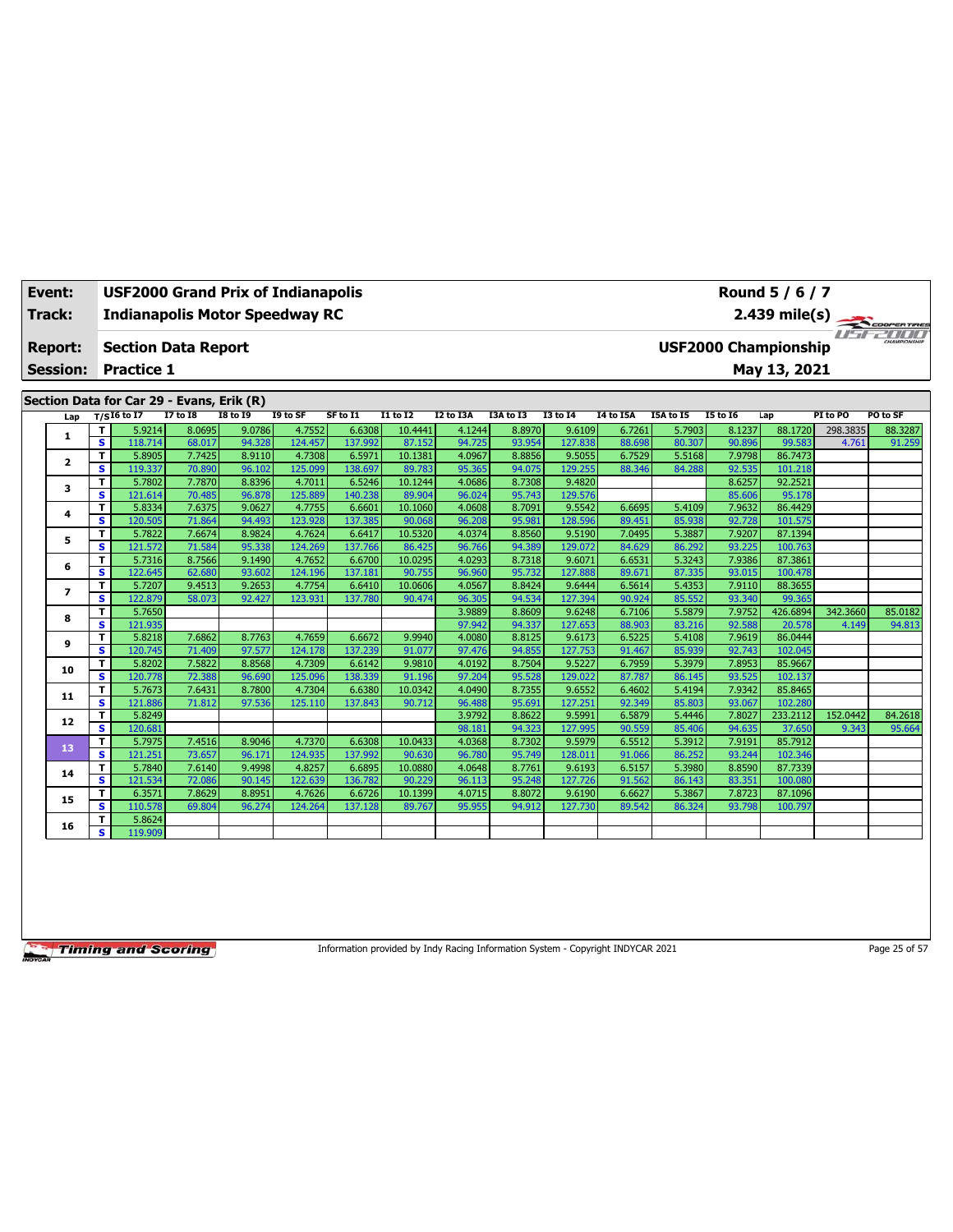| Event:                            | <b>USF2000 Grand Prix of Indianapolis</b>                   | Round 5 / 6 / 7                                                                 |                      |
|-----------------------------------|-------------------------------------------------------------|---------------------------------------------------------------------------------|----------------------|
| <b>Track:</b>                     | <b>Indianapolis Motor Speedway RC</b>                       | $2.439$ mile(s)                                                                 | COOPERTIRES          |
| <b>Report:</b><br><b>Session:</b> | <b>Section Data Report</b><br><b>Practice 1</b>             | <b>USF2000 Championship</b><br>May 13, 2021                                     | useano<br>CHAMPIONSH |
|                                   | Section Data for Car 29 - Evans, Erik (R)                   |                                                                                 |                      |
| Lap                               | $T/S$ SF to PI                                              |                                                                                 |                      |
| $\mathbf{1}$                      | T<br>$\overline{\mathbf{s}}$                                |                                                                                 |                      |
| $\mathbf{2}$                      | $\overline{\mathbf{r}}$                                     |                                                                                 |                      |
| 3                                 | $\mathbf{s}$<br>T                                           |                                                                                 |                      |
|                                   | $\overline{\mathbf{s}}$<br>T                                |                                                                                 |                      |
| $\ddot{\phantom{a}}$              | $\mathbf{s}$                                                |                                                                                 |                      |
| 5                                 | $\overline{\mathbf{r}}$<br>$\overline{\mathbf{s}}$          |                                                                                 |                      |
| 6                                 | T<br>S                                                      |                                                                                 |                      |
| $\overline{\mathbf{z}}$           | 85.5082<br>т<br>$\overline{\mathbf{s}}$<br>93.595           |                                                                                 |                      |
| 8                                 | T                                                           |                                                                                 |                      |
|                                   | S<br>$\mathbf T$                                            |                                                                                 |                      |
| 9                                 | $\overline{\mathbf{s}}$<br>T                                |                                                                                 |                      |
| 10                                | $\overline{\mathbf{s}}$                                     |                                                                                 |                      |
| 11                                | 82.7216<br>$\mathbf T$<br>$\overline{\mathbf{s}}$<br>96.748 |                                                                                 |                      |
| 12                                | T<br>S                                                      |                                                                                 |                      |
| 13                                | $\mathbf{T}$<br>$\overline{\mathbf{s}}$                     |                                                                                 |                      |
| 14                                | T                                                           |                                                                                 |                      |
|                                   | $\mathbf{s}$<br>86.3444<br>T                                |                                                                                 |                      |
| 15                                | $\overline{\mathbf{s}}$<br>92.689<br>$\mathbf{T}$           |                                                                                 |                      |
| ${\bf 16}$                        | $\mathbf{s}$                                                |                                                                                 |                      |
|                                   |                                                             |                                                                                 |                      |
|                                   |                                                             |                                                                                 |                      |
|                                   |                                                             |                                                                                 |                      |
|                                   |                                                             |                                                                                 |                      |
| MOYCAR                            | <b>Timing and Scoring</b>                                   | Information provided by Indy Racing Information System - Copyright INDYCAR 2021 | Page 26 of 57        |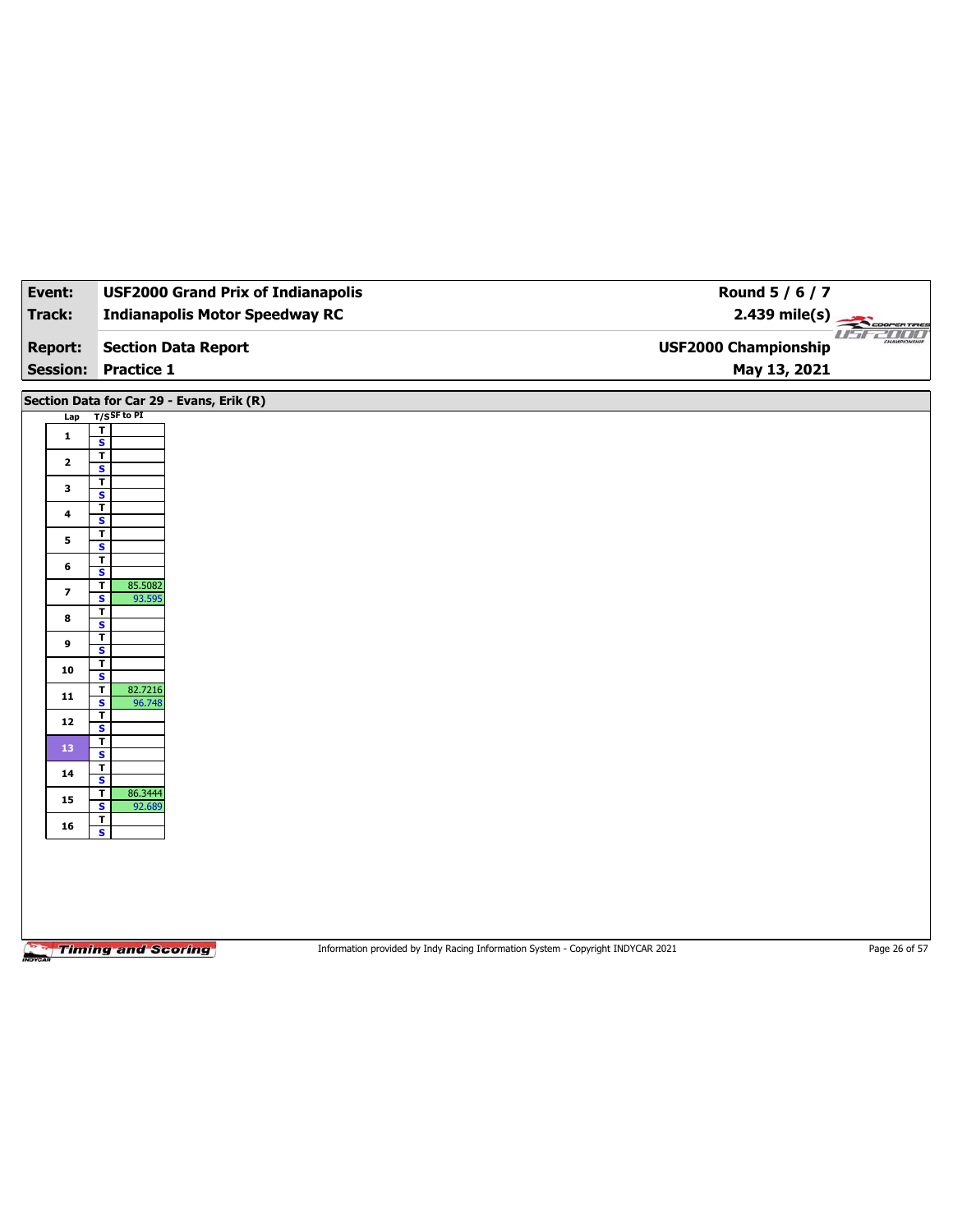| Event:                                                                                                                                                                                                      | <b>USF2000 Grand Prix of Indianapolis</b><br>Round 5 / 6 / 7 |                                           |                  |                  |                   |                   |                   |                  |                  |                   |                  |                  |                             |                    |                  |                      |
|-------------------------------------------------------------------------------------------------------------------------------------------------------------------------------------------------------------|--------------------------------------------------------------|-------------------------------------------|------------------|------------------|-------------------|-------------------|-------------------|------------------|------------------|-------------------|------------------|------------------|-----------------------------|--------------------|------------------|----------------------|
| Track:                                                                                                                                                                                                      |                                                              | <b>Indianapolis Motor Speedway RC</b>     |                  |                  |                   |                   |                   |                  |                  |                   |                  |                  |                             | $2.439$ mile(s)    |                  | COOPERTIRES          |
| <b>Report:</b>                                                                                                                                                                                              |                                                              | <b>Section Data Report</b>                |                  |                  |                   |                   |                   |                  |                  |                   |                  |                  | <b>USF2000 Championship</b> |                    | 11 <del>51</del> | <b>PERTIFICATION</b> |
| <b>Session:</b>                                                                                                                                                                                             |                                                              | <b>Practice 1</b>                         |                  |                  |                   |                   |                   |                  |                  |                   |                  |                  |                             | May 13, 2021       |                  |                      |
|                                                                                                                                                                                                             |                                                              |                                           |                  |                  |                   |                   |                   |                  |                  |                   |                  |                  |                             |                    |                  |                      |
|                                                                                                                                                                                                             |                                                              | Section Data for Car 3 - Stamer, Evan (R) |                  |                  |                   |                   |                   |                  |                  |                   |                  |                  |                             |                    |                  |                      |
| $T/S$ I6 to I7<br><b>I8 to I9</b><br><b>I7 to I8</b><br>I9 to SF<br>SF to I1<br>$I1$ to $I2$<br>I2 to I3A<br>I3A to I3<br><b>I3 to 14</b><br><b>I4 to I5A</b><br>I5A to I5<br><b>15 to 16</b><br>Lap<br>Lap |                                                              |                                           |                  |                  |                   |                   |                   |                  |                  |                   |                  |                  | PI to PO                    | PO to SF           |                  |                      |
| $\mathbf{1}$                                                                                                                                                                                                | т                                                            | 5.9900                                    | 8.1921           | 9.0299           | 4.7167            | 6.5587            | 10.7714           | 4.1449           | 8.8905           | 9.5600            | 6.9016           | 5.3927           | 8.0662                      | 88.2147            | 300.0118         | 87.7151              |
|                                                                                                                                                                                                             | $\overline{\mathbf{s}}$                                      | 117.355                                   | 66.999           | 94.836           | 125.473           | 139.509           | 84.504            | 94.256           | 94.023           | 128.518           | 86.442           | 86.228           | 91.544                      | 99.534             | 4.735            | 91.897               |
| $\overline{2}$                                                                                                                                                                                              | т<br>S                                                       | 5.9304<br>118.534                         | 7.7387<br>70.925 | 8.8980<br>96.242 | 4.7033<br>125.830 | 6.5435<br>139.833 | 10.1377<br>89.786 | 4.0126<br>97.364 | 8.8034<br>94.953 | 9.5946<br>128.055 | 6.7794<br>88.001 | 5.2946<br>87.825 | 8.1080<br>91.072            | 86.5442<br>101.456 |                  |                      |
|                                                                                                                                                                                                             | т                                                            | 5.8989                                    | 7.7201           | 8.9286           | 4.7257            | 6.5985            | 10.1462           | 4.0114           | 8.8088           | 9.5710            | 6.7817           | 5.3367           | 7.9025                      | 86.4301            |                  |                      |
| 3                                                                                                                                                                                                           | $\overline{\mathbf{s}}$                                      | 119.167                                   | 71.095           | 95.912           | 125.234           | 138.668           | 89.711            | 97.393           | 94.895           | 128.371           | 87.971           | 87.132           | 93.440                      | 101.590            |                  |                      |
|                                                                                                                                                                                                             | т                                                            | 5.7761                                    | 7.6690           | 9.0038           | 4.7430            | 6.5984            | 10.1814           | 4.0246           | 8.8357           | 9.5604            | 6.7283           | 5.3476           | 7.9844                      | 86.4527            |                  |                      |
| 4                                                                                                                                                                                                           | $\overline{\mathbf{s}}$                                      | 121.701                                   | 71.569           | 95.111           | 124.777           | 138.670           | 89.401            | 97.073           | 94.606           | 128.513           | 88.669           | 86.955           | 92.481                      | 101.563            |                  |                      |
| 5                                                                                                                                                                                                           | т                                                            | 5.8643                                    | 7.6757           | 9.0001           | 4.7529            | 6.6237            | 10.0778           | 3.9934           | 8.7516           | 9.5962            | 6.7645           | 5.3526           | 7.9257                      | 86.3785            |                  |                      |
|                                                                                                                                                                                                             | $\overline{\mathbf{s}}$                                      | 119.870                                   | 71.507           | 95.150           | 124.517           | 138.140           | 90.320            | 97.832           | 95.515           | 128.034           | 88.194           | 86.874           | 93.166                      | 101.650            |                  |                      |
| 6                                                                                                                                                                                                           | T                                                            | 5.7910                                    | 7.6488           | 8.9386           | 4.7561            | 6.6407            | 10.3585           | 4.0160           | 9.1881           | 9.5659            | 6.8125           | 5.4085           | 8.0409                      | 87.1656            |                  |                      |
|                                                                                                                                                                                                             | $\overline{\mathbf{s}}$                                      | 121.387                                   | 71.758           | 95.805           | 124.434           | 137.787           | 87.872            | 97.281           | 90.977           | 128.439           | 87.573           | 85.976           | 91.832                      | 100.732            |                  |                      |
| 7                                                                                                                                                                                                           | т                                                            | 5.7832                                    | 7.6108           | 8.9450           | 4.7546            | 6.5879            | 10.1140           | 4.0721           | 8.8133           | 9.6158            | 6.7175           | 5.3463           | 7.9312                      | 86.2917            |                  |                      |
|                                                                                                                                                                                                             | $\overline{\mathbf{s}}$                                      | 121.551                                   | 72.116           | 95.737           | 124.473           | 138.891           | 89.997            | 95.941           | 94.846           | 127.773           | 88.811           | 86.976           | 93.102<br>7.9280            | 101.753<br>86.2097 |                  |                      |
| 8                                                                                                                                                                                                           | T<br>$\overline{\mathbf{s}}$                                 | 5.7836<br>121.543                         | 7.5864<br>72.348 | 8.9681<br>95.490 | 4.7527<br>124.523 | 6.6145<br>138.332 | 10.1831<br>89.386 | 4.0161<br>97.279 | 8.7959<br>95.034 | 9.6028<br>127.946 | 6.6122<br>90.226 | 5.3663<br>86.652 | 93.139                      | 101.849            |                  |                      |
|                                                                                                                                                                                                             | т                                                            | 5.7706                                    | 7.7300           | 8.9270           | 4.7221            | 6.5685            | 10.0932           | 4.0284           | 8.9115           | 9.5859            | 6.7185           | 5.3228           | 8.0177                      | 86.3962            |                  |                      |
| 9                                                                                                                                                                                                           | $\overline{\mathbf{s}}$                                      | 121.817                                   | 71.004           | 95.930           | 125.329           | 139.301           | 90.182            | 96.982           | 93.801           | 128.171           | 88.798           | 87.360           | 92.097                      | 101.629            |                  |                      |
|                                                                                                                                                                                                             | T                                                            | 5.7882                                    | 7.6640           | 8.9279           | 4.7481            | 6.6032            | 10.5251           | 4.0517           | 8.8720           | 9.5130            | 6.7175           | 5.4214           | 8.0197                      | 86.8518            |                  |                      |
| 10                                                                                                                                                                                                          | S                                                            | 121.446                                   | 71.616           | 95.920           | 124.643           | 138.569           | 86.482            | 96.424           | 94.219           | 129.153           | 88.811           | 85.771           | 92.074                      | 101.096            |                  |                      |
|                                                                                                                                                                                                             | T                                                            | 5.8082                                    | 7.6166           | 8.9953           | 4.7393            | 6.6042            | 10.0970           | 3.9746           | 8.8955           | 9.6086            | 6.7034           | 5.4411           | 8.0672                      | 86.5510            |                  |                      |
| 11                                                                                                                                                                                                          | $\overline{\mathbf{s}}$                                      | 121.028                                   | 72.062           | 95.201           | 124.875           | 138.548           | 90.148            | 98.295           | 93.970           | 127.868           | 88.998           | 85.461           | 91.532                      | 101.448            |                  |                      |
| 12                                                                                                                                                                                                          | т                                                            | 5.8158                                    | 7.6249           | 9.0252           | 4.7786            | 6.6351            | 10.1490           | 3.9871           | 8.8039           | 9.5896            | 6.6968           | 5.3649           | 8.0278                      | 86.4987            |                  |                      |
|                                                                                                                                                                                                             | $\overline{\mathbf{s}}$                                      | 120.870                                   | 71.983           | 94.886           | 123.848           | 137.903           | 89.686            | 97.986           | 94.948           | 128.122           | 89.086           | 86.674           | 91.982                      | 101.509            |                  |                      |
| 13                                                                                                                                                                                                          | T                                                            | 5.8206                                    | 7.6166           | 8.9199           | 4.7513            | 6.6183            | 10.1139           | 3.9960           | 8.8372           | 9.6256            | 6.7483           | 5.3528           | 7.9810                      | 86.3815            |                  |                      |
|                                                                                                                                                                                                             | s<br>T                                                       | 120.770<br>5.7893                         | 72.062<br>7.5542 | 96.006<br>8.9113 | 124.559<br>4.7471 | 138.253<br>6.6266 | 89.998<br>10.1014 | 97.768<br>3.9761 | 94.590<br>8.8359 | 127.643<br>9.6309 | 88.406<br>6.6663 | 86.870<br>5.3569 | 92.521<br>8.0001            | 101.647<br>86.1961 |                  |                      |
| 14                                                                                                                                                                                                          | s                                                            | 121.423                                   | 72.657           | 96.099           | 124.669           | 138.080           | 90.109            | 98.258           | 94.604           | 127.572           | 89.494           | 86.804           | 92,300                      | 101.865            |                  |                      |
|                                                                                                                                                                                                             | T                                                            | 5.8297                                    |                  |                  |                   |                   |                   | 3.9633           | 8.9197           | 9.5826            | 6.7985           | 5.4759           | 7.9072                      | 202.5905           | 116.3629         | 85.3461              |
| 15                                                                                                                                                                                                          | s.                                                           | 120.582                                   |                  |                  |                   |                   |                   | 98.575           | 93.715           | 128.215           | 87.753           | 84.918           | 93.384                      | 43.341             | 12,208           | 94.448               |
|                                                                                                                                                                                                             | T                                                            | 5.8000                                    | 7.5985           | 9.0014           | 4.7498            | 6.6348            | 10.0934           | 4.0013           | 8.7549           | 9.6252            | 6.7085           | 5.3343           | 7.9111                      | 86.2132            |                  |                      |
| 16                                                                                                                                                                                                          | s.                                                           | 121.199                                   | 72.233           | 95.137           | 124.599           | 137.909           | 90.180            | 97.639           | 95.479           | 127.648           | 88.931           | 87.172           | 93.338                      | 101.845            |                  |                      |
| 17                                                                                                                                                                                                          | T                                                            | 5.8199                                    | 7.6362           | 8.9266           | 4.7593            | 6.6554            | 10.2249           | 3.9673           | 8.7852           | 9.6438            | 6.7485           | 5.3652           | 7.8883                      | 86.4206            |                  |                      |
|                                                                                                                                                                                                             | s.                                                           | 120.785                                   | 71.877           | 95.934           | 124.350           | 137.482           | 89.021            | 98.475           | 95.150           | 127.402           | 88.403           | 86,670           | 93.608                      | 101.601            |                  |                      |
| 18                                                                                                                                                                                                          | T                                                            | 5.8184                                    | 7.7078           | 8.8870           | 4.7662            | 6.6575            | 10.0632           | 3.9354           | 9.0631           | 9.7421            | 6.9702           | 5.4906           | 7.9950                      | 87.0965            |                  |                      |
|                                                                                                                                                                                                             | s                                                            | 120.816                                   | 71.209           | 96.361           | 124.170           | 137.439           | 90.451            | 99.274           | 92.232           | 126.116           | 85.592           | 84.690           | 92.359                      | 100.812            |                  |                      |
| 19                                                                                                                                                                                                          | Τ<br>s                                                       | 5.7623                                    | 7.6850           | 8.8868<br>96.364 | 4.7135<br>125.558 | 6.5404            | 10.2807           | 4.0041           | 8.8147<br>94.831 | 9.5078            | 7.2447<br>82.349 | 5.6396           | 8.2865                      | 87.3661            |                  |                      |
|                                                                                                                                                                                                             |                                                              | 121.992                                   | 71.420           |                  |                   | 139.900           | 88.537            | 97.570           |                  | 129.224           |                  | 82.453           | 89.110                      | 100.501            |                  |                      |

Information provided by Indy Racing Information System - Copyright INDYCAR 2021 Page 27 of 57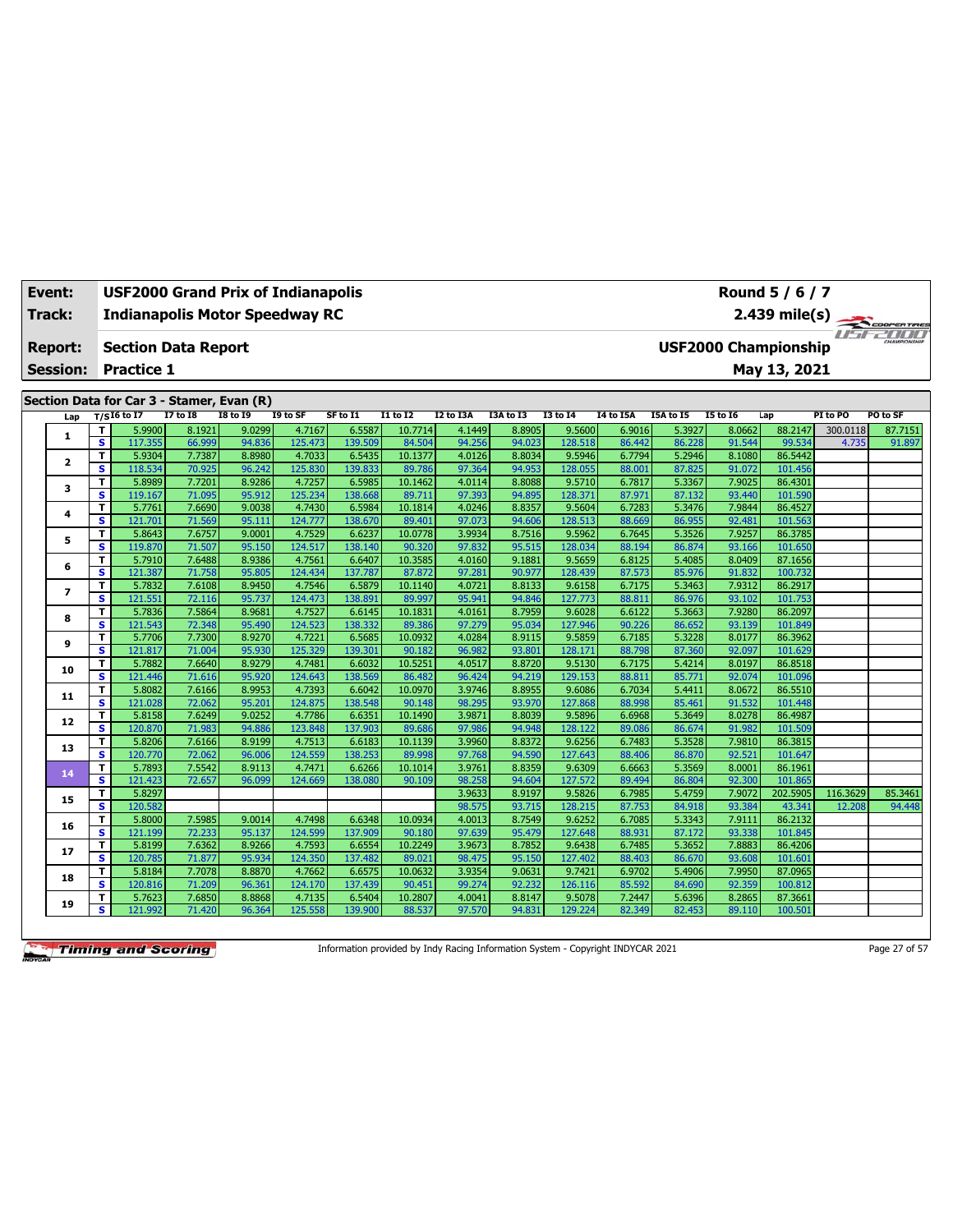| Event:                   | <b>USF2000 Grand Prix of Indianapolis</b>                   | Round 5 / 6 / 7                                                                                  |  |
|--------------------------|-------------------------------------------------------------|--------------------------------------------------------------------------------------------------|--|
| <b>Track:</b>            | <b>Indianapolis Motor Speedway RC</b>                       | $2.439$ mile(s)                                                                                  |  |
| <b>Report:</b>           | <b>Section Data Report</b>                                  | <b>Coorentmes</b><br><b>USF2000 Championship</b>                                                 |  |
| <b>Session:</b>          | <b>Practice 1</b>                                           | May 13, 2021                                                                                     |  |
|                          | Section Data for Car 3 - Stamer, Evan (R)                   |                                                                                                  |  |
| Lap                      | $T/S$ SF to PI                                              |                                                                                                  |  |
| $\mathbf{1}$             | $\overline{\mathbf{I}}$<br>$\overline{\mathbf{s}}$          |                                                                                                  |  |
| $\mathbf{2}$             | $\overline{\mathbf{r}}$                                     |                                                                                                  |  |
|                          | S<br>T                                                      |                                                                                                  |  |
| 3                        | $\overline{\mathbf{s}}$                                     |                                                                                                  |  |
| 4                        | $\overline{\mathsf{r}}$<br>S                                |                                                                                                  |  |
| 5                        | $\mathbf T$                                                 |                                                                                                  |  |
|                          | $\overline{\mathbf{s}}$<br>T                                |                                                                                                  |  |
| 6                        | S                                                           |                                                                                                  |  |
| $\overline{\phantom{a}}$ | $\mathbf T$<br>$\overline{\mathbf{s}}$                      |                                                                                                  |  |
| 8                        | T<br>$\mathbf{s}$                                           |                                                                                                  |  |
| 9                        | $\mathbf T$                                                 |                                                                                                  |  |
|                          | $\overline{\mathbf{s}}$<br>Τ                                |                                                                                                  |  |
| 10                       | S                                                           |                                                                                                  |  |
| 11                       | $\mathbf T$<br>$\overline{\mathbf{s}}$                      |                                                                                                  |  |
| 12                       | T<br>S                                                      |                                                                                                  |  |
| 13                       | $\mathbf T$                                                 |                                                                                                  |  |
|                          | $\overline{\mathbf{s}}$<br>87.2254<br>T                     |                                                                                                  |  |
| 14                       | S<br>91.753<br>$\mathbf T$                                  |                                                                                                  |  |
| 15                       | $\overline{\mathbf{s}}$                                     |                                                                                                  |  |
| 16                       | T<br>S                                                      |                                                                                                  |  |
| 17                       | $\mathbf{T}$                                                |                                                                                                  |  |
|                          | $\overline{\mathbf{s}}$<br>T                                |                                                                                                  |  |
| 18                       | S                                                           |                                                                                                  |  |
| 19                       | 87.5533<br>$\mathbf T$<br>$\overline{\mathbf{s}}$<br>91.409 |                                                                                                  |  |
|                          |                                                             |                                                                                                  |  |
|                          | <b>Timing and Scoring</b>                                   | Page 28 of 57<br>Information provided by Indy Racing Information System - Copyright INDYCAR 2021 |  |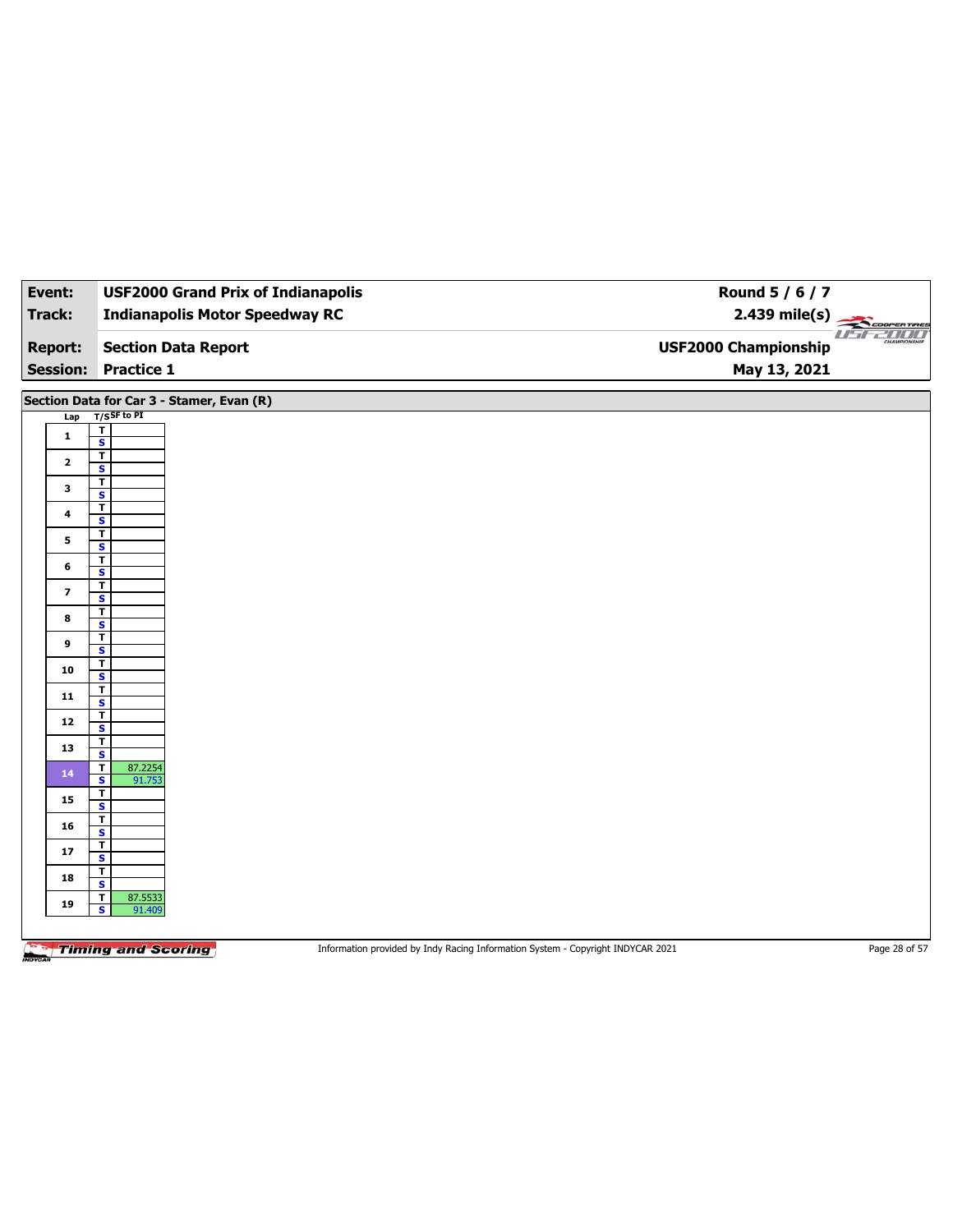| Event:         | <b>USF2000 Grand Prix of Indianapolis</b> |
|----------------|-------------------------------------------|
| <b>Track:</b>  | <b>Indianapolis Motor Speedway RC</b>     |
| <b>Report:</b> | Section Data Report                       |

**Session: Practice 1**

**Section Data for Car 33 - Green, Josh**

|  | Lap          |              | $T/SI6$ to I7     | <b>I7 to I8</b>  | <b>18 to 19</b>  | I9 to SF          | SF to I1          | I1 to I2         | I2 to I3A        | I3A to I3        | I3 to I4          | <b>I4 to I5A</b> | I5A to I5        | <b>I5 to 16</b>  | Lap                | PI to PO | PO to SF |
|--|--------------|--------------|-------------------|------------------|------------------|-------------------|-------------------|------------------|------------------|------------------|-------------------|------------------|------------------|------------------|--------------------|----------|----------|
|  |              | T.           | 5.9360            |                  |                  |                   |                   |                  |                  |                  |                   |                  |                  |                  |                    | 45.6776  |          |
|  | 20           | s.           | 118,422           |                  |                  |                   |                   |                  |                  |                  |                   |                  |                  |                  |                    | 31.100   |          |
|  | Lap          |              | $T/SI6$ to $I7$   | <b>I7 to 18</b>  | <b>I8 to 19</b>  | I9 to SF          | SF to I1          | <b>I1 to I2</b>  | <b>I2 to I3A</b> | I3A to I3        | <b>I3 to 14</b>   | <b>14 to 15A</b> | I5A to I5        | <b>I5 to 16</b>  | Lap                | PI to PO | PO to SF |
|  | 1            | T            | 5.8720            | 7.7037           | 8.9476           | 4.7878            | 6.6626            | 9.9377           | 4.1165           | 8.7559           | 9.6217            | 6.6452           | 5.3686           | 7.9636           | 86.3829            | 303.9055 | 86.0577  |
|  |              | $\mathbf{s}$ | 119.713           | 71.247           | 95.709           | 123.610           | 137.334           | 91.593           | 94.906           | 95.468           | 127.694           | 89.778           | 86.615           | 92.723           | 101.645            | 4.674    | 93.667   |
|  | $\mathbf{2}$ | T            | 5.8213            | 7.6254           | 8.8818           | 4.7637            | 6.6318            |                  |                  | 9.2768           | 9.6877            | 6.7071           | 5.4294           | 7.8836           | 92.7292            |          |          |
|  |              | s            | 120.756           | 71.978           | 96.418           | 124.235           | 137.972           |                  |                  | 90.107           | 126.824           | 88.949           | 85.645           | 93.664           | 94.689             |          |          |
|  | 3            | т            | 5.7900            | 7.6992           | 8.8865           | 4.7597            | 6.6314            | 9.9216           | 4.0479           | 8.8096           | 9.6112            | 6.5956           | 5.3512           | 7.8807           | 85.9846            |          |          |
|  |              | $\mathbf{s}$ | 121.408           | 71.288           | 96.367           | 124.339           | 137.980           | 91.742           | 96.515           | 94.886           | 127.834           | 90.453           | 86.896           | 93.698           | 102.116            |          |          |
|  | 4            | T            | 5.7303            | 7.5844           | 8.8614           | 4.7663            | 6.6351            | 9.8688           | 4.0339           | 8.6688           | 9.5034            | 6.5337           | 5.4076           | 7.8834           | 85.4771            |          |          |
|  |              | s            | 122.673           | 72.367           | 96.640           | 124.167           | 137.903           | 92.233           | 96.850           | 96.427           | 129.284           | 91.310           | 85.990           | 93.666           | 102.722            |          |          |
|  | 5            | T            | 5.7706            | 7.6960           | 8.8738           | 4.7587            | 6.5867            | 9.9536           | 4.0632           | 8.7495           | 9.5028            | 6.7046           | 5.3718           | 7.8846           | 85.9159            |          |          |
|  |              | $\mathbf{s}$ | 121.817           | 71.318           | 96.505           | 124.366           | 138.916           | 91.447           | 96.151           | 95.538           | 129.292           | 88.982           | 86.563           | 93.652           | 102.198            |          |          |
|  | 6            | T            | 5.7749            | 7.6585           | 8.8925           | 4.7146            | 6.5125            | 10.0287          | 4.0958           | 8.9887           | 9.6456            | 6.5954           | 5.3973           | 7.8536           | 86.1581            |          |          |
|  |              | s            | 121.726           | 71.667           | 96.302           | 125.529           | 140.499           | 90.762           | 95.386           | 92.996           | 127.378           | 90.456           | 86.154           | 94.022           | 101.910            |          |          |
|  | 7            | T            | 5.6911            | 7.6415           | 8.8254           | 4.7738            | 6.6517            | 9.9099           | 4.0495           | 8.6890           | 9.6067            | 6.6647           | 5.2944           | 7.8953           | 85.6930            |          |          |
|  |              | $\mathbf{s}$ | 123.518           | 71.827           | 97.034           | 123.972           | 137.559           | 91.850           | 96.477           | 96.203           | 127.894           | 89.515           | 87.829           | 93.525           | 102.463            |          |          |
|  | 8            | T            | 5.7445            | 7.6639           | 8.8369           | 4.7456            | 6.5942            | 9.9043           | 4.0299           | 8.8578           | 9.5425            | 6.6314           | 5.3396           | 7.9274           | 85.8180            |          |          |
|  |              | s            | 122.370           | 71.617           | 96.908           | 124.709           | 138.758           | 91.902           | 96.946           | 94.370           | 128.754           | 89.965           | 87.085           | 93.146           | 102.314            |          |          |
|  | 9            | T            | 5.7377            | 7.8391           | 8.7806           | 4.7543            | 6.6448            | 9.9829           | 4.0223           | 8.8494           | 9.6006            | 6.6064           | 5.2948           | 7.8643           | 85.9772            |          |          |
|  |              | $\mathbf{s}$ | 122.515           | 70.016           | 97.529           | 124.481           | 137.702           | 91.179           | 97.129           | 94.459           | 127.975           | 90.305           | 87.822           | 93.894           | 102.125            |          |          |
|  | 10           | T            | 5.7565            |                  |                  |                   |                   |                  | 4.9449           | 8.9172           | 9.6515            | 6.6816           | 5.4444           | 7.9063           | 337.5146           | 253.6977 | 86.6460  |
|  |              | $\mathbf{s}$ | 122.115           |                  |                  |                   |                   |                  | 79.007           | 93.741           | 127.300           | 89.289           | 85.409           | 93.395           | 26.015             | 5.599    | 93.031   |
|  | 11           | T            | 5.7678            | 7.6341           | 8.8003           | 4.7854            | 6.6755            | 9.8984           | 4.0519           | 8.6580           | 9.6099            | 6.5944           | 5.4149           | 7.8418           | 85.7324            |          |          |
|  |              | $\mathbf{s}$ | 121.876           | 71.896           | 97.311           | 123.672           | 137.068           | 91.957           | 96.419           | 96.548           | 127.851           | 90.469           | 85.874           | 94.163           | 102.416            |          |          |
|  | 12           | T            | 5.7662            | 7.6063           | 8.7757           | 4.7649            | 6.6461            | 9.8782           | 4.0782           | 8.7157           | 9.5978            | 6.6008           | 5.3809           | 7.8976           | 85.7084            |          |          |
|  |              | $\mathbf{s}$ | 121.909           | 72.159           | 97.584           | 124.204           | 137.675           | 92.145           | 95.798           | 95.908           | 128.012           | 90.382           | 86.417           | 93.498<br>7.8433 | 102.445<br>86.0552 |          |          |
|  | 13           | T            | 5.7500            | 7.6306           | 8.7888           | 4.7570            | 6.6343            | 10.1234          | 4.0951           | 8.8183           | 9.6163            | 6.6467           | 5.3514           |                  |                    |          |          |
|  |              | s<br>T       | 122.253           | 71.929<br>7.5755 | 97.438<br>8.7951 | 124.410<br>4.7542 | 137.920           | 89.913<br>9.9998 | 95.402<br>4.0659 | 94.793<br>8.7395 | 127.766<br>9.6273 | 89.757<br>6.6221 | 86.893<br>5.3431 | 94.145<br>7.8458 | 102.032<br>85.7714 |          |          |
|  | 14           | $\mathbf{s}$ | 5.7440<br>122.381 | 72.452           | 97.368           | 124.483           | 6.6591<br>137.406 | 91.025           | 96.087           | 95.647           | 127.620           | 90.091           | 87.028           | 94.115           | 102.370            |          |          |
|  |              | T            | 5.7630            | 7.5650           | 8.8213           | 4.7634            | 6.6583            | 9.9749           | 4.0238           | 8.7012           | 9.6173            | 6.5239           | 5.3218           | 7.8682           | 85.6021            |          |          |
|  | 15           | $\mathbf{s}$ | 121.977           | 72.553           | 97.079           | 124.243           | 137.422           | 91.252           | 97.093           | 96.068           | 127.753           | 91.447           | 87.376           | 93.847           | 102.572            |          |          |
|  |              | T            | 5.7806            | 7.6216           | 10.2799          | 6.6580            | 9.2252            | 10.5515          | 4.0873           | 8.9399           | 9.6341            | 6.5837           | 5.3105           | 7.8467           | 92.5190            |          |          |
|  | 16           | $\mathbf{s}$ | 121.606           | 72.014           | 83.305           | 88.888            | 99.185            | 86.265           | 95.584           | 93.503           | 127.530           | 90.616           | 87.562           | 94.104           | 94.904             |          |          |
|  |              | T            | 5.7490            | 7.5612           | 8.7873           | 4.7717            | 6.6570            | 9.9970           | 4.0555           | 8.7109           | 9.6053            | 6.5039           | 5.3593           | 7.9109           | 85.6690            |          |          |
|  | 17           | s            | 122.274           | 72.589           | 97.455           | 124.027           | 137.449           | 91.050           | 96.334           | 95.961           | 127.912           | 91.728           | 86.765           | 93.341           | 102.492            |          |          |
|  |              | T            | 5.7497            |                  |                  |                   |                   |                  |                  |                  |                   |                  |                  |                  |                    | 42.2698  |          |
|  | 18           | s            | 122.259           |                  |                  |                   |                   |                  |                  |                  |                   |                  |                  |                  |                    | 33.607   |          |
|  |              |              |                   |                  |                  |                   |                   |                  |                  |                  |                   |                  |                  |                  |                    |          |          |

**Timing and Scoring** 

Information provided by Indy Racing Information System - Copyright INDYCAR 2021 Page 29 of 57

 $\mathbb{Z}$ 

**USF2000 Championship**

**May 13, 2021**

**2.439 mile(s)**

**Round 5 / 6 / 7**

ren rine:<br>CIICIICI coo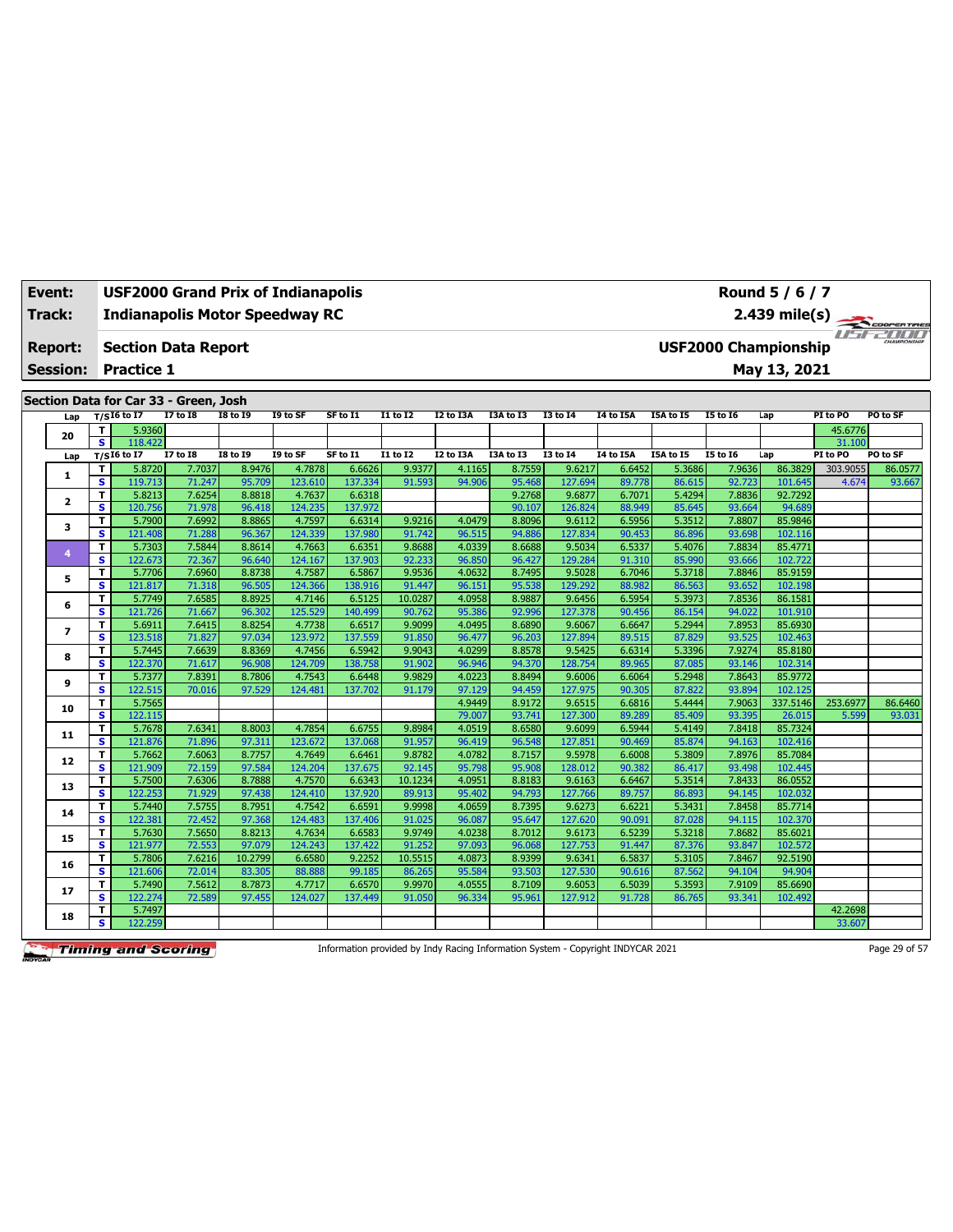| Event:                            | <b>USF2000 Grand Prix of Indianapolis</b>          | Round $5/6/7$                                                                   |                               |
|-----------------------------------|----------------------------------------------------|---------------------------------------------------------------------------------|-------------------------------|
| <b>Track:</b>                     | <b>Indianapolis Motor Speedway RC</b>              |                                                                                 |                               |
| <b>Report:</b><br><b>Session:</b> | <b>Section Data Report</b><br><b>Practice 1</b>    | <b>USF2000 Championship</b>                                                     | 2.439 mile(s)<br>May 13, 2021 |
|                                   | Section Data for Car 33 - Green, Josh              |                                                                                 |                               |
| Lap                               | $T/S$ SF to PI                                     |                                                                                 |                               |
| 20                                | $\mathbf{T}$<br>$\overline{\mathbf{s}}$            |                                                                                 |                               |
| Lap                               | T/SSF to PI                                        |                                                                                 |                               |
| $\mathbf{1}$                      | $\overline{\mathbf{r}}$<br>$\mathbf{s}$            |                                                                                 |                               |
|                                   | $\overline{\mathbf{r}}$                            |                                                                                 |                               |
| $\mathbf{2}$                      | $\overline{\mathbf{s}}$                            |                                                                                 |                               |
| 3                                 | T<br>$\overline{\mathbf{s}}$                       |                                                                                 |                               |
| $\overline{4}$                    | T                                                  |                                                                                 |                               |
|                                   | $\overline{\mathbf{s}}$<br>$\mathbf T$             |                                                                                 |                               |
| 5                                 | $\mathbf{s}$                                       |                                                                                 |                               |
| 6                                 | $\overline{\mathbf{r}}$<br>$\overline{\mathbf{s}}$ |                                                                                 |                               |
| $\overline{\phantom{a}}$          | $\overline{\mathbf{r}}$                            |                                                                                 |                               |
|                                   | $\overline{\mathbf{s}}$<br>$\overline{\mathbf{r}}$ |                                                                                 |                               |
| 8                                 | S                                                  |                                                                                 |                               |
| 9                                 | 83.0240<br>T<br>$\mathbf{s}$<br>96.396             |                                                                                 |                               |
| 10                                | $\overline{\mathbf{r}}$                            |                                                                                 |                               |
|                                   | $\mathbf{s}$<br>T                                  |                                                                                 |                               |
| 11                                | $\mathbf{s}$                                       |                                                                                 |                               |
| 12                                | $\overline{\mathbf{r}}$<br>$\overline{\mathbf{s}}$ |                                                                                 |                               |
| 13                                | $\overline{\mathbf{r}}$                            |                                                                                 |                               |
|                                   | $\overline{\mathbf{s}}$<br>T                       |                                                                                 |                               |
| 14                                | $\mathbf{s}$                                       |                                                                                 |                               |
| 15                                | T<br>$\overline{\mathbf{s}}$                       |                                                                                 |                               |
| 16                                | Τ                                                  |                                                                                 |                               |
|                                   | S<br>T<br>83.0536                                  |                                                                                 |                               |
| 17                                | $\mathbf{s}$<br>96.362                             |                                                                                 |                               |
| 18                                | $\overline{\mathbf{r}}$<br>S                       |                                                                                 |                               |
|                                   |                                                    |                                                                                 |                               |
|                                   | <b>Timing and Scoring</b>                          | Information provided by Indy Racing Information System - Copyright INDYCAR 2021 | Page 30 of 57                 |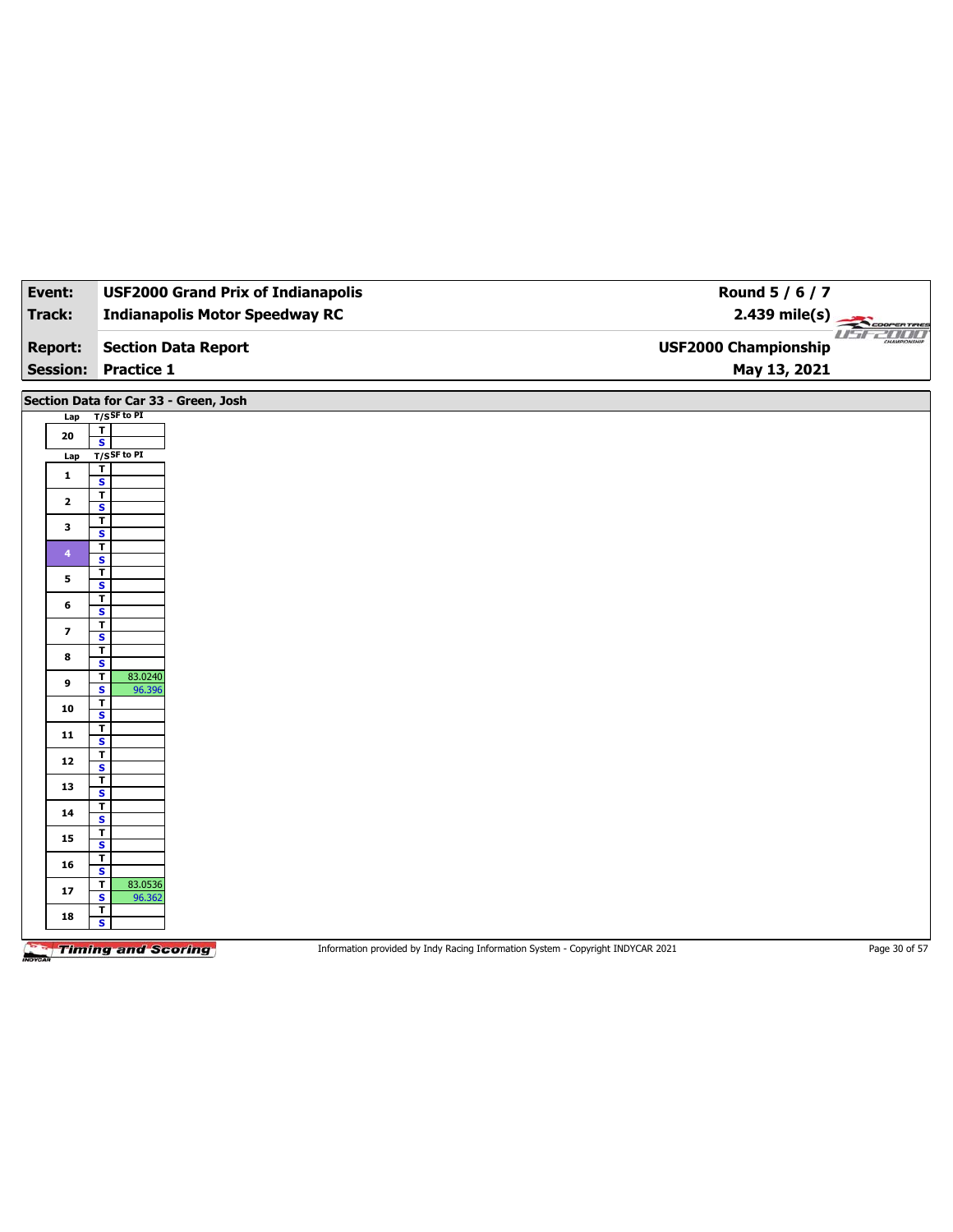| <b>Event:</b><br>Track: |                                                                                                                                                                                              | <b>USF2000 Grand Prix of Indianapolis</b><br><b>Indianapolis Motor Speedway RC</b> |                  |                  |                   | Round 5 / 6 / 7<br>2.439 mile(s) |                   |                  | COOPERTIRES      |                   |                  |                  |                  |                             |          |          |
|-------------------------|----------------------------------------------------------------------------------------------------------------------------------------------------------------------------------------------|------------------------------------------------------------------------------------|------------------|------------------|-------------------|----------------------------------|-------------------|------------------|------------------|-------------------|------------------|------------------|------------------|-----------------------------|----------|----------|
| <b>Report:</b>          |                                                                                                                                                                                              | <b>Section Data Report</b>                                                         |                  |                  |                   |                                  |                   |                  |                  |                   |                  |                  |                  | <b>USF2000 Championship</b> |          | useann   |
| <b>Session:</b>         |                                                                                                                                                                                              | <b>Practice 1</b>                                                                  |                  |                  |                   |                                  |                   |                  |                  |                   |                  |                  |                  | May 13, 2021                |          |          |
|                         |                                                                                                                                                                                              |                                                                                    |                  |                  |                   |                                  |                   |                  |                  |                   |                  |                  |                  |                             |          |          |
|                         |                                                                                                                                                                                              | Section Data for Car 34 - Christie, Dylan (R)                                      |                  |                  |                   |                                  |                   |                  |                  |                   |                  |                  |                  |                             |          |          |
| Lap                     | $I7$ to $I8$<br><b>I8 to I9</b><br>$T/SI6$ to I7<br>I9 to SF<br>SF to I1<br><b>I1 to I2</b><br>I2 to I3A<br>I3A to I3<br><b>I3 to 14</b><br><b>I4 to I5A</b><br>I5A to I5<br><b>I5 to 16</b> |                                                                                    |                  |                  |                   |                                  |                   |                  |                  |                   |                  |                  |                  | Lap                         | PI to PO | PO to SF |
| 1                       | T                                                                                                                                                                                            | 5.8972                                                                             | 8.4416           | 8.9203           | 4.6899            | 6.4637                           | 10.8538           | 4.1636           | 8.9889           | 9.5082            | 6.8701           | 5.4997           | 7.9450           | 88.2420                     | 303.8740 | 87.5693  |
|                         | s                                                                                                                                                                                            | 119.201                                                                            | 65.019           | 96.002           | 126.190           | 141.560                          | 83.863            | 93.833           | 92.993           | 129.219           | 86.839           | 84.550           | 92.940           | 99.504                      | 4.675    | 92.050   |
| $\mathbf{2}$            | T                                                                                                                                                                                            | 5.9169                                                                             | 7.8508           | 8.9289           | 4.7205            | 6.5182                           | 10.1569           | 4.0818           | 8.7304           | 9.5310            | 6.7315           | 5.4221           | 8.0583           | 86.6473                     |          |          |
|                         | s                                                                                                                                                                                            | 118.805<br>5.8942                                                                  | 69.912<br>7.6997 | 95.909<br>8.9754 | 125.372<br>4.7389 | 140.376<br>6.5693                | 89.617<br>10.1136 | 95.713<br>4.0239 | 95.747<br>8.7717 | 128.909<br>9.4503 | 88.627           | 85.760<br>5.3889 | 91.633<br>7.9988 | 101.335<br>86.4749          |          |          |
| з                       | T<br>$\mathbf{s}$                                                                                                                                                                            | 119.262                                                                            | 71.284           | 95.412           | 124.885           | 139.284                          | 90.000            | 97.090           | 95.296           | 130.010           | 6.8502<br>87.091 | 86.288           | 92.315           | 101.537                     |          |          |
|                         | T                                                                                                                                                                                            | 5.7476                                                                             | 7.6933           | 9.0212           | 5.1975            | 7.8559                           | 10.3740           | 4.0558           | 8.7381           | 9.4976            | 7.0363           | 5.6098           | 7.9024           | 88.7295                     |          |          |
| 4                       | s                                                                                                                                                                                            | 122.304                                                                            | 71.343           | 94.928           | 113.866           | 116.473                          | 87.741            | 96.327           | 95.663           | 129.363           | 84.788           | 82.891           | 93.441           | 98.957                      |          |          |
|                         | T                                                                                                                                                                                            | 5.7647                                                                             | 7.5730           | 8.8697           | 4.7436            | 6.6038                           | 9.9083            | 4.0586           | 8.7098           | 9.5717            | 6.6552           | 5.3619           | 7.8415           | 85.6618                     |          |          |
| 5                       | s                                                                                                                                                                                            | 121.941                                                                            | 72.476           | 96.549           | 124.761           | 138.557                          | 91.865            | 96.260           | 95.973           | 128.361           | 89.643           | 86.723           | 94.167           | 102.501                     |          |          |
|                         | T                                                                                                                                                                                            | 5.7480                                                                             | 7.5742           | 8.9373           | 4.7370            | 6.5993                           | 10.0420           | 4.1383           | 8.8304           | 9.5756            | 6.6641           | 5.3379           | 7.8557           | 86.0398                     |          |          |
| 6                       | s                                                                                                                                                                                            | 122.296                                                                            | 72.465           | 95.819           | 124.935           | 138.651                          | 90.642            | 94.406           | 94.663           | 128.309           | 89.523           | 87.113           | 93.997           | 102.050                     |          |          |
| $\overline{ }$          | T                                                                                                                                                                                            | 5.6884                                                                             | 7.6105           | 8.9559           | 4.7223            | 6.5563                           | 10.0214           | 4.0552           | 8.7293           | 9.5039            | 6.7161           | 5.4055           | 7.8413           | 85.8061                     |          |          |
|                         | s                                                                                                                                                                                            | 123.577                                                                            | 72.119           | 95.620           | 125.324           | 139.560                          | 90.828            | 96.341           | 95.759           | 129.277           | 88.830           | 86.023           | 94.169           | 102.328                     |          |          |
| 8                       | T                                                                                                                                                                                            | 5.7190                                                                             | 7.6991           | 9.1403           | 4.7435            | 6.5531                           | 10.1976           | 4.0553           | 8.7810           | 9.5072            | 6.6129           | 5.3575           | 7.8981           | 86.2646                     |          |          |
|                         | s                                                                                                                                                                                            | 122.916                                                                            | 71.289           | 93.691           | 124.764           | 139.629                          | 89.259            | 96.339           | 95.195           | 129.232           | 90.216           | 86.794           | 93.492           | 101.785                     |          |          |
| 9                       | T                                                                                                                                                                                            | 5.7409                                                                             |                  |                  |                   |                                  |                   | 4.0728           | 8.7964           | 9.6748            | 6.7150           | 5.4391           | 7.9613           | 393.4276                    | 310.9266 | 84.5667  |
|                         | s                                                                                                                                                                                            | 122,447                                                                            |                  |                  |                   |                                  |                   | 95.925           | 95.029           | 126.993           | 88.845           | 85.492           | 92.750           | 22.318                      | 4.569    | 95.319   |
| 10                      | T<br>$\mathbf{s}$                                                                                                                                                                            | 5.8793                                                                             | 7.6823           | 8.8907<br>96.321 | 4.7818<br>123.765 | 6.6999<br>136.569                | 10.1924           | 4.0340<br>96.847 | 8.5745           | 9.6115<br>127,830 | 6.6336           | 5.3847           | 7.8306           | 86.1953                     |          |          |
|                         | T                                                                                                                                                                                            | 119.564<br>5.7746                                                                  | 71.445<br>7.5958 | 8.8762           | 4.7588            | 6.6654                           | 89.305<br>9.9744  | 4.0724           | 97.488<br>8.6279 | 9.6431            | 89.935<br>6.5757 | 86.356<br>5.4094 | 94.298<br>7.8287 | 101.866<br>85.8024          |          |          |
| 11                      | s                                                                                                                                                                                            | 121.732                                                                            | 72.259           | 96.479           | 124.363           | 137.276                          | 91.256            | 95.934           | 96.884           | 127.411           | 90.727           | 85.961           | 94.321           | 102.333                     |          |          |
|                         | T                                                                                                                                                                                            | 5.7868                                                                             | 7.4932           | 9.0178           | 4.7640            | 6.6563                           | 10.1067           | 4.0451           | 8.8393           | 9.6763            | 6.5624           | 5.3750           | 7.8538           | 86.1767                     |          |          |
| 12                      | s                                                                                                                                                                                            | 121.476                                                                            | 73.248           | 94.964           | 124.227           | 137.464                          | 90.062            | 96.581           | 94.567           | 126.974           | 90.910           | 86.512           | 94.019           | 101.888                     |          |          |
|                         | T                                                                                                                                                                                            | 5.7866                                                                             | 7.5555           | 8.9955           | 4.7526            | 6.6564                           | 9.8963            | 4.0737           | 8.7418           | 9.6583            | 6.6051           | 5.4215           | 7.8641           | 86.0074                     |          |          |
| 13                      | s                                                                                                                                                                                            | 121.480                                                                            | 72.644           | 95.199           | 124.525           | 137.462                          | 91.977            | 95.903           | 95.622           | 127.210           | 90.323           | 85.770           | 93.896           | 102.089                     |          |          |
| 14                      | T                                                                                                                                                                                            | 5.7575                                                                             | 7.5591           | 9.0506           | 4.7538            | 6.6461                           | 9.8918            | 4.0878           | 8.6917           | 9.6293            | 6.6672           | 5.4228           | 7.8664           | 86.0241                     |          |          |
|                         | s                                                                                                                                                                                            | 122.094                                                                            | 72.610           | 94.620           | 124.494           | 137.675                          | 92.018            | 95.573           | 96.173           | 127.594           | 89.481           | 85.749           | 93.869           | 102.069                     |          |          |
| 15                      | T                                                                                                                                                                                            | 5.7660                                                                             | 7.5446           | 8.8771           | 4.7606            | 6.6594                           | 9.9223            | 4.0665           | 8.6673           | 9.6266            | 6.6232           | 5.4112           | 7.7996           | 85.7244                     |          |          |
|                         | s                                                                                                                                                                                            | 121.914                                                                            | 72.749           | 96.469           | 124.316           | 137.400                          | 91.736            | 96.073           | 96.444           | 127.629           | 90.076           | 85.933           | 94.673           | 102.426                     |          |          |
| 16                      | T                                                                                                                                                                                            | 5.7417                                                                             | 7.6202           | 8.9244           | 4.7675            | 6.6606                           | 9.8946            | 4.0604           | 8.7436           | 9.6565            | 6.5738           | 5.3701           | 7.8153           | 85.8287                     |          |          |
|                         | s                                                                                                                                                                                            | 122.430                                                                            | 72.027           | 95.958           | 124.136           | 137.375                          | 91.992            | 96.218           | 95.602           | 127.234           | 90.753           | 86.591           | 94.483           | 102.301                     |          |          |
| 17                      | T<br>s                                                                                                                                                                                       | 5.7305<br>122.669                                                                  | 7.6041           | 8.9602           | 4.7692<br>124.092 | 6.6618<br>137.350                | 9.9253            | 4.1215           | 8.7226           | 9.6365            | 6.5960           | 5.3827           | 7.8853           | 85.9957                     |          |          |
|                         | Τ                                                                                                                                                                                            | 5.7777                                                                             | 72.180           | 95.574           |                   |                                  | 91.708            | 94.791           | 95.833           | 127.498           | 90.447           | 86.388           | 93.644           | 102.103                     |          |          |
| 18                      | s                                                                                                                                                                                            | 121.667                                                                            |                  |                  |                   |                                  |                   |                  |                  |                   |                  |                  |                  |                             |          |          |
|                         |                                                                                                                                                                                              |                                                                                    |                  |                  |                   |                                  |                   |                  |                  |                   |                  |                  |                  |                             |          |          |

Information provided by Indy Racing Information System - Copyright INDYCAR 2021 Page 31 of 57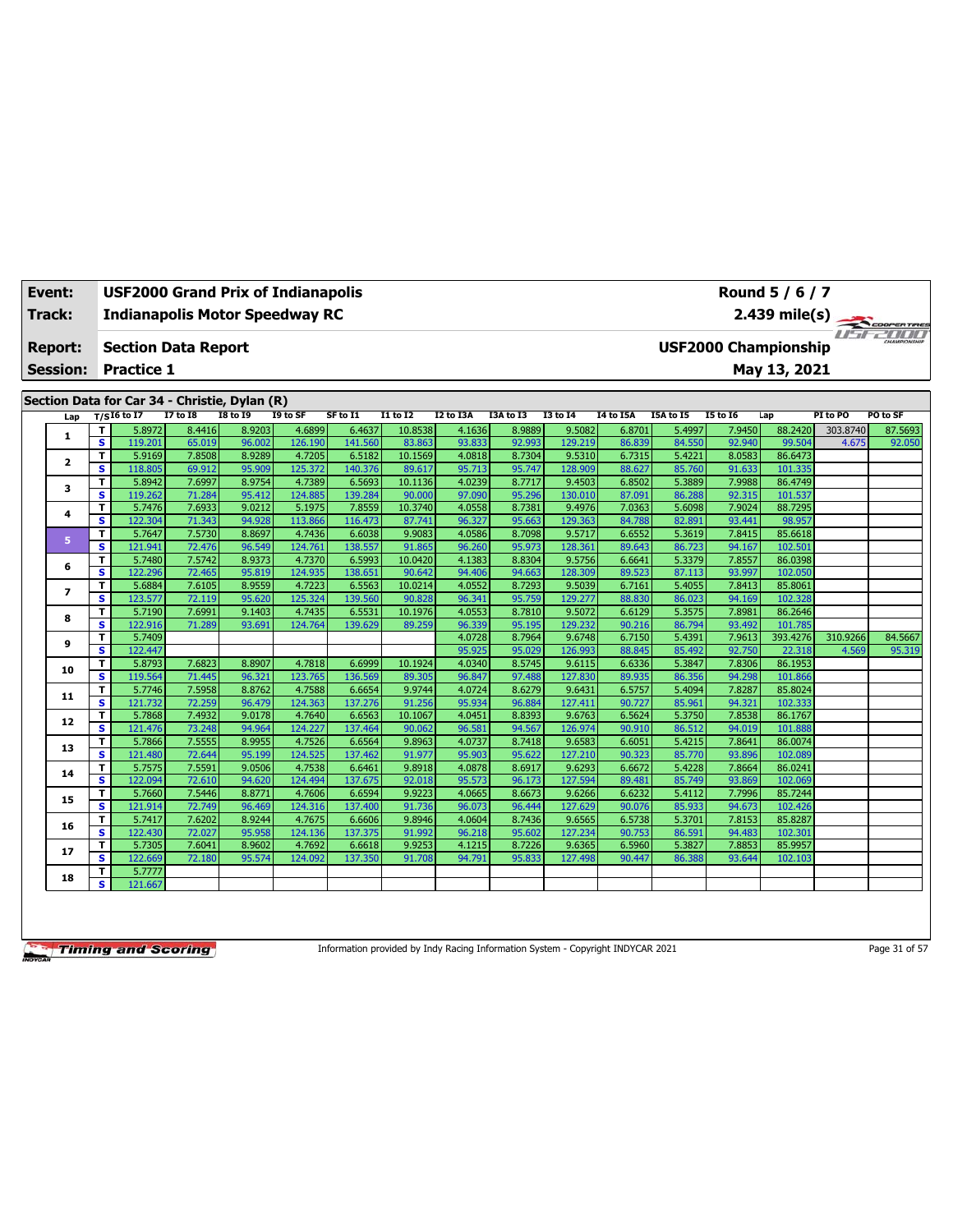| Event:                                                                                                                              | <b>USF2000 Grand Prix of Indianapolis</b>                                                                                                                                                                                                                                                                                                                                                                     | Round 5 / 6 / 7                                                                 |                       |
|-------------------------------------------------------------------------------------------------------------------------------------|---------------------------------------------------------------------------------------------------------------------------------------------------------------------------------------------------------------------------------------------------------------------------------------------------------------------------------------------------------------------------------------------------------------|---------------------------------------------------------------------------------|-----------------------|
| <b>Track:</b>                                                                                                                       | <b>Indianapolis Motor Speedway RC</b>                                                                                                                                                                                                                                                                                                                                                                         | $2.439$ mile(s)                                                                 | COOPERTIRES           |
| <b>Report:</b>                                                                                                                      | <b>Section Data Report</b>                                                                                                                                                                                                                                                                                                                                                                                    | <b>USF2000 Championship</b>                                                     | use 2000<br>CHAMPIONS |
| <b>Session:</b>                                                                                                                     | Practice 1                                                                                                                                                                                                                                                                                                                                                                                                    | May 13, 2021                                                                    |                       |
| Lap<br>$\mathbf{1}$<br>$\mathbf{2}$<br>3<br>4<br>5 <sub>1</sub><br>6<br>$\overline{\mathbf{z}}$<br>8<br>9<br>10<br>${\bf 11}$<br>12 | Section Data for Car 34 - Christie, Dylan (R)<br>$T/S$ SF to PI<br>T.<br>$\overline{\mathbf{s}}$<br>T<br>S<br>T<br>$\overline{\mathbf{s}}$<br>$\overline{\mathsf{r}}$<br>$\overline{\mathbf{s}}$<br>T<br>$\overline{\mathbf{s}}$<br>т<br>S<br>T<br>$\overline{\mathbf{s}}$<br>T<br>84.1311<br>S<br>95.128<br>T<br>$\overline{\mathbf{s}}$<br>Ŧ<br>S<br>T<br>$\overline{\mathbf{s}}$<br>т<br>$\mathsf{s}$<br>T |                                                                                 |                       |
| 13<br>14                                                                                                                            | $\overline{\mathbf{s}}$<br>T                                                                                                                                                                                                                                                                                                                                                                                  |                                                                                 |                       |
| 15                                                                                                                                  | $\mathsf{s}$<br>T                                                                                                                                                                                                                                                                                                                                                                                             |                                                                                 |                       |
| 16                                                                                                                                  | $\overline{\mathbf{s}}$<br>T                                                                                                                                                                                                                                                                                                                                                                                  |                                                                                 |                       |
| 17                                                                                                                                  | S<br>$\mathbf T$<br>82.9759<br>$\overline{\mathbf{s}}$<br>96.452                                                                                                                                                                                                                                                                                                                                              |                                                                                 |                       |
| 18                                                                                                                                  | т<br>S                                                                                                                                                                                                                                                                                                                                                                                                        |                                                                                 |                       |
|                                                                                                                                     | <b>Timing and Scoring</b>                                                                                                                                                                                                                                                                                                                                                                                     | Information provided by Indy Racing Information System - Copyright INDYCAR 2021 | Page 32 of 57         |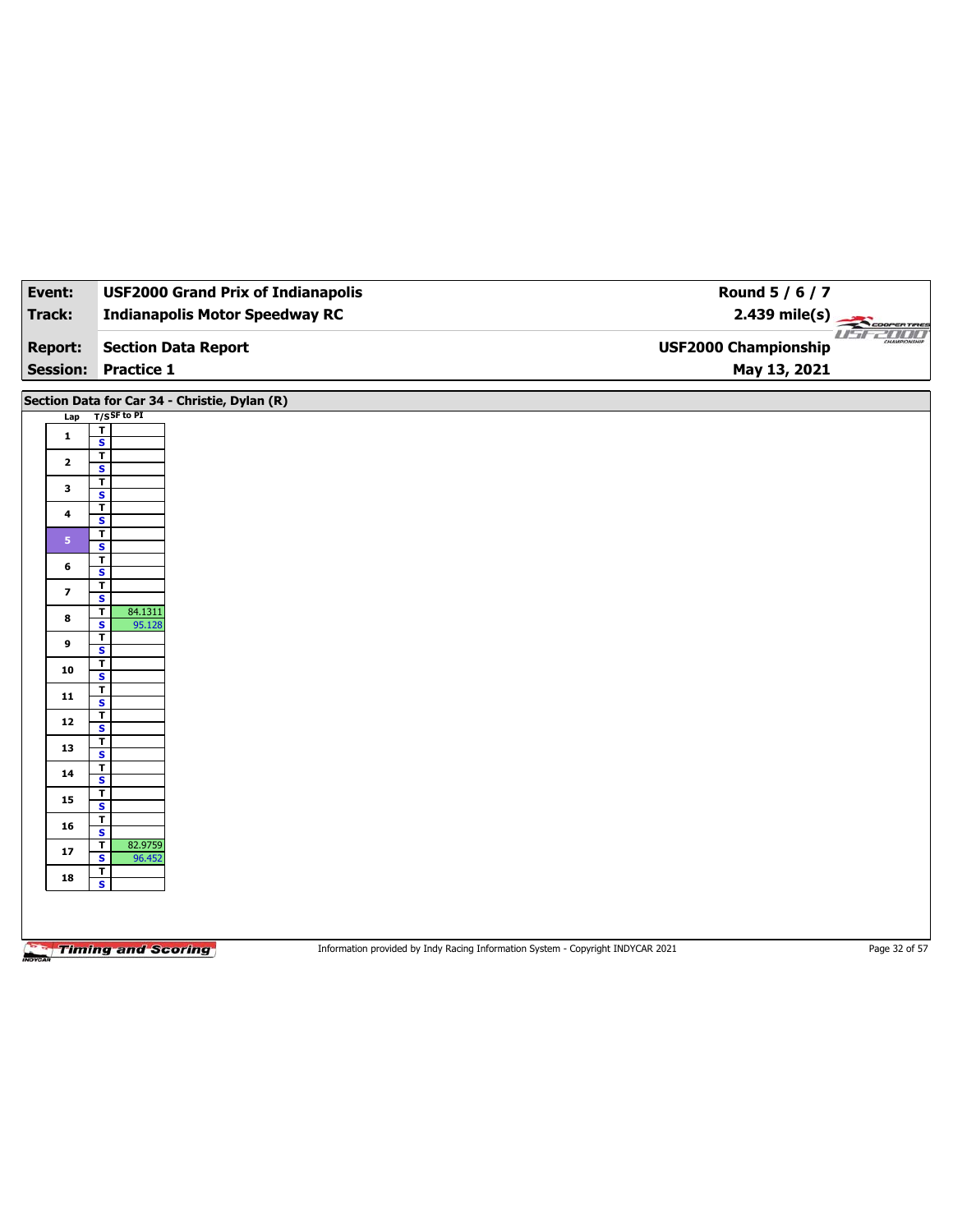| Event:<br>Track: |                          | Round 5 / 6 / 7<br><b>USF2000 Grand Prix of Indianapolis</b><br><b>Indianapolis Motor Speedway RC</b><br>$2.439$ mile(s) |                                                                                                                                                                                                                                                           |                  |                  |                   |                   |                  |                  |                  |                   |                  |                  |                             | COOPERTIRES        |          |                 |
|------------------|--------------------------|--------------------------------------------------------------------------------------------------------------------------|-----------------------------------------------------------------------------------------------------------------------------------------------------------------------------------------------------------------------------------------------------------|------------------|------------------|-------------------|-------------------|------------------|------------------|------------------|-------------------|------------------|------------------|-----------------------------|--------------------|----------|-----------------|
|                  | <b>Report:</b>           |                                                                                                                          | <b>Section Data Report</b>                                                                                                                                                                                                                                |                  |                  |                   |                   |                  |                  |                  |                   |                  |                  | <b>USF2000 Championship</b> |                    |          | <i>USE 2000</i> |
|                  | <b>Session:</b>          |                                                                                                                          | <b>Practice 1</b>                                                                                                                                                                                                                                         |                  |                  |                   |                   |                  |                  |                  |                   |                  |                  |                             | May 13, 2021       |          |                 |
|                  |                          |                                                                                                                          |                                                                                                                                                                                                                                                           |                  |                  |                   |                   |                  |                  |                  |                   |                  |                  |                             |                    |          |                 |
|                  |                          |                                                                                                                          | Section Data for Car 4 - d'Orlando, Michael<br><b>I7 to I8</b><br>$T/SI6$ to I7<br><b>I8 to I9</b><br>I9 to SF<br>SF to I1<br>$I1$ to $I2$<br><b>I2 to I3A</b><br>I3A to I3<br><b>I3 to 14</b><br>I5A to I5<br><b>I5 to 16</b><br><b>I4 to I5A</b><br>Lap |                  |                  |                   |                   |                  |                  |                  |                   |                  |                  |                             |                    |          |                 |
|                  | Lap                      |                                                                                                                          |                                                                                                                                                                                                                                                           |                  |                  |                   |                   |                  |                  |                  |                   |                  |                  |                             |                    | PI to PO | PO to SF        |
|                  | 1.                       | т                                                                                                                        | 5.8606                                                                                                                                                                                                                                                    | 7.7556           | 8.8260           | 4.6729            | 6.4564            | 10.2402          | 4.0750           | 8.7333           | 9.5811            | 6.6479           | 5.3504           | 7.8697                      | 86.0691            | 304.8788 | 84.6068         |
|                  |                          | s<br>T                                                                                                                   | 119.946                                                                                                                                                                                                                                                   | 70.770<br>7.7003 | 97.027<br>8.7974 | 126.649<br>4.7166 | 141.720<br>6.5626 | 88.888<br>9.9306 | 95.873<br>4.0452 | 95.715<br>8.6366 | 128.235           | 89.741           | 86.909<br>5.2993 | 93.829<br>7.8378            | 102.016<br>85.6455 | 4.659    | 95.274          |
|                  | $\mathbf{z}$             | s                                                                                                                        | 5.7980<br>121.241                                                                                                                                                                                                                                         | 71.278           | 97.343           | 125.476           | 139.426           | 91.659           | 96.579           | 96.787           | 9.5720<br>128.357 | 6.7491<br>88.396 | 87.747           | 94.211                      | 102.520            |          |                 |
|                  |                          | т                                                                                                                        | 5.7674                                                                                                                                                                                                                                                    | 7.7148           | 8.8040           | 4.7246            | 6.5957            | 9.9896           | 4.0283           | 8.6482           | 9.5557            | 6.6803           | 5.3596           | 7.9058                      | 85.7740            |          |                 |
|                  | 3                        | s                                                                                                                        | 121.884                                                                                                                                                                                                                                                   | 71.144           | 97.270           | 125.263           | 138.727           | 91.117           | 96.984           | 96.657           | 128.576           | 89.306           | 86.760           | 93.401                      | 102.367            |          |                 |
|                  |                          | T                                                                                                                        | 5.7596                                                                                                                                                                                                                                                    | 7.7114           | 8.7861           | 4.7297            | 6.5866            | 9.9075           | 4.0212           | 8.6708           | 9.5256            | 6.7080           | 5.3287           | 7.7886                      | 85.5238            |          |                 |
|                  | 4                        | s                                                                                                                        | 122.049                                                                                                                                                                                                                                                   | 71.176           | 97.468           | 125.128           | 138.918           | 91.873           | 97.156           | 96.405           | 128.983           | 88.937           | 87.263           | 94.806                      | 102.666            |          |                 |
|                  |                          | т                                                                                                                        | 5.7610                                                                                                                                                                                                                                                    | 7.6649           | 8.8053           | 4.7386            | 6.6331            | 9.9290           | 4.0328           | 8.7970           | 9.5782            | 6.8107           | 5.2879           | 7.8282                      | 85.8667            |          |                 |
|                  | 5                        | $\overline{\mathbf{s}}$                                                                                                  | 122.020                                                                                                                                                                                                                                                   | 71.607           | 97.255           | 124.893           | 137.945           | 91.674           | 96.876           | 95.022           | 128.274           | 87.596           | 87.937           | 94.327                      | 102.256            |          |                 |
|                  |                          | т                                                                                                                        | 5.8274                                                                                                                                                                                                                                                    |                  |                  |                   |                   |                  | 3.9978           | 8.8382           | 9.6651            | 6.8465           | 5.2914           | 7.8359                      | 260.4906           | 178.9460 | 83.9875         |
|                  | 6                        | s                                                                                                                        | 120.629                                                                                                                                                                                                                                                   |                  |                  |                   |                   |                  | 97.724           | 94.579           | 127.121           | 87.138           | 87.878           | 94.234                      | 33.707             | 7.939    | 95.976          |
|                  | $\overline{\phantom{a}}$ | T                                                                                                                        | 5.7632                                                                                                                                                                                                                                                    | 7.5936           | 8.7860           | 4.7628            | 6.6943            | 10.2045          | 4.0145           | 8.6085           | 9.5868            | 6.7981           | 5.2533           | 7.7965                      | 85.8621            |          |                 |
|                  |                          | s                                                                                                                        | 121.973                                                                                                                                                                                                                                                   | 72,280           | 97.469           | 124.258           | 136.683           | 89.199           | 97.318           | 97.103           | 128.159           | 87.758           | 88.516           | 94.710                      | 102.262            |          |                 |
|                  | 8                        | т                                                                                                                        | 5.7552                                                                                                                                                                                                                                                    | 7.5788           | 8.7942           | 4.7634            | 6.6796            | 9.9869           | 3.9992           | 8.5602           | 9.5655            | 6.6319           | 5.3348           | 7.7905                      | 85.4402            |          |                 |
|                  |                          | s                                                                                                                        | 122.143                                                                                                                                                                                                                                                   | 72.421           | 97.378           | 124.243           | 136.984           | 91.142           | 97.690           | 97.651           | 128.445           | 89.958           | 87.164           | 94.783                      | 102.767            |          |                 |
|                  | 9                        | T                                                                                                                        | 5.7415                                                                                                                                                                                                                                                    | 7.5771           | 8.7895           | 4.7569            | 6.6780            | 9.9433           | 3.9976           | 8.7195           | 9.5719            | 6.6980           | 5.2518           | 7.7734                      | 85.4985            |          |                 |
|                  |                          | s                                                                                                                        | 122.434                                                                                                                                                                                                                                                   | 72.437           | 97.430           | 124.413           | 137.017           | 91.542           | 97.729           | 95.867           | 128.359           | 89.070           | 88.541           | 94.992                      | 102.697            |          |                 |
|                  | 10                       | т                                                                                                                        | 5.7544                                                                                                                                                                                                                                                    | 7.6107           | 8.7891           | 4.7609            | 6.6666            | 10.0103          | 4.0767           | 8.6894           | 9.5609            | 6.6457           | 5.2996           | 7.9063                      | 85.7706            |          |                 |
|                  |                          | s                                                                                                                        | 122.159                                                                                                                                                                                                                                                   | 72.117           | 97.435           | 124.308           | 137.251           | 90.929           | 95.833           | 96.199           | 128.506           | 89.771           | 87.742           | 93.395                      | 102.371            |          |                 |
|                  | 11                       | T                                                                                                                        | 5.8125                                                                                                                                                                                                                                                    | 7.5638           | 8.9521           | 4.7647            | 6.6488            | 9.9129           | 4.0392           | 8.6828           | 9.5817            | 6.6796           | 5.3212           | 7.8148                      | 85.7741            |          |                 |
|                  |                          | s                                                                                                                        | 120.938                                                                                                                                                                                                                                                   | 72.565           | 95.661           | 124.209           | 137.619           | 91.823           | 96.723           | 96.272           | 128.227           | 89.315           | 87.386           | 94.489                      | 102.367            |          |                 |
|                  | 12                       | т<br>$\overline{\mathbf{s}}$                                                                                             | 5.7576<br>122.092                                                                                                                                                                                                                                         | 7.5878<br>72.335 | 8.7953<br>97.366 | 4.7310<br>125.094 | 6.6148<br>138.326 | 9.9552<br>91.432 | 4.0025<br>97.609 | 8.8147<br>94.831 | 9.6226<br>127.682 | 6.6739<br>89.392 | 5.3624<br>86.715 | 7.8395<br>94.191            | 85.7573<br>102.387 |          |                 |
|                  |                          | т                                                                                                                        | 5.7799                                                                                                                                                                                                                                                    | 7.6048           | 8.8344           | 4.7350            | 6.6116            | 9.9394           | 4.0431           | 8.6721           | 9.5868            | 6.6885           | 5.3469           | 7.7911                      | 85.6336            |          |                 |
|                  | 13                       | s                                                                                                                        | 121.621                                                                                                                                                                                                                                                   | 72.173           | 96.935           | 124.988           | 138.393           | 91.578           | 96.629           | 96.391           | 128.159           | 89.197           | 86.966           | 94.776                      | 102.535            |          |                 |
|                  |                          | т                                                                                                                        | 5.7826                                                                                                                                                                                                                                                    | 7.5972           | 8.8472           | 4.7296            | 6.6003            | 9.9195           | 4.0139           | 8.7027           | 9.5808            | 6.6839           | 5.3187           | 7.7874                      | 85.5638            |          |                 |
|                  | 14                       | s                                                                                                                        | 121.564                                                                                                                                                                                                                                                   | 72.246           | 96.795           | 125.131           | 138.630           | 91.761           | 97.332           | 96.052           | 128.239           | 89.258           | 87.427           | 94.821                      | 102.618            |          |                 |
|                  |                          | т                                                                                                                        | 5.9230                                                                                                                                                                                                                                                    |                  |                  |                   |                   |                  | 4.7322           | 9.0903           | 9.7422            | 6.7987           | 5.3053           | 7.8157                      | 190.9898           | 102.8989 | 90.3824         |
|                  | 15                       | s                                                                                                                        | 118.682                                                                                                                                                                                                                                                   |                  |                  |                   |                   |                  | 82.558           | 91.956           | 126.115           | 87.751           | 87.648           | 94.478                      | 45.973             | 13.805   | 89.185          |
|                  |                          | т                                                                                                                        | 5.8055                                                                                                                                                                                                                                                    | 7.6173           | 8.7911           | 4.7435            | 6.6327            | 9.8030           | 4.0082           | 8.6822           | 9.5985            | 6.7530           | 5.3464           | 7.8135                      | 85.5949            |          |                 |
|                  | 16                       | s                                                                                                                        | 121.084                                                                                                                                                                                                                                                   | 72.055           | 97.413           | 124.764           | 137.953           | 92.852           | 97.471           | 96.278           | 128.003           | 88.345           | 86.974           | 94.504                      | 102.581            |          |                 |
|                  |                          | T                                                                                                                        | 5.7786                                                                                                                                                                                                                                                    | 7.6511           | 8.9453           | 4.7483            | 6.6089            | 9.8706           | 4.0267           | 8.7212           | 9.5758            | 6.6939           | 5.3679           | 7.8268                      | 85.8151            |          |                 |
|                  | 17                       | s                                                                                                                        | 121.648                                                                                                                                                                                                                                                   | 71.737           | 95.733           | 124.638           | 138.450           | 92.216           | 97.023           | 95.848           | 128.306           | 89.125           | 86.626           | 94.344                      | 102.318            |          |                 |
|                  | 18                       | т                                                                                                                        | 6.1006                                                                                                                                                                                                                                                    |                  |                  |                   |                   |                  |                  |                  |                   |                  |                  |                             |                    | 45.2974  |                 |
|                  |                          | s                                                                                                                        | 115.227                                                                                                                                                                                                                                                   |                  |                  |                   |                   |                  |                  |                  |                   |                  |                  |                             |                    | 31.361   |                 |

Information provided by Indy Racing Information System - Copyright INDYCAR 2021 Page 33 of 57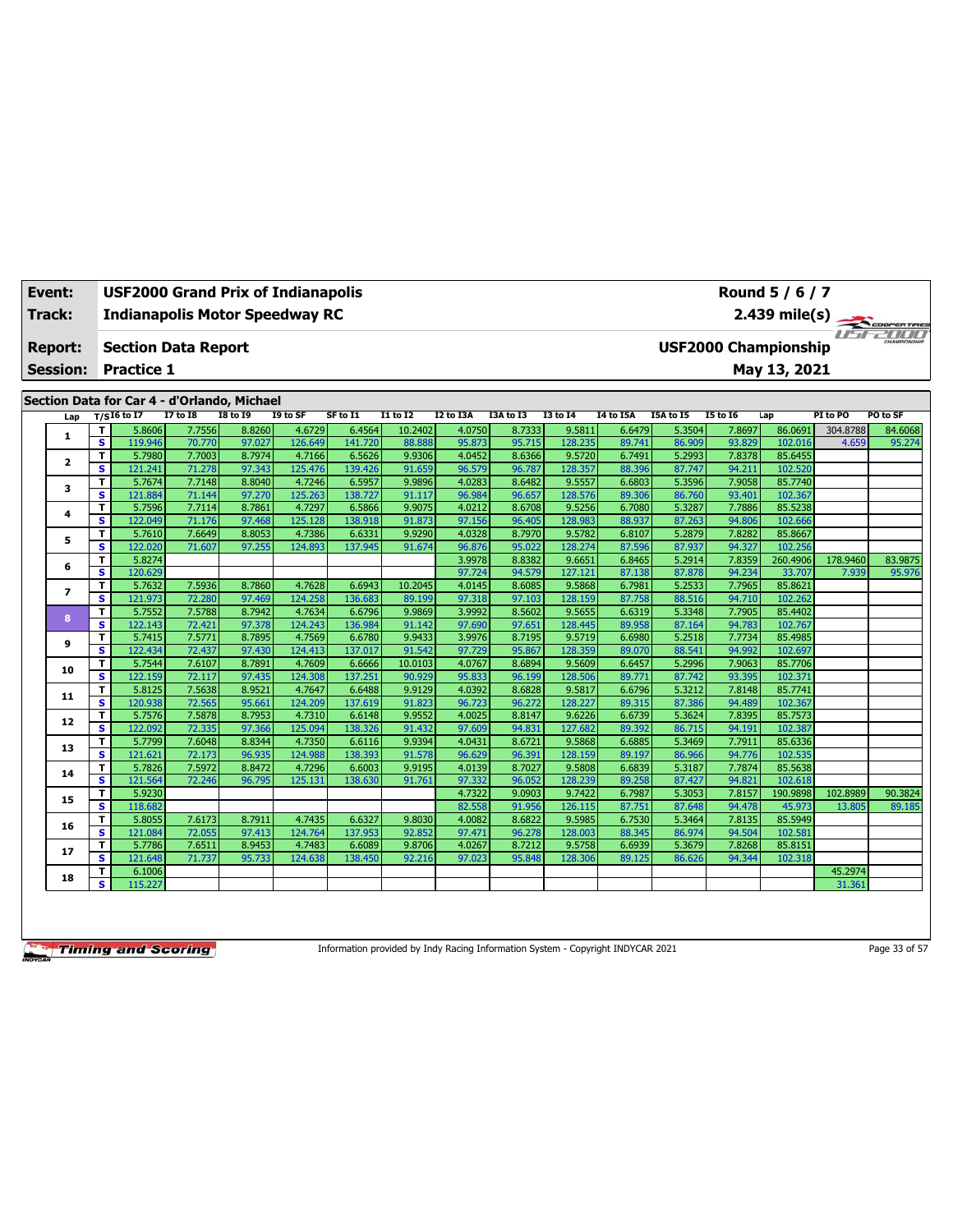| Event:                  | <b>USF2000 Grand Prix of Indianapolis</b>          | Round 5 / 6 / 7                                                                 |                       |
|-------------------------|----------------------------------------------------|---------------------------------------------------------------------------------|-----------------------|
| Track:                  | <b>Indianapolis Motor Speedway RC</b>              | $2.439$ mile(s)                                                                 | <b>THE COOPERTING</b> |
| <b>Report:</b>          | <b>Section Data Report</b>                         | <b>USF2000 Championship</b>                                                     |                       |
| <b>Session:</b>         | <b>Practice 1</b>                                  | May 13, 2021                                                                    |                       |
|                         | Section Data for Car 4 - d'Orlando, Michael        |                                                                                 |                       |
| Lap                     | $T/S$ SF to PI                                     |                                                                                 |                       |
| $\mathbf{1}$            | $\overline{\mathbf{r}}$                            |                                                                                 |                       |
|                         | $\overline{\mathbf{s}}$<br>$\overline{\mathbf{r}}$ |                                                                                 |                       |
| $\mathbf{2}$            | S                                                  |                                                                                 |                       |
| 3                       | T<br>$\overline{\mathbf{s}}$                       |                                                                                 |                       |
| 4                       | т                                                  |                                                                                 |                       |
|                         | S<br>T<br>83.3596                                  |                                                                                 |                       |
| 5                       | $\overline{\mathbf{s}}$<br>96.008                  |                                                                                 |                       |
| 6                       | T<br>$\overline{\mathbf{s}}$                       |                                                                                 |                       |
| $\overline{\mathbf{z}}$ | T<br>$\overline{\mathbf{s}}$                       |                                                                                 |                       |
| 8                       | T                                                  |                                                                                 |                       |
|                         | S<br>T                                             |                                                                                 |                       |
| 9                       | $\overline{\mathbf{s}}$                            |                                                                                 |                       |
| 10                      | т<br>S                                             |                                                                                 |                       |
| 11                      | T                                                  |                                                                                 |                       |
|                         | $\overline{\mathbf{s}}$<br>T                       |                                                                                 |                       |
| 12                      | $\overline{\mathbf{s}}$                            |                                                                                 |                       |
| 13                      | T<br>$\overline{\mathbf{s}}$                       |                                                                                 |                       |
| 14                      | T<br>83.2731                                       |                                                                                 |                       |
|                         | S<br>96.108<br>T                                   |                                                                                 |                       |
| 15                      | $\overline{\mathbf{s}}$                            |                                                                                 |                       |
| 16                      | Τ<br>S                                             |                                                                                 |                       |
| 17                      | 85.0470<br>т<br>$\overline{\mathbf{s}}$<br>94.103  |                                                                                 |                       |
| 18                      | $\mathbf{T}$                                       |                                                                                 |                       |
|                         | $\mathsf{s}$                                       |                                                                                 |                       |
|                         |                                                    |                                                                                 |                       |
|                         |                                                    |                                                                                 |                       |
| NOVCA                   | <b>Timing and Scoring</b>                          | Information provided by Indy Racing Information System - Copyright INDYCAR 2021 | Page 34 of 57         |
|                         |                                                    |                                                                                 |                       |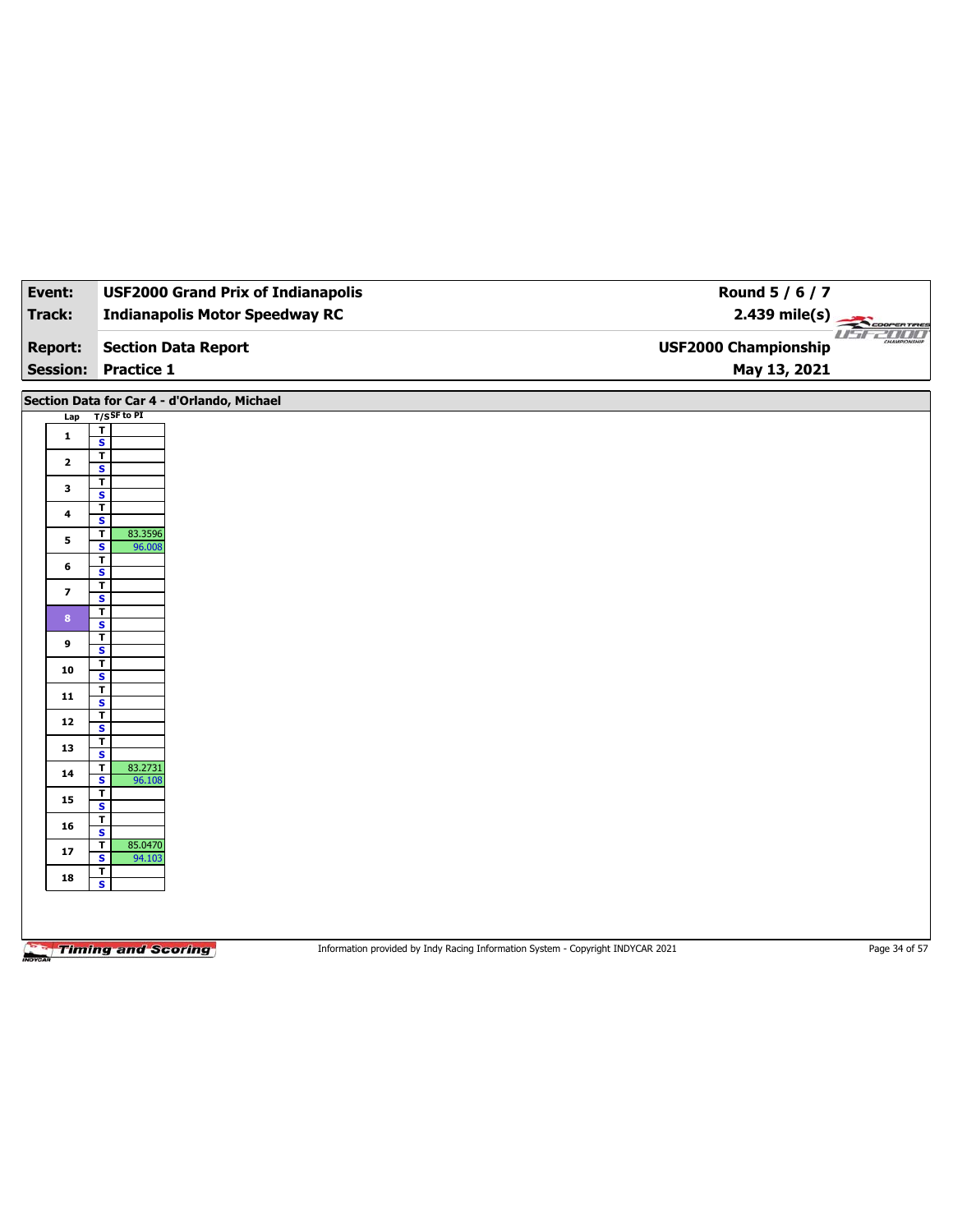| Event:          |                         | <b>USF2000 Grand Prix of Indianapolis</b>                 |                  |                  |                   |                   |                   |                  |                  |                   |                  |                  |                             | Round 5 / 6 / 7    |              |              |
|-----------------|-------------------------|-----------------------------------------------------------|------------------|------------------|-------------------|-------------------|-------------------|------------------|------------------|-------------------|------------------|------------------|-----------------------------|--------------------|--------------|--------------|
| <b>Track:</b>   |                         | <b>Indianapolis Motor Speedway RC</b>                     |                  |                  |                   |                   |                   |                  |                  |                   |                  |                  |                             | $2.439$ mile(s)    |              | COOPER TIRES |
| <b>Report:</b>  |                         | <b>Section Data Report</b>                                |                  |                  |                   |                   |                   |                  |                  |                   |                  |                  | <b>USF2000 Championship</b> |                    | $\mathbb{Z}$ |              |
| <b>Session:</b> |                         | <b>Practice 1</b>                                         |                  |                  |                   |                   |                   |                  |                  |                   |                  |                  |                             | May 13, 2021       |              |              |
|                 |                         |                                                           |                  |                  |                   |                   |                   |                  |                  |                   |                  |                  |                             |                    |              |              |
|                 |                         | Section Data for Car 42 - Myers, Michael<br>$T/SI6$ to I7 | <b>I7 to I8</b>  | <b>I8 to 19</b>  | I9 to SF          | SF to I1          | $I1$ to $I2$      | I2 to I3A        | I3A to I3        | <b>I3 to 14</b>   | <b>14 to 15A</b> | I5A to I5        | <b>I5 to 16</b>             | Lap                | PI to PO     | PO to SF     |
| Lap             | T                       | 5.9641                                                    | 8.0992           | 8.8705           | 4.7079            | 6.5756            | 10.2720           | 4.0910           | 8.8992           | 9.5778            | 6.7358           | 5.4795           | 7.9865                      | 87.2591            | 316.9257     | 87.9578      |
| 1               | $\overline{\mathbf{s}}$ | 117.864                                                   | 67.768           | 96.541           | 125.707           | 139.151           | 88.612            | 95.498           | 93.931           | 128.280           | 88.570           | 84.862           | 92.457                      | 100.624            | 4.482        | 91.644       |
|                 | T                       | 5.8698                                                    | 7.7495           | 8.8257           | 4.7158            | 6.5752            | 10.0966           | 4.0466           | 8.8413           | 9.5977            | 6.7349           | 5.4196           | 7.9998                      | 86.4725            |              |              |
| $\mathbf{2}$    | s                       | 119.758                                                   | 70.826           | 97.031           | 125.497           | 139.159           | 90.152            | 96.546           | 94.546           | 128.014           | 88.582           | 85.800           | 92.303                      | 101.540            |              |              |
|                 | T                       | 5.8686                                                    | 7.7155           | 8.8484           | 4.7551            | 6.6164            | 10.0974           | 4.0789           | 8.8171           | 9.5408            | 6.9749           | 5.4125           | 8.0563                      | 86.7819            |              |              |
| 3               | s.                      | 119.782                                                   | 71.138           | 96.782           | 124.460           | 138.293           | 90.145            | 95.781           | 94.805           | 128,777           | 85.534           | 85.912           | 91.656                      | 101.178            |              |              |
| 4               | т                       | 5.8040                                                    | 7.6950           | 8.8131           | 4.7405            | 6.6053            | 10.1151           | 4.0719           | 8.8762           | 9.5554            | 6.7752           | 5.4082           | 7.9539                      | 86.4138            |              |              |
|                 | s                       | 121.116                                                   | 71.327           | 97.169           | 124.843           | 138.525           | 89.987            | 95.946           | 94.174           | 128.580           | 88.055           | 85.981           | 92.836                      | 101.609            |              |              |
| 5               | T                       | 5.8304                                                    | 7.7580           | 8.8149           | 4.7595            | 6.6175            | 9.9383            | 4.0571           | 8.8206           | 9.5626            | 6.7598           | 5.4212           | 7.9839                      | 86.3238            |              |              |
|                 | s.                      | 120.567                                                   | 70.748           | 97.150           | 124.345           | 138.270           | 91.588            | 96.296           | 94.768           | 128,484           | 88.256           | 85.774           | 92.487                      | 101.715            |              |              |
| 6               | T                       | 5.7744                                                    | 7.7275           | 8.8277           | 4.7350            | 6.6325            | 10.0622           | 4.0610           | 8.8547           | 9.6235            | 6.7729           | 5.3380           | 7.9763                      | 86.3857            |              |              |
|                 | s                       | 121.736                                                   | 71.027           | 97.009           | 124.988           | 137.957           | 90.460            | 96.203           | 94.403           | 127.670           | 88.085           | 87.111           | 92.575                      | 101.642            |              |              |
| $\overline{ }$  | T                       | 5.8054                                                    | 7.6755           | 8.8335           | 4.7447            | 6.6301            | 10.1523           | 4.0861           | 8.8975           | 9.6575            | 6.8582           | 5.3889           | 8.1825                      | 86.9122            |              |              |
|                 | s                       | 121.086                                                   | 71.509           | 96.945           | 124.732           | 138.007           | 89.657            | 95.612           | 93.949           | 127,221           | 86.989           | 86.288           | 90.242                      | 101.026            |              |              |
| 8               | т                       | 5.7837                                                    |                  |                  |                   |                   |                   | 4.1183           | 9.3131           | 9.8084            | 7.0552           | 5.5419           | 8.1446                      | 608.7379           | 526.5504     | 86.3169      |
|                 | s.                      | 121.541                                                   |                  |                  |                   |                   |                   | 94.865           | 89.756           | 125.264           | 84.560           | 83.906           | 90.662                      | 14.424             | 2.698        | 93.386       |
| 9               | т                       | 5.8778                                                    | 7.9246           | 8.9645           | 4.7729            | 6.6786            | 10.1941           | 4.0931           | 8.8567           | 9.6610            | 6.7943           | 5.4252           | 7.9901                      | 87.2329            |              |              |
|                 | s.<br>T                 | 119.595<br>5.8773                                         | 69.261           | 95.528<br>8.8214 | 123.996<br>4.7501 | 137.005<br>6.6614 | 89.290<br>10.1289 | 95.449<br>4.0662 | 94.382<br>8.8888 | 127.175<br>9.6780 | 87.808<br>6.7294 | 85.711<br>5.4216 | 92.416<br>8.0444            | 100.655<br>86.7814 |              |              |
| 10              | s                       | 119.605                                                   | 7.7139<br>71.153 | 97.078           | 124.591           | 137.359           | 89.864            | 96.080           | 94.041           | 126.95:           | 88.654           | 85.768           | 91.792                      | 101.178            |              |              |
|                 | T                       | 5.7850                                                    | 7.6113           | 8.8033           | 4.7375            | 6.6423            | 9.9504            | 3.9681           | 9.2069           | 9.6772            | 6.8396           | 5.4431           | 7.9686                      | 86.6333            |              |              |
| 11              | s                       | 121.513                                                   | 72.112           | 97.278           | 124.922           | 137.753           | 91.476            | 98.456           | 90.792           | 126.962           | 87.226           | 85.429           | 92.665                      | 101.351            |              |              |
|                 | T                       | 5.8081                                                    | 7.6086           | 8.8193           | 4.7485            | 6.6596            | 9.9943            | 4.0285           | 8.8344           | 9.6185            | 6.6969           | 5.3810           | 8.0331                      | 86.2308            |              |              |
| 12              | s                       | 121.030                                                   | 72.137           | 97.101           | 124.633           | 137.396           | 91.075            | 96.979           | 94.620           | 127,737           | 89.085           | 86.415           | 91.921                      | 101.824            |              |              |
|                 | T                       | 5.7663                                                    | 7.6356           | 8.8028           | 4.7445            | 6.6587            | 10.2211           | 4.0703           | 8.8712           | 9.6203            | 6.6570           | 5.4268           | 8.0262                      | 86.5008            |              |              |
| 13              | s                       | 121.907                                                   | 71.882           | 97.283           | 124.738           | 137.414           | 89.054            | 95.984           | 94.227           | 127,713           | 89.619           | 85.686           | 92.000                      | 101.507            |              |              |
|                 | т                       | 5.7969                                                    | 7.5774           | 8.8373           | 4.7613            | 6.6719            | 9.9618            | 4.0118           | 8.8750           | 9.6292            | 6.7693           | 5.4229           | 7.9764                      | 86.2912            |              |              |
| 14              | s                       | 121.264                                                   | 72.434           | 96.903           | 124.298           | 137.142           | 91.372            | 97.383           | 94.187           | 127.595           | 88.132           | 85.747           | 92.574                      | 101.753            |              |              |
|                 | т                       | 6.1397                                                    |                  |                  |                   |                   |                   |                  |                  |                   |                  |                  |                             |                    | 41.1276      |              |
| 15              | s.                      | 114.493                                                   |                  |                  |                   |                   |                   |                  |                  |                   |                  |                  |                             |                    | 34.541       |              |

Information provided by Indy Racing Information System - Copyright INDYCAR 2021 Page 35 of 57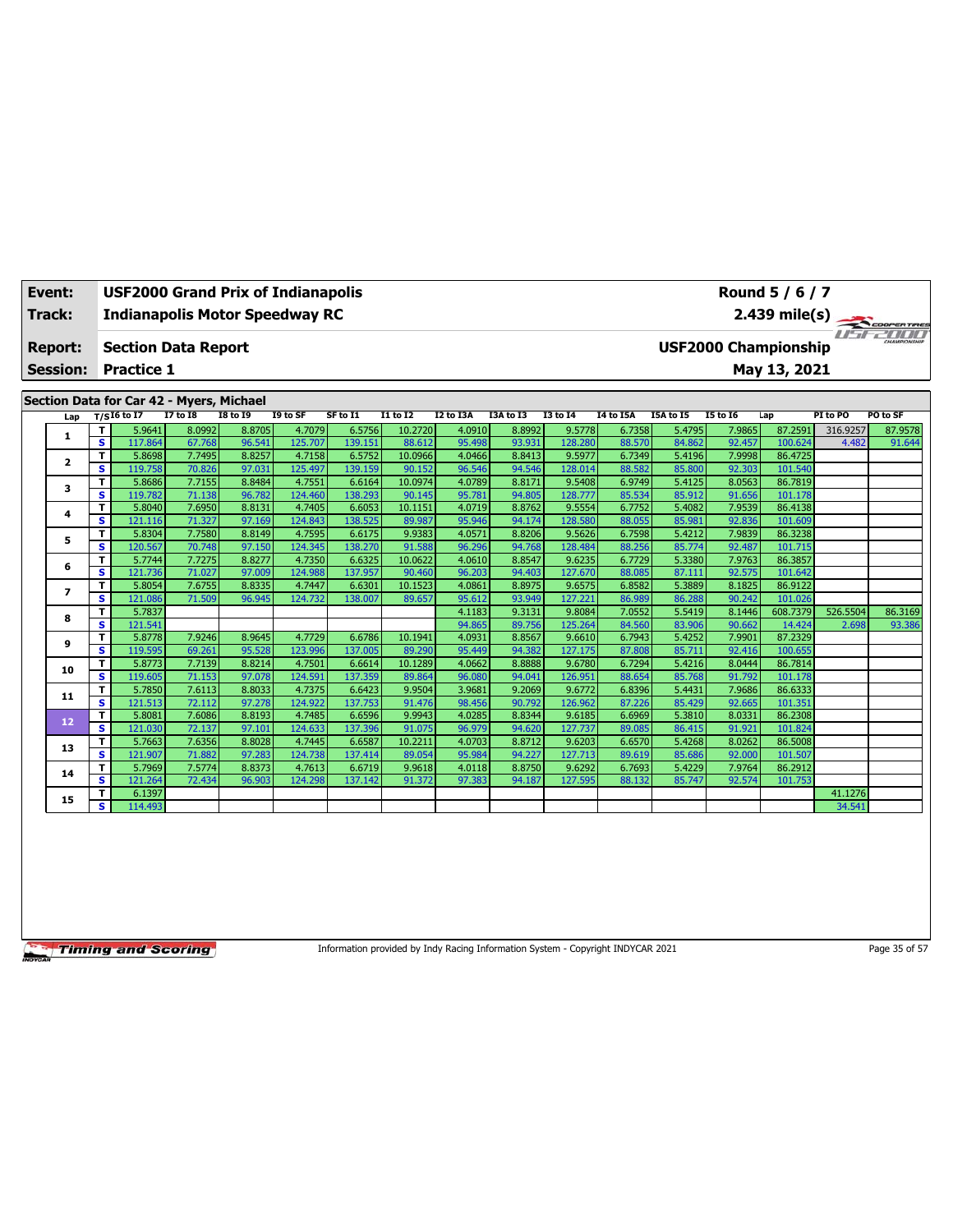| Event:                  | <b>USF2000 Grand Prix of Indianapolis</b>          | Round 5 / 6 / 7                                                                 |               |
|-------------------------|----------------------------------------------------|---------------------------------------------------------------------------------|---------------|
| Track:                  | <b>Indianapolis Motor Speedway RC</b>              | $2.439$ mile(s)                                                                 | COOPERTIRES   |
|                         |                                                    |                                                                                 | USE2000       |
| <b>Report:</b>          | <b>Section Data Report</b>                         | <b>USF2000 Championship</b>                                                     |               |
| <b>Session:</b>         | <b>Practice 1</b>                                  | May 13, 2021                                                                    |               |
|                         | Section Data for Car 42 - Myers, Michael           |                                                                                 |               |
| Lap                     | $T/S$ SF to PI                                     |                                                                                 |               |
| 1                       | $\mathbf T$<br>$\overline{\mathbf{s}}$             |                                                                                 |               |
| $\mathbf{2}$            | T                                                  |                                                                                 |               |
|                         | S<br>$\mathbf T$                                   |                                                                                 |               |
| 3                       | $\overline{\mathbf{s}}$                            |                                                                                 |               |
| $\ddot{\phantom{a}}$    | T<br>$\mathbf{s}$                                  |                                                                                 |               |
| 5                       | $\mathbf T$<br>$\overline{\mathbf{s}}$             |                                                                                 |               |
| 6                       | T                                                  |                                                                                 |               |
|                         | S<br>$\mathbf T$<br>83.2635                        |                                                                                 |               |
| $\overline{\mathbf{z}}$ | $\overline{\mathbf{s}}$<br>96.119                  |                                                                                 |               |
| 8                       | T<br>$\overline{\mathbf{s}}$                       |                                                                                 |               |
| 9                       | $\overline{\mathbf{r}}$<br>$\overline{\mathbf{s}}$ |                                                                                 |               |
| 10                      | T                                                  |                                                                                 |               |
|                         | S<br>$\mathbf T$                                   |                                                                                 |               |
| ${\bf 11}$              | $\overline{\mathbf{s}}$                            |                                                                                 |               |
| $12\,$                  | T<br>S                                             |                                                                                 |               |
| 13                      | T<br>$\overline{\mathbf{s}}$                       |                                                                                 |               |
| 14                      | 86.8896<br>T                                       |                                                                                 |               |
|                         | S<br>92.107<br>$\mathbf T$                         |                                                                                 |               |
| 15                      | $\overline{\mathbf{s}}$                            |                                                                                 |               |
|                         |                                                    |                                                                                 |               |
|                         |                                                    |                                                                                 |               |
|                         |                                                    |                                                                                 |               |
|                         |                                                    |                                                                                 |               |
|                         |                                                    |                                                                                 |               |
|                         |                                                    |                                                                                 |               |
|                         | <b>Timing and Scoring</b>                          | Information provided by Indy Racing Information System - Copyright INDYCAR 2021 | Page 36 of 57 |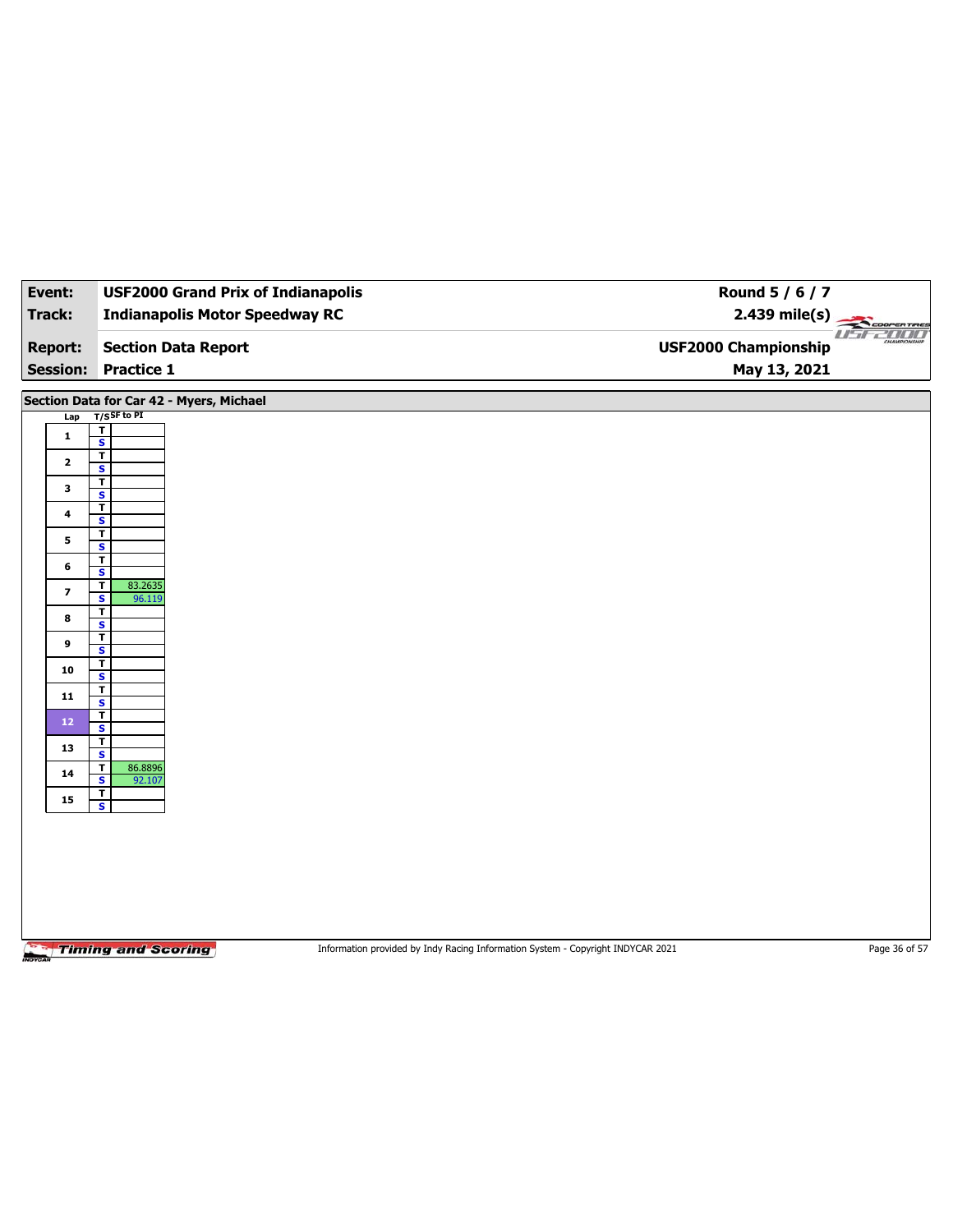| <b>Event:</b><br>Track: |                                   | <b>USF2000 Grand Prix of Indianapolis</b><br>Round 5 / 6 / 7<br><b>Indianapolis Motor Speedway RC</b><br>$2.439$ mile(s) |                                                 |                 |                                             |          |          |                 |           |           |                 |                  |           |                             | COOPERTIRES  |          |                    |
|-------------------------|-----------------------------------|--------------------------------------------------------------------------------------------------------------------------|-------------------------------------------------|-----------------|---------------------------------------------|----------|----------|-----------------|-----------|-----------|-----------------|------------------|-----------|-----------------------------|--------------|----------|--------------------|
|                         | <b>Report:</b><br><b>Session:</b> |                                                                                                                          | <b>Section Data Report</b><br><b>Practice 1</b> |                 |                                             |          |          |                 |           |           |                 |                  |           | <b>USF2000 Championship</b> | May 13, 2021 |          | u <del>srzoo</del> |
|                         |                                   |                                                                                                                          |                                                 |                 | Section Data for Car 44 - Brooks, Christian |          |          |                 |           |           |                 |                  |           |                             |              |          |                    |
|                         | Lap                               |                                                                                                                          | $T/SI6$ to I7                                   | <b>I7 to I8</b> | <b>I8 to 19</b>                             | I9 to SF | SF to I1 | <b>I1 to I2</b> | I2 to I3A | I3A to I3 | <b>I3 to 14</b> | <b>I4 to I5A</b> | I5A to I5 | <b>I5 to 16</b>             | Lap          | PI to PO | PO to SF           |
|                         |                                   | T                                                                                                                        | 5.8271                                          | 7.4864          | 8.8684                                      | 4.7588   | 6.7018   | 10.1572         | 4.0225    | 8.6375    | 9.6323          | 6.6201           | 5.2894    | 7.8246                      | 85.8261      | 305.1340 | 84.7694            |
|                         | 1                                 | $\overline{\mathbf{s}}$                                                                                                  | 120.635                                         | 73.315          | 96.563                                      | 124.363  | 136.530  | 89.614          | 97.124    | 96.777    | 127.554         | 90.118           | 87.912    | 94.370                      | 102.305      | 4.656    | 95.091             |
|                         | $\mathbf{2}$                      | T                                                                                                                        | 5.8030                                          | 7.4497          | 8.8270                                      | 4.7505   | 6.6638   | 9.9420          | 4.0003    | 8.5983    | 9.6194          | 6.6128           | 5.2418    | 7.7622                      | 85.2708      |          |                    |
|                         |                                   | S                                                                                                                        | 121.136                                         | 73.676          | 97.016                                      | 124.580  | 137.309  | 91.554          | 97.663    | 97.218    | 127.725         | 90.218           | 88.710    | 95.129                      | 102.971      |          |                    |
|                         | з                                 | T                                                                                                                        | 5.7365                                          | 7.4797          | 8.8398                                      | 4.7578   | 6.6846   | 9.9079          | 3.9556    | 8.6305    | 9.6051          | 6.5635           | 5.2481    | 7.7283                      | 85.1374      |          |                    |
|                         |                                   | s                                                                                                                        | 122.541                                         | 73.380          | 96.876                                      | 124.389  | 136.882  | 91.869          | 98.767    | 96.855    | 127.915         | 90.895           | 88.603    | 95.546                      | 103.132      |          |                    |
|                         | 4                                 | т                                                                                                                        | 5.7297                                          | 7.4180          | 8.8840                                      | 4.7687   | 6.6792   | 9.8749          | 3.9651    | 8.5960    | 9.5515          | 6.5723           | 5.2366    | 7.7459                      | 85.0219      |          |                    |
|                         |                                   | s                                                                                                                        | 122.686                                         | 73.991          | 96.394                                      | 124.105  | 136.992  | 92.176          | 98.530    | 97.244    | 128.633         | 90.774           | 88.798    | 95.329                      | 103.272      |          |                    |
|                         | 5                                 | T                                                                                                                        | 5.7017                                          |                 |                                             |          |          |                 | 6.8234    | 11.7204   | 9.9523          | 6.9727           | 5.3968    | 7.7792                      | 211.0188     | 117.2935 | 95.4658            |
|                         |                                   | s                                                                                                                        | 123.289                                         |                 |                                             |          |          |                 | 57.256    | 71.321    | 123.453         | 85.561           | 86.162    | 94.921                      | 41.610       | 12.111   | 84.436             |
|                         | 6                                 | T                                                                                                                        | 5.7536                                          | 7.5866          | 8.8952                                      | 4.7921   | 6.7192   | 10.0320         | 3.9784    | 8.6113    | 9.6534          | 6.6542           | 5.2505    | 7.8003                      | 85.7268      |          |                    |
|                         |                                   | s                                                                                                                        | 122.176                                         | 72.346          | 96.273                                      | 123.499  | 136.177  | 90.732          | 98.201    | 97.071    | 127.275         | 89.656           | 88.563    | 94.664                      | 102.423      |          |                    |
|                         | $\overline{ }$                    | т                                                                                                                        | 5.7357                                          | 7.4485          | 8.8459                                      | 4.7791   | 6.7063   | 9.9278          | 3.9616    | 8.5744    | 9.6044          | 6.5607           | 5.1934    | 7.7469                      | 85.0847      |          |                    |
|                         |                                   | $\mathbf{s}$                                                                                                             | 122.558                                         | 73.688          | 96.809                                      | 123.835  | 136.439  | 91.685          | 98.617    | 97.489    | 127.924         | 90.934           | 89.537    | 95.317                      | 103.196      |          |                    |
|                         | 8                                 | т                                                                                                                        | 5.7582                                          | 7.4536          | 8.8618                                      | 4.7741   | 6.7145   | 9.8653          | 3.9723    | 8.5860    | 9.6109          | 6.5902           | 5.1833    | 7.7608                      | 85.1310      |          |                    |
|                         |                                   | $\overline{\mathbf{s}}$                                                                                                  | 122.079                                         | 73.637          | 96.635                                      | 123.964  | 136.272  | 92.266          | 98.352    | 97.357    | 127,838         | 90.527           | 89.711    | 95.146                      | 103.140      |          |                    |
|                         | 9                                 | T                                                                                                                        | 5.7456                                          | 7.4450          | 8.8245                                      | 4.7859   | 6.7143   | 9.8620          | 3.9678    | 8.5974    | 9.6082          | 6.5149           | 5.2184    | 7.7331                      | 85.0171      |          |                    |
|                         |                                   | s                                                                                                                        | 122.347                                         | 73.722          | 97.044                                      | 123.659  | 136.276  | 92.296          | 98.463    | 97.228    | 127.874         | 91.573           | 89.108    | 95.487                      | 103.278      |          |                    |
|                         | 10                                | T                                                                                                                        | 5.7302                                          | 7.4605          | 8.8684                                      | 4.7867   | 6.7341   | 9.8609          | 3.9805    | 8.6091    | 9.6124          | 6.5782           | 5.2342    | 7.7906                      | 85.2458      |          |                    |
|                         |                                   | s                                                                                                                        | 122.675                                         | 73.569          | 96.563                                      | 123.638  | 135.876  | 92.307          | 98.149    | 97.096    | 127.818         | 90.692           | 88.839    | 94.782                      | 103.001      |          |                    |
|                         | 11                                | T                                                                                                                        | 5.7584                                          | 7.4504          | 8.8804                                      | 4.8013   | 6.7133   | 9.9071          | 3.9607    | 8.6283    | 9.6206          | 6.5577           | 5.2067    | 7.7853                      | 85.2702      |          |                    |
|                         |                                   | s                                                                                                                        | 122.075                                         | 73.669          | 96.433                                      | 123.262  | 136.297  | 91.876          | 98.640    | 96.880    | 127,709         | 90.976           | 89.308    | 94.847                      | 102.971      |          |                    |
|                         | 12                                | T                                                                                                                        | 5.8770                                          |                 |                                             |          |          |                 | 5.4085    | 9.8088    | 9.8149          | 6.9115           | 5.3914    | 7.8905                      | 349.6781     | 239.5231 | 112.8758           |
|                         |                                   | s                                                                                                                        | 119.611                                         |                 |                                             |          |          |                 | 72.235    | 85.220    | 125.181         | 86.319           | 86.248    | 93.582                      | 25.110       | 5.931    | 71.413             |
|                         | 13                                | T                                                                                                                        | 5.7887                                          | 7.5754          | 8.8366                                      | 4.7537   | 6.6814   | 9.9802          | 3.9583    | 8.6485    | 9.6632          | 6.6300           | 5.2625    | 7.8481                      | 85.6266      |          |                    |
|                         |                                   | s                                                                                                                        | 121.436                                         | 72.453          | 96.911                                      | 124.496  | 136.947  | 91.203          | 98.699    | 96.654    | 127.146         | 89.984           | 88.361    | 94.088                      | 102.543      |          |                    |
|                         | 14                                | т                                                                                                                        | 5.7760                                          | 7.4622          | 8.8624                                      | 4.7549   | 6.6575   | 9.7956          | 3.9438    | 8.6744    | 9.6183          | 6.5719           | 5.2360    | 7.7665                      | 85.1195      |          |                    |
|                         |                                   | s                                                                                                                        | 121.703                                         | 73.553          | 96.629                                      | 124.465  | 137.439  | 92.922          | 99.062    | 96.365    | 127.739         | 90.779           | 88.808    | 95.076                      | 103.154      |          |                    |
|                         | 15                                | т                                                                                                                        | 5.7409                                          | 7.4018          | 8.8204                                      | 4.7516   | 6.6511   | 9.8353          | 3.9445    | 8.6870    | 9.6019          | 6.5509           | 5.3113    | 7.7829                      | 85.0796      |          |                    |
|                         |                                   | s                                                                                                                        | 122.447                                         | 74.153          | 97.089                                      | 124.551  | 137.571  | 92.547          | 99.045    | 96.225    | 127.958         | 91.070           | 87.549    | 94.876                      | 103.202      |          |                    |
|                         | 16                                | т                                                                                                                        | 5.7405                                          | 7.4573          | 8.8043                                      | 4.7447   | 6.6338   | 9.8049          | 4.5907    | 9.5588    | 9.6350          | 7.2200           | 5.7470    | 8.2382                      | 88.1752      |          |                    |
|                         |                                   | s                                                                                                                        | 122.455                                         | 73.601          | 97.267                                      | 124.732  | 137.930  | 92.834          | 85.103    | 87.449    | 127.518         | 82.630           | 80.912    | 89.632                      | 99.579       |          |                    |
|                         | 17                                | т                                                                                                                        | 6.7618                                          |                 |                                             |          |          |                 |           |           |                 |                  |           |                             |              | 41.5094  |                    |
|                         |                                   | s                                                                                                                        | 103.960                                         |                 |                                             |          |          |                 |           |           |                 |                  |           |                             |              | 34.223   |                    |

Information provided by Indy Racing Information System - Copyright INDYCAR 2021 Page 37 of 57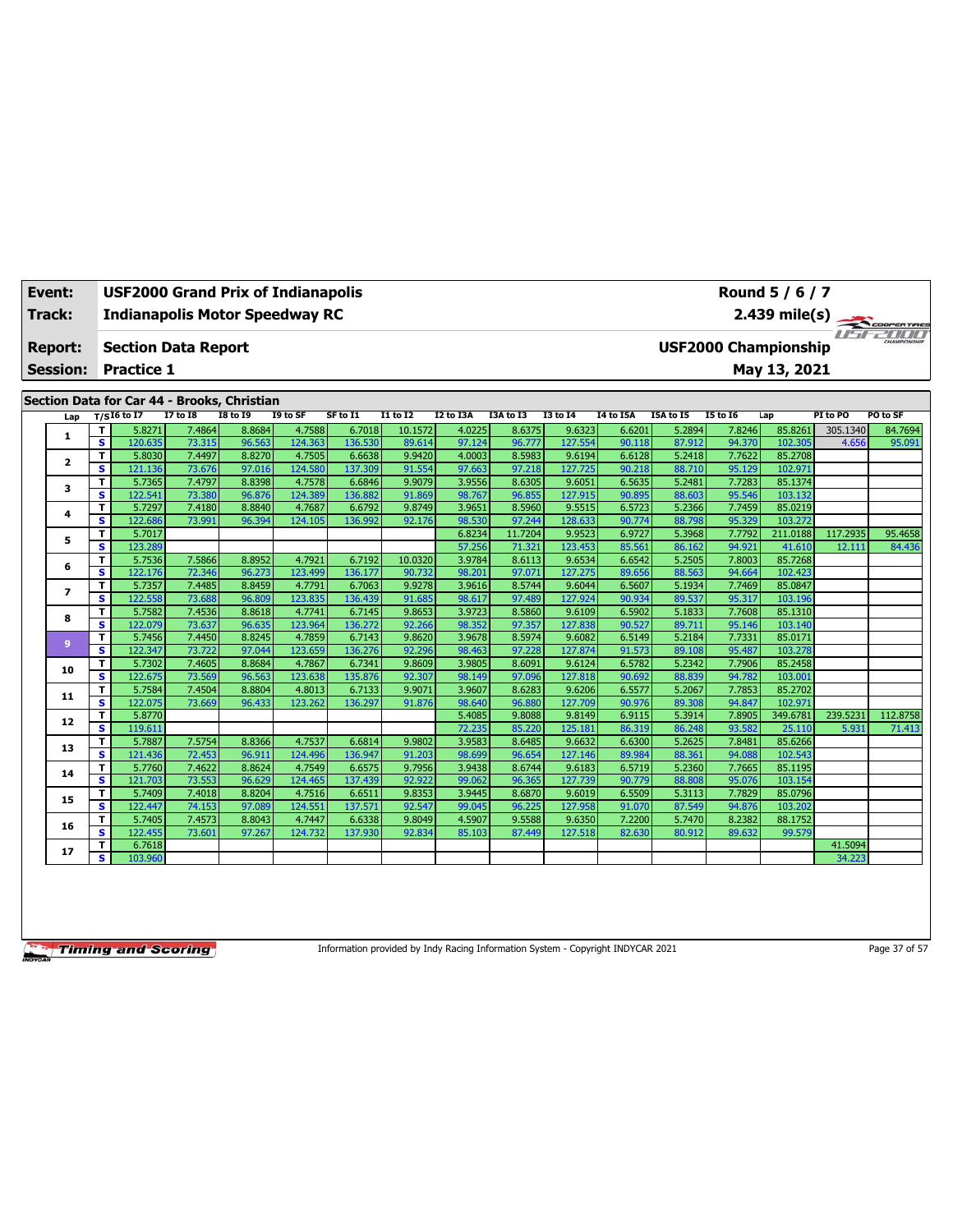| Event:          | <b>USF2000 Grand Prix of Indianapolis</b>     |                                                                                 | Round 5 / 6 / 7             |
|-----------------|-----------------------------------------------|---------------------------------------------------------------------------------|-----------------------------|
| <b>Track:</b>   | <b>Indianapolis Motor Speedway RC</b>         |                                                                                 | 2.439 mile(s)               |
|                 |                                               |                                                                                 | <b>COOPERTIRES</b>          |
| <b>Report:</b>  | <b>Section Data Report</b>                    |                                                                                 | <b>USF2000 Championship</b> |
| <b>Session:</b> | <b>Practice 1</b>                             |                                                                                 | May 13, 2021                |
|                 | Section Data for Car 44 - Brooks, Christian   |                                                                                 |                             |
| Lap             | $T/S$ SF to PI                                |                                                                                 |                             |
| $\mathbf{1}$    | T<br>$\overline{\mathbf{s}}$                  |                                                                                 |                             |
| $\mathbf{2}$    | T                                             |                                                                                 |                             |
|                 | S<br>T                                        |                                                                                 |                             |
| 3               | $\overline{\mathbf{s}}$                       |                                                                                 |                             |
| 4               | 83.5085<br>T<br>S<br>95.837                   |                                                                                 |                             |
| 5               | T<br>$\overline{\mathbf{s}}$                  |                                                                                 |                             |
| 6               | $\overline{\mathbf{r}}$                       |                                                                                 |                             |
|                 | $\overline{\mathbf{s}}$<br>T                  |                                                                                 |                             |
| 7               | $\overline{\mathbf{s}}$                       |                                                                                 |                             |
| 8               | T<br>$\overline{\mathbf{s}}$                  |                                                                                 |                             |
| 9 <sup>°</sup>  | $\overline{\mathbf{r}}$                       |                                                                                 |                             |
|                 | $\overline{\mathbf{s}}$<br>т                  |                                                                                 |                             |
| 10              | S<br>82.6133                                  |                                                                                 |                             |
| 11              | <u>T</u><br>$\overline{\mathbf{s}}$<br>96.875 |                                                                                 |                             |
| 12              | T<br>S                                        |                                                                                 |                             |
| 13              | $\overline{\mathbf{r}}$                       |                                                                                 |                             |
|                 | $\overline{\mathbf{s}}$<br>T                  |                                                                                 |                             |
| 14              | S                                             |                                                                                 |                             |
| 15              | T<br>$\overline{\mathbf{s}}$                  |                                                                                 |                             |
| 16              | 86.9397<br>T<br>s<br>92.054                   |                                                                                 |                             |
| $17$            | $rac{1}{s}$                                   |                                                                                 |                             |
|                 |                                               |                                                                                 |                             |
|                 |                                               |                                                                                 |                             |
|                 |                                               |                                                                                 |                             |
|                 |                                               |                                                                                 |                             |
| NOVCAL          | <b>Timing and Scoring</b>                     | Information provided by Indy Racing Information System - Copyright INDYCAR 2021 | Page 38 of 57               |
|                 |                                               |                                                                                 |                             |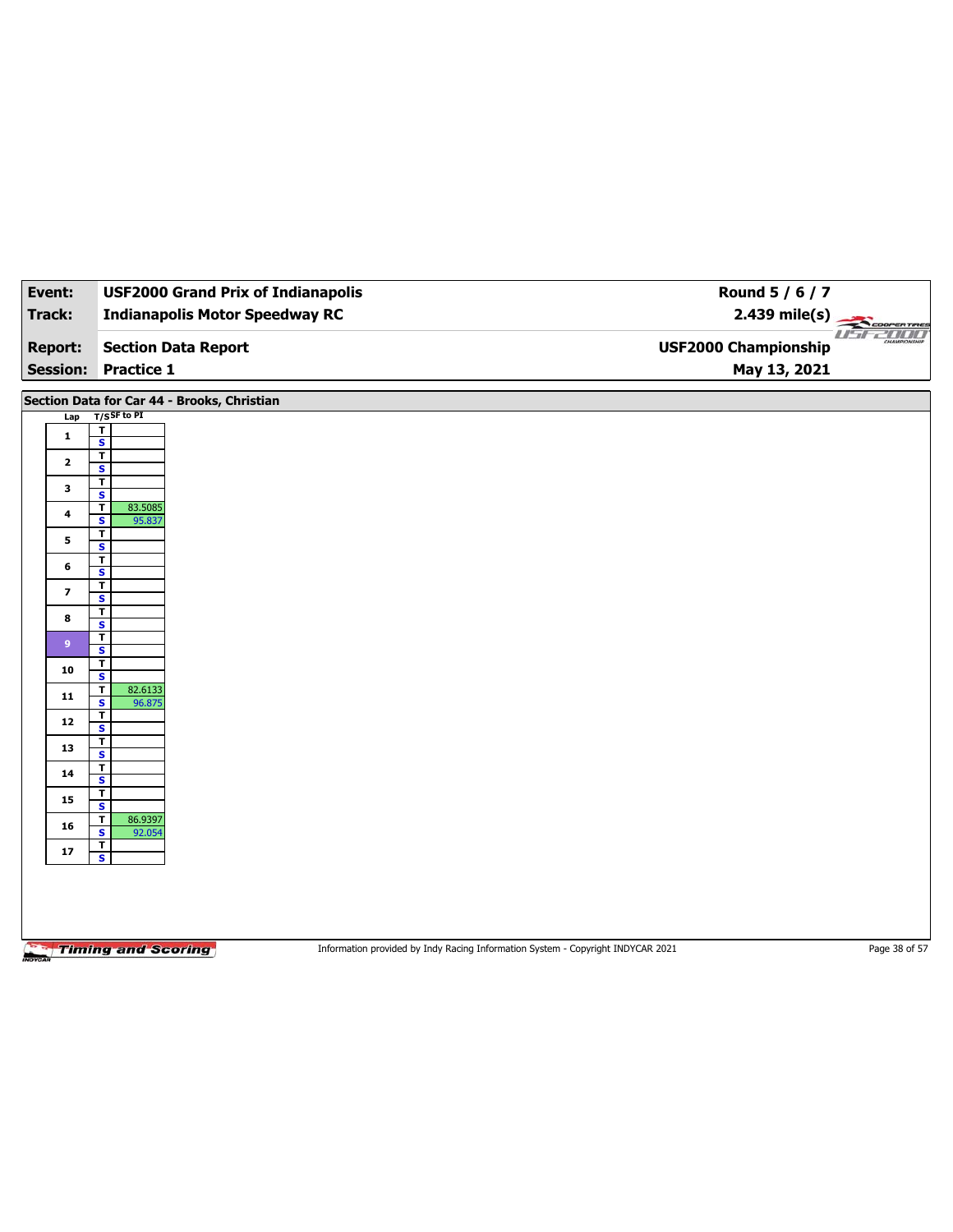| Event:          |                              | <b>USF2000 Grand Prix of Indianapolis</b>      |                  |                  |                   |                   |                  |                  |                  |                   |                  |                  |                  | Round 5 / 6 / 7             |                   |                      |
|-----------------|------------------------------|------------------------------------------------|------------------|------------------|-------------------|-------------------|------------------|------------------|------------------|-------------------|------------------|------------------|------------------|-----------------------------|-------------------|----------------------|
| Track:          |                              | <b>Indianapolis Motor Speedway RC</b>          |                  |                  |                   |                   |                  |                  |                  |                   |                  |                  |                  | $2.439$ mile(s)             |                   | COOPERTIRES          |
| <b>Report:</b>  |                              | <b>Section Data Report</b>                     |                  |                  |                   |                   |                  |                  |                  |                   |                  |                  |                  | <b>USF2000 Championship</b> | 11 <del>5</del> F | <b>PERTIFICATION</b> |
| <b>Session:</b> |                              | <b>Practice 1</b>                              |                  |                  |                   |                   |                  |                  |                  |                   |                  |                  |                  | May 13, 2021                |                   |                      |
|                 |                              |                                                |                  |                  |                   |                   |                  |                  |                  |                   |                  |                  |                  |                             |                   |                      |
|                 |                              | Section Data for Car 5 - Kohlbecker, Spike (R) |                  |                  |                   |                   |                  |                  |                  |                   |                  |                  |                  |                             |                   |                      |
| Lap             |                              | $T/SI6$ to I7                                  | <b>I7 to 18</b>  | <b>I8 to I9</b>  | I9 to SF          | SF to I1          | <b>I1 to I2</b>  | I2 to I3A        | I3A to I3        | <b>I3 to 14</b>   | <b>I4 to I5A</b> | I5A to I5        | <b>15 to 16</b>  | Lap                         | PI to PO          | PO to SF             |
| 1               | т                            | 5.8466                                         | 7.8525           | 8.9804           | 4.7205            | 6.5531            | 10.2475          | 4.1032           | 8.7774           | 9.5203            | 6.6428           | 5.3345           | 7.9576           | 86.5364                     | 307.1108          | 87.0881              |
|                 | $\overline{\mathbf{s}}$      | 120.233                                        | 69.897           | 95.359           | 125.372           | 139.629           | 88.824           | 95.214           | 95.234           | 129.054           | 89.810           | 87.168           | 92.793           | 101.465                     | 4.626             | 92.559               |
| $\mathbf{2}$    | T<br>$\overline{\mathbf{s}}$ | 5.7979<br>121.243                              | 7.5932           | 8.8974<br>96.249 | 4.6919<br>126.136 | 6.4924<br>140.934 | 9.9320           | 4.0487<br>96.496 | 8.7260<br>95.795 | 9.5891            | 6.6493           | 5.2834<br>88.012 | 7.8766<br>93.747 | 85.5779<br>102.601          |                   |                      |
|                 | т                            | 5.8203                                         | 72.284<br>7.5400 | 8.8903           | 4.7299            | 6.5966            | 91.646<br>9.8953 | 4.0670           | 8.7002           | 128.128<br>9.5556 | 89.722<br>6.6432 | 5.2208           | 7.8848           | 85.5440                     |                   |                      |
| 3               | $\overline{\mathbf{s}}$      | 120.776                                        | 72.794           | 96.326           | 125.123           | 138.708           | 91.986           | 96.061           | 96.079           | 128,578           | 89.805           | 89.067           | 93.650           | 102.642                     |                   |                      |
|                 | т                            | 5.7269                                         | 7.5041           | 8.9001           | 4.7340            | 6.5857            | 9.8617           | 4.0259           | 8.6707           | 9.5020            | 6.6133           | 5.2408           | 7.8379           | 85.2031                     |                   |                      |
| 4               | s                            | 122.746                                        | 73.142           | 96.220           | 125.014           | 138.937           | 92.299           | 97.042           | 96.406           | 129.303           | 90.211           | 88.727           | 94.210           | 103.053                     |                   |                      |
|                 | T                            | 5.7704                                         | 7.4858           | 8.8957           | 4.7328            | 6.5887            | 9.8896           | 4.0557           | 8.7079           | 9.5008            | 6.6298           | 5.3226           | 7.8835           | 85.4633                     |                   |                      |
| 5               | s                            | 121.821                                        | 73.321           | 96.267           | 125.046           | 138.874           | 92.039           | 96.329           | 95.994           | 129.319           | 89.986           | 87.363           | 93.665           | 102.739                     |                   |                      |
|                 | T                            | 5.7332                                         | 7.5496           | 8.9757           | 4.7260            | 6.5815            | 9.9244           | 4.0480           | 8.7412           | 9.5165            | 6.6228           | 5.3143           | 7.8765           | 85.6097                     |                   |                      |
| 6               | s                            | 122.611                                        | 72.701           | 95.409           | 125.226           | 139.026           | 91.716           | 96.512           | 95.629           | 129,106           | 90.081           | 87.500           | 93.748           | 102.563                     |                   |                      |
| 7               | т                            | 5.7360                                         | 7.5717           | 8.9529           | 4.6930            | 6.5300            | 10.0423          | 4.0654           | 8.8050           | 9.6043            | 6.6494           | 6.5525           | 8.6238           | 87.8263                     |                   |                      |
|                 | s                            | 122.551                                        | 72.489           | 95.652           | 126.107           | 140.123           | 90.639           | 96.099           | 94.936           | 127.926           | 89.721           | 70.965           | 85.625           | 99.975                      |                   |                      |
| 8               | т                            | 6.5203                                         | 7.6802           | 8.9169           | 4.7672            | 6.6590            | 10.2254          | 4.0965           | 9.2864           | 10.6747           | 7.1548           | 5.6324           | 7.8581           | 89.4719                     |                   |                      |
|                 | s                            | 107.810                                        | 71.465           | 96.038           | 124.144           | 137.408           | 89.016           | 95.370           | 90.014           | 115.098           | 83.383           | 82.558           | 93.968           | 98.136                      |                   |                      |
| 9               | T                            | 5.7224                                         | 7.5272           | 8.8879           | 4.7059            | 6.5518            | 10.1204          | 4.0406           | 8.7394           | 9.5327            | 6.8080           | 5.2798           | 7.8884           | 85.8045                     |                   |                      |
|                 | s                            | 122.843                                        | 72.917           | 96.352           | 125.761           | 139.656           | 89.940           | 96.689           | 95.648           | 128.887           | 87.631           | 88.072           | 93.607           | 102.330                     |                   |                      |
| 10              | т                            | 5.7790                                         |                  |                  |                   |                   |                  | 4.1128           | 8.9079           | 9.7664            | 6.7203           | 5.3285           | 7.8378           | 289.5431                    | 207.9792          | 84.9420              |
|                 | $\overline{\mathbf{s}}$      | 121.639                                        |                  |                  |                   |                   |                  | 94.992           | 93.839           | 125.802           | 88.774           | 87.267           | 94.211           | 30.325                      | 6.830             | 94.898               |
| 11              | т                            | 5.7706                                         | 7.4836           | 8.9555           | 4.7647            | 6.6517            | 10.0118          | 4.0714           | 8.6855           | 9.5910            | 6.6510           | 5.2123           | 7.9100           | 85.7591                     |                   |                      |
|                 | s                            | 121.817<br>5.7770                              | 73.342           | 95.624           | 124.209           | 137.559           | 90.915           | 95.958           | 96.242<br>8.7344 | 128.103           | 89.699           | 89.212<br>5.2585 | 93.351<br>7.8813 | 102.384<br>85.6401          |                   |                      |
| 12              | т<br>s                       | 121.682                                        | 7.4720<br>73.456 | 8.9751<br>95.415 | 4.7438<br>124.756 | 6.6159<br>138.303 | 9.9011<br>91.932 | 4.0414<br>96.670 | 95.703           | 9.5871<br>128.155 | 6.6525<br>89.679 | 88.428           | 93.691           | 102.527                     |                   |                      |
|                 | т                            | 5.7678                                         | 7.6006           | 8.8987           | 4.7238            | 6.5645            | 9.9018           | 4.0240           | 8.6627           | 9.6065            | 6.5895           | 5.2556           | 7.9584           | 85.5539                     |                   |                      |
| 13              | s                            | 121.876                                        | 72.213           | 96.235           | 125.284           | 139.386           | 91.925           | 97.08            | 96.495           | 127.896           | 90.537           | 88.477           | 92.784           | 102.630                     |                   |                      |
|                 | T                            | 5.7795                                         | 7.6071           | 8.8710           | 4.7313            | 6.6187            | 9.8489           | 4.0066           | 8.7660           | 9.6103            | 6.5562           | 5.3320           | 7.8599           | 85.5875                     |                   |                      |
| 14              | s                            | 121.629                                        | 72.151           | 96.535           | 125.086           | 138.245           | 92.419           | 97.510           | 95.358           | 127.846           | 90.996           | 87.209           | 93.946           | 102.590                     |                   |                      |
|                 | T                            | 5.7545                                         | 7.5081           | 8.9342           | 4.7201            | 6.5937            | 9.9168           | 4.0062           | 8.6851           | 9.5631            | 6.6267           | 5.2472           | 7.8163           | 85.3720                     |                   |                      |
| 15              | s                            | 122.157                                        | 73.103           | 95.852           | 125.383           | 138.769           | 91.786           | 97.519           | 96.246           | 128,477           | 90.028           | 88.619           | 94.470           | 102.849                     |                   |                      |
|                 | т                            | 5.7195                                         | 7.4710           | 8.9173           | 4.7314            | 6.6083            | 9.8115           | 3.9831           | 8.6873           | 9.5859            | 6.5696           | 5.2765           | 7.8283           | 85.1897                     |                   |                      |
| 16              | s                            | 122.905                                        | 73.466           | 96.034           | 125.083           | 138.462           | 92.771           | 98.08            | 96.222           | 128.171           | 90.811           | 88.127           | 94.326           | 103.069                     |                   |                      |
| 17              | т                            | 5.7145                                         | 7.4879           | 8.9456           | 4.7331            | 6.6036            | 9.8596           | 3.9869           | 8.7463           | 9.5799            | 6.6612           | 5.2874           | 7.8338           | 85.4398                     |                   |                      |
|                 | s                            | 123.012                                        | 73.300           | 95.730           | 125.038           | 138.561           | 92.319           | 97.991           | 95.573           | 128.251           | 89.562           | 87.945           | 94.259           | 102.767                     |                   |                      |
| 18              | т                            | 5.7610                                         | 7.4756           | 8.9480           | 4.7263            | 6.6068            | 9.8380           | 3.9977           | 8.7494           | 9.5419            | 6.5967           | 5.2961           | 7.8871           | 85.4246                     |                   |                      |
|                 | s                            | 122.020                                        | 73.421           | 95.704           | 125.218           | 138.494           | 92.522           | 97.727           | 95.539           | 128,762           | 90.438           | 87,800           | 93.622           | 102.785                     |                   |                      |
| 19              | т                            | 6.4172                                         |                  |                  |                   |                   |                  |                  |                  |                   |                  |                  |                  |                             | 49.5706           |                      |
|                 | s                            | 109.542                                        |                  |                  |                   |                   |                  |                  |                  |                   |                  |                  |                  |                             | 28.657            |                      |

Information provided by Indy Racing Information System - Copyright INDYCAR 2021 Page 39 of 57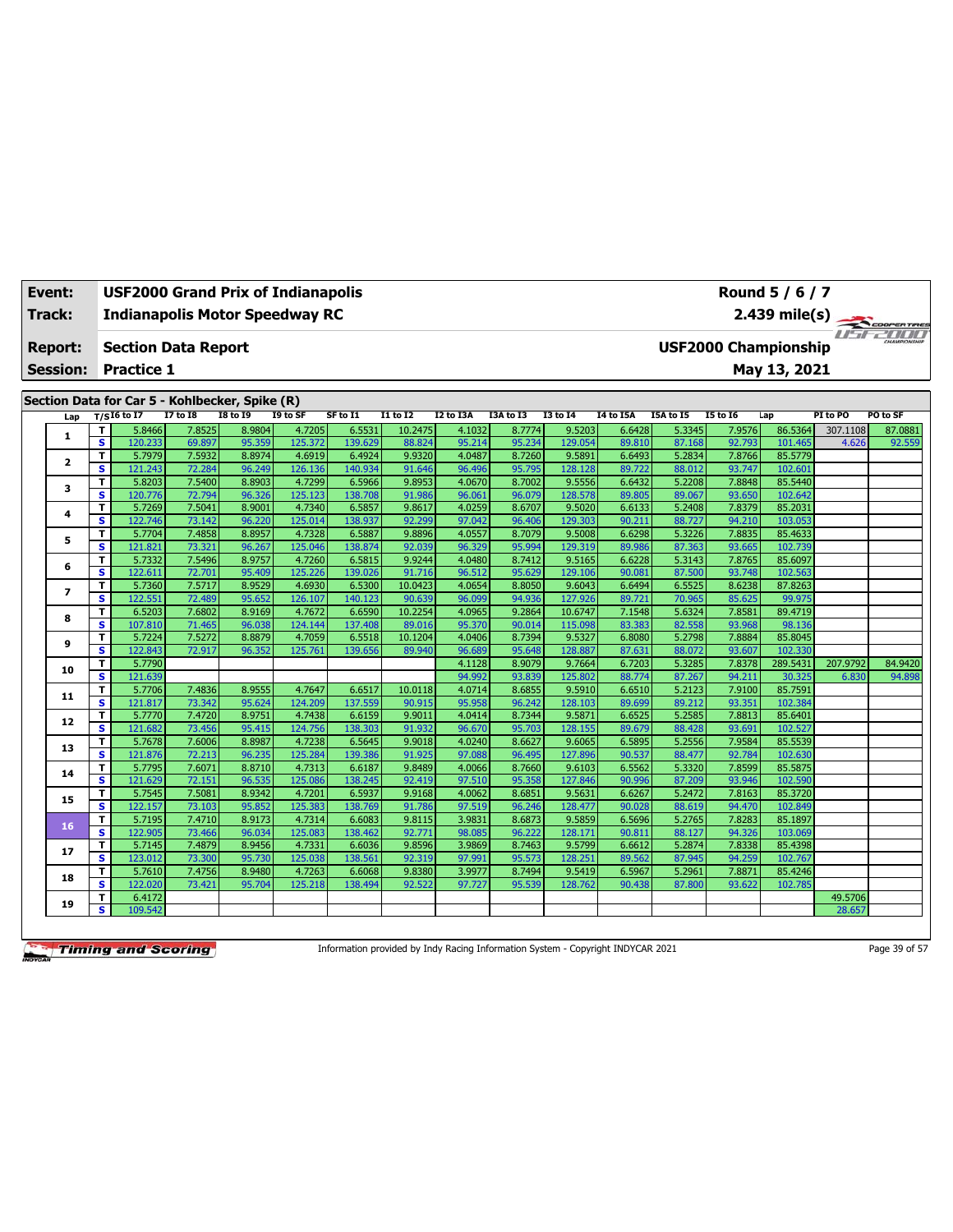| Event:                  | <b>USF2000 Grand Prix of Indianapolis</b>                   | Round 5 / 6 / 7                                                |
|-------------------------|-------------------------------------------------------------|----------------------------------------------------------------|
| Track:                  | <b>Indianapolis Motor Speedway RC</b>                       | $2.439$ mile(s)<br>COOPERTIRES                                 |
| <b>Report:</b>          | <b>Section Data Report</b>                                  | <i>USE 2000</i><br>CHAMPSONSHIL<br><b>USF2000 Championship</b> |
|                         | <b>Session: Practice 1</b>                                  | May 13, 2021                                                   |
|                         | Section Data for Car 5 - Kohlbecker, Spike (R)              |                                                                |
| Lap                     | $T/S$ SF to PI                                              |                                                                |
| 1                       | T<br>$\overline{\mathbf{s}}$                                |                                                                |
| $\mathbf{2}$            | T<br>$\overline{\mathbf{s}}$                                |                                                                |
| 3                       | T                                                           |                                                                |
| 4                       | $\overline{\mathbf{s}}$<br>$\overline{\mathbf{r}}$          |                                                                |
|                         | $\overline{\mathbf{s}}$                                     |                                                                |
| 5                       | $\mathbf T$<br>$\overline{\mathbf{s}}$                      |                                                                |
| 6                       | $\overline{1}$<br>S                                         |                                                                |
| $\overline{\mathbf{z}}$ | T                                                           |                                                                |
|                         | $\overline{\mathbf{s}}$<br>T                                |                                                                |
| 8                       | $\overline{\mathbf{s}}$                                     |                                                                |
| 9                       | 82.5574<br>$\mathbf T$<br>$\overline{\mathbf{s}}$<br>96.941 |                                                                |
| ${\bf 10}$              | T<br>$\overline{\mathbf{s}}$                                |                                                                |
| 11                      | $\mathbf T$                                                 |                                                                |
| 12                      | $\overline{\mathbf{s}}$<br>$\mathbf{T}$                     |                                                                |
|                         | $\overline{\mathbf{s}}$<br>T                                |                                                                |
| 13                      | $\overline{\mathbf{s}}$                                     |                                                                |
| 14                      | $\mathbf{I}$<br>S                                           |                                                                |
| 15                      | $\mathbf{T}$<br>$\overline{\mathbf{s}}$                     |                                                                |
| 16                      | $\overline{\mathbf{r}}$                                     |                                                                |
| 17                      | S<br>$\mathbf T$                                            |                                                                |
|                         | $\overline{\mathbf{s}}$<br>89.2123<br>$\mathbf{r}$          |                                                                |
| 18                      | $\mathbf{s}$<br>89.709<br>$\mathbf{T}$                      |                                                                |
| 19                      | $\overline{\mathbf{s}}$                                     |                                                                |
|                         |                                                             |                                                                |

Information provided by Indy Racing Information System - Copyright INDYCAR 2021 Page 40 of 57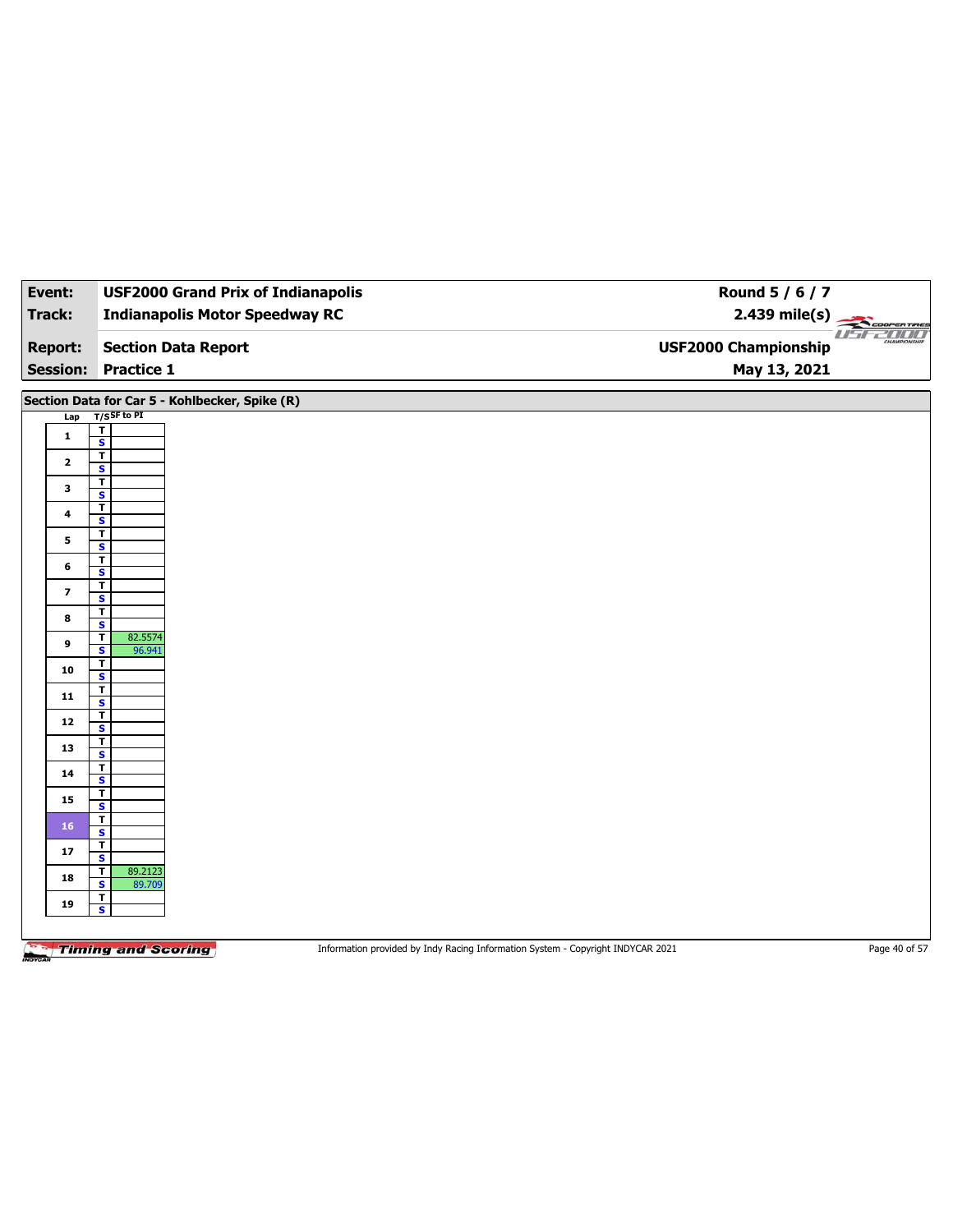| Event:          | USF2000 Grand Prix of Indianapolis<br>Round 5 / 6 / 7<br><b>Indianapolis Motor Speedway RC</b><br>2.439 mile(s) |                                      |                 |                 |          |          |                 |           |           |                 |           |           |                 |                             |          |              |
|-----------------|-----------------------------------------------------------------------------------------------------------------|--------------------------------------|-----------------|-----------------|----------|----------|-----------------|-----------|-----------|-----------------|-----------|-----------|-----------------|-----------------------------|----------|--------------|
| Track:          |                                                                                                                 |                                      |                 |                 |          |          |                 |           |           |                 |           |           |                 |                             |          | COOPER TIRES |
| <b>Report:</b>  |                                                                                                                 | <b>Section Data Report</b>           |                 |                 |          |          |                 |           |           |                 |           |           |                 | <b>USF2000 Championship</b> |          |              |
| <b>Session:</b> |                                                                                                                 | <b>Practice 1</b>                    |                 |                 |          |          |                 |           |           |                 |           |           |                 | May 13, 2021                |          |              |
|                 |                                                                                                                 |                                      |                 |                 |          |          |                 |           |           |                 |           |           |                 |                             |          |              |
|                 |                                                                                                                 | Section Data for Car 6 - Garg, Bijoy |                 |                 |          |          |                 |           |           |                 |           |           |                 |                             |          |              |
| Lap             |                                                                                                                 | $T/SI6$ to I7                        | <b>I7 to I8</b> | <b>18 to 19</b> | I9 to SF | SF to I1 | <b>I1 to I2</b> | I2 to I3A | I3A to I3 | <b>I3 to 14</b> | I4 to I5A | I5A to I5 | <b>I5 to 16</b> | Lap                         | PI to PO | PO to SF     |
| 1               | т                                                                                                               | 5.8337                               | 7.8366          | 8.8930          | 4.7022   | 6.5589   | 10.1572         | 4.0323    | 8.9102    | 9.5410          | 6.7763    | 5.4984    | 7.9780          | 86.7178                     | 289.3638 | 88.9917      |
|                 | $\overline{\mathbf{s}}$                                                                                         | 120.499                              | 70.038          | 96.296          | 125.860  | 139.505  | 89.614          | 96.888    | 93.815    | 128,774         | 88.041    | 84.570    | 92.556          | 101.253                     | 4.909    | 90.579       |
| 2               | т                                                                                                               | 5.8011                               | 7.8644          | 8.7761          | 4.6462   | 6.4285   | 10.4831         | 4.0308    | 8.9262    | 9.5162          | 6.8348    | 5.3582    | 8.0011          | 86.6667                     |          |              |
|                 | s                                                                                                               | 121.176                              | 69.791          | 97.579          | 127.377  | 142.335  | 86.828          | 96.924    | 93.647    | 129.110         | 87.287    | 86.783    | 92.288          | 101.312                     |          |              |
| 3               | т                                                                                                               | 5.8197                               | 7.7133          | 8.8974          | 4.6821   | 7.9234   | 12.5974         | 5.4376    | 9.4602    | 9.6411          | 6.7407    | 5.4065    | 7.9034          | 92.2228                     |          |              |
|                 | s                                                                                                               | 120.789                              | 71.158          | 96.249          | 126.400  | 115.481  | 72.255          | 71.848    | 88.361    | 127.437         | 88.506    | 86.008    | 93.429          | 95.209                      |          |              |
| 4               | T                                                                                                               | 5.7358                               | 7.6559          | 8.8700          | 4.7141   | 6.5572   | 10.0868         | 3.9837    | 8.7313    | 9.4554          | 6.7724    | 5.3802    | 7.9408          | 85,8836                     |          |              |
|                 | s                                                                                                               | 122.556                              | 71.692          | 96.546          | 125.542  | 139.541  | 90.239          | 98.070    | 95.737    | 129.940         | 88.092    | 86.428    | 92.989          | 102.236                     |          |              |
| 5               | т                                                                                                               | 5.7420                               | 7.6649          | 8.9068          | 4.6837   | 6.5018   | 10.2433         | 4.1127    | 8.7428    | 9.5954          | 6.7397    | 5.4045    | 7.8446          | 86.1822                     |          |              |
|                 | s                                                                                                               | 122.423                              | 71.607          | 96.147          | 126.357  | 140.730  | 88.861          | 94.994    | 95.611    | 128.044         | 88.519    | 86.039    | 94.130          | 101.882                     |          |              |
| 6               | т                                                                                                               | 5.7482                               | 7.6098          | 8.9782          | 4.7623   | 6.6762   | 10.0511         | 4.0301    | 8.7469    | 9.6404          | 6.6218    | 5.3558    | 7.9144          | 86.1352                     |          |              |
|                 | s                                                                                                               | 122.291                              | 72.126          | 95.383          | 124.272  | 137.054  | 90.560          | 96.941    | 95.566    | 127.447         | 90.095    | 86.822    | 93.299          | 101.937                     |          |              |
| $\overline{ }$  | T                                                                                                               | 5.7614                               | 7.6056          | 8.9494          | 4.7758   | 6.6950   | 9.9595          | 4.0367    | 8.7222    | 9.6503          | 6.8110    | 5.4049    | 7.8634          | 86.2352                     |          |              |
|                 | s                                                                                                               | 122.011                              | 72.166          | 95.690          | 123.920  | 136.669  | 91.393          | 96.782    | 95.837    | 127.316         | 87.592    | 86.033    | 93.905          | 101.819                     |          |              |
| 8               | т                                                                                                               | 5.7017                               | 7.7163          | 8.8526          | 4.7645   | 6.6841   | 10.0303         | 4.0199    | 8.7051    | 9.6512          | 6.5724    | 5.4653    | 7.8876          | 86.0510                     |          |              |
|                 | s                                                                                                               | 123.289                              | 71.130          | 96.736          | 124.214  | 136.892  | 90.748          | 97.187    | 96.025    | 127.304         | 90.772    | 85.082    | 93.616          | 102.037                     |          |              |
| 9               | т                                                                                                               | 5.7404                               | 7.6312          | 8.8796          | 4.7685   | 6.6911   | 9.9809          | 4.0379    | 8.7096    | 9.6490          | 6.6751    | 5.3432    | 7.8316          | 85.9381                     |          |              |
|                 | s                                                                                                               | 122.457                              | 71.924          | 96.442          | 124.110  | 136.749  | 91.197          | 96.754    | 95.976    | 127.333         | 89.376    | 87.027    | 94.286          | 102.171                     |          |              |
| 10              | Т                                                                                                               | 5.7281                               | 7.7569          | 8.8306          | 4.7927   | 6.7218   | 9.9973          | 4.0272    | 8.6843    | 9.6067          | 6.6931    | 5.3202    | 7.8551          | 86.0140                     |          |              |
|                 | s                                                                                                               | 122.720                              | 70.758          | 96.977          | 123.483  | 136.124  | 91.047          | 97.011    | 96.255    | 127.894         | 89.135    | 87.403    | 94.004          | 102.081                     |          |              |
| 11              | т                                                                                                               | 5.7546                               |                 |                 |          |          |                 | 4.1253    | 8.9325    | 9.6686          | 6.6835    | 5.3604    | 7.9136          | 424.9930                    | 340.3022 | 87.0578      |
|                 | s                                                                                                               | 122.155                              |                 |                 |          |          |                 | 94.704    | 93.581    | 127.075         | 89.263    | 86.747    | 93.309          | 20.660                      | 4.174    | 92.591       |
| 12              | т                                                                                                               | 5.7893                               | 7.6334          | 8.9022          | 4.7565   | 6.6736   | 9.8659          | 4.0294    | 8.6993    | 9.6534          | 6.6513    | 5.4805    | 7.9548          | 86.0896                     |          |              |
|                 | $\overline{\mathbf{s}}$                                                                                         | 121.423                              | 71.903          | 96.197          | 124.423  | 137.107  | 92.260          | 96.958    | 96.089    | 127.275         | 89.695    | 84.846    | 92.826          | 101.991                     |          |              |
| 13              | T                                                                                                               | 5.8100                               | 7.6428          | 8.8225          | 4.7515   | 6.6777   | 10.0674         | 3.9934    | 8.8726    | 9.6608          | 6.6604    | 5.3639    | 7.9104          | 86.2334                     |          |              |
|                 | s                                                                                                               | 120.990                              | 71.814          | 97.066          | 124.554  | 137.023  | 90.413          | 97.832    | 94.212    | 127.177         | 89.573    | 86.691    | 93.347          | 101.821                     |          |              |
| 14              | T                                                                                                               | 5.7807                               | 7.6647          | 8.8755          | 4.7702   | 6.6843   | 9.9452          | 3.9993    | 8.7086    | 9.6133          | 6.5832    | 5.3359    | 7.8359          | 85.7968                     |          |              |
|                 | s                                                                                                               | 121.604                              | 71.609          | 96.486          | 124.066  | 136.888  | 91.524          | 97.688    | 95.987    | 127.806         | 90.623    | 87.146    | 94.234          | 102.339                     |          |              |
| 15              | т                                                                                                               | 5.7936                               | 7.6091          | 8.9525          | 4.7759   | 6.6878   | 10.0406         | 4.0318    | 8.7192    | 9.6274          | 6.6578    | 5.2887    | 7.9192          | 86.1036                     |          |              |
|                 | $\overline{\mathbf{s}}$                                                                                         | 121.333                              | 72.133          | 95.656          | 123.918  | 136.816  | 90.655          | 96.900    | 95.870    | 127.619         | 89.608    | 87.923    | 93.243          | 101.975                     |          |              |
| 16              | T                                                                                                               | 5.7557                               | 8.5446          | 8.9585          | 4.7776   | 6.6967   | 9.9213          | 4.0350    | 10.8494   | 10.9774         | 6.8086    | 5.4437    | 7.9632          | 90.7317                     |          |              |
|                 | s                                                                                                               | 122.132                              | 64.235          | 95.592          | 123.874  | 136.634  | 91.745          | 96.823    | 77.047    | 111.924         | 87.623    | 85.420    | 92.728          | 96.773                      |          |              |
| 17              | т                                                                                                               | 5.9522                               |                 |                 |          |          |                 |           |           |                 |           |           |                 |                             | 45.4030  |              |
|                 | s                                                                                                               | 118.100                              |                 |                 |          |          |                 |           |           |                 |           |           |                 |                             | 31.288   |              |

Information provided by Indy Racing Information System - Copyright INDYCAR 2021 Page 41 of 57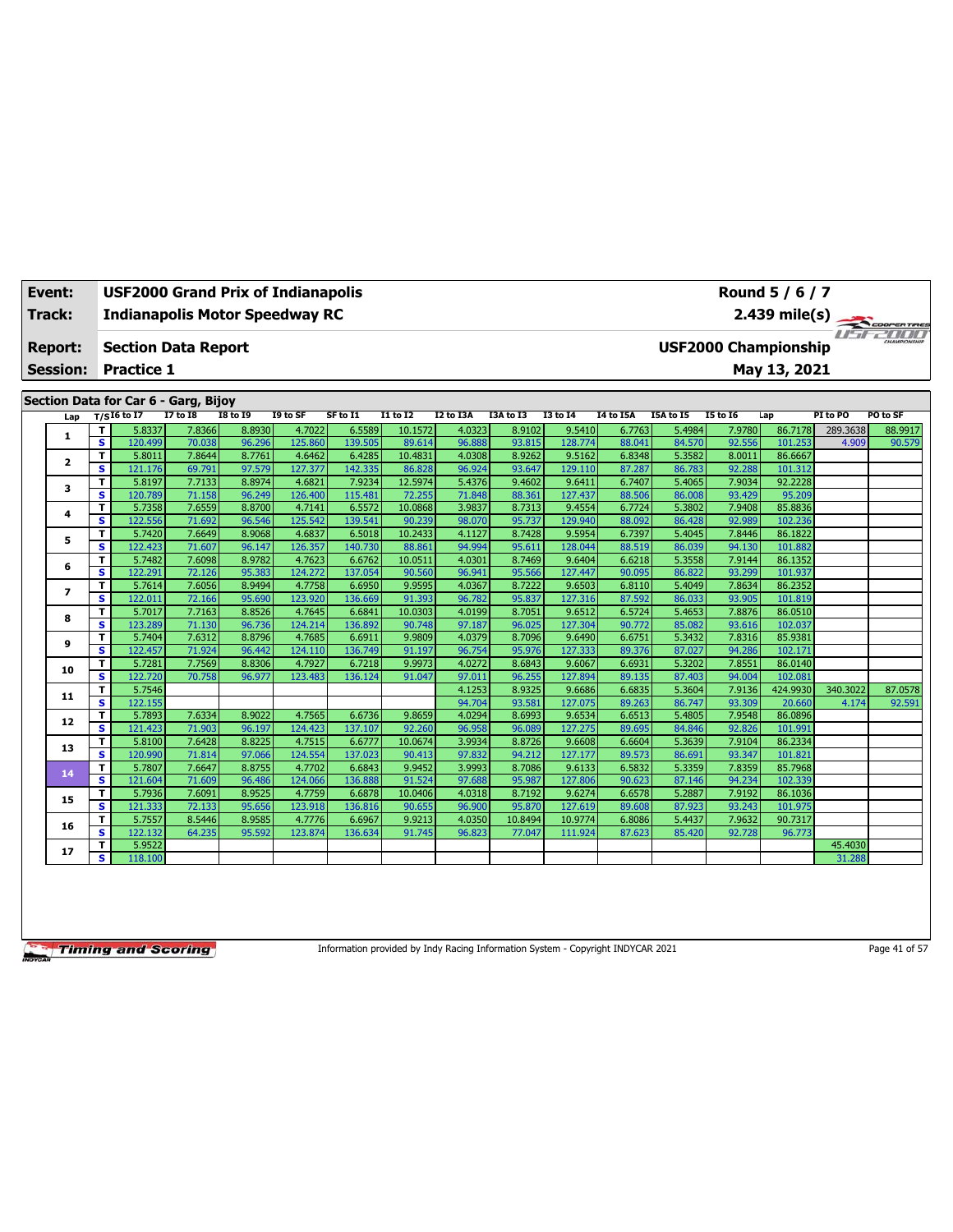| Event:          | <b>USF2000 Grand Prix of Indianapolis</b>          |                                                                                 | Round 5 / 6 / 7             |               |
|-----------------|----------------------------------------------------|---------------------------------------------------------------------------------|-----------------------------|---------------|
| <b>Track:</b>   | <b>Indianapolis Motor Speedway RC</b>              |                                                                                 | $2.439$ mile(s)             |               |
| <b>Report:</b>  | <b>Section Data Report</b>                         |                                                                                 | <b>USF2000 Championship</b> | TELECOPERTRES |
| <b>Session:</b> | <b>Practice 1</b>                                  |                                                                                 | May 13, 2021                |               |
|                 |                                                    |                                                                                 |                             |               |
|                 | Section Data for Car 6 - Garg, Bijoy               |                                                                                 |                             |               |
| Lap             | $T/S$ SF to PI<br>T                                |                                                                                 |                             |               |
| $\mathbf{1}$    | $\overline{\mathbf{s}}$                            |                                                                                 |                             |               |
| $\mathbf{2}$    | T<br>S                                             |                                                                                 |                             |               |
| 3               | $\overline{\mathbf{r}}$<br>$\overline{\mathbf{s}}$ |                                                                                 |                             |               |
| 4               | T                                                  |                                                                                 |                             |               |
|                 | $\overline{\mathbf{s}}$<br>T                       |                                                                                 |                             |               |
| 5               | $\overline{\mathbf{s}}$                            |                                                                                 |                             |               |
| 6               | $\mathbf{T}$<br>S                                  |                                                                                 |                             |               |
| 7               | T<br>$\overline{\mathbf{s}}$                       |                                                                                 |                             |               |
| 8               | T                                                  |                                                                                 |                             |               |
|                 | S<br>T                                             |                                                                                 |                             |               |
| 9               | $\overline{\mathbf{s}}$                            |                                                                                 |                             |               |
| ${\bf 10}$      | 83.6201<br>T<br>$\overline{\mathbf{s}}$<br>95.709  |                                                                                 |                             |               |
| 11              | <u>T</u><br>$\overline{\mathbf{s}}$                |                                                                                 |                             |               |
| 12              | $\overline{1}$                                     |                                                                                 |                             |               |
|                 | $\overline{\mathbf{s}}$<br>T                       |                                                                                 |                             |               |
| 13              | $\overline{\mathbf{s}}$<br>T                       |                                                                                 |                             |               |
| 14              | S                                                  |                                                                                 |                             |               |
| 15              | $\overline{I}$<br>$\overline{\mathbf{s}}$          |                                                                                 |                             |               |
| 16              | 89.5606<br>T<br>S                                  |                                                                                 |                             |               |
| 17              | 89.361<br>$\frac{1}{s}$                            |                                                                                 |                             |               |
|                 |                                                    |                                                                                 |                             |               |
|                 |                                                    |                                                                                 |                             |               |
|                 |                                                    |                                                                                 |                             |               |
|                 |                                                    |                                                                                 |                             |               |
|                 | <b>Timing and Scoring</b>                          | Information provided by Indy Racing Information System - Copyright INDYCAR 2021 |                             | Page 42 of 57 |
|                 |                                                    |                                                                                 |                             |               |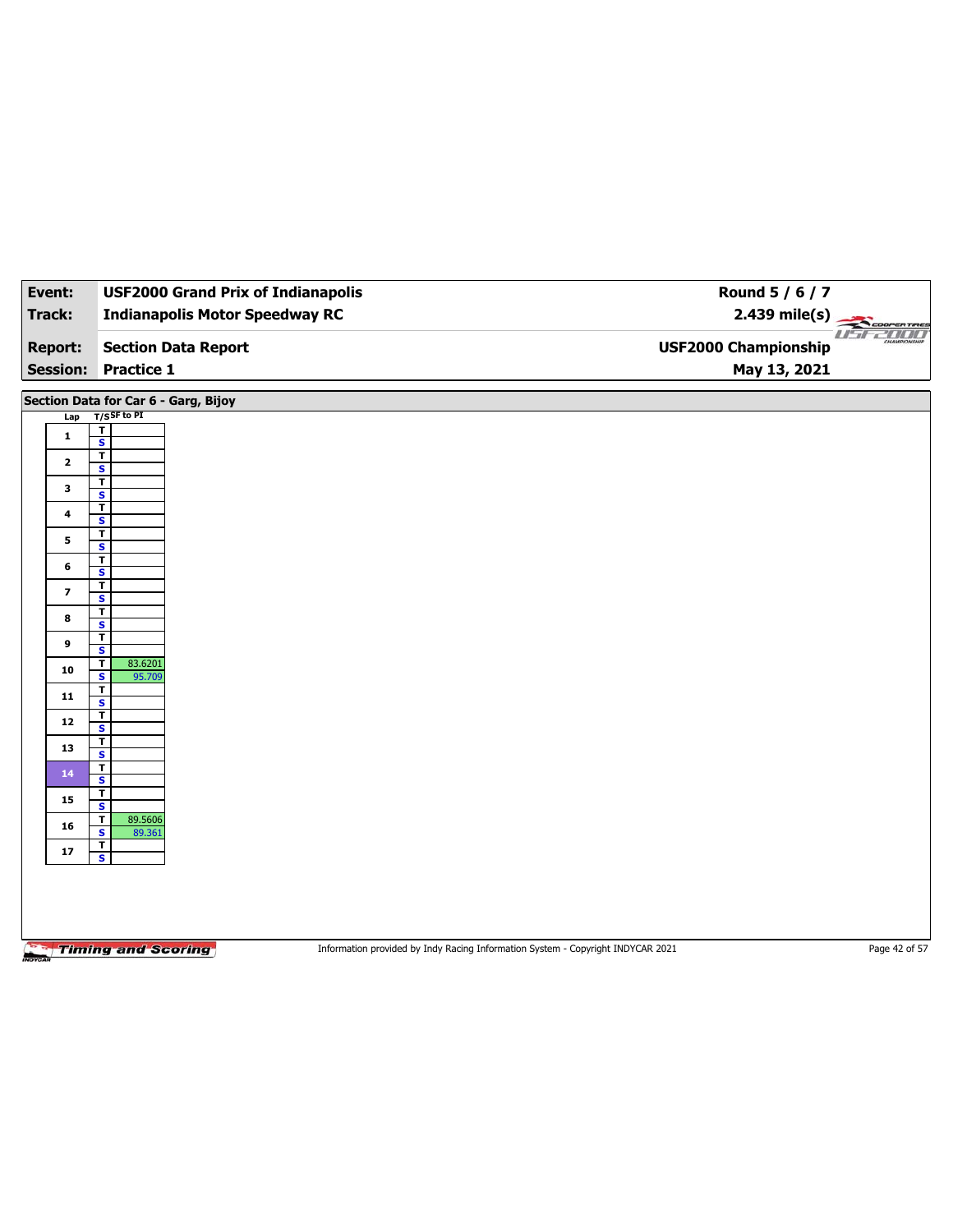| Event:                                    |                         | USF2000 Grand Prix of Indianapolis |                  |                  |                                       |                   |                   |                  |                  |                   |                  |                  |                  | Round 5 / 6 / 7             |          |                                                            |
|-------------------------------------------|-------------------------|------------------------------------|------------------|------------------|---------------------------------------|-------------------|-------------------|------------------|------------------|-------------------|------------------|------------------|------------------|-----------------------------|----------|------------------------------------------------------------|
| Track:                                    |                         |                                    |                  |                  | <b>Indianapolis Motor Speedway RC</b> |                   |                   |                  |                  |                   |                  |                  |                  | 2.439 mile(s)               |          |                                                            |
| <b>Report:</b>                            |                         | <b>Section Data Report</b>         |                  |                  |                                       |                   |                   |                  |                  |                   |                  |                  |                  | <b>USF2000 Championship</b> |          | COOPERTIRES<br><b>Cole of the All of the Second Second</b> |
|                                           |                         |                                    |                  |                  |                                       |                   |                   |                  |                  |                   |                  |                  |                  |                             |          |                                                            |
| <b>Session:</b>                           |                         | <b>Practice 1</b>                  |                  |                  |                                       |                   |                   |                  |                  |                   |                  |                  |                  | May 13, 2021                |          |                                                            |
| Section Data for Car 63 - Burke, Trey (R) |                         |                                    |                  |                  |                                       |                   |                   |                  |                  |                   |                  |                  |                  |                             |          |                                                            |
| Lap                                       |                         | $T/SI6$ to I7                      | <b>I7 to 18</b>  | <b>I8 to 19</b>  | I9 to SF                              | SF to I1          | <b>I1 to I2</b>   | I2 to I3A        | I3A to I3        | <b>I3 to 14</b>   | I4 to I5A        | I5A to I5        | <b>15 to 16</b>  | Lap                         | PI to PO | PO to SF                                                   |
|                                           | T                       | 5.9671                             | 7.9307           | 8.9400           | 4.7546                                | 6.6169            | 10.1997           | 4.0652           | 8.8188           | 9.5192            | 6.8744           | 5.4034           | 8.2030           | 87.2930                     | 294.4501 | 88.7585                                                    |
| 1.                                        | $\overline{\mathbf{s}}$ | 117.805                            | 69.207           | 95.790           | 124.473                               | 138.282           | 89.241            | 96.104           | 94.787           | 129.069           | 86.784           | 86.057           | 90.017           | 100.585                     | 4.824    | 90.817                                                     |
| 2                                         | T                       | 5.8622                             | 7.8580           | 8.8699           | 4.6986                                | 6.5269            | 10.3984           | 3.9990           | 8.8999           | 9.5773            | 6.7398           | 5.3262           | 8.0964           | 86.8526                     |          |                                                            |
|                                           | s                       | 119.913                            | 69.848           | 96.547           | 125.956                               | 140.189           | 87.535            | 97.695           | 93.923           | 128,286           | 88.518           | 87.304           | 91.202           | 101.095                     |          |                                                            |
| 3                                         | T                       | 5.7778                             | 7.6179           | 8.8114           | 4.7059                                | 6.5453            | 10.0811           | 4.1087           | 8.8364           | 9.5241            | 7.1857           | 5.3760           | 8.0754           | 86.6457                     |          |                                                            |
|                                           | s                       | 121.665                            | 72.049           | 97.188           | 125.761                               | 139.795           | 90.290            | 95.086           | 94.598           | 129.003           | 83.025           | 86.496           | 91.439           | 101.337                     |          |                                                            |
| 4                                         | т                       | 5.7635                             | 7.6944           | 8.8020           | 4.7722                                | 6.6561            | 10.0696           | 4.0066           | 8.9438           | 9.5282            | 6.7440           | 5.3440           | 8.1709           | 86.4953                     |          |                                                            |
|                                           | s                       | 121.967                            | 71.333           | 97.292           | 124.014                               | 137.468           | 90.394            | 97.510           | 93.462           | 128.947           | 88.462           | 87.013           | 90.371           | 101.513                     |          |                                                            |
| 5                                         | T                       | 5.7931                             | 7.6170           | 8.8845           | 4.7780                                | 6.6385            | 10.0052           | 4.0078           | 8.8259           | 9.5697            | 6.7767           | 5.3573           | 8.0353           | 86.2890                     |          |                                                            |
|                                           | s<br>T                  | 121.343<br>5.7662                  | 72.058<br>7.6041 | 96.389<br>8.8802 | 123.863<br>4.7688                     | 137.832<br>6.6533 | 90.975<br>10.0488 | 97.480<br>4.0421 | 94.711<br>8.8376 | 128.388<br>9.6405 | 88.036<br>6.8160 | 86.797<br>5.2399 | 91.896<br>8.0102 | 101.756<br>86.3077          |          |                                                            |
| 6                                         | s                       | 121.909                            | 72.180           | 96.435           | 124.102                               | 137.526           | 90.581            | 96.653           | 94.586           | 127.445           | 87.528           | 88.742           | 92.184           | 101.734                     |          |                                                            |
|                                           | т                       | 5.7315                             | 7.5736           | 8.8172           | 4.7769                                | 6.6702            | 10.0865           | 4.0088           | 8.9030           | 9.6434            | 6.7111           | 5.2975           | 8.0452           | 86.2649                     |          |                                                            |
| $\overline{ }$                            | $\overline{\mathbf{s}}$ | 122.648                            | 72.471           | 97.124           | 123.892                               | 137.177           | 90.242            | 97.456           | 93.891           | 127.407           | 88.896           | 87.777           | 91.783           | 101.784                     |          |                                                            |
|                                           | T                       | 5.7671                             | 7.6410           | 8.8533           | 4.7505                                | 6.6522            | 10.0635           | 4.1497           | 8.8873           | 9.6347            | 7.1550           | 5.3641           | 8.0553           | 86.9737                     |          |                                                            |
| 8                                         | s                       | 121.890                            | 71.831           | 96.728           | 124.580                               | 137.548           | 90.448            | 94.147           | 94.057           | 127.522           | 83.381           | 86.687           | 91.667           | 100.955                     |          |                                                            |
|                                           | т                       | 5.7936                             | 7.7484           | 8.8336           | 4.7481                                | 6.6766            | 9.9837            | 4.0471           | 8.8040           | 9.6258            | 6.7539           | 5.2777           | 8.0451           | 86.3376                     |          |                                                            |
| 9                                         | s                       | 121.333                            | 70.836           | 96.944           | 124.643                               | 137.046           | 91.171            | 96.534           | 94.947           | 127.640           | 88.333           | 88.107           | 91.784           | 101.698                     |          |                                                            |
|                                           | T                       | 5.7681                             | 7.6236           | 8.8168           | 4.7879                                | 6.6942            | 10.0351           | 3.9824           | 8.8126           | 9.5442            | 6.7335           | 5.1865           | 8.1099           | 86.0948                     |          |                                                            |
| 10                                        | s                       | 121.869                            | 71.995           | 97.129           | 123.607                               | 136.685           | 90.704            | 98.102           | 94.854           | 128,731           | 88.600           | 89.656           | 91.050           | 101.985                     |          |                                                            |
|                                           | T                       | 5.7349                             | 7.5846           | 9.0359           | 4.7761                                | 6.6561            | 11.0909           | 4.1413           | 9.0210           | 9.5803            | 6.6953           | 5.2578           | 8.0465           | 87.6207                     |          |                                                            |
| 11                                        | s                       | 122.575                            | 72.366           | 94.773           | 123.912                               | 137.468           | 82.070            | 94.338           | 92.663           | 128.246           | 89.106           | 88.440           | 91.768           | 100.209                     |          |                                                            |
|                                           | т                       | 5.7460                             | 7.7852           | 8.8710           | 4.8020                                | 6.6856            | 10.0265           | 4.0150           | 8.8916           | 9.6235            | 6.8651           | 5.3025           | 8.0729           | 86.6869                     |          |                                                            |
| 12                                        | s                       | 122.338                            | 70.501           | 96.535           | 123.244                               | 136.861           | 90.782            | 97.306           | 94.011           | 127.670           | 86.902           | 87.694           | 91.468           | 101.289                     |          |                                                            |
| 13                                        | T                       | 5.8049                             | 7.6408           | 8.8628           | 4.7832                                | 6.6910            | 10.1352           | 4.0649           | 8.9048           | 9.6054            | 6.7950           | 5.2912           | 8.1087           | 86.6879                     |          |                                                            |
|                                           | s                       | 121.097                            | 71.833           | 96.625           | 123.729                               | 136.751           | 89.809            | 96.111           | 93.872           | 127.911           | 87.799           | 87.882           | 91.064           | 101.287                     |          |                                                            |
| 14                                        | т                       | 5.7867                             | 7.7292           | 8.8292           | 4.7616                                | 6.6700            | 10.2113           | 4.0454           | 8.9691           | 9.6584            | 8.1295           | 5.6366           | 8.2535           | 88.6805                     |          |                                                            |
|                                           | s                       | 121.478                            | 71.012           | 96.992           | 124.290                               | 137.181           | 89.139            | 96.574           | 93.199           | 127.209           | 73.386           | 82.497           | 89.466           | 99.012                      |          |                                                            |
| 15                                        | т                       | 6.1005                             |                  |                  |                                       |                   |                   | 4.1043           | 8.8830           | 9.6459            | 6.9197           | 5.4335           | 8.0239           | 372.8221                    | 285.8823 | 87.6093                                                    |
|                                           | $\overline{\mathbf{s}}$ | 115.229                            |                  |                  |                                       |                   |                   | 95.188           | 94.102           | 127.374           | 86.216           | 85.580           | 92.026           | 23.551                      | 4.969    | 92.008                                                     |
| 16                                        | т                       | 5.7672                             | 7.6885           | 8.9226           | 4.7957                                | 6.6844            | 9.9777            | 4.0130           | 8.8449           | 9.6321            | 6.7048           | 5.2677           | 7.9754           | 86.2740                     |          |                                                            |
|                                           | s                       | 121.888                            | 71.388           | 95.977           | 123.406                               | 136.886           | 91.226            | 97.354           | 94.507           | 127.556           | 88.980           | 88.274           | 92.586           | 101.773                     |          |                                                            |
| 17                                        | т                       | 5.8036                             | 7.6146           | 8.8935           | 4.7789                                | 6.6609            | 10.0861           | 3.9931           | 8.8131           | 9.5776            | 6.7051           | 5.2401           | 8.0997           | 86.2663                     |          |                                                            |
|                                           | s                       | 121.124                            | 72.080           | 96.291           | 123.840                               | 137.369           | 90.246            | 97.839           | 94.848           | 128.282           | 88.976           | 88.739           | 91.165           | 101.783                     |          |                                                            |
| 18                                        | T                       | 5.9286                             |                  |                  |                                       |                   |                   |                  |                  |                   |                  |                  |                  |                             |          |                                                            |
|                                           | s                       | 118.570                            |                  |                  |                                       |                   |                   |                  |                  |                   |                  |                  |                  |                             |          |                                                            |

Information provided by Indy Racing Information System - Copyright INDYCAR 2021 Page 43 of 57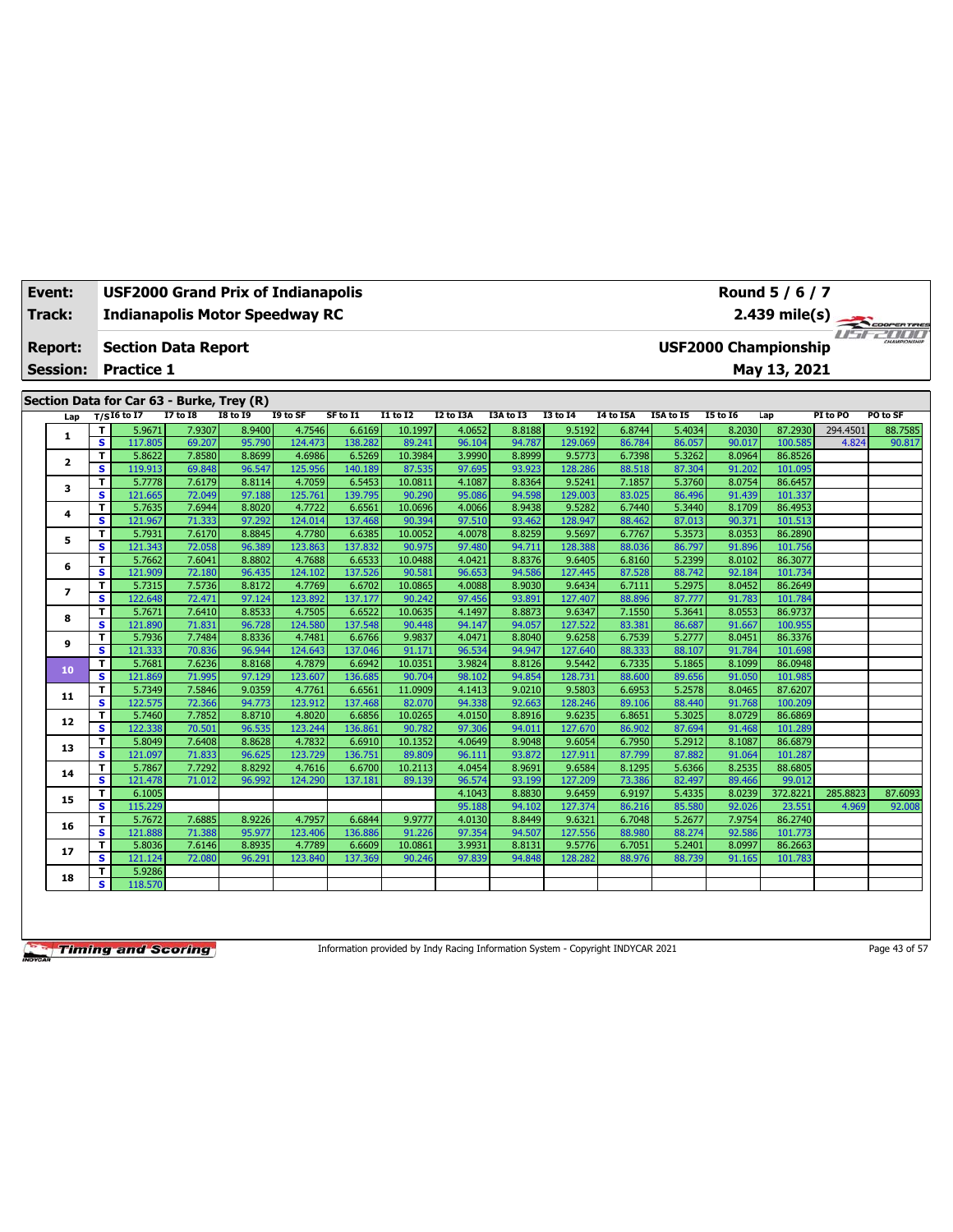| Event:                  | <b>USF2000 Grand Prix of Indianapolis</b>                   | Round 5 / 6 / 7                                                                 |                       |
|-------------------------|-------------------------------------------------------------|---------------------------------------------------------------------------------|-----------------------|
| <b>Track:</b>           | <b>Indianapolis Motor Speedway RC</b>                       | 2.439 mile(s)                                                                   | COOPERTIRES           |
| <b>Report:</b>          | <b>Section Data Report</b>                                  | <b>USF2000 Championship</b>                                                     | usr2000<br>CHAMPIONSH |
| <b>Session:</b>         | <b>Practice 1</b>                                           | May 13, 2021                                                                    |                       |
|                         |                                                             |                                                                                 |                       |
|                         | Section Data for Car 63 - Burke, Trey (R)                   |                                                                                 |                       |
| Lap                     | $T/S$ SF to PI<br>$\overline{\mathsf{r}}$                   |                                                                                 |                       |
| $\mathbf{1}$            | $\overline{\mathbf{s}}$                                     |                                                                                 |                       |
| $\mathbf{2}$            | $\overline{\mathsf{r}}$<br>S                                |                                                                                 |                       |
| 3                       | T                                                           |                                                                                 |                       |
|                         | $\overline{\mathbf{s}}$<br>Ŧ                                |                                                                                 |                       |
| 4                       | $\overline{\mathbf{s}}$<br>T                                |                                                                                 |                       |
| 5                       | $\overline{\mathbf{s}}$                                     |                                                                                 |                       |
| 6                       | т<br>S                                                      |                                                                                 |                       |
| $\overline{\mathbf{z}}$ | $\mathbf T$                                                 |                                                                                 |                       |
|                         | $\overline{\mathbf{s}}$<br>T                                |                                                                                 |                       |
| 8                       | S                                                           |                                                                                 |                       |
| 9                       | T<br>$\overline{\mathbf{s}}$                                |                                                                                 |                       |
| 10                      | T<br>S                                                      |                                                                                 |                       |
| 11                      | T                                                           |                                                                                 |                       |
|                         | $\overline{\mathbf{s}}$<br>T                                |                                                                                 |                       |
| 12                      | S                                                           |                                                                                 |                       |
| 13                      | $\overline{1}$<br>$\overline{\mathbf{s}}$                   |                                                                                 |                       |
| 14                      | 88.0783<br>$\mathbf T$<br>$\sf{s}$<br>90.864                |                                                                                 |                       |
| 15                      | T                                                           |                                                                                 |                       |
|                         | $\overline{\mathbf{s}}$<br>T                                |                                                                                 |                       |
| 16                      | $\overline{\mathbf{s}}$                                     |                                                                                 |                       |
| ${\bf 17}$              | $\mathbf T$<br>88.0065<br>$\overline{\mathbf{s}}$<br>90.939 |                                                                                 |                       |
| 18                      | $\mathbf{T}$<br>$\overline{\mathbf{s}}$                     |                                                                                 |                       |
|                         |                                                             |                                                                                 |                       |
|                         |                                                             |                                                                                 |                       |
|                         |                                                             | Information provided by Indy Racing Information System - Copyright INDYCAR 2021 | Page 44 of 57         |
|                         | <b>Timing and Scoring</b>                                   |                                                                                 |                       |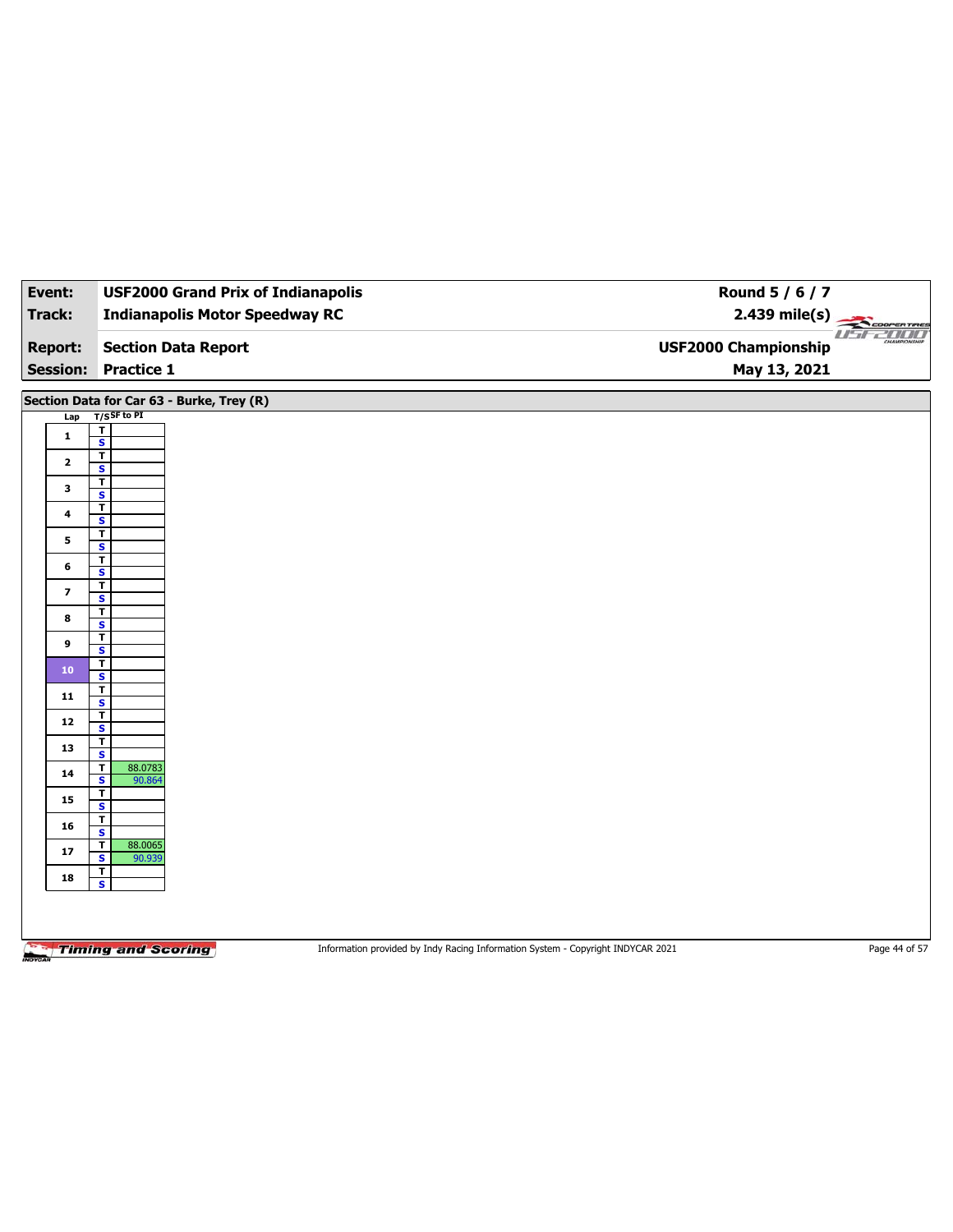| Event:          |                         |                            |                 | <b>USF2000 Grand Prix of Indianapolis</b>      |          |          |                 |                  |                  |                   |                  |                  |                             | Round 5 / 6 / 7   |          |          |
|-----------------|-------------------------|----------------------------|-----------------|------------------------------------------------|----------|----------|-----------------|------------------|------------------|-------------------|------------------|------------------|-----------------------------|-------------------|----------|----------|
| Track:          |                         |                            |                 | <b>Indianapolis Motor Speedway RC</b>          |          |          |                 |                  |                  |                   |                  |                  |                             | $2.439$ mile(s)   |          |          |
| <b>Report:</b>  |                         | <b>Section Data Report</b> |                 |                                                |          |          |                 |                  |                  |                   |                  |                  | <b>USF2000 Championship</b> |                   |          |          |
| <b>Session:</b> |                         | <b>Practice 1</b>          |                 |                                                |          |          |                 |                  |                  |                   |                  |                  |                             | May 13, 2021      |          |          |
|                 |                         |                            |                 | Section Data for Car 9 - Vodanovich, Peter (R) |          |          |                 |                  |                  |                   |                  |                  |                             |                   |          |          |
|                 |                         | $T/S$ I6 to I7             | <b>I7 to I8</b> | <b>I8 to 19</b>                                | I9 to SF | SF to I1 | <b>I1 to I2</b> | I2 to I3A        | I3A to I3        | <b>I3 to 14</b>   | <b>14 to 15A</b> | I5A to I5        | <b>15 to 16</b>             | Lap               | PI to PO | PO to SF |
| Lap             | T                       | 5.9232                     | 7.8845          | 8.9929                                         | 4.7741   | 6.6470   | 10.2428         | 4.1075           | 8.8243           | 9.6137            | 6.9871           | 5.6962           | 7.9397                      | 87.6330           | 286.2998 | 93.9211  |
| 1               | $\overline{\mathbf{s}}$ | 118,678                    | 69.613          | 95.227                                         | 123.964  | 137.656  | 88.865          | 95.114           | 94.728           | 127.801           | 85.385           | 81.633           | 93.002                      | 100.195           | 4.962    | 85.825   |
|                 | T                       | 5.8283                     | 7.7772          | 8.9106                                         | 4.7506   | 6.6296   | 10.3325         | 4.1503           | 8.9285           | 9.6699            | 6.7614           | 5.6935           | 7.9374                      | 87.3698           |          |          |
| $\mathbf{2}$    | s                       | 120.611                    | 70.573          | 96.106                                         | 124.578  | 138.017  | 88.094          | 94.133           | 93.623           | 127.058           | 88.235           | 81.672           | 93.029                      | 100.497           |          |          |
|                 | T                       | 5.7700                     | 7.6565          | 8.8670                                         | 4.7685   | 6.6601   | 10.1875         | 4.0100           | 8.7391           | 9.5998            | 6.6981           | 5.7194           | 7.8754                      | 86.5514           |          |          |
| 3               | s.                      | 121.829                    | 71.686          | 96.579                                         | 124.110  | 137.385  | 89.347          | 97.427           | 95.652           | 127.986           | 89.069           | 81.302           | 93.761                      | 101.447           |          |          |
| 4               | т                       | 5.7067                     | 7.6747          | 8.9335                                         | 4.7816   | 6.6422   | 10.0867         | 3.9592           | 8.8645           | 9.6488            | 6.7915           | 5.5052           | 7.7979                      | 86.3925           |          |          |
|                 | s                       | 123.181                    | 71.516          | 95.860                                         | 123.770  | 137.756  | 90.240          | 98.677           | 94.299           | 127.336           | 87.844           | 84.466           | 94.693                      | 101.634           |          |          |
| 5               | T                       | 5.7450                     | 7.7346          | 8.8891                                         | 4.7771   | 6.6534   | 10.0330         | 4.0162           | 8.7113           | 9.5817            | 6.6010           | 5.5800           | 7.8303                      | 86.1527           |          |          |
|                 | s                       | 122.359                    | 70.962          | 96.339                                         | 123.886  | 137.524  | 90.723          | 97.276           | 95.957           | 128.227           | 90.379           | 83.333           | 94.302                      | 101.917           |          |          |
| 6               | T                       | 5.7235                     | 7.6290          | 8.9566                                         | 4.7319   | 6.5944   | 10.1726         | 4.0258           | 8.7480           | 9.6262            | 6.6349           | 5.4978           | 7.7529                      | 86.0936           |          |          |
|                 | s                       | 122.819                    | 71.944          | 95.613                                         | 125.070  | 138.754  | 89.478          | 97.045           | 95.554           | 127.635           | 89.917           | 84.579           | 95.243                      | 101.987           |          |          |
| 7               | T                       | 5.7342                     | 7.6048          | 8.9398                                         | 4.7798   | 6.6747   | 10.0386         | 3.9609           | 8.7229           | 9.6208            | 6.6604           | 5.4376           | 7.8542                      | 86.0287           |          |          |
|                 | s.                      | 122.590                    | 72.173          | 95.792                                         | 123.817  | 137.085  | 90.673          | 98.635           | 95.829           | 127.706           | 89.573           | 85.516           | 94.015                      | 102.064           |          |          |
| 8               | т                       | 5.8325                     |                 |                                                |          |          |                 | 4.1841           | 8.9375<br>93.528 | 9.6495<br>127.326 | 6.9936           | 6.1512           | 7.9150<br>93.292            | 479.5055          | 392.5997 | 86.7732  |
|                 | s                       | 120.524<br>5.8198          | 7.6217          | 8.9196                                         | 4.8033   | 6.7155   | 10.1077         | 93.373<br>4.0203 | 8.7325           | 9.6549            | 85.305<br>6.7455 | 75.595<br>5.4131 | 7.8797                      | 18.311<br>86.4336 | 3.618    | 92.895   |
| 9               | т<br>s                  | 120.787                    | 72.013          | 96.009                                         | 123,211  | 136.252  | 90.053          | 97.177           | 95.724           | 127.255           | 88.443           | 85.903           | 93.710                      | 101.585           |          |          |
|                 | T                       | 5.7649                     | 7.6575          | 8.8439                                         | 4.7858   | 6.7005   | 10.0138         | 3.9994           | 8.7208           | 9.6261            | 6.5204           | 5.5247           | 7.9006                      | 86.0584           |          |          |
| 10              | s                       | 121.937                    | 71.677          | 96.831                                         | 123.661  | 136.557  | 90.897          | 97.685           | 95.852           | 127.636           | 91.496           | 84.167           | 93.462                      | 102.028           |          |          |
|                 | T                       | 5.7643                     | 7.6195          | 8.7949                                         | 4.7542   | 6.6507   | 9.9832          | 3.9879           | 8.7425           | 9.6014            | 6.7113           | 5.4339           | 7.8006                      | 85.8444           |          |          |
| 11              | s                       | 121.950                    | 72.034          | 97.370                                         | 124.483  | 137.580  | 91.176          | 97.967           | 95.614           | 127.964           | 88.893           | 85.574           | 94.661                      | 102.283           |          |          |
|                 | T                       | 5.7802                     | 7.6180          | 8.8746                                         | 4.7533   | 6.6541   | 10.0677         | 4.0291           | 8.8052           | 9.6085            | 6.7003           | 5.4798           | 7.9041                      | 86.2749           |          |          |
| 12              | s                       | 121.614                    | 72.048          | 96.496                                         | 124.507  | 137.509  | 90.411          | 96.965           | 94.934           | 127,870           | 89.039           | 84.857           | 93.421                      | 101.772           |          |          |
| 13              | T                       | 5.8263                     | 7.6148          | 8.9122                                         | 4.7559   | 6.6498   | 10.0703         | 4.0560           | 8.8600           | 9.6445            | 6.6860           | 5.5043           | 7.9125                      | 86.4926           |          |          |
|                 | s                       | 120.652                    | 72.079          | 96.089                                         | 124.439  | 137.598  | 90.387          | 96.322           | 94.346           | 127.392           | 89.230           | 84.479           | 93.322                      | 101.516           |          |          |
| 14              | т                       | 5.8434                     |                 |                                                |          |          |                 |                  |                  |                   |                  |                  |                             |                   | 219.4213 |          |
|                 | s                       | 120.299                    |                 |                                                |          |          |                 |                  |                  |                   |                  |                  |                             |                   | 6.474    |          |

Information provided by Indy Racing Information System - Copyright INDYCAR 2021 Page 45 of 57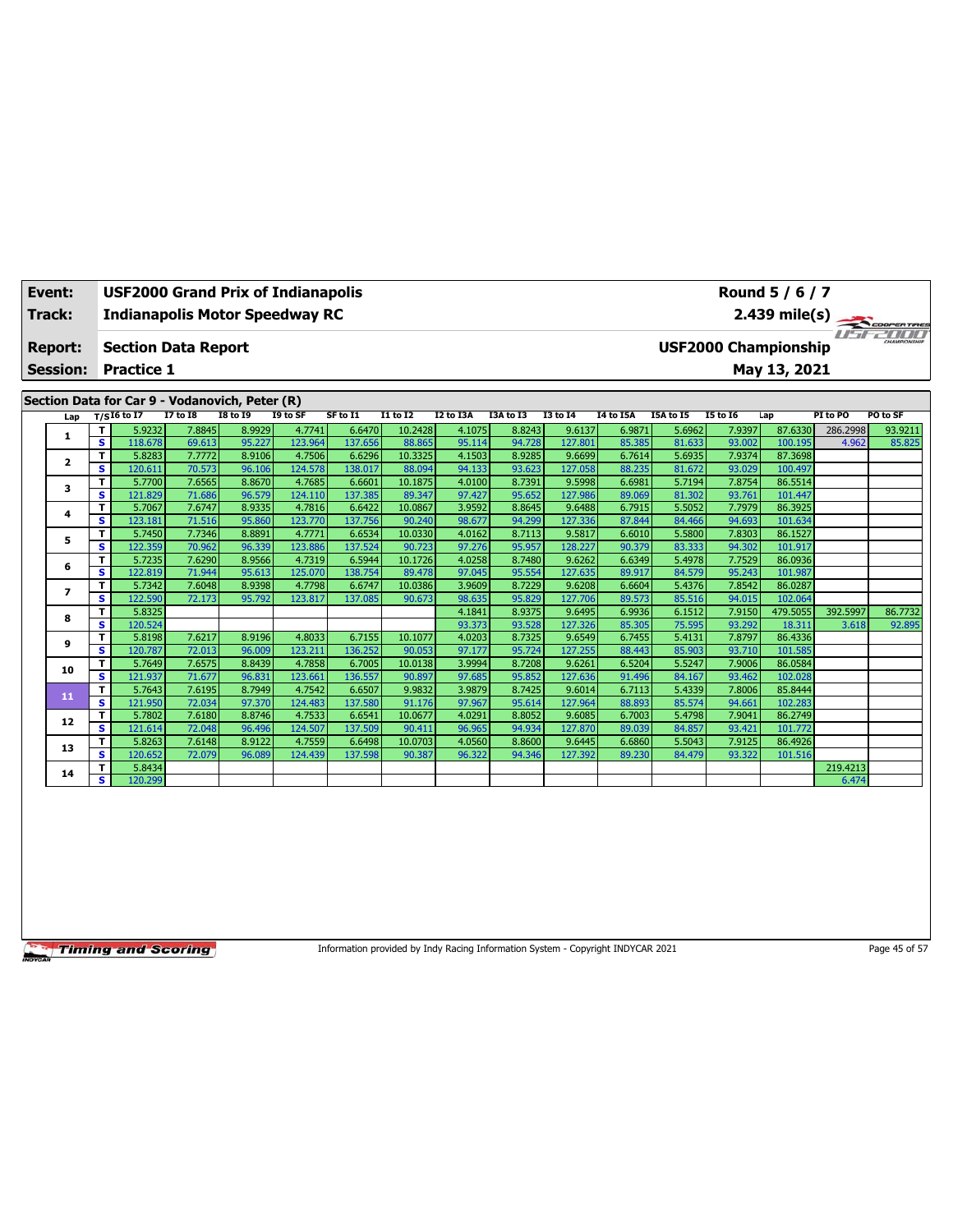| Event:          | <b>USF2000 Grand Prix of Indianapolis</b>                               | Round 5 / 6 / 7                                                                 |                                |
|-----------------|-------------------------------------------------------------------------|---------------------------------------------------------------------------------|--------------------------------|
| <b>Track:</b>   | <b>Indianapolis Motor Speedway RC</b>                                   | $2.439$ mile(s)                                                                 | COOPERTIRES                    |
| <b>Report:</b>  | <b>Section Data Report</b>                                              | <b>USF2000 Championship</b>                                                     | <i>USE 2000</i><br>CHAMPIONSHI |
| <b>Session:</b> | <b>Practice 1</b>                                                       | May 13, 2021                                                                    |                                |
|                 | Section Data for Car 9 - Vodanovich, Peter (R)                          |                                                                                 |                                |
| Lap             | T/SSF to PI<br>$\mathbf T$                                              |                                                                                 |                                |
| $\mathbf{1}$    | $\overline{\mathbf{s}}$                                                 |                                                                                 |                                |
| $\mathbf{2}$    | T<br>S                                                                  |                                                                                 |                                |
| 3               | T<br>$\overline{\mathbf{s}}$                                            |                                                                                 |                                |
| 4               | $\mathbf{T}$                                                            |                                                                                 |                                |
|                 | $\mathbf{s}$<br>T                                                       |                                                                                 |                                |
| 5               | $\overline{\mathbf{s}}$                                                 |                                                                                 |                                |
| 6               | T<br>$\overline{\mathbf{s}}$                                            |                                                                                 |                                |
| 7               | $\overline{\mathbf{r}}$<br>86.2671<br>$\overline{\mathbf{s}}$<br>92.772 |                                                                                 |                                |
| 8               | T                                                                       |                                                                                 |                                |
| 9               | $\overline{\mathbf{s}}$<br>T                                            |                                                                                 |                                |
|                 | $\overline{\mathbf{s}}$<br>т                                            |                                                                                 |                                |
| 10              | S                                                                       |                                                                                 |                                |
| 11              | T<br>$\overline{\mathbf{s}}$                                            |                                                                                 |                                |
| 12              | T<br>$\mathbf{s}$                                                       |                                                                                 |                                |
| 13              | 86.8483<br>T<br>$\overline{\mathbf{s}}$<br>92.151                       |                                                                                 |                                |
| 14              | $\overline{\mathbf{r}}$                                                 |                                                                                 |                                |
|                 | S                                                                       |                                                                                 |                                |
|                 |                                                                         |                                                                                 |                                |
|                 |                                                                         |                                                                                 |                                |
|                 |                                                                         |                                                                                 |                                |
|                 |                                                                         |                                                                                 |                                |
|                 |                                                                         |                                                                                 |                                |
|                 |                                                                         |                                                                                 |                                |
|                 | <b>Timing and Scoring</b>                                               | Information provided by Indy Racing Information System - Copyright INDYCAR 2021 | Page 46 of 57                  |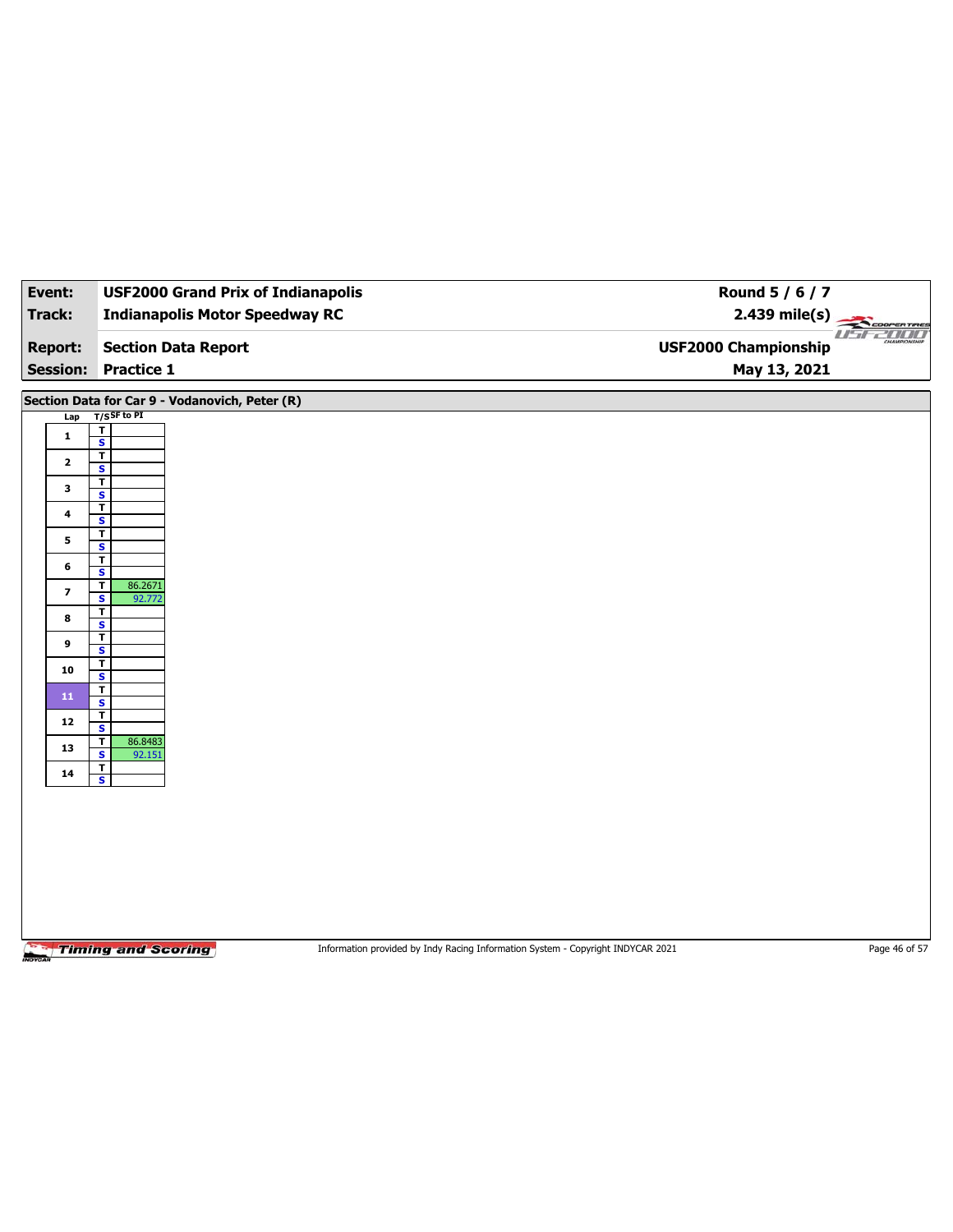| Event:          |              | Round 5 / 6 / 7<br><b>USF2000 Grand Prix of Indianapolis</b> |                                                                                                                     |                                             |                  |                   |                   |                   |                  |                  |                   |                  |                  |                  |                    |          |              |
|-----------------|--------------|--------------------------------------------------------------|---------------------------------------------------------------------------------------------------------------------|---------------------------------------------|------------------|-------------------|-------------------|-------------------|------------------|------------------|-------------------|------------------|------------------|------------------|--------------------|----------|--------------|
| Track:          |              |                                                              | <b>Indianapolis Motor Speedway RC</b><br>2.439 mile(s)<br><b>Section Data Report</b><br><b>USF2000 Championship</b> |                                             |                  |                   |                   |                   |                  |                  |                   |                  |                  |                  |                    |          | COOPER TIRES |
| <b>Report:</b>  |              |                                                              |                                                                                                                     |                                             |                  |                   |                   |                   |                  |                  |                   |                  |                  |                  |                    |          | use zoo      |
| <b>Session:</b> |              | <b>Practice 1</b>                                            |                                                                                                                     |                                             |                  |                   |                   |                   |                  |                  |                   |                  |                  |                  | May 13, 2021       |          |              |
|                 |              |                                                              |                                                                                                                     |                                             |                  |                   |                   |                   |                  |                  |                   |                  |                  |                  |                    |          |              |
|                 |              |                                                              |                                                                                                                     | Section Data for Car 90 - Palmer, Grant (R) |                  |                   |                   |                   |                  |                  |                   |                  |                  |                  |                    |          |              |
|                 | Lap          | $T/SI6$ to I7                                                |                                                                                                                     | <b>I7 to I8</b>                             | <b>I8 to I9</b>  | I9 to SF          | SF to I1          | $I1$ to $I2$      | <b>I2 to I3A</b> | I3A to I3        | <b>I3 to 14</b>   | <b>I4 to I5A</b> | I5A to I5        | <b>I5 to 16</b>  | Lap                | PI to PO | PO to SF     |
|                 | $\mathbf{1}$ | T                                                            | 6.1026                                                                                                              | 7.8877                                      | 9.3116           | 4.8348            | 6.7565            | 10.7842           | 4.2112           | 9.3130           | 9.7914            | 7.0493           | 5.4394           | 8.0838           | 89.5655            | 311.3272 | 90.2920      |
|                 |              | $\overline{\mathbf{s}}$                                      | 115.189                                                                                                             | 69.585                                      | 91.967<br>9.0575 | 122.408<br>4.8009 | 135.425<br>6.7251 | 84.404            | 92.772<br>4.0926 | 89.757<br>9.1349 | 125.481<br>9.7355 | 84.631<br>6.8996 | 85.487           | 91.344<br>7.9649 | 98.033<br>87.7426  | 4.563    | 89.275       |
|                 | $\mathbf{z}$ | T<br>s                                                       | 5.9432<br>118.279                                                                                                   | 7.6104<br>72.120                            | 94.547           | 123.272           | 136.057           | 10.4554<br>87.058 | 95.461           | 91.507           | 126.202           | 86.467           | 5.3226<br>87.363 | 92.708           | 100.070            |          |              |
|                 |              | т                                                            | 5.8915                                                                                                              | 7.5587                                      | 9.1828           | 4.8079            | 6.7316            | 10.3817           | 4.0677           | 9.0356           | 9.7272            | 6.9090           | 5.3542           | 8.0112           | 87.6591            |          |              |
|                 | з            | s                                                            | 119.317                                                                                                             | 72.613                                      | 93.257           | 123.093           | 135.926           | 87.676            | 96.045           | 92.513           | 126.309           | 86.350           | 86.848           | 92.172           | 100.165            |          |              |
|                 |              | T                                                            | 5.7893                                                                                                              | 7.5491                                      | 9.0062           | 4.8004            | 6.7191            | 10.1155           | 4.0444           | 8.8874           | 9.6007            | 6.8689           | 5.3279           | 7.9963           | 86.7052            |          |              |
|                 | 4            | s                                                            | 121.423                                                                                                             | 72.706                                      | 95.086           | 123.285           | 136.179           | 89.983            | 96.598           | 94.056           | 127.974           | 86.854           | 87.276           | 92.344           | 101.267            |          |              |
|                 |              | т                                                            | 5.8148                                                                                                              | 7.5417                                      | 9.0305           | 4.8061            | 6.7179            | 10.1755           | 4.0089           | 8.8281           | 9.6557            | 6.8357           | 5.3618           | 7.9660           | 86.7427            |          |              |
|                 | 5            | s                                                            | 120.891                                                                                                             | 72.777                                      | 94.830           | 123.139           | 136.203           | 89.453            | 97.454           | 94.687           | 127.245           | 87.276           | 86.725           | 92.695           | 101.224            |          |              |
|                 |              | т                                                            | 5.7609                                                                                                              | 7.6454                                      | 8.9574           | 4.7897            | 6.7452            | 10.2237           | 4.0051           | 8.8774           | 9.6408            | 6.7478           | 5.3415           | 7.8650           | 86.5999            |          |              |
|                 | 6            | s                                                            | 122.022                                                                                                             | 71.790                                      | 95.604           | 123.561           | 135.652           | 89.031            | 97.546           | 94.161           | 127.441           | 88.413           | 87.054           | 93.885           | 101.390            |          |              |
|                 |              | т                                                            | 5.7618                                                                                                              | 7.7933                                      | 8.9245           | 4.7759            | 6.6799            | 10.2381           | 4.0387           | 8.8069           | 9.6580            | 6.6429           | 5.2751           | 7.9510           | 86.5461            |          |              |
|                 | 7            | $\overline{\mathbf{s}}$                                      | 122.003                                                                                                             | 70.428                                      | 95.956           | 123.918           | 136.978           | 88.906            | 96.735           | 94.915           | 127.214           | 89.809           | 88.150           | 92.870           | 101.453            |          |              |
|                 |              | т                                                            | 5.7566                                                                                                              | 7.7049                                      | 8.9156           | 4.7812            | 6.6986            | 10.2640           | 4.0600           | 8.7433           | 9.6332            | 6.6024           | 5.2869           | 7.9269           | 86.3736            |          |              |
|                 | 8            | $\overline{\mathbf{s}}$                                      | 122.113                                                                                                             | 71.236                                      | 96.052           | 123.780           | 136.596           | 88.682            | 96.227           | 95.606           | 127.542           | 90.360           | 87.953           | 93.152           | 101.656            |          |              |
|                 |              | T                                                            | 5.7869                                                                                                              | 7.7028                                      | 8.8656           | 4.7778            | 6.7097            | 10.1057           | 4.0723           | 8.8704           | 9.6494            | 6.6478           | 5.2471           | 7.9567           | 86.3922            |          |              |
|                 | 9            | $\overline{\mathbf{s}}$                                      | 121.473                                                                                                             | 71.255                                      | 96.594           | 123.868           | 136.370           | 90.071            | 95.936           | 94.236           | 127.328           | 89.743           | 88.620           | 92.803           | 101.634            |          |              |
|                 |              | т                                                            | 5.7754                                                                                                              | 7.6079                                      | 8.9254           | 4.8044            | 6.7346            | 10.2510           | 3.9928           | 8.8863           | 9.6824            | 6.6963           | 5.2297           | 7.9930           | 86.5792            |          |              |
|                 | 10           | s                                                            | 121.715                                                                                                             | 72.144                                      | 95.947           | 123.183           | 135.866           | 88.794            | 97.847           | 94.067           | 126.894           | 89.093           | 88.915           | 92.382           | 101.415            |          |              |
|                 |              | т                                                            | 5.7481                                                                                                              | 7.5373                                      | 8.8591           | 4.7922            | 6.7483            | 10.1344           | 4.0828           | 8.7696           | 9.6509            | 6.7023           | 5.1753           | 8.2434           | 86.4437            |          |              |
|                 | 11           | s                                                            | 122.293                                                                                                             | 72.820                                      | 96.665           | 123.496           | 135.590           | 89.816            | 95.690           | 95.319           | 127.308           | 89.013           | 89.850           | 89.576           | 101.574            |          |              |
|                 | 12           | т                                                            | 5.8491                                                                                                              | 7.8194                                      | 8.8832           | 4.8024            | 6.7184            | 10.2688           | 4.0025           | 8.8798           | 9.6466            | 6.6674           | 5.2345           | 8.0619           | 86.8340            |          |              |
|                 |              | s                                                            | 120.182                                                                                                             | 70.193                                      | 96.403           | 123.234           | 136.193           | 88.640            | 97.609           | 94.136           | 127.365           | 89.479           | 88.834           | 91.592           | 101.117            |          |              |
|                 | 13           | т                                                            | 5.7901                                                                                                              | 7.6304                                      | 8.8734           | 4.8050            | 6.7348            | 10.1100           | 3.9891           | 8.8630           | 9.6604            | 6.7571           | 5.3700           | 7.9050           | 86.4883            |          |              |
|                 |              | s                                                            | 121.406                                                                                                             | 71.931                                      | 96.509           | 123.167           | 135.861           | 90.032            | 97.937           | 94.314           | 127.183           | 88.291           | 86.592           | 93.410           | 101.521            |          |              |
|                 | 14           | т                                                            | 5.7964                                                                                                              | 7.6543                                      | 8.9374           | 4.7793            | 6.7134            | 10.2322           | 4.0195           | 8.8110           | 9.6555            | 6.7411           | 5.2983           | 7.8905           | 86.5289            |          |              |
|                 |              | s                                                            | 121.274                                                                                                             | 71.707                                      | 95.818           | 123.829           | 136.295           | 88.957            | 97.197           | 94.871           | 127.247           | 88.501           | 87.764           | 93.582           | 101.474            |          |              |
|                 | 15           | T                                                            | 5.8514                                                                                                              | 7.7730                                      | 9.0244           | 4.7886            | 7.5567            | 10.4885           | 4.0991           | 9.0566           | 9.6402            | 6.6798           | 5.3799           | 8.1700           | 88.5082            |          |              |
|                 |              | s                                                            | 120.134                                                                                                             | 70.612                                      | 94.894           | 123.589           | 121.085           | 86.783            | 95.309           | 92.298           | 127.449           | 89.313           | 86.433           | 90.381           | 99.204             |          |              |
|                 | 16           | т                                                            | 5.7923                                                                                                              | 7.8179                                      | 8.9377           | 4.7518            | 6.6574            | 10.1332           | 4.0688           | 8.8830           | 9.6498            | 9.8132           | 7.6735           | 8.1565           | 92.3351            |          |              |
|                 |              | $\overline{\mathbf{s}}$                                      | 121.360                                                                                                             | 70.206                                      | 95.815           | 124.546           | 137.441           | 89.826            | 96.019           | 94.102           | 127.322           | 60.795           | 60.598           | 90.530           | 95.093             |          |              |
|                 | 17           | T                                                            | 5.8474                                                                                                              | 7.8239                                      | 8.9746           | 4.7435            | 6.6187            | 10.2184           | 4.0217           | 8.9124           | 9.5949            | 6.6751           | 5.3942           | 7.9583           | 86.7831            |          |              |
|                 |              | s                                                            | 120.217                                                                                                             | 70.152                                      | 95.421           | 124.764           | 138.245           | 89.077            | 97.143           | 93.792           | 128.05            | 89.376           | 86.204           | 92.785           | 101.176            |          |              |
|                 | 18           | т<br>s                                                       | 5.8116                                                                                                              | 7.6467                                      | 9.0471<br>94.656 | 4.7340<br>125.014 | 7.3178<br>125.038 | 10.4454           | 4.0296           | 8.8649           | 9.5899            | 6.7024           | 5.3632           | 7.8822           | 87.4348<br>100.422 |          |              |
|                 |              |                                                              | 120.957                                                                                                             | 71.778                                      |                  |                   |                   | 87.141            | 96.953           | 94.294           | 128.118           | 89.012           | 86.702           | 93.681           |                    |          |              |
|                 | 19           | т                                                            | 5.7877                                                                                                              | 7.6404                                      | 8.9446           | 4.7450            | 6.6209            | 10.0068           | 4.0161           | 8.8799           | 9.5748            | 6.6339           | 5.4762           | 7.9646           | 86.2909            |          |              |
|                 |              | s                                                            | 121.457                                                                                                             | 71.837                                      | 95.741           | 124.725           | 138.199           | 90.961            | 97.279           | 94.135           | 128,320           | 89.931           | 84.913           | 92.711           | 101.753            |          |              |

Information provided by Indy Racing Information System - Copyright INDYCAR 2021 Page 47 of 57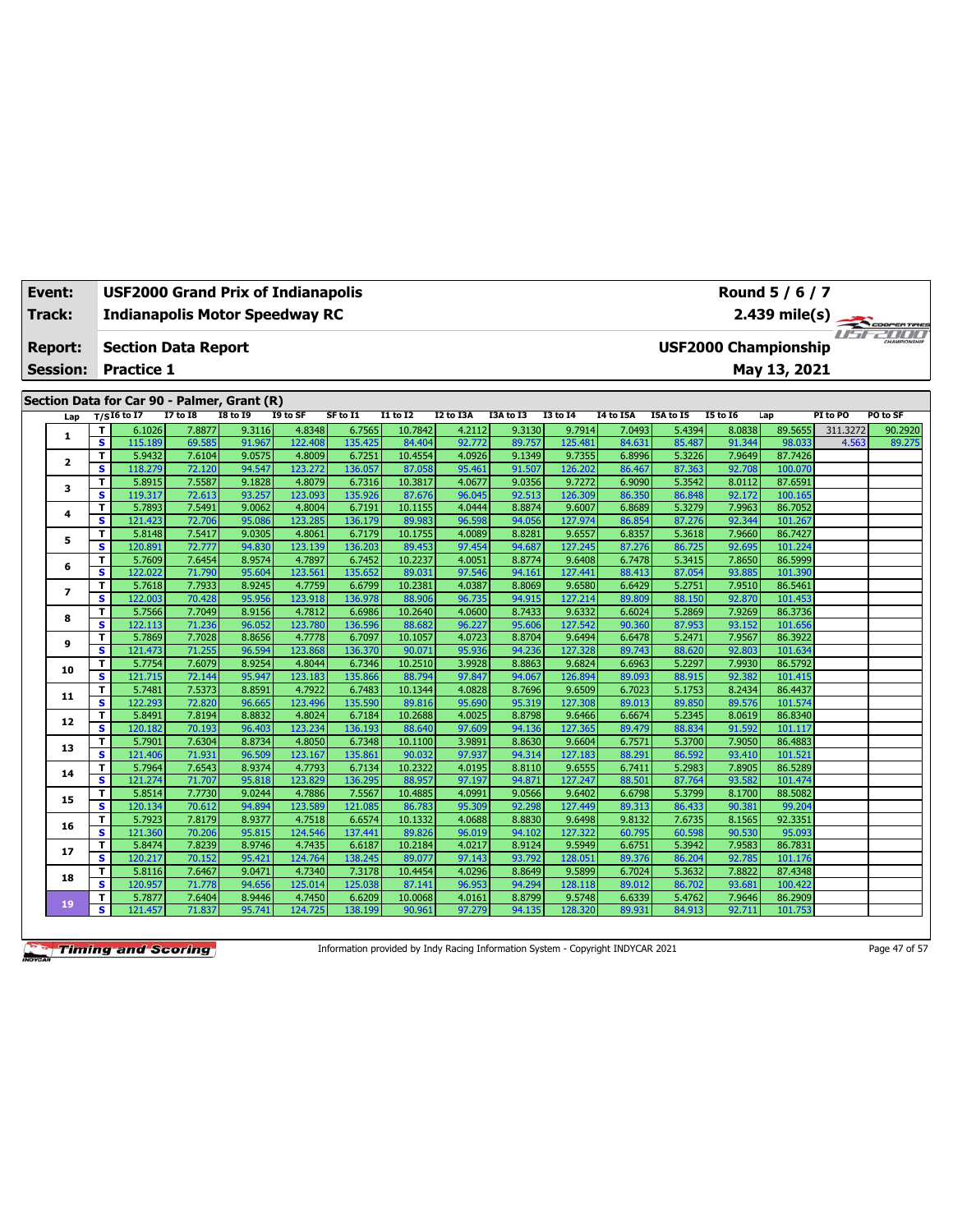| Event:         | <b>USF2000 Grand Prix of Indianapolis</b>          | Round 5 / 6 / 7                       |
|----------------|----------------------------------------------------|---------------------------------------|
| Track:         | <b>Indianapolis Motor Speedway RC</b>              | $2.439$ mile(s)<br>COOPERTIRES        |
| <b>Report:</b> | <b>Section Data Report</b>                         | useann<br><b>USF2000 Championship</b> |
|                | <b>Session: Practice 1</b>                         | May 13, 2021                          |
|                | Section Data for Car 90 - Palmer, Grant (R)        |                                       |
| Lap            | $T/S$ SF to PI                                     |                                       |
| $\mathbf{1}$   | $rac{1}{s}$                                        |                                       |
| $\mathbf{2}$   | $\overline{\mathbf{r}}$                            |                                       |
| 3              | $\mathsf{s}$<br>T                                  |                                       |
|                | $\overline{\mathbf{s}}$<br>T                       |                                       |
| 4              | S                                                  |                                       |
| 5              | $\overline{\mathbf{r}}$<br>$\overline{\mathbf{s}}$ |                                       |
| 6              | $\overline{\mathbf{r}}$<br>$\mathbf{s}$            |                                       |
|                | $\mathbf{T}$                                       |                                       |
| $\overline{7}$ | $\overline{\mathbf{s}}$                            |                                       |
| 8              | T<br>S                                             |                                       |
|                | $\overline{\mathbf{r}}$                            |                                       |
| 9              | $\overline{\mathbf{s}}$                            |                                       |
| 10             | T<br>$\overline{\mathbf{s}}$                       |                                       |
|                | $\overline{\mathbf{r}}$                            |                                       |
| ${\bf 11}$     | $\overline{\mathbf{s}}$                            |                                       |
| $12\,$         | $\overline{\mathbf{r}}$<br>$\overline{\mathbf{s}}$ |                                       |
| 13             | T<br>$\overline{\mathbf{s}}$                       |                                       |
| 14             | T<br>$\overline{\mathbf{s}}$                       |                                       |
| 15             | $\mathbf T$                                        |                                       |
|                | $\overline{\mathbf{s}}$<br>T                       |                                       |
| 16             | S<br>$\mathbf{T}$                                  |                                       |
| 17             | $\overline{\mathbf{s}}$                            |                                       |
| 18             | T<br>$\mathbf{s}$                                  |                                       |
| 19             | $\mathbf{T}$<br>$\overline{\mathbf{s}}$            |                                       |
|                |                                                    |                                       |

Information provided by Indy Racing Information System - Copyright INDYCAR 2021 Page 48 of 57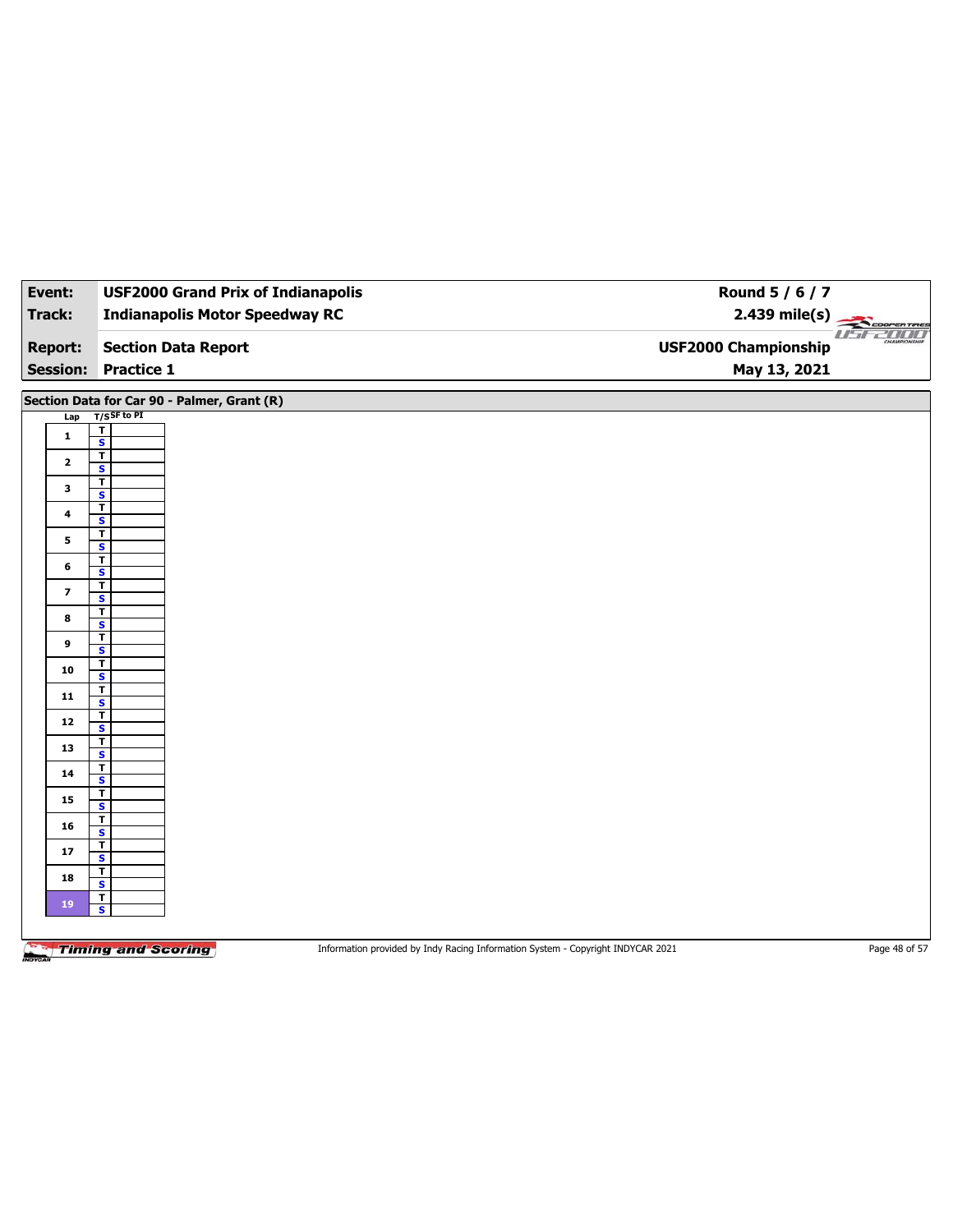| Event:          | <b>USF2000 Grand Prix of Indianapolis</b> | Round 5 / 6 / 7                                                 |
|-----------------|-------------------------------------------|-----------------------------------------------------------------|
| Track:          | <b>Indianapolis Motor Speedway RC</b>     | $2.439$ mile(s) $\overbrace{\hspace{2cm}}$ coorer Time          |
| <b>Report:</b>  | <b>Section Data Report</b>                | 7 10 10 1<br><b>CHAMPIONSHIP</b><br><b>USF2000 Championship</b> |
| <b>Session:</b> | <b>Practice 1</b>                         | May 13, 2021                                                    |

**Section Data for Car 90 - Palmer, Grant (R)**

| Lap | $T/SI6$ to I7               | <b>I7 to I8</b> | I8 to 19 | I9 to SF | SF to I1 | <b>I1 to I2</b>     | I2 to I3A | I3A to I3 | <b>I3 to I4</b> | I4 to I5A | I5A to I5 | I5 to 16 | Lap     | PI to PO | <b>PO to SF</b> |
|-----|-----------------------------|-----------------|----------|----------|----------|---------------------|-----------|-----------|-----------------|-----------|-----------|----------|---------|----------|-----------------|
| 20  | 5.7945                      | 7.6584          | 8.9416   | 4.7397   | 6.6332   | 10.0656             | 4.0165    | 8.8803    | 9.5858          | 6.8486    | 5.2770    | 8.0957   | 86.5369 |          |                 |
|     | $\angle 1.314$ <sup>r</sup> | 71.668          |          | 124.864  | 137.942  | 90.430 <sub>h</sub> | 97.269    | 94.131    | 128.173         | 87.111    | 88.118    | 91.210   | 101.464 |          |                 |
| 21  | 6.1363                      |                 |          |          |          |                     |           |           |                 |           |           |          |         |          |                 |
|     |                             |                 |          |          |          |                     |           |           |                 |           |           |          |         |          |                 |

Timing and Scoring

Information provided by Indy Racing Information System - Copyright INDYCAR 2021 Page 49 of 57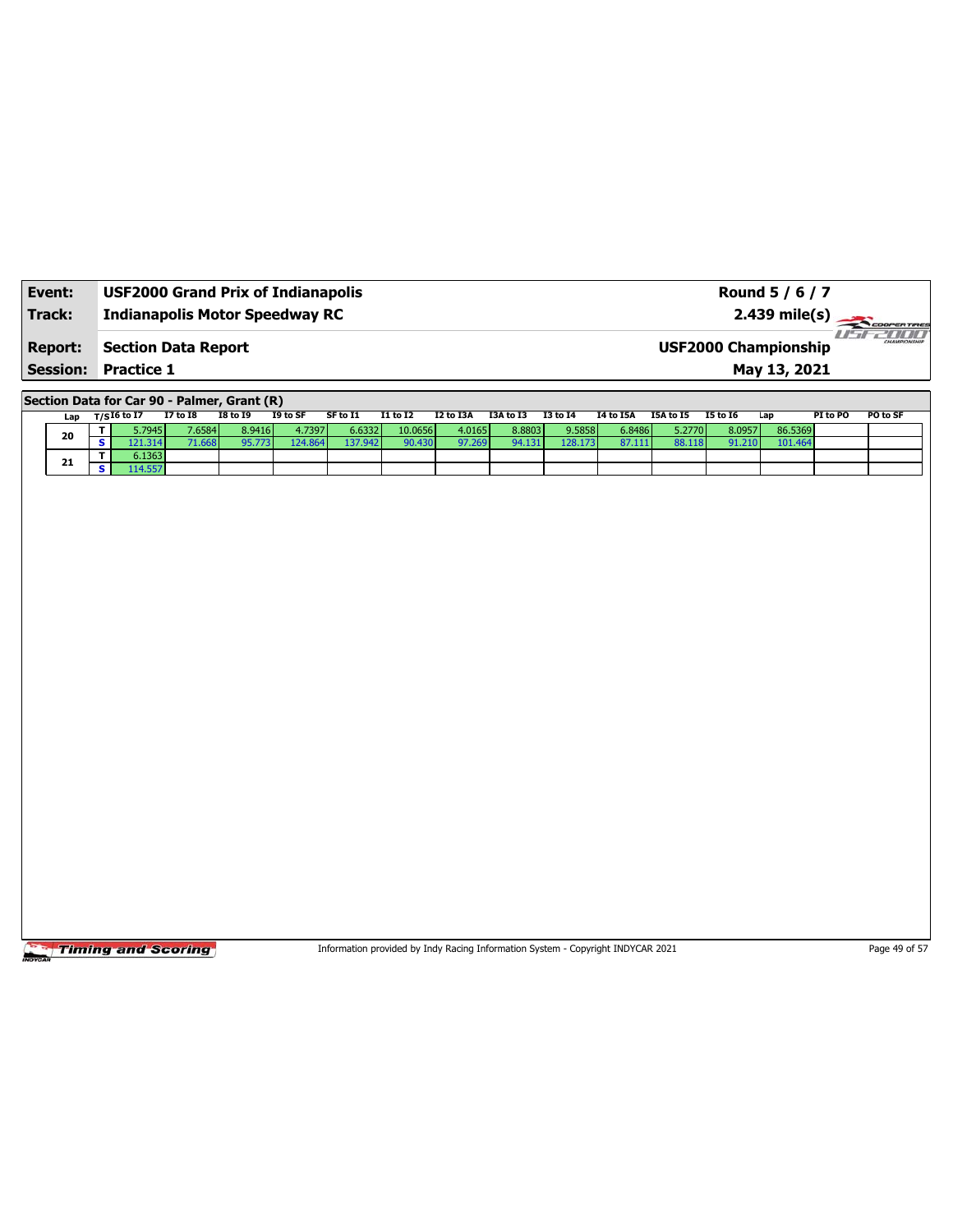| Event:          | <b>USF2000 Grand Prix of Indianapolis</b>            | Round 5 / 6 / 7                                              |
|-----------------|------------------------------------------------------|--------------------------------------------------------------|
| Track:          | <b>Indianapolis Motor Speedway RC</b>                | $2.439$ mile(s)<br>COOPERTIRES                               |
| <b>Report:</b>  | <b>Section Data Report</b>                           | <b>2000 MM</b><br>CHAMPIONSHI<br><b>USF2000 Championship</b> |
| <b>Session:</b> | Practice 1                                           | May 13, 2021                                                 |
|                 | Section Data for Car 90 - Palmer, Grant (R)          |                                                              |
| Lap             | $T/S$ SF to PI<br>$\overline{\mathbf{r}}$<br>88.1797 |                                                              |
| ${\bf 20}$      | $\overline{\mathbf{s}}$<br>90.760                    |                                                              |
| 21              | $\overline{\mathbf{r}}$<br>$\overline{\mathbf{s}}$   |                                                              |
|                 |                                                      |                                                              |
|                 |                                                      |                                                              |
|                 |                                                      |                                                              |
|                 |                                                      |                                                              |
|                 |                                                      |                                                              |
|                 |                                                      |                                                              |
|                 |                                                      |                                                              |
|                 |                                                      |                                                              |
|                 |                                                      |                                                              |
|                 |                                                      |                                                              |
|                 |                                                      |                                                              |
|                 |                                                      |                                                              |
|                 |                                                      |                                                              |
|                 |                                                      |                                                              |
|                 |                                                      |                                                              |
|                 |                                                      |                                                              |
|                 |                                                      |                                                              |
|                 |                                                      |                                                              |
|                 |                                                      |                                                              |

Information provided by Indy Racing Information System - Copyright INDYCAR 2021 Page 50 of 57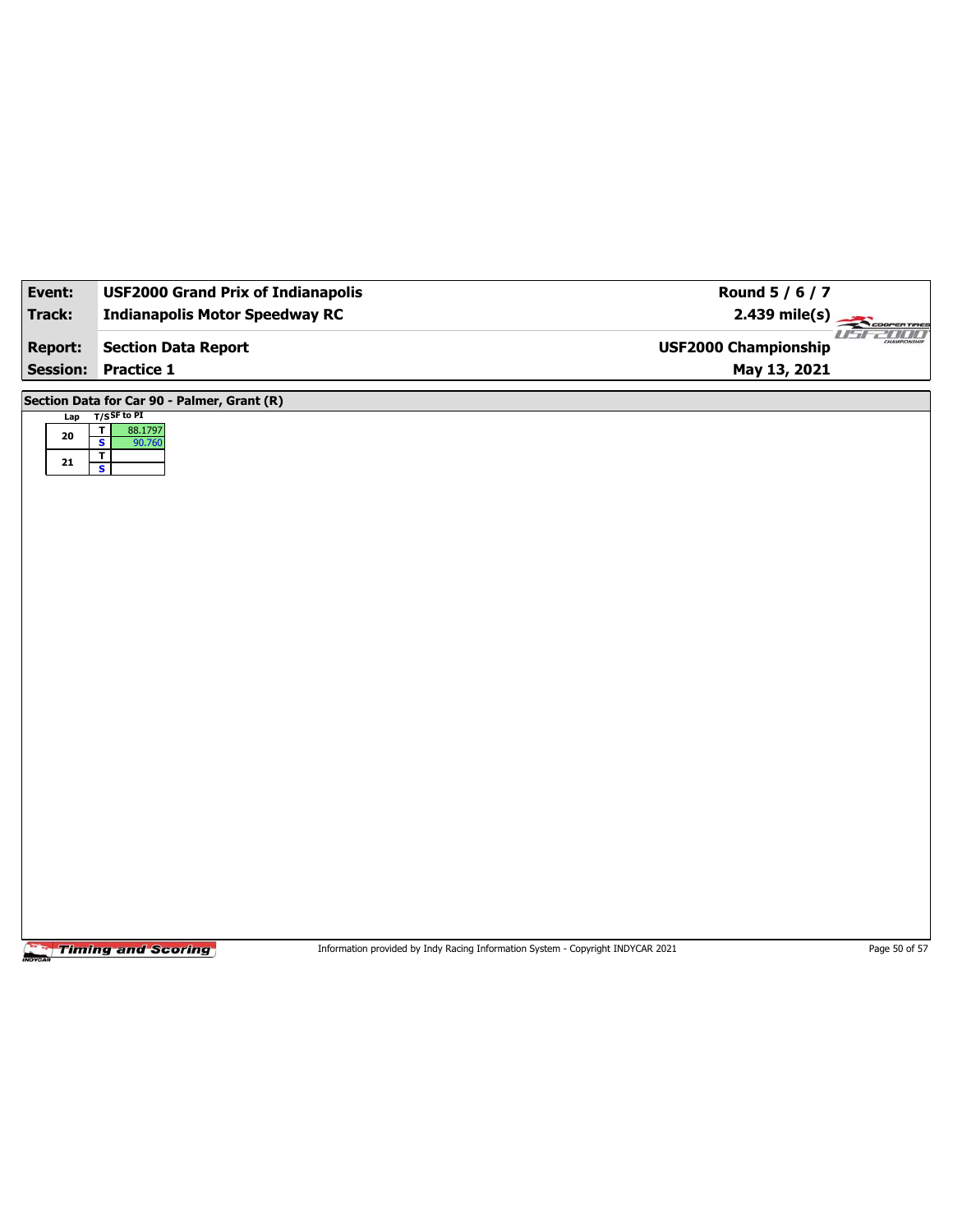| Event:          | <b>USF2000 Grand Prix of Indianapolis</b><br>Round 5 / 6 / 7<br><b>Indianapolis Motor Speedway RC</b><br>2.439 mile(s)<br>COOPER TIRES |                                                           |                                             |                  |                   |                   |                   |                  |                  |                   |                  |                  |                  |                    |          |          |
|-----------------|----------------------------------------------------------------------------------------------------------------------------------------|-----------------------------------------------------------|---------------------------------------------|------------------|-------------------|-------------------|-------------------|------------------|------------------|-------------------|------------------|------------------|------------------|--------------------|----------|----------|
| Track:          |                                                                                                                                        | <b>Section Data Report</b><br><b>USF2000 Championship</b> |                                             |                  |                   |                   |                   |                  |                  |                   |                  |                  |                  |                    |          |          |
| <b>Report:</b>  |                                                                                                                                        |                                                           |                                             |                  |                   |                   |                   |                  |                  |                   |                  |                  |                  |                    |          | usean a  |
| <b>Session:</b> |                                                                                                                                        | <b>Practice 1</b>                                         |                                             |                  |                   |                   |                   |                  |                  |                   |                  |                  |                  | May 13, 2021       |          |          |
|                 |                                                                                                                                        |                                                           |                                             |                  |                   |                   |                   |                  |                  |                   |                  |                  |                  |                    |          |          |
|                 |                                                                                                                                        |                                                           | Section Data for Car 91 - Frazer, Billy (R) |                  |                   |                   |                   |                  |                  |                   |                  |                  |                  |                    |          |          |
| Lap             |                                                                                                                                        | $T/SI6$ to I7                                             | <b>I7 to I8</b>                             | <b>I8 to 19</b>  | I9 to SF          | SF to I1          | $I1$ to $I2$      | <b>I2 to I3A</b> | I3A to I3        | <b>I3 to 14</b>   | <b>I4 to I5A</b> | I5A to I5        | <b>I5 to 16</b>  | Lap                | PI to PO | PO to SF |
| 1               | т                                                                                                                                      | 5.9350                                                    | 7.8243                                      | 9.1023           | 4.7802            | 6.6570            | 10.6469           | 4.1366           | 8.9295           | 9.5945            | 6.7048           | 5.3926           | 7.9654           | 87.6691            | 310.7015 | 87.4410  |
|                 | $\overline{\mathbf{s}}$                                                                                                                | 118.442                                                   | 70.149                                      | 94.082           | 123.806           | 137.449           | 85.492            | 94.445           | 93.612           | 128.056           | 88.980           | 86.229           | 92.702           | 100.154            | 4.572    | 92.186   |
| $\overline{2}$  | T<br>s                                                                                                                                 | 5.8634<br>119.889                                         | 7.6849<br>71.421                            | 8.9409<br>95.780 | 4.7279<br>125.176 | 6.5902<br>138.843 | 10.0161<br>90.876 | 4.0658<br>96.090 | 8.7315<br>95.735 | 9.6119<br>127.825 | 6.6973<br>89.079 | 5.2795<br>88.077 | 7.9117<br>93.331 | 86.1211<br>101.954 |          |          |
|                 | T                                                                                                                                      | 5.8190                                                    | 7.6219                                      | 8.9376           | 4.7516            | 6.6346            | 9.9489            | 4.0966           | 8.6719           | 9.5895            | 6.5516           | 5.3142           | 7.8520           | 85.7894            |          |          |
| з               | s                                                                                                                                      | 120.803                                                   | 72.011                                      | 95.816           | 124.551           | 137.913           | 91.490            | 95.367           | 96.393           | 128.123           | 91.060           | 87.501           | 94.041           | 102.348            |          |          |
|                 | T                                                                                                                                      | 5.7509                                                    | 7.5565                                      | 8.9631           | 4.7521            | 6.6154            | 9.9377            | 4.1090           | 8.6878           | 9.5601            | 6.5561           | 5.3354           | 7.9068           | 85.7309            |          |          |
| $\overline{4}$  | s                                                                                                                                      | 122.234                                                   | 72.635                                      | 95.543           | 124.538           | 138.314           | 91.593            | 95.080           | 96.216           | 128.517           | 90.998           | 87.154           | 93.389           | 102.418            |          |          |
|                 | T                                                                                                                                      | 5.8195                                                    | 7.6143                                      | 8.9905           | 4.7668            | 6.6695            | 10.0640           | 4.1199           | 8.8908           | 9.5892            | 6.6382           | 5.2459           | 7.9125           | 86.3211            |          |          |
| 5               | s                                                                                                                                      | 120.793                                                   | 72.083                                      | 95.252           | 124.154           | 137.192           | 90.444            | 94.828           | 94.020           | 128.127           | 89.872           | 88.641           | 93.322           | 101.718            |          |          |
|                 | T                                                                                                                                      | 5.7593                                                    | 7.6215                                      | 8.9449           | 4.7859            | 6.7178            | 9.9783            | 4.0832           | 8.6839           | 9.6347            | 6.6626           | 5.2563           | 7.8847           | 86.0131            |          |          |
| 6               | s                                                                                                                                      | 122.056                                                   | 72.015                                      | 95.738           | 123.659           | 136.205           | 91.221            | 95.680           | 96.260           | 127.522           | 89.543           | 88.465           | 93.651           | 102.082            |          |          |
|                 | T                                                                                                                                      | 5.7683                                                    | 7.4834                                      | 9.2038           | 4.7993            | 6.7347            | 10.4063           | 4.1456           | 9.0341           | 9.6268            | 6.6627           | 5.4379           | 8.0162           | 87.3191            |          |          |
| $\overline{ }$  | $\overline{\mathbf{s}}$                                                                                                                | 121.865                                                   | 73.344                                      | 93.045           | 123.313           | 135.864           | 87.469            | 94.240           | 92.528           | 127.627           | 89.542           | 85.511           | 92.115           | 100.555            |          |          |
|                 | т                                                                                                                                      | 5.7942                                                    |                                             |                  |                   |                   |                   | 4.2030           | 9.0369           | 9.6489            | 6.7568           | 5.3994           | 7.9330           | 269.2285           | 180.0505 | 90.4391  |
| 8               | $\overline{\mathbf{s}}$                                                                                                                | 121.320                                                   |                                             |                  |                   |                   |                   | 92.953           | 92.500           | 127.334           | 88.295           | 86.121           | 93.081           | 32.613             | 7.890    | 89.130   |
|                 | T                                                                                                                                      | 5.7975                                                    | 7.6456                                      | 9.0579           | 4.7823            | 6.7058            | 9.9401            | 4.0456           | 8.6983           | 9.6139            | 6.5633           | 5.2886           | 7.8493           | 85.9882            |          |          |
| 9               | $\overline{\mathbf{s}}$                                                                                                                | 121.251                                                   | 71.788                                      | 94.543           | 123.752           | 136.449           | 91.571            | 96.570           | 96.100           | 127.798           | 90.898           | 87.925           | 94.073           | 102.112            |          |          |
| 10              | T                                                                                                                                      | 5.7731                                                    | 7.6305                                      | 8.9995           | 4.7761            | 6.6398            | 9.9155            | 4.0836           | 8.7144           | 9.5246            | 6.6034           | 5.3650           | 7.9778           | 86.0033            |          |          |
|                 | $\mathbf{s}$                                                                                                                           | 121.764                                                   | 71.930                                      | 95.157           | 123.912           | 137.805           | 91.798            | 95.671           | 95.923           | 128.996           | 90.346           | 86.673           | 92.558           | 102.094            |          |          |
| 11              | T                                                                                                                                      | 5.7847                                                    | 7.6481                                      | 9.0695           | 4.7738            | 6.6307            | 9.8986            | 4.0553           | 8.7364           | 9.5908            | 7.3566           | 5.9158           | 7.9272           | 87.3875            |          |          |
|                 | s                                                                                                                                      | 121.520                                                   | 71.765                                      | 94.422           | 123.972           | 137.994           | 91.955            | 96.339           | 95.681           | 128.106           | 81.096           | 78.603           | 93.149           | 100.477            |          |          |
| 12              | T                                                                                                                                      | 5.8090                                                    | 7.6602                                      | 8.9455           | 4.7466            | 6.6535            | 9.9253            | 4.0845           | 8.6762           | 9.6031            | 6.6141           | 5.2762           | 7.9178           | 85.9120            |          |          |
|                 | s                                                                                                                                      | 121.011                                                   | 71.651                                      | 95.731           | 124.683           | 137.522           | 91.708            | 95.650           | 96.345           | 127.942           | 90.200           | 88.132           | 93.259           | 102.202            |          |          |
| 13              | T                                                                                                                                      | 5.8112                                                    | 7.7170                                      | 8.9814           | 4.7658            | 6.6826            | 9.9054            | 4.1022           | 8.6656           | 9.6177            | 6.5752           | 5.2954           | 7.9431           | 86.0626            |          |          |
|                 | s                                                                                                                                      | 120.965                                                   | 71.124                                      | 95.349           | 124.180           | 136.923           | 91.892            | 95.237           | 96.463           | 127.747           | 90.733           | 87.812           | 92.962           | 102.023            |          |          |
| 14              | T                                                                                                                                      | 5.8159                                                    | 7.6797                                      | 8.9293           | 4.7503            | 6.6444            | 9.8438            | 4.1066           | 8.7420           | 9.6316            | 6.6757           | 5.3054           | 7.9337           | 86.0584            |          |          |
|                 | s                                                                                                                                      | 120.868                                                   | 71.469                                      | 95.905           | 124.585           | 137.710           | 92.467            | 95.135           | 95.620           | 127.563           | 89.368           | 87.647           | 93.072           | 102.028            |          |          |
| 15              | T                                                                                                                                      | 5.7999                                                    | 7.6099                                      | 8.9323           | 4.7296            | 6.6252            | 9.8412            | 4.0850<br>95.638 | 8.7136           | 9.6279            | 6.6347           | 5.2673           | 7.8882           | 85.7548            |          |          |
|                 | s<br>T                                                                                                                                 | 121.201<br>5.7797                                         | 72.125<br>7.6256                            | 95.873<br>8.9647 | 125.131<br>4.7416 | 138.109<br>6.6156 | 92.491<br>9.9205  | 4.1198           | 95.932<br>8.7097 | 127.612<br>9.6060 | 89.920<br>6.6372 | 88.281<br>5.3102 | 93.609<br>7.8752 | 102.390<br>85.9058 |          |          |
| 16              | $\overline{\mathbf{s}}$                                                                                                                | 121.625                                                   | 71.976                                      | 95.526           | 124.814           | 138.309           | 91.752            | 94.83            | 95.974           | 127.903           | 89.886           | 87.567           | 93.764           | 102.210            |          |          |
|                 | T                                                                                                                                      | 5.7973                                                    | 7.6016                                      | 9.0204           | 4.7585            | 6.6501            | 9.9011            | 4.1187           | 8.7221           | 9.6232            | 6.7259           | 5.2335           | 7.8791           | 86.0315            |          |          |
| 17              | s                                                                                                                                      | 121.256                                                   | 72.204                                      | 94.936           | 124.371           | 137.592           | 91.932            | 94.856           | 95.838           | 127.674           | 88.701           | 88.851           | 93.717           | 102.060            |          |          |
|                 | T                                                                                                                                      | 5.7681                                                    | 7.6521                                      | 9.0500           | 4.7374            | 6.5908            | 9.9366            | 4.0641           | 8.8061           | 9.6487            | 6.6295           | 5.2255           | 7.9403           | 86.0492            |          |          |
| 18              | s                                                                                                                                      | 121.869                                                   | 71.727                                      | 94.626           | 124.925           | 138,830           | 91.603            | 96.130           | 94.924           | 127.337           | 89.990           | 88.987           | 92.995           | 102.039            |          |          |
|                 | Τ                                                                                                                                      | 5.7863                                                    |                                             |                  |                   |                   |                   |                  |                  |                   |                  |                  |                  |                    | 44.7078  |          |
| 19              | s                                                                                                                                      | 121.486                                                   |                                             |                  |                   |                   |                   |                  |                  |                   |                  |                  |                  |                    | 31.775   |          |
|                 |                                                                                                                                        |                                                           |                                             |                  |                   |                   |                   |                  |                  |                   |                  |                  |                  |                    |          |          |

Information provided by Indy Racing Information System - Copyright INDYCAR 2021 Page 51 of 57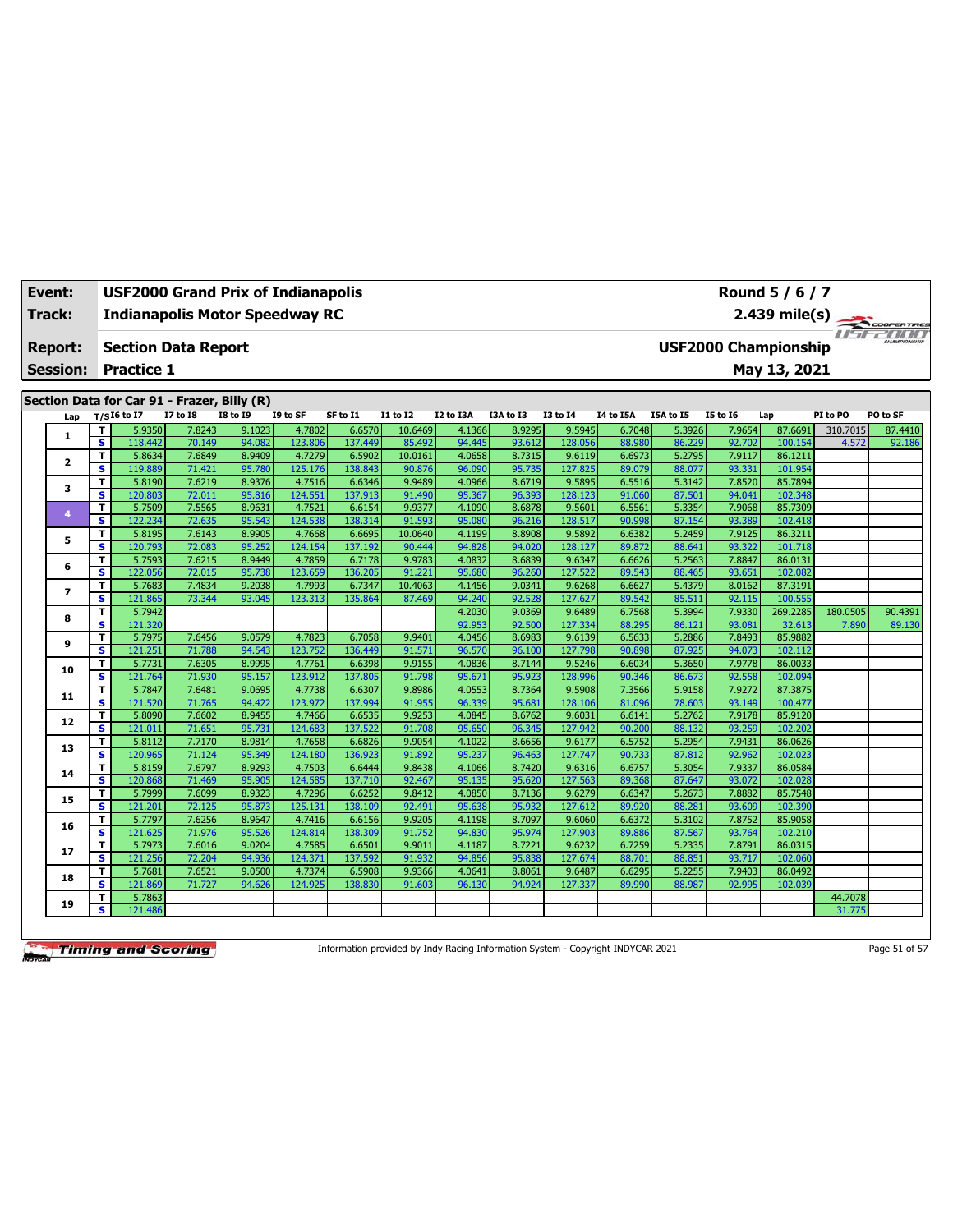| Event:                  | <b>USF2000 Grand Prix of Indianapolis</b>          | Round 5 / 6 / 7                               |
|-------------------------|----------------------------------------------------|-----------------------------------------------|
| <b>Track:</b>           | <b>Indianapolis Motor Speedway RC</b>              | $2.439$ mile(s)<br>COOPERTIRES                |
| <b>Report:</b>          | <b>Section Data Report</b>                         | <b>USEZIOL</b><br><b>USF2000 Championship</b> |
|                         | <b>Session: Practice 1</b>                         | May 13, 2021                                  |
|                         | Section Data for Car 91 - Frazer, Billy (R)        |                                               |
| Lap                     | $T/S$ SF to PI                                     |                                               |
| $\mathbf{1}$            | $\mathbf T$<br>$\overline{\mathbf{s}}$             |                                               |
| $\mathbf{2}$            | $\overline{\mathbf{r}}$<br>$\mathbf{s}$            |                                               |
| 3                       | $\mathbf{T}$<br>$\overline{\mathbf{s}}$            |                                               |
| $\overline{4}$          | $\overline{\mathbf{r}}$<br>S                       |                                               |
| 5                       | $\mathbf{T}$                                       |                                               |
| 6                       | $\overline{\mathbf{s}}$<br>T                       |                                               |
| $\overline{\mathbf{z}}$ | S<br>86.0865<br>$\mathbf{T}$                       |                                               |
| 8                       | 92.967<br>$\overline{\mathbf{s}}$<br>$\mathbf{T}$  |                                               |
|                         | S<br>$\overline{\mathbf{r}}$                       |                                               |
| 9                       | $\overline{\mathbf{s}}$<br>T                       |                                               |
| 10                      | S<br>$\overline{\mathbf{r}}$                       |                                               |
| 11                      | $\overline{\mathbf{s}}$                            |                                               |
| $12\,$                  | $\overline{\mathbf{r}}$<br>$\overline{\mathbf{s}}$ |                                               |
| 13                      | $\overline{\mathbf{r}}$<br>$\overline{\mathbf{s}}$ |                                               |
| 14                      | T<br>$\overline{\mathbf{s}}$                       |                                               |
| 15                      | $\mathbf T$<br>$\overline{\mathbf{s}}$             |                                               |
| 16                      | T<br>S                                             |                                               |
| 17                      | $\mathbf{T}$<br>$\overline{\mathbf{s}}$            |                                               |
| 18                      | 85.4317<br>T<br>S<br>93.679                        |                                               |
| 19                      | $\overline{\mathbf{r}}$                            |                                               |
|                         | $\overline{\mathbf{s}}$                            |                                               |
|                         |                                                    |                                               |

Information provided by Indy Racing Information System - Copyright INDYCAR 2021 Page 52 of 57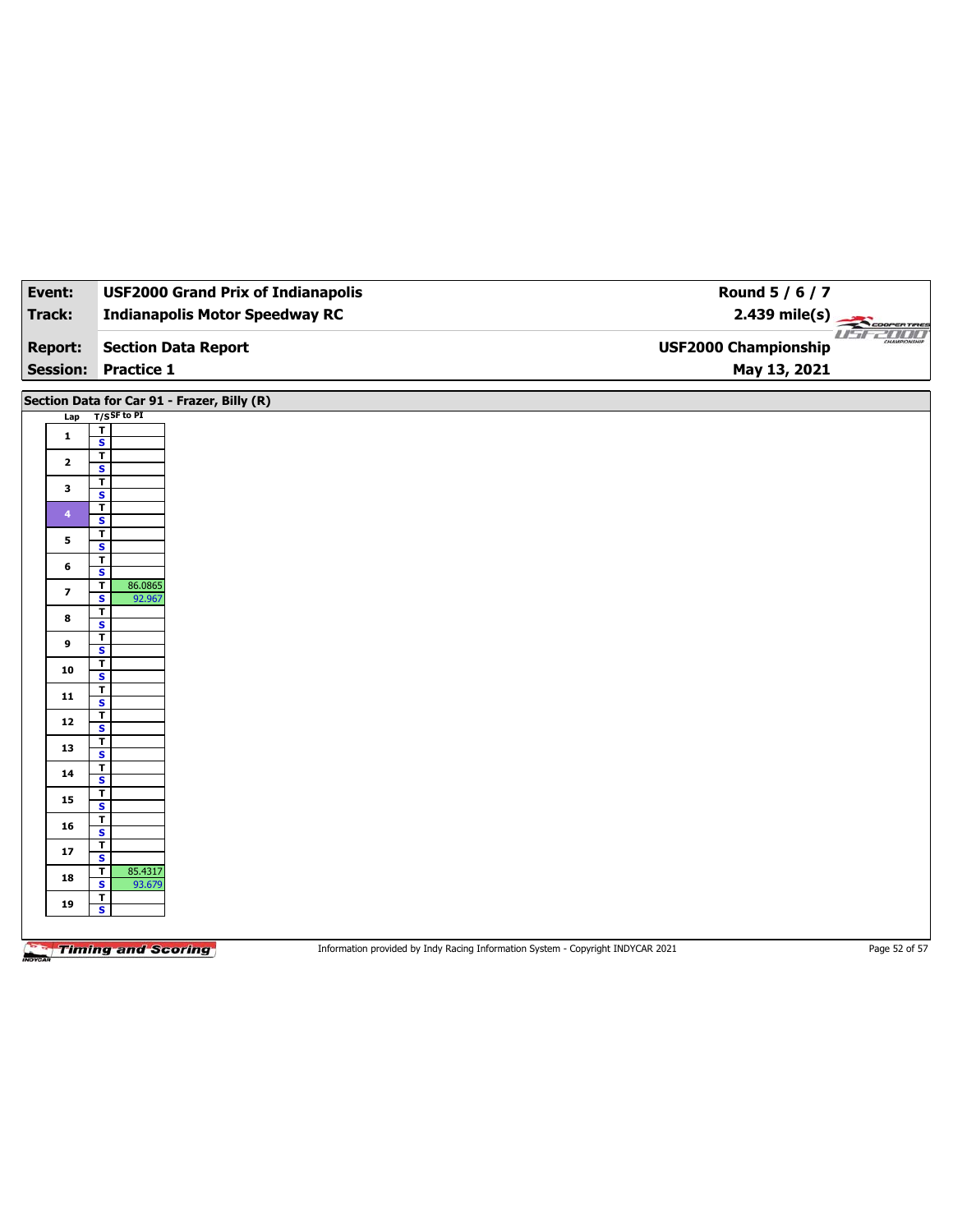| Event:          |                         | <b>USF2000 Grand Prix of Indianapolis</b>                                  |                  |                  |                   |                   |                  |                  |                  |                   |                  |                  |                  | Round 5 / 6 / 7             |          |             |
|-----------------|-------------------------|----------------------------------------------------------------------------|------------------|------------------|-------------------|-------------------|------------------|------------------|------------------|-------------------|------------------|------------------|------------------|-----------------------------|----------|-------------|
| Track:          |                         | <b>Indianapolis Motor Speedway RC</b>                                      |                  |                  |                   |                   |                  |                  |                  |                   |                  |                  |                  | $2.439$ mile(s)             |          | COOPERTIRES |
| <b>Report:</b>  |                         | <b>Section Data Report</b>                                                 |                  |                  |                   |                   |                  |                  |                  |                   |                  |                  |                  | <b>USF2000 Championship</b> |          | FF-2000     |
| <b>Session:</b> |                         | <b>Practice 1</b>                                                          |                  |                  |                   |                   |                  |                  |                  |                   |                  |                  |                  | May 13, 2021                |          |             |
|                 |                         |                                                                            |                  |                  |                   |                   |                  |                  |                  |                   |                  |                  |                  |                             |          |             |
|                 |                         | Section Data for Car 92 - Round-Garrido, Matt<br>$T/S$ <sup>16</sup> to 17 | <b>I7 to 18</b>  | <b>I8 to I9</b>  | I9 to SF          | SF to I1          | $I1$ to $I2$     | I2 to I3A        | I3A to I3        | <b>I3 to 14</b>   | <b>I4 to I5A</b> | <b>I5A to 15</b> | <b>I5 to 16</b>  | Lap                         | PI to PO | PO to SF    |
| Lap             | т                       | 5.7944                                                                     | 7.8093           | 8.8378           | 4.7396            | 6.6285            | 10.0995          | 3.9740           | 8.7753           | 9.5672            | 6.6929           | 5.4036           | 7.9124           | 86.2345                     | 290.7975 | 85.1735     |
| 1               | $\overline{\mathbf{s}}$ | 121.316                                                                    | 70.283           | 96.898           | 124.867           | 138.040           | 90.126           | 98.309           | 95.257           | 128,422           | 89.138           | 86.054           | 93.323           | 101.820                     | 4.885    | 94.640      |
|                 | T                       | 5.7665                                                                     | 7.5691           | 8.8314           | 4.7290            | 6.5993            | 10.0132          | 3.9815           | 8.7913           | 9.6065            | 6.6659           | 5.3347           | 7.8649           | 85.7533                     |          |             |
| $\mathbf{2}$    | s                       | 121.903                                                                    | 72.514           | 96.968           | 125.147           | 138.651           | 90.903           | 98.124           | 95.084           | 127,896           | 89.499           | 87.165           | 93.887           | 102.391                     |          |             |
| 3               | T                       | 5.7496                                                                     | 7.5480           | 8.9491           | 4.7549            | 6.6387            | 10.0640          | 3.9948           | 8.7702           | 9.5991            | 6.6248           | 5.3565           | 7.8721           | 85.9218                     |          |             |
|                 | s                       | 122.261                                                                    | 72.716           | 95.693           | 124.465           | 137.828           | 90.444           | 97.798           | 95.312           | 127.995           | 90.054           | 86.810           | 93.801           | 102.191                     |          |             |
| 4               | T                       | 5.7518                                                                     |                  |                  |                   |                   |                  | 4.0539           | 8.9736           | 9.7637            | 6.8297           | 5.3834           | 7.8353           | 304.6179                    | 220.9721 | 84.9264     |
|                 | s.                      | 122.215                                                                    |                  |                  |                   |                   |                  | 96.372           | 93.152           | 125.837           | 87.352           | 86.377           | 94.241           | 28.824                      | 6.429    | 94.915      |
| 5               | T                       | 5.7074                                                                     | 7.5090           | 8.8783           | 4.7835            | 6.7078            | 10.1231          | 4.0186           | 8.7910           | 9.6442            | 6.7272           | 5.3464           | 7.8435           | 86.0800                     |          |             |
|                 | s.                      | 123.165                                                                    | 73.094           | 96.456           | 123.721           | 136.408           | 89.916           | 97.218           | 95.087           | 127.396           | 88.683           | 86.974           | 94.143           | 102.003                     |          |             |
| 6               | T                       | 5.7176                                                                     | 7.4748           | 8.9224           | 4.7691            | 6.6872            | 10.0604          | 3.9881           | 8.6569           | 9.6059            | 6.6169           | 5.3081           | 7.7875           | 85.5949                     |          |             |
|                 | s                       | 122.946                                                                    | 73.429           | 95.979           | 124.094           | 136.829           | 90.476           | 97.962<br>3.9876 | 96.560           | 127.904           | 90.162           | 87.602           | 94.820<br>7.9662 | 102.581                     |          |             |
| 7               | T<br>s                  | 5.6977<br>123.375                                                          | 7.5044<br>73.139 | 8.8942<br>96.283 | 4.7616<br>124.290 | 6.6963<br>136.643 | 9.9393<br>91.579 | 97.974           | 8.6810<br>96.292 | 9.6148<br>127.786 | 6.5465<br>91.131 | 5.3411<br>87.061 | 92.693           | 85.6307<br>102.538          |          |             |
|                 | T                       | 5.7207                                                                     | 7.4905           | 8.9543           | 4.7816            | 6.6971            | 9.9856           | 3.9850           | 8.6920           | 9.6035            | 6.6196           | 5.2780           | 7.8612           | 85.6691                     |          |             |
| 8               | s                       | 122.879                                                                    | 73.275           | 95.637           | 123.770           | 136.626           | 91.154           | 98.038           | 96.170           | 127.936           | 90.125           | 88.102           | 93.931           | 102.492                     |          |             |
|                 | т                       | 5.7017                                                                     | 7.4758           | 8.9997           | 4.7783            | 6.7171            | 9.9687           | 3.9828           | 8.7811           | 9.6258            | 6.7668           | 5.2914           | 7.8402           | 85.9294                     |          |             |
| 9               | s                       | 123.289                                                                    | 73.419           | 95.155           | 123.855           | 136.219           | 91.309           | 98.092           | 95.194           | 127.640           | 88.164           | 87.878           | 94.182           | 102.182                     |          |             |
|                 | T                       | 5.7022                                                                     | 7.4625           | 8.8823           | 4.7839            | 6.6793            | 9.9890           | 4.0198           | 8.7203           | 9.5912            | 6.6680           | 5.2925           | 7.8637           | 85.6547                     |          |             |
| 10              | s                       | 123.278                                                                    | 73.550           | 96.412           | 123.710           | 136.990           | 91.123           | 97.189           | 95.858           | 128.100           | 89.471           | 87.860           | 93.901           | 102.509                     |          |             |
|                 | т                       | 5.7713                                                                     | 7.5670           | 8.8488           | 4.7737            | 6.6664            | 9.9109           | 3.9881           | 8.7340           | 9.6104            | 6.6842           | 5.3158           | 7.9025           | 85.7731                     |          |             |
| 11              | s.                      | 121.802                                                                    | 72.534           | 96.777           | 123.975           | 137.255           | 91.841           | 97.962           | 95.707           | 127.844           | 89.254           | 87.475           | 93.440           | 102.368                     |          |             |
| 12              | T.                      | 5.7383                                                                     | 7.5005           | 8.8961           | 4.7530            | 6.6666            | 9.9655           | 3.9773           | 8.7488           | 9.6334            | 6.6463           | 5.3591           | 8.0523           | 85.9372                     |          |             |
|                 | s                       | 122.502                                                                    | 73.177           | 96.263           | 124.515           | 137.251           | 91.338           | 98.228           | 95.546           | 127.539           | 89.763           | 86.768           | 91.702           | 102.172                     |          |             |
| 13              | T                       | 5.8361                                                                     | 7.6912           | 8.8981           | 4.7538            | 6.6610            | 9.9488           | 3.9878           | 8.8747           | 9.6202            | 6.6606           | 5.3903           | 7.9136           | 86.2362                     |          |             |
|                 | $\overline{\mathbf{s}}$ | 120.449                                                                    | 71.363           | 96.241           | 124.494           | 137.367           | 91.491           | 97.969           | 94.190           | 127.714           | 89.570           | 86.266           | 93.309           | 101.818                     |          |             |
| 14              | T                       | 5.7671                                                                     | 7.6605           | 8.8329           | 4.7174            | 6.6045            | 9.9811           | 4.0093           | 8.8096           | 9.5743            | 6.7439           | 5.3089           | 7.9586           | 85.9681                     |          |             |
|                 | s                       | 121.890                                                                    | 71.649           | 96.952           | 125.454           | 138.542           | 91.195           | 97.444           | 94.886           | 128.326           | 88.464           | 87.589           | 92.781           | 102.136                     |          |             |
| 15              | T                       | 5.7382                                                                     | 7.4594           | 9.0030           | 4.7447            | 6.6317            | 9.9848           | 3.9591           | 8.8437           | 9.6316            | 6.8580           | 5.3413           | 8.0499           | 86.2454                     |          |             |
|                 | s                       | 122.504                                                                    | 73.580           | 95.120           | 124.732           | 137.974           | 91.161           | 98.679           | 94.520           | 127.563           | 86.992           | 87.057           | 91.729           | 101.807                     |          |             |
| 16              | т                       | 5.8114                                                                     |                  |                  |                   |                   |                  |                  |                  |                   |                  |                  |                  |                             |          |             |
|                 | s                       | 120.961                                                                    |                  |                  |                   |                   |                  |                  |                  |                   |                  |                  |                  |                             |          |             |

Information provided by Indy Racing Information System - Copyright INDYCAR 2021 Page 53 of 57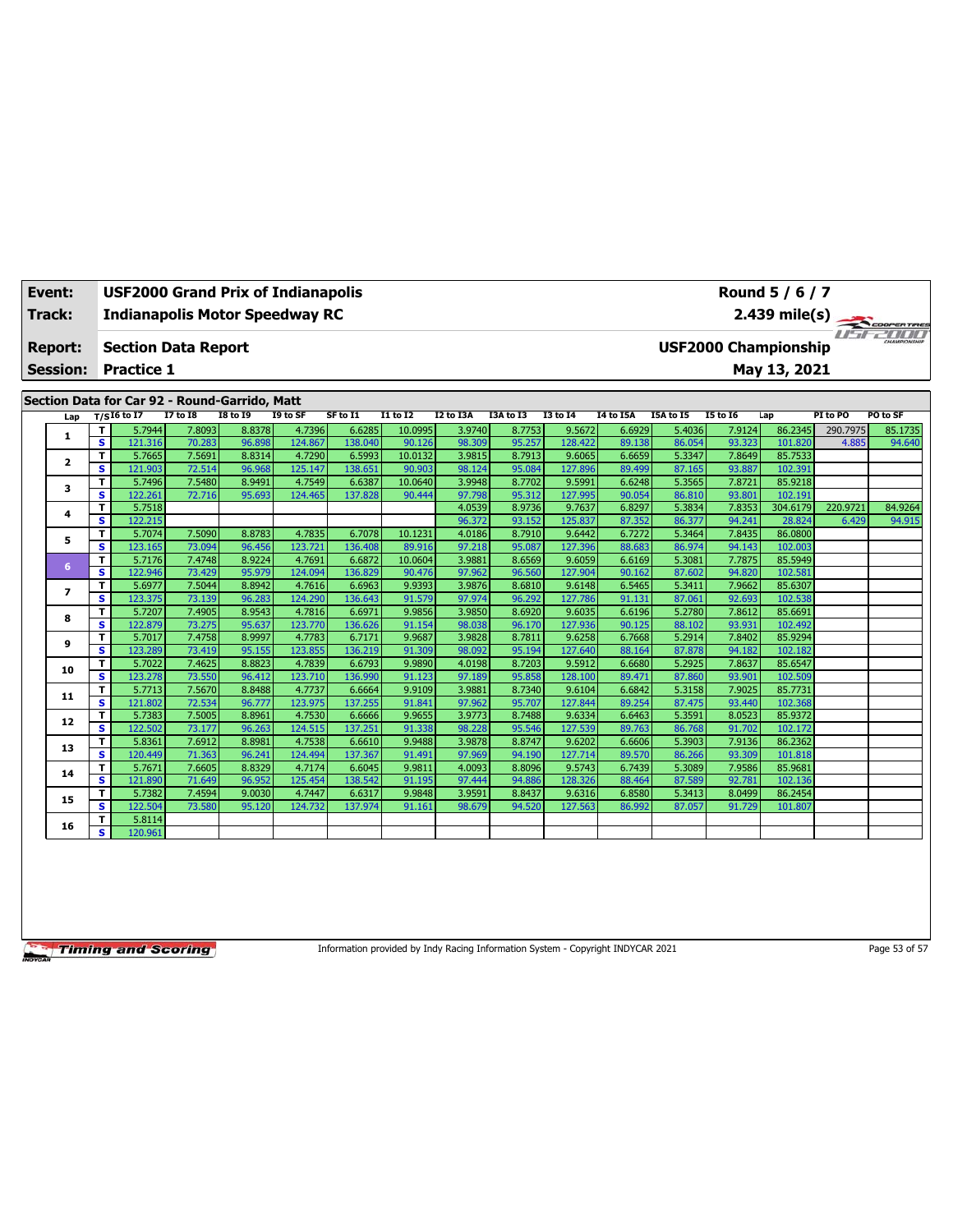| Event:          | <b>USF2000 Grand Prix of Indianapolis</b>     | Round 5 / 6 / 7                                                                 |               |
|-----------------|-----------------------------------------------|---------------------------------------------------------------------------------|---------------|
| <b>Track:</b>   | <b>Indianapolis Motor Speedway RC</b>         |                                                                                 |               |
| <b>Report:</b>  | <b>Section Data Report</b>                    | <b>USF2000 Championship</b>                                                     | 2.439 mile(s) |
| <b>Session:</b> | <b>Practice 1</b>                             | May 13, 2021                                                                    |               |
|                 | Section Data for Car 92 - Round-Garrido, Matt |                                                                                 |               |
| Lap             | $T/S$ SF to PI                                |                                                                                 |               |
| $\mathbf{1}$    | $\mathbf T$<br>$\overline{\mathbf{s}}$        |                                                                                 |               |
| $\mathbf{2}$    | $\overline{\mathbf{r}}$<br>S                  |                                                                                 |               |
| 3               | T<br>84.5178                                  |                                                                                 |               |
|                 | $\overline{\mathbf{s}}$<br>94.692<br>T        |                                                                                 |               |
| 4               | $\overline{\mathbf{s}}$<br>$\mathbf T$        |                                                                                 |               |
| 5               | $\overline{\mathbf{s}}$                       |                                                                                 |               |
| 6 <sup>1</sup>  | T<br>S                                        |                                                                                 |               |
| $\overline{ }$  | T<br>$\overline{\mathbf{s}}$                  |                                                                                 |               |
| 8               | T                                             |                                                                                 |               |
| 9               | S<br>$\mathbf T$                              |                                                                                 |               |
|                 | $\overline{\mathbf{s}}$<br>T                  |                                                                                 |               |
| 10              | $\mathbf{s}$<br>$\mathbf T$                   |                                                                                 |               |
| 11              | $\overline{\mathbf{s}}$                       |                                                                                 |               |
| 12              | T<br>$\overline{\mathbf{s}}$                  |                                                                                 |               |
| 13              | $\mathbf T$<br>$\overline{\mathbf{s}}$        |                                                                                 |               |
| 14              | T<br>$\mathbf{s}$                             |                                                                                 |               |
| 15              | 86.6201<br>T                                  |                                                                                 |               |
| 16              | $\overline{\mathbf{s}}$<br>92.394<br>T        |                                                                                 |               |
|                 | S                                             |                                                                                 |               |
|                 |                                               |                                                                                 |               |
|                 |                                               |                                                                                 |               |
|                 |                                               |                                                                                 |               |
|                 |                                               |                                                                                 |               |
|                 | <b>Timing and Scoring</b>                     | Information provided by Indy Racing Information System - Copyright INDYCAR 2021 | Page 54 of 57 |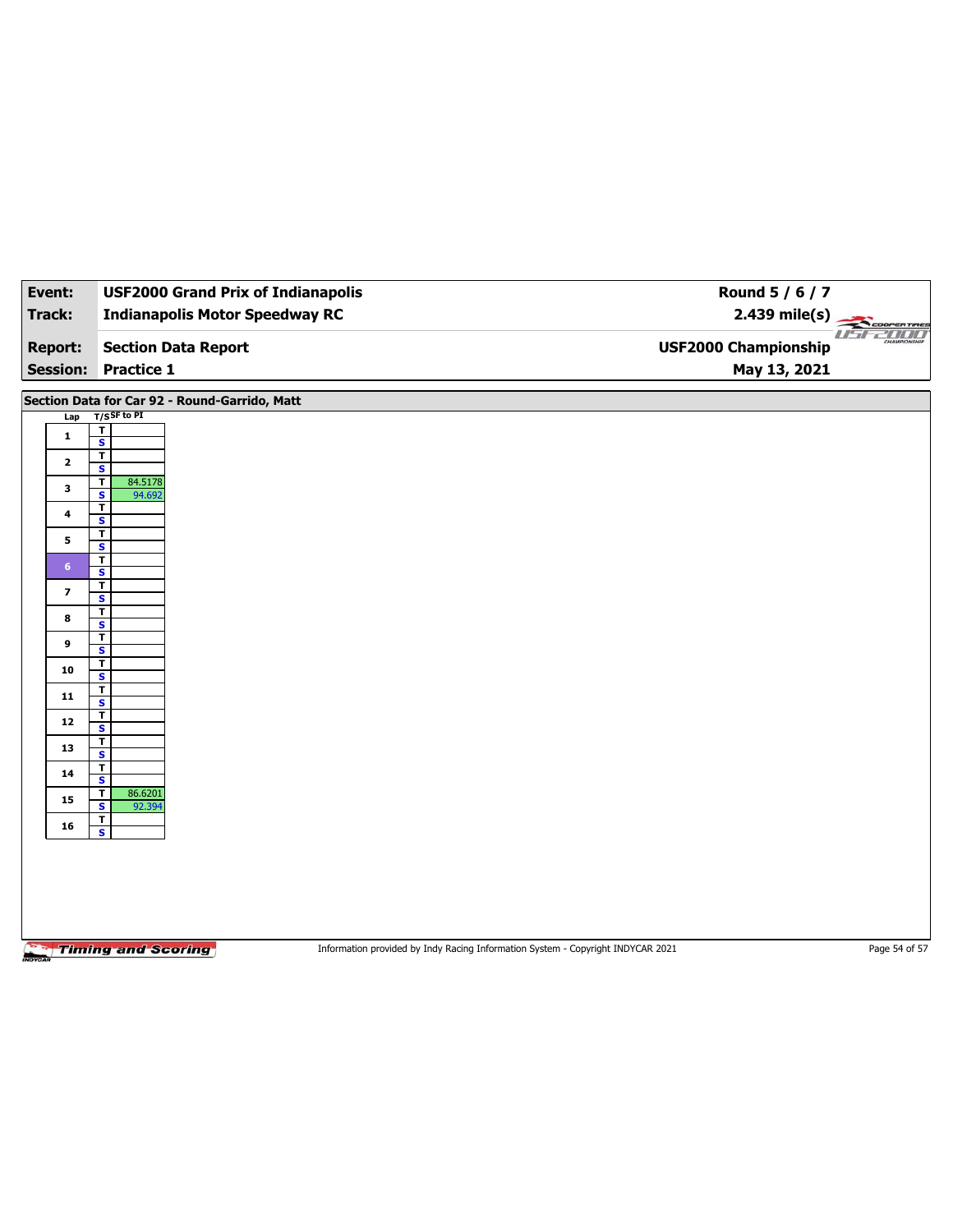| Event: |                 |                         | <b>USF2000 Grand Prix of Indianapolis</b> |                  |                  |                   |                   |                  |                  |                  |                   | Round 5 / 6 / 7  |                  |                  |                             |          |                     |
|--------|-----------------|-------------------------|-------------------------------------------|------------------|------------------|-------------------|-------------------|------------------|------------------|------------------|-------------------|------------------|------------------|------------------|-----------------------------|----------|---------------------|
| Track: |                 |                         | <b>Indianapolis Motor Speedway RC</b>     |                  |                  |                   |                   |                  |                  |                  |                   |                  |                  |                  | $2.439$ mile(s)             |          | COOPERTIRES         |
|        | <b>Report:</b>  |                         | <b>Section Data Report</b>                |                  |                  |                   |                   |                  |                  |                  |                   |                  |                  |                  | <b>USF2000 Championship</b> |          | <i>I Fifty Time</i> |
|        | <b>Session:</b> |                         | <b>Practice 1</b>                         |                  |                  |                   |                   |                  |                  |                  |                   |                  |                  |                  | May 13, 2021                |          |                     |
|        |                 |                         | Section Data for Car 99 - Rowe, Myles (R) |                  |                  |                   |                   |                  |                  |                  |                   |                  |                  |                  |                             |          |                     |
|        | Lap             |                         | $T/SI6$ to I7                             | <b>I7 to I8</b>  | <b>I8 to 19</b>  | I9 to SF          | SF to I1          | $I1$ to $I2$     | I2 to I3A        | I3A to I3        | <b>I3 to 14</b>   | <b>I4 to I5A</b> | I5A to I5        | <b>I5 to 16</b>  | Lap                         | PI to PO | PO to SF            |
|        | 1               | T                       | 6.3378                                    |                  |                  |                   |                   |                  | 4.3038           | 9.3374           | 9.7764            | 6.9941           | 5.5730           | 7.9698           | 215.0454                    | 131.1620 | 86.2976             |
|        |                 | $\overline{\mathbf{s}}$ | 110.915                                   |                  |                  |                   |                   |                  | 90.776           | 89.523           | 125.674           | 85.299           | 83.438           | 92.651           | 40.830                      | 10.831   | 93.407              |
|        | 2               | T                       | 5.8377                                    | 7.9380           | 8.8438           | 4.7689            | 6.7205            | 10.1271          | 4.1032           | 8.8072           | 9.6359            | 6.6788           | 5.3550           | 7.8460           | 86.6621                     |          |                     |
|        |                 | s                       | 120.416                                   | 69.144           | 96.832           | 124.100           | 136.151           | 89.880           | 95.214           | 94.912           | 127.506           | 89.326           | 86.835           | 94.113           | 101.318                     |          |                     |
|        | з               | T                       | 5.7631                                    | 7.7314           | 8.8886           | 4.7745            | 6.7179            | 10.0538          | 4.0719           | 8.7106           | 9.5980            | 6.6384           | 5.2885           | 7.7571           | 85.9938                     |          |                     |
|        |                 | $\overline{\mathbf{s}}$ | 121.975                                   | 70.991           | 96.344           | 123.954           | 136.203           | 90.536           | 95.946           | 95.965           | 128.010           | 89.870           | 87.927           | 95.191           | 102.105                     |          |                     |
|        | 4               | т                       | 5.7722                                    | 7.4805           | 8.8674           | 4.7479            | 6.6606            | 9.9874           | 4.1104           | 8.6679           | 9.6351            | 6.6810           | 5.2953           | 7.8820           | 85.7877                     |          |                     |
|        |                 | s                       | 121.783                                   | 73.373           | 96.574           | 124.648           | 137.375           | 91.138           | 95.047           | 96.437           | 127.517           | 89.297           | 87.814           | 93.683           | 102.350                     |          |                     |
|        | 5               | т                       | 5.7950                                    | 7.5663           | 8.7739           | 4.7514            | 6.7165            | 10.0293          | 4.0318           | 8.6619           | 9.6373            | 6.5785           | 5.2232           | 7.7406           | 85.5057                     |          |                     |
|        |                 | s<br>T                  | 121.304                                   | 72.541           | 97.604           | 124.557           | 136.232           | 90.757           | 96.900           | 96.504           | 127.488           | 90.688           | 89.026           | 95.394           | 102.688                     |          |                     |
|        | 6               | s                       | 5.7339<br>122.596                         | 7.5397<br>72.796 | 8.9441<br>95.746 | 4.7741<br>123.964 | 6.6883<br>136.806 | 9.9720<br>91.278 | 4.0581<br>96.272 | 8.7203<br>95.858 | 9.6361<br>127.503 | 6.7823<br>87.963 | 5.2987<br>87.757 | 7.7418<br>95.380 | 85.8894<br>102.229          |          |                     |
|        |                 | T                       | 5.7312                                    | 7.5660           | 8.7858           | 4.7565            | 6.6958            | 10.0910          | 4.0156           | 8.6393           | 9.6413            | 6.5550           | 5.2557           | 7.8164           | 85.5496                     |          |                     |
|        | 7               | s                       | 122.654                                   | 72.543           | 97.471           | 124.423           | 136.653           | 90.202           | 97.291           | 96.757           | 127.435           | 91.013           | 88.475           | 94.469           | 102.635                     |          |                     |
|        |                 | T                       | 5.7838                                    | 7.5643           | 8.8207           | 4.7764            | 6.7399            | 10.0253          | 3.9979           | 8.6143           | 9.6440            | 6.5379           | 5.2213           | 7.8736           | 85.5994                     |          |                     |
|        | 8               | s                       | 121.539                                   | 72.560           | 97.086           | 123.905           | 135.759           | 90.793           | 97.722           | 97.037           | 127.399           | 91.251           | 89.058           | 93.783           | 102.575                     |          |                     |
|        |                 | T                       | 5.8137                                    | 7.6176           | 8.8634           | 4.7862            | 6.7391            | 10.0340          | 4.0382           | 8.7505           | 9.6623            | 6.5874           | 5.2070           | 8.0003           | 86.0997                     |          |                     |
|        | 9               | s                       | 120.913                                   | 72.052           | 96.618           | 123.651           | 135.775           | 90.714           | 96.747           | 95.527           | 127.158           | 90.565           | 89.303           | 92.298           | 101.979                     |          |                     |
|        |                 | T                       | 5.7764                                    | 7.6336           | 8.8186           | 4.7780            | 6.7329            | 9.9176           | 3.9960           | 8.7305           | 9.6485            | 6.5809           | 5.2580           | 7.8614           | 85.7324                     |          |                     |
|        | 10              | s                       | 121.694                                   | 71.901           | 97.109           | 123.863           | 135.900           | 91.779           | 97.768           | 95.746           | 127.340           | 90.655           | 88.437           | 93.928           | 102.416                     |          |                     |
|        |                 | т                       | 5.7921                                    | 7.5952           | 8.7918           | 4.7839            | 6.7150            | 9.8832           | 4.0145           | 8.7285           | 9.6324            | 6.5428           | 5.2734           | 7.8075           | 85.5603                     |          |                     |
|        | 11              | s                       | 121.364                                   | 72.265           | 97.405           | 123.710           | 136.262           | 92.098           | 97.318           | 95.768           | 127.552           | 91.183           | 88.178           | 94.577           | 102.622                     |          |                     |
|        | 12              | т                       | 5.7905                                    |                  |                  |                   |                   |                  | 4.0191           | 8.9722           | 9.7024            | 6.6438           | 5.3089           | 7.7989           | 351.5088                    | 271.7430 | 84.1344             |
|        |                 | s                       | 121.398                                   |                  |                  |                   |                   |                  | 97.206           | 93.167           | 126.632           | 89.797           | 87.589           | 94.681           | 24.979                      | 5.228    | 95.809              |
|        | 13              | T                       | 5.8000                                    | 7.5959           | 8.9297           | 4.7520            | 6.6787            | 9.9098           | 4.0411           | 8.7059           | 9.6495            | 6.5504           | 5.2904           | 7.8057           | 85.7091                     |          |                     |
|        |                 | s                       | 121.199                                   | 72.258           | 95.901           | 124.541           | 137.003           | 91.851           | 96.677           | 96.016           | 127.326           | 91.077           | 87.895           | 94.599           | 102.444                     |          |                     |
|        | 14              | T                       | 5.7972                                    | 7.6277           | 8.9989           | 4.7687            | 6.6891            | 10.1467          | 4.0902           | 8.8134           | 9.6523            | 6.5548           | 5.2753           | 7.7900           | 86.2043                     |          |                     |
|        |                 | s                       | 121.258                                   | 71.957           | 95.163           | 124.105           | 136.790           | 89.707           | 95.517           | 94.845           | 127.289           | 91.016           | 88.147           | 94.789           | 101.856                     |          |                     |
|        | 15              | T                       | 5.7813                                    | 7.5165           | 8.8788           | 4.7575            | 6.6704            | 9.7902           | 4.0447           | 8.7261           | 9.6570            | 6.5918           | 5.2753           | 7.9575           | 85.6471                     |          |                     |
|        |                 | s                       | 121.591                                   | 73.02            | 96.450           | 124.397           | 137.173           | 92.973           | 96.591           | 95.794           | 127.228           | 90.505           | 88.147           | 92.794           | 102.518                     |          |                     |
|        | 16              | T                       | 5.8067                                    | 7.5268           | 8.9719           | 4.7682            | 6.6795            | 9.9043           | 4.0661           | 8.7299           | 9.6296            | 6.5418           | 5.2583           | 7.8193           | 85.7024                     |          |                     |
|        |                 | s                       | 121.059                                   | 72.921           | 95.450           | 124.118           | 136.986           | 91.902           | 96.083           | 95.752           | 127.590           | 91.197           | 88.432           | 94.434           | 102.452                     |          |                     |
|        | 17              | T.                      | 5.7811                                    |                  |                  |                   |                   |                  |                  |                  |                   |                  |                  |                  |                             |          |                     |
|        |                 | s                       | 121.595                                   |                  |                  |                   |                   |                  |                  |                  |                   |                  |                  |                  |                             |          |                     |

Information provided by Indy Racing Information System - Copyright INDYCAR 2021 Page 55 of 57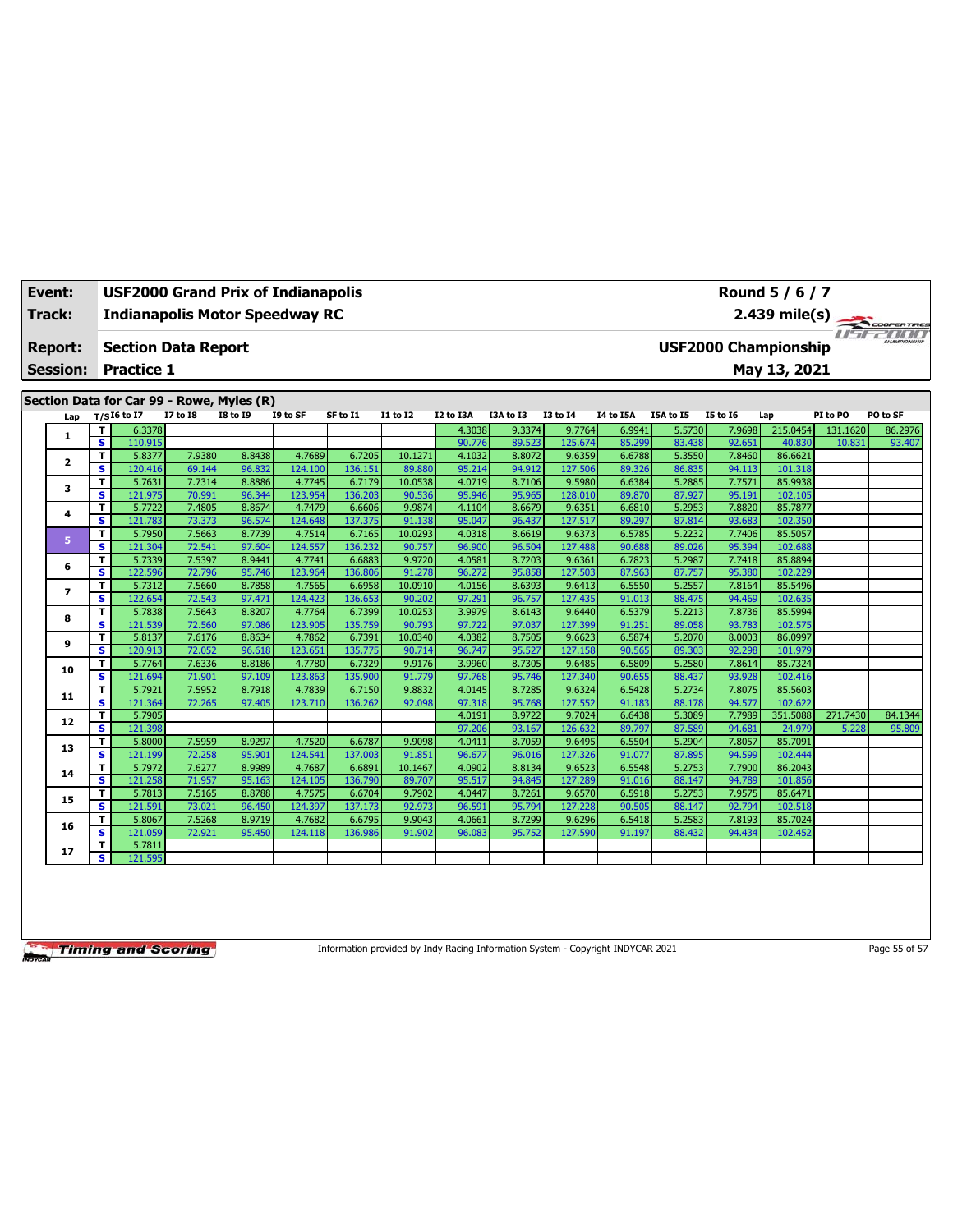| Event:                                    | <b>USF2000 Grand Prix of Indianapolis</b>                    | Round 5 / 6 / 7                                                                 |               |
|-------------------------------------------|--------------------------------------------------------------|---------------------------------------------------------------------------------|---------------|
| <b>Track:</b>                             | <b>Indianapolis Motor Speedway RC</b>                        | 2.439 mile(s)                                                                   | COOPERTIRES   |
| <b>Report:</b><br><b>Session:</b>         | <b>Section Data Report</b><br><b>Practice 1</b>              | <b>USF2000 Championship</b><br>May 13, 2021                                     | usraum        |
| Section Data for Car 99 - Rowe, Myles (R) |                                                              |                                                                                 |               |
| Lap                                       | $T/S$ SF to PI                                               |                                                                                 |               |
| $\mathbf{1}$                              | T                                                            |                                                                                 |               |
|                                           | $\overline{\mathbf{s}}$<br>$\overline{\mathbf{r}}$           |                                                                                 |               |
| $\mathbf{2}$                              | $\overline{\mathbf{s}}$                                      |                                                                                 |               |
| 3                                         | T<br>$\overline{\mathbf{s}}$                                 |                                                                                 |               |
| 4                                         | T<br>S                                                       |                                                                                 |               |
| 5 <sup>1</sup>                            | T                                                            |                                                                                 |               |
|                                           | $\overline{\mathbf{s}}$<br>т                                 |                                                                                 |               |
| 6                                         | $\overline{\mathbf{s}}$                                      |                                                                                 |               |
| 7                                         | T<br>$\overline{\mathbf{s}}$                                 |                                                                                 |               |
| 8                                         | T                                                            |                                                                                 |               |
|                                           | $\overline{\mathbf{s}}$<br>T                                 |                                                                                 |               |
| 9                                         | $\overline{\mathbf{s}}$<br>T                                 |                                                                                 |               |
| 10                                        | S                                                            |                                                                                 |               |
| 11                                        | 81.3063<br>$\mathbf{T}$<br>$\overline{\mathbf{s}}$<br>98.432 |                                                                                 |               |
| 12                                        | $\overline{1}$                                               |                                                                                 |               |
|                                           | $\overline{\mathbf{s}}$<br>$\overline{\mathbf{r}}$           |                                                                                 |               |
| 13                                        | $\overline{\mathbf{s}}$                                      |                                                                                 |               |
| 14                                        | T<br>S                                                       |                                                                                 |               |
| 15                                        | T<br>$\overline{\mathbf{s}}$                                 |                                                                                 |               |
| 16                                        | 81.3567<br>T                                                 |                                                                                 |               |
|                                           | S<br>98.372<br>$\mathbf T$                                   |                                                                                 |               |
| 17                                        | $\overline{\mathbf{s}}$                                      |                                                                                 |               |
|                                           |                                                              |                                                                                 |               |
|                                           |                                                              |                                                                                 |               |
|                                           |                                                              |                                                                                 |               |
|                                           | <b>Timing and Scoring</b>                                    | Information provided by Indy Racing Information System - Copyright INDYCAR 2021 | Page 56 of 57 |
|                                           |                                                              |                                                                                 |               |